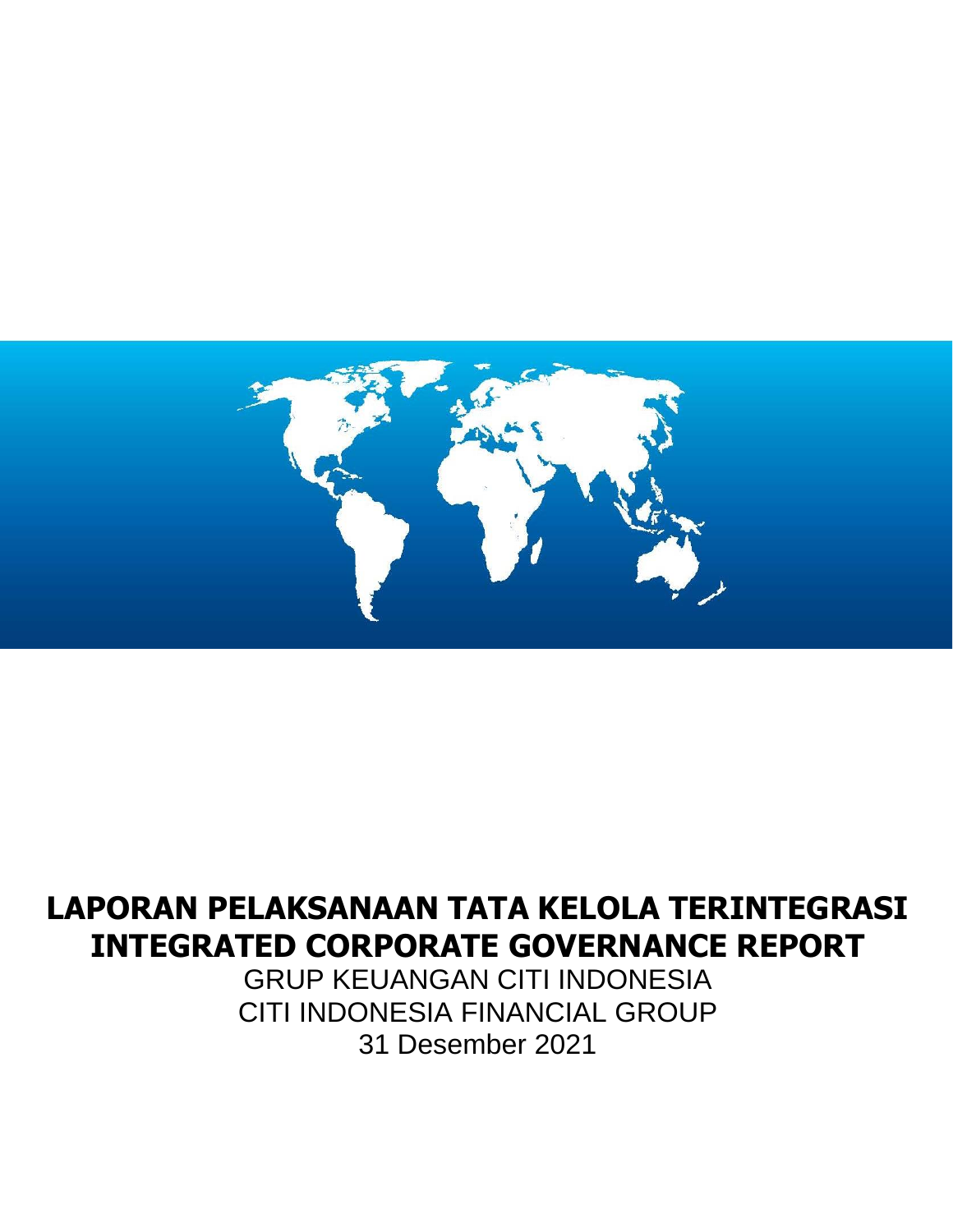# **INTEGRATED CORPORATE GOVERNANCE TATA KELOLA PERUSAHAAN TERINTEGRASI**

In the framework to improve the performance of Financial Group and improve the compliance towards the laws and regulations as well as the ethical values that are applicable in the financial services industry, Financial Group shall perform its business activities based on good Integrated Good Corporate Governance principles.

In accordance with prevailing regulations, Citibank, N.A., Indonesia ("Citi") and PT Citigroup Sekuritas Indonesia ("PT CSI") are now categorized as Citi Indonesia Financial Group, Citi as the Main Entity and PT Citigroup Sekuritas Indonesia as the member.

Citi as the Main Entity of Financial Group still implement Integrated Good Corporate Governance and has established Integrated Good Corporate Governance Guideline which serve as a reference in the implementation of Integrated Good Corporate Governance. Citi Management continue to monitor and evaluate the implementation of the Integrated Good Corporate Governance Guidelines.

Citi is established pursuant to the Minister of Finance Letter No. D.15.6.1.4.23 dated June 14, 1968 to conduct commercial bank foreign exchange activities. Main activity of Citi include Corporate and Consumer Bank.

PT Citigroup Sekuritas Indonesia has been established since July 3, 1989 with the name of PT Citigroup Securities Indonesia owned by Citibank Overseas Investment Corporation (COIC) and local partner. As per Deed No. 9 dated 14 November 2016 and Minister of Justice and Human Right approval No. AHU-0021742.AH.01.02.TAHUN 2016 dated 18 November 2016, PT Citigroup Securities Indonesia changed its name to PT Citigroup Sekuritas Indonesia. PT Citigroup Sekuritas Indonesia conducts securities activities namely underwriting.

Dalam rangka meningkatkan kinerja Grup Keuangan dan meningkatkan kepatuhan terhadap peraturan perundang-undangan serta nilai-nilai etika yang berlaku pada industri jasa keuangan, Grup Keuangan wajib melaksanakan kegiatan usaha dengan berpedoman pada prinsip Tata Kelola Terintegrasi yang baik.

Sesuai dengan peraturan yang berlaku, Citibank, N.A., Indonesia ("Citi") dan PT Citigroup Sekuritas Indonesia ("PT CSI") kini dikategorikan sebagai Grup Keuangan Citi Indonesia, dimana Citi sebagai Entitas Utama dan PT Citigroup Sekuritas Indonesia sebagai anggota.

Citi sebagai Entitas Utama Grup Keuangan tetap menerapkan Tata Kelola Terintegrasi dan telah menyusun Pedoman Tata Kelola Terintegrasi yang menjadi acuan dalam pelaksanaan Tata Kelola Terintegrasi. Manajemen Citi terus memantau dan mengevaluasi pelaksanaan Pedoman Tata Kelola Terintegrasi tersebut.

Citi berdiri berdasarkan Surat Menteri Keuangan No. D.15.6.1.4.23 tanggal 14 Juni 1968 untuk menyelenggarakan kegiatan bank umum dan aktivitas devisa. Aktivitas utama dari Citi meliputi aktifitas *Corporate* dan *Consumer* Bank.

PT Citigroup Sekuritas Indonesia yang berdiri sejak 3 Juli 1989 dengan nama PT Citigroup Securities Indonesia dimiliki oleh Citibank Overseas Investment Corporation (COIC) dan investor lokal. Sesuai dengan Akta Pernyataan Keputusan Pemegang Saham PT Citigroup Securities Indonesia Nomor 9 tanggal 14 November 2016 yang telah mendapatkan persetujuan Menteri Hukum dan Hak Asasi Manusia dengan Nomor AHU-0021742.AH.01.02.TAHUN 2016 tanggal 18 November 2016, PT Citigroup Securities Indonesia berubah nama menjadi PT Citigroup Sekuritas Indonesia. PT Citigroup Sekuritas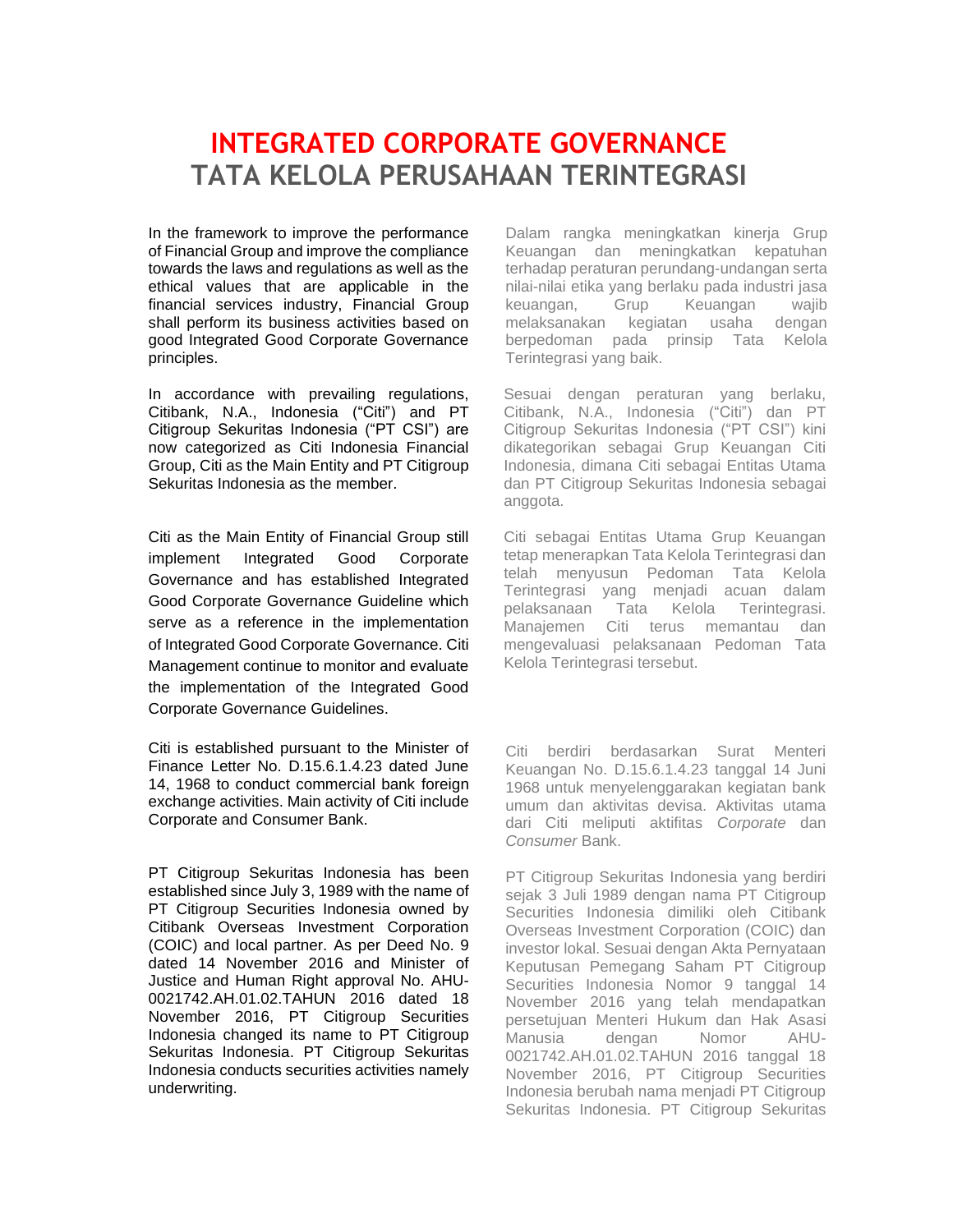In accordance with the hereinabove regulations, Citi as the Main Entity of Financial Group Citi Indonesia must compile an Implementation of Integrated Governance Annual Report as follow:

# **Implementation of Integrated Governance Self-Assessment Report**

Citi as the Main Entity of Financial Group Citi Indonesia is a BUKU 3 bank therefore the obligation of self-assessment report on the implementation of integrated governance starts for the position of December 2015 report.

# **Financial Group Structure**

Citi Indonesia Financial Group consists of 2 (two) companies namely, Citibank, N.A., Indonesia and PT Citigroup Sekuritas Indonesia. The structure of such Citi Indonesia Financial Group organization is as follow:

Indonesia menyelenggarakan kegiatan sekuritas yaitu *underwriting*.

Sesuai dengan peraturan tersebut di atas, Citi sebagai Entitas Utama Grup Keuangan Citi Indonesia wajib menyusun Laporan Tahunan Pelaksanaan Tata Kelola Terintegrasi sebagai berikut:

# **Laporan Penilaian Sendiri Pelaksanaan Tata Kelola Terintegrasi**

Citi sebagai Entitas Utama Grup Keuangan Citi Indonesia merupakan bank BUKU 3 sehingga kewajiban penyampaian laporan penilaian sendiri pelaksanaan tata kelola terintegrasi dimulai untuk posisi laporan Desember 2015.

# **Struktur Grup Keuangan**

Grup Keuangan Citi Indonesia terdiri dari 2 (dua) perusahaan yaitu, Citibank, N.A., Indonesia dan PT Citigroup Sekuritas Indonesia. Struktur organisasi Grup Keuangan Citi Indonesia tersebut adalah sebagai berikut:



# **Shareholders Structure**

In accordance with the hereinabove financial group organization structure, Citibank, N.A., Indonesia is 100% owned by Citibank N.A. Whereas the shares of PT Citigroup Sekuritas Indonesia are 85% owned by Citibank Overseas Investment Corporation (COIC) and 15% by a local partner.

# **Struktur Kepemilikan Saham**

Sesuai dengan struktur organisasi grup keuangan di atas, Citibank, N.A., Indonesia dimiliki 100% oleh Citibank N.A. Sedangkan saham PT Citigroup Sekuritas Indonesia dimiliki oleh Citibank Overseas Invesment Corporation (COIC) sebesar 85% dan investor lokal sebesar 15%.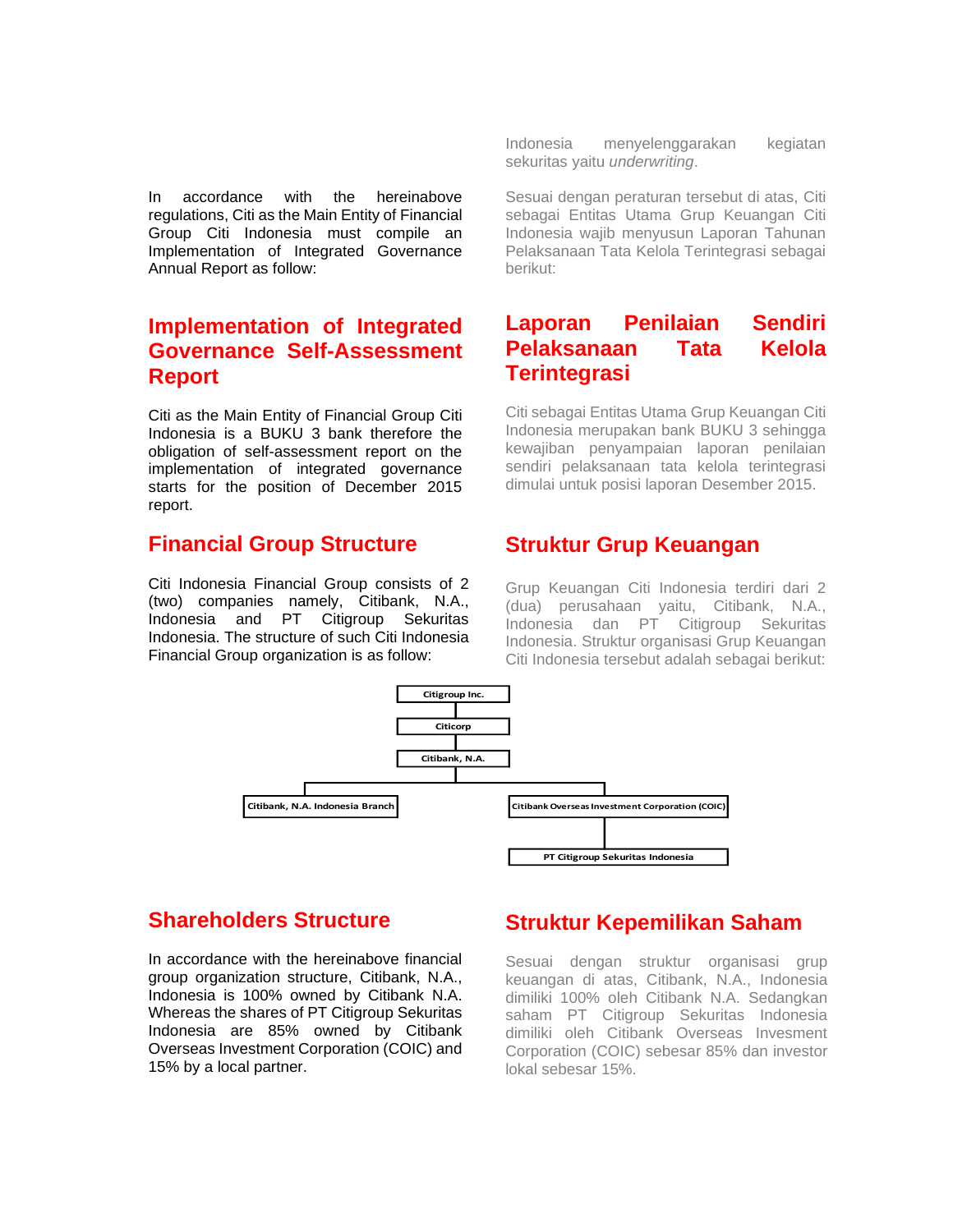The owner of Citibank Overseas Investment Corportation (COIC) is Citibank N.A. Citibank N.A. is owned by Citicorp that is ultimately owned by Citigroup Inc.

# **Management Structure**

Management of Citi as the Main Entity of the Financial Group position December 2021 is as follow:

> **Country Head and CCO** Batara P. Sianturi *Head of Consumer Banking* Cristina Teh Tan **Country Chief Financial Officer (CFO)** Rudy Basyir Ahmad *Chief Country Compliance Officer (CCCO)/ Compliance Director* Amalia Pratantara *Head of Markets and Securities Services* Franziska Wagiu *Head of Operations and Technology* Sharat Rangraj Mavinker *Head of Human Resources* Andyana Y. L. Tobing

Cristina Teh Tan is appointed as Head of Consumer Banking effectively on August 1, 2017 in accordance with the Otoritas Jasa Keuangan Board of Commissioners Decree No. KEP-114/D.03/2017.

Rudy Basyir Ahmad is appointed as *Country Finance Officer* effectively on February 22, 2022 in accordance with the Otoritas Jasa Keuangan Board of Commissioners Decree No. KEP-25/D.03/2022.

Amalia Pratantara is appointed as Compliance Director effectively on August 22, 2020 in accordance with the Otoritas Jasa Keuangan Board of Commissioners Decree No. KEP-112/D.03/2020.

Franziska H. Wagiu as Head of Global Markets effectively on March 9, 2018 in accordance with the Otoritas Jasa Keuangan Board of Commissioners Decree No. KEP-33/D.03/2018.

Sharat Rangraj Mavinker is appointed as Head of Operations and Technology effectively on March 1, 2019 in accordance with the Otoritas Jasa Keuangan Board of Commissioners Decree No. KEP-21/D.03/2019.

Andyana Y. L Tobing is appointed as Head of Human Resources effectively on November 4, 2021 in accordance with the Otoritas Jasa Pemilik dari Citibank Overseas Invesment Corporation (COIC) adalah Citibank N.A. Citibank N.A. dimiliki oleh Citicorp yang pada akhirnya dimiliki oleh Citigroup Inc.

# **Struktur Kepengurusan**

Pengurus Citi sebagai Entitas Utama Grup Keuangan posisi Desember 2021 adalah sebagai berikut:

Sdri. Cristina Teh Tan ditetapkan sebagai *Head of Consumer Banking* efektif tanggal 1 Agustus 2017 sesuai dengan Keputusan Anggota Dewan Komisioner Otoritas Jasa Keuangan nomor KEP-114/D.03/2017.

Sdr. Rudy Basyir Ahmad ditetapkan sebagai *Country Finance Officer* terhitung sejak tanggal 22 Februari 2022 sesuai dengan Keputusan Anggota Dewan Komisioner Otoritas Jasa Keuangan Nomor KEP-25/D.03/2022.

Sdri. Amalia Pratantara ditetapkan sebagai Direktur Kepatuhan efektif tanggal 22 Agustus 2020 sesuai dengan Keputusan Anggota Dewan Komisioner Otoritas Jasa Keuangan nomor KEP-112/D.03/2020.

Sdri. Franziska H. Wagiu sebagai *Head of Global Markets* efektif pada tanggal 9 Maret 2018 sesuai dengan Keputusan Anggota Dewan Komisioner Otoritas Jasa Keuangan nomor KEP-33/D.03/2018.

Sharat Rangraj Mavinker ditetapkan sebagai Head of Operations and Technology efektif 01 Maret 2019 sesuai dengan Keputusan Anggota Dewan Komisioner Otoritas Jasa Keuangan nomor KEP-21/D.03/2019.

Sdri. Andyana Y. L. Tobing ditetapkan sebagai *Head of Human Resources* terhitung sejak tanggal 4 November 2021 sesuai dengan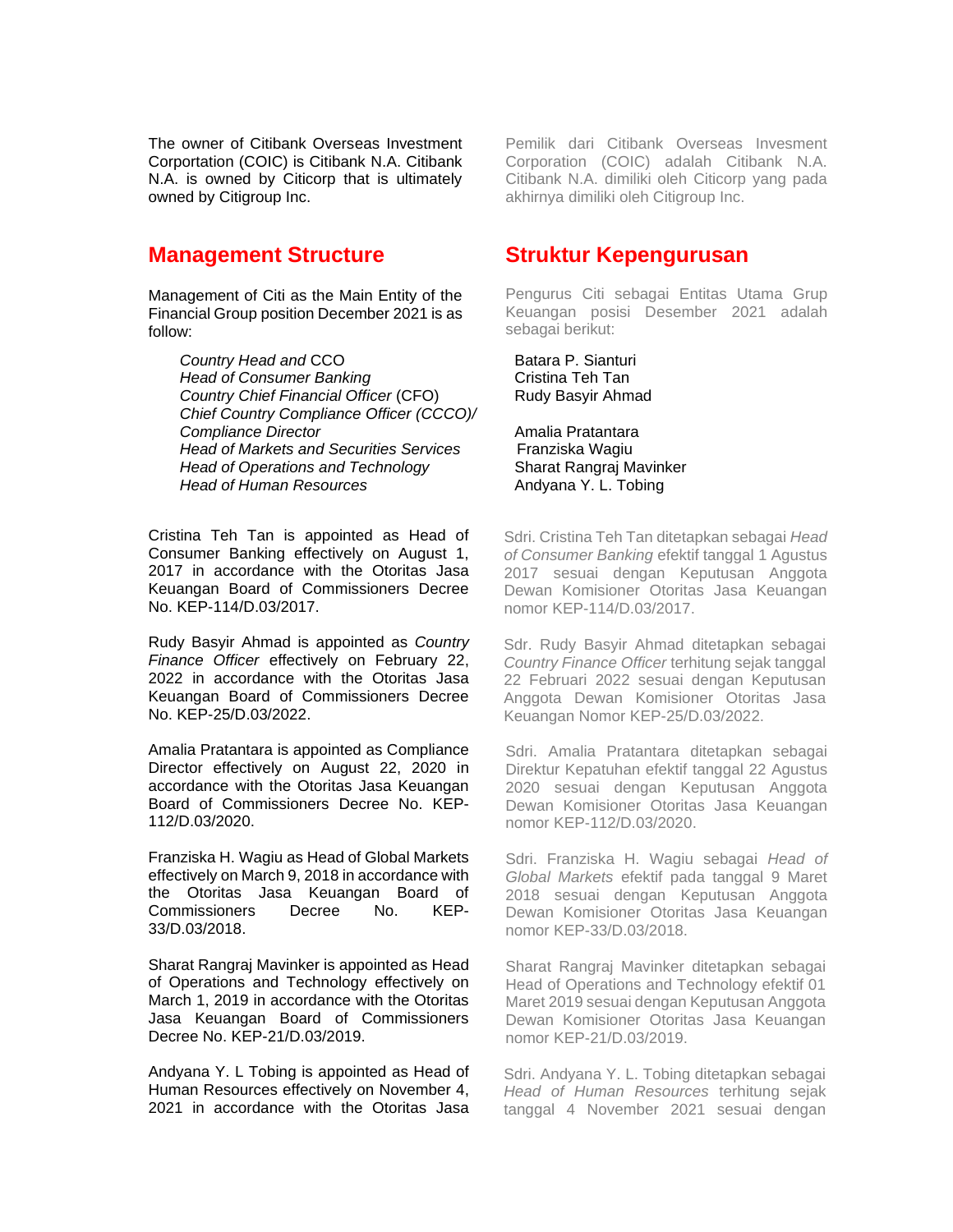Keuangan Board of Commissioners Decree No. KEP-163/D.03/2021.

Whereas for the management of PT Citigroup Sekuritas Indonesia as the member of Citi Financial Group is as follow:

Independent Commissioner: Lily Widjaja

President Director: Nassau Ukim

Compliance Director: **Access 12 Compliance Director:** Access 10 John CP Tambunan

Research Director: Ferry Wong

Director of Operations and Technology: Julius Soesantio

Citi Indonesia Financial Grup Citi Indonesia also established the Integrated Governance Forum as a part of the implementation of integrated governance. The Integrated Governance Forum consists of Citibank, N.A., terdiri dari perwakilan Indonesia management representatives, PT meeneera management representances, in the meeneera, permannial<br>Citigroup Sekuritas Indonesia Board of Sekuritas Indonesia Directors representatives and regional office regional. representatives. Director: Ferry Wong

# **Intra-Group Transaction Policy Kebijakan Tra**

Citi Indonesia Financial Group has a clear policy on intra-group transaction. Even though in one financial group, financial group member deems the other financial group members the same as any other client. Financial group member will impose fee for every service prodived to the other financial group member equal to the fee imposition to other clients.

Citi as the Main Entity is a Bank, therefore, in the compilation of the implementation of Integrated Governance annual report, aside from the hereinabove aspects, also must include the scope of the implementation of governance report as regulated in the regulation on implementation of good corportate governance for commercial bank, namely Otoritas Jasa Keuangan Circular Letter No.13/SEOJK.03/2017 regarding Implementation of Good Corporate Governance for Commercial Bank.

Keputusan Anggota Dewan Komisioner Otoritas Jasa Keuangan Nomor KEP-163/D.03/2021.

Sedangkan pengurus PT Citigroup Sekuritas Indonesia sebagai anggota Grup Keuangan Citi Indonesia adalah sebagai berikut:

#### Commissioner: Soen Ming Yeo

Grup Keuangan Citi Indonesia juga membentuk Forum Tata Kelola Terintegrasi **art of the implementation of** sebagai bagian dari penerapan tata kelola terintegrasi. Forum Tata Kelola Terintegrasi terdiri dari perwakilan Pimpinan Citibank, N.A., Indonesia, perwakilan direksi PT Citigroup Sekuritas Indonesia dan perwakilan kantor regional.

# **Kebijakan Transaksi Intra-Grup**

Grup Keuangan Citi Indonesia mempunyai kebijakan yang jelas mengenai transaksi intragrup. Walaupun dalam satu grup keuangan, anggota grup keuangan menganggap anggota grup keuangan lainnya seperti nasabah lain pada umumnya. Anggota grup keuangan akan mengenakan *fee* untuk setiap jasa yang diberikan kepada anggota grup keuangan lainnya seperti pengenaan *fee* pada nasabah lainnya.

Citi sebagai Entitas Utama adalah sebuah Bank, sehingga dalam menyusun laporan tahunan pelaksanaan Tata Kelola Terintegrasi, selain aspek-aspek tersebut di atas, harus juga memuat cakupan laporan pelaksanaan tata kelola sebagaimana diatur dalam ketentuan yang berlaku mengenai pelaksanaan *good corporate governance* bagi bank umum, yaitu Surat Edaran Otoritas Jasa Keuangan No. 13/SEOJK.03/2017 mengenai Penerapan Tata Kelola Bagi Bank Umum.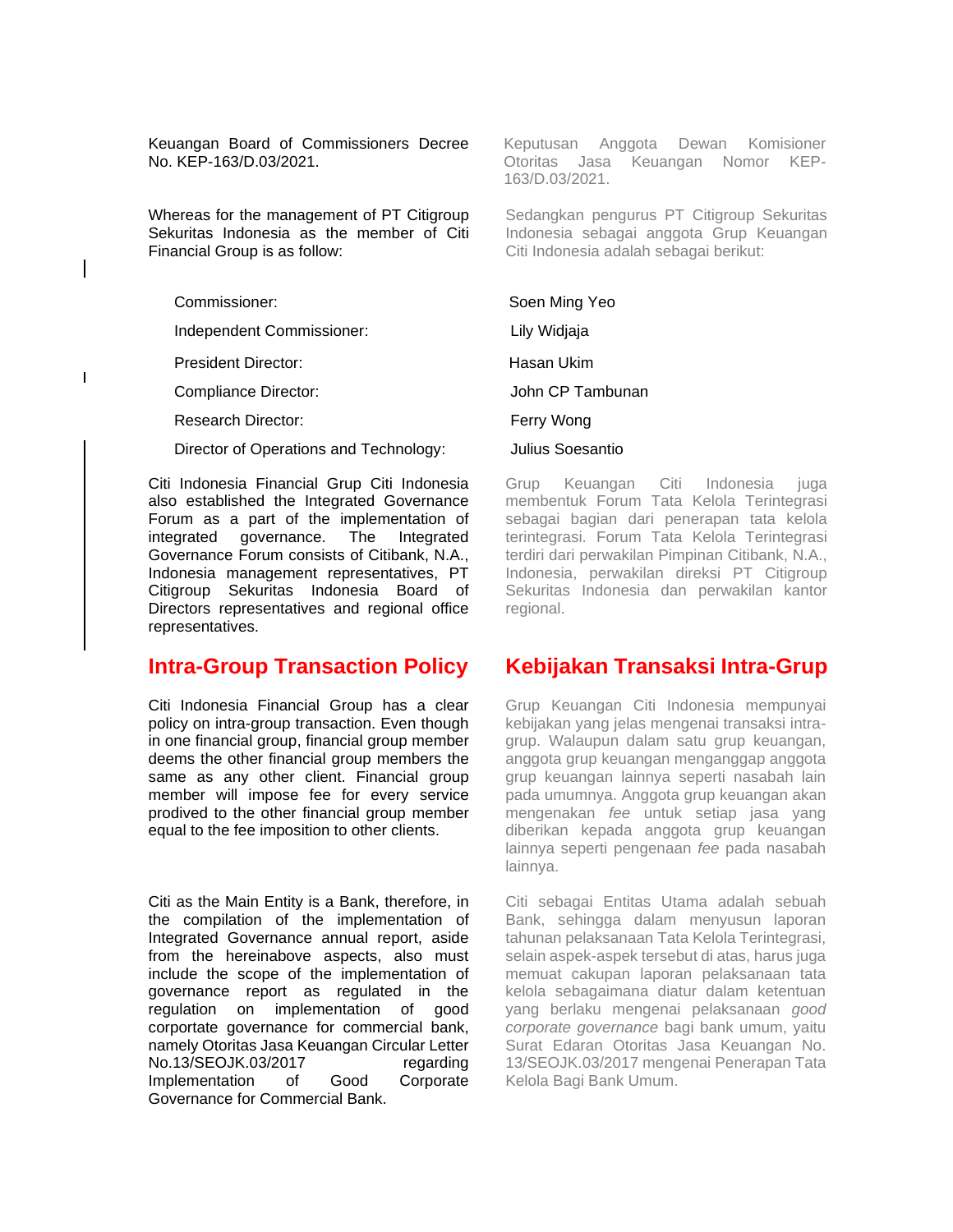The scope of the implementation of governance report that is applicable for commercial bank is as follow:

Cakupan laporan pelaksanaan tata kelola yang berlaku bagi bank umum adalah sebagai berikut: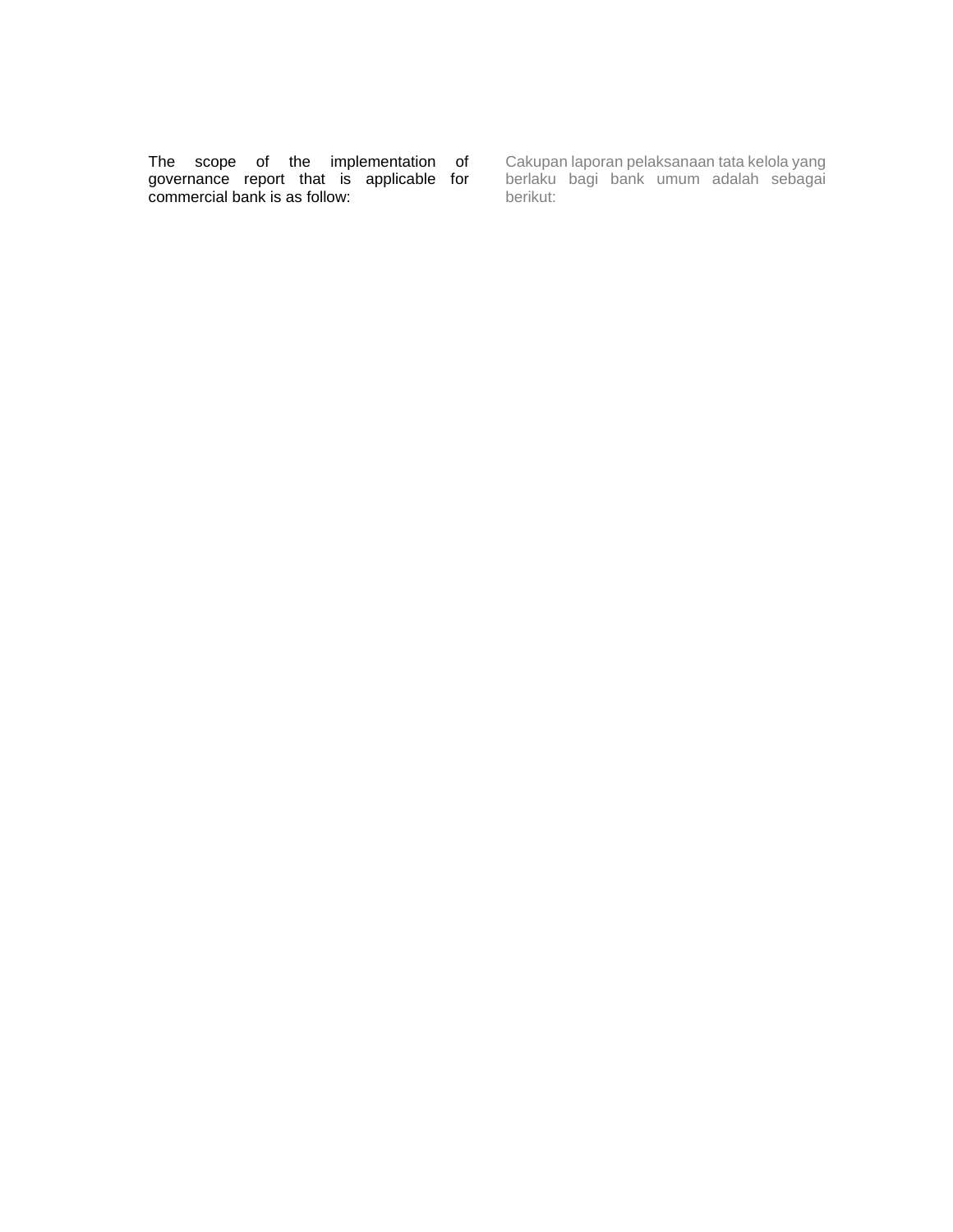# **CORPORATE GOVERNANCE CITIBANK, N.A., INDONESIA TATA KELOLA PERUSAHAAN CITIBANK, N.A., INDONESIA**

Citi Corporate Governance aspires to the highest standards of corporate governance and ethical conduct: doing what we say; reporting results with accuracy and transparency; and maintaining full compliance with the laws, rules and regulations that govern Citi's businesses. The Good Corporate Governance has become very crucial especially with the increasing business risks and challenges in Banking Industry. The Good Corporate Governance promotes the longterm interests of stakeholders, strengthens management accountability and helps build public trust in the Company.

Citi has established Corporate Governance Guidelines which provide a framework for the effective governance of the Company. The Management regularly reviews developments in corporate governance and updates the Corporate Governance Guidelines and other governance materials as it deems necessary and appropriate.

The Management' primary responsibility is to provide effective governance over Citi's affairs for the benefit of its stakeholders, and to consider the interests of its diverse constituencies around the world, including its customers, employees, suppliers and local communities. In all actions taken by the Management, they are expected to exercise their business judgment in what they reasonably believe to be the best interests of Citi. In discharging that obligation, Management with Citi's senior executives and its outside advisors and auditors ensure honesty and integrity.

# **Code of Conduct**

Citi has a code of conduct that outlines the standards that must direct employee behavior including the principles, key policies and laws that govern the activities of the company, and to which our employees and others who work Tata Kelola Citi berkeinginan untuk mencapai standar tertinggi tata kelola perusahaan dan etika yaitu: melakukan apa yang kita katakan; melaporkan hasil dengan akurasi dan keterbukaan; serta menjaga kepatuhan terhadap hukum, peraturan dan perundangan yang mengatur bisnis Citi. Tata Kelola Perusahaan telah menjadi sangat penting, terutama dengan meningkatnya risiko usaha dan tantangan yang dihadapi dalam industri perbankan. Tata kelola Perusahaan mempromosikan kepentingan jangka panjang dari pemegang saham, memperkuat Dewan dan akuntabilitas manajemen serta membangun kepercayaan masyarakat terhadap Perusahaan.

Citi telah membentuk Pedoman Tata Kelola Perusahaan yang menyediakan kerangka kerja bagi pengelolaan perusahaan yang efektif. Pimpinan secara berkala mengkaji perkembangan tata kelola perusahaan dan memperbarui Pedoman Tata Kelola Perusahaan dan bahan tata kelola lainnya yang dianggap perlu dan tepat.

Tanggung jawab utama Pimpinan adalah untuk menyediakan tata kelola yang efektif atas keperluan Citi untuk kepentingan pemegang saham, dan untuk mempertimbangkan kepentingan konstituen yang beragam di seluruh dunia, termasuk nasabah, karyawan, pemasok dan masyarakat. Dalam semua tindakan yang diambil, Pimpinan diharapkan untuk melakukan penilaian bisnis, di mana mereka meyakini sebagai kepentingan atau keputusan terbaik dari Citi. Dalam melaksanakan kewajibannya, Pimpinan bersama dengan para senior Citi serta penasehat dari luar dan auditor memastikan kejujuran dan integritas.

# **Kode Etik**

Citi mempunyai kode etik yang mencantumkan standar-standar yang mengarahkan perilaku para karyawan yang di dalamnya merangkum prinsip, kebijaksanaan dan hukum yang mengatur kegiatan di perusahaan, dimana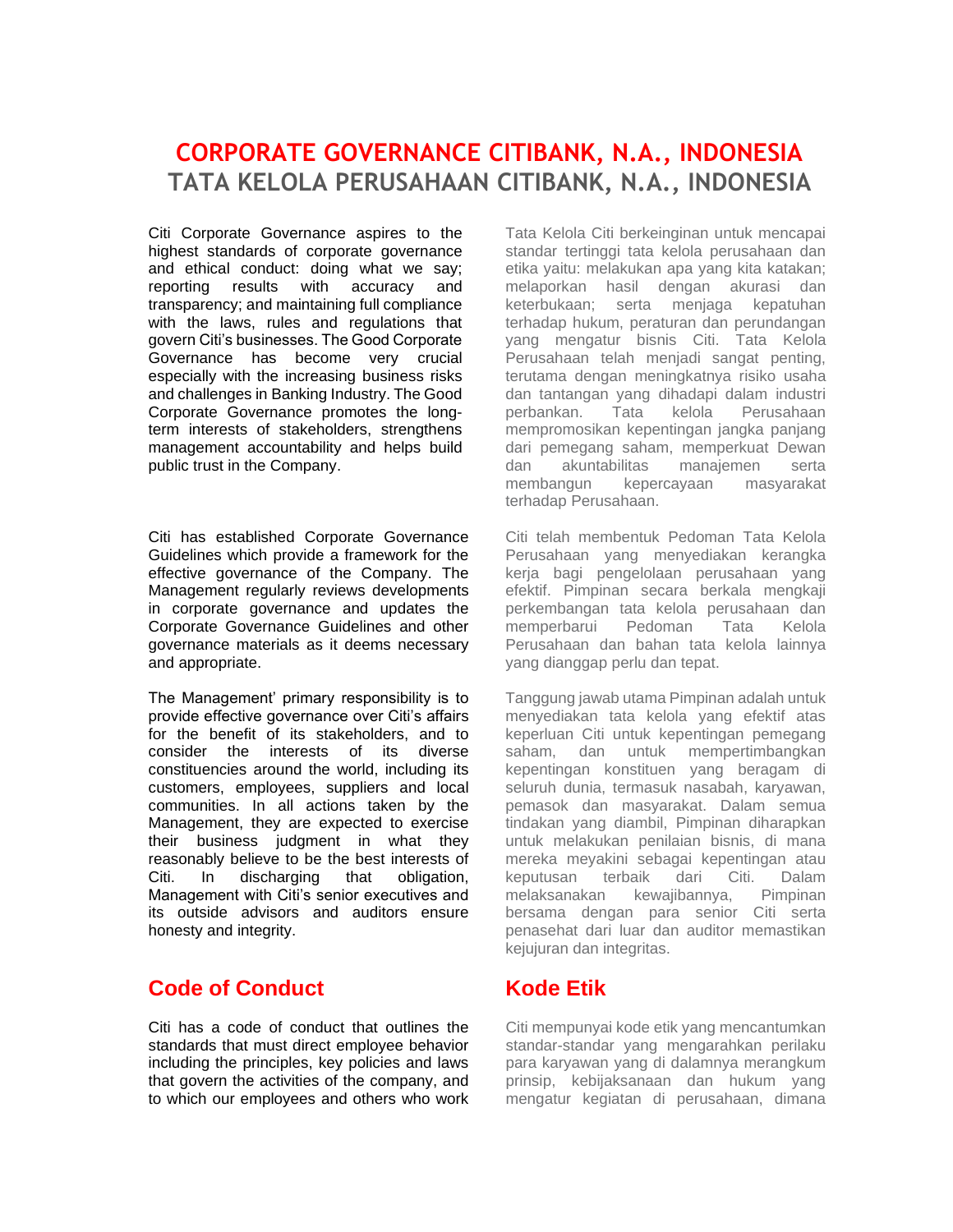with, or represent us directly or indirectly, must adhere. Citi's vision in Indonesia is to be a good corporate citizen in the country by delivering innovative, responsible and customer focused solutions to our clients with the best team in marketplace. We strive to achieve our mission and vision by upholding **Our Four Principles and Six Leadership Standards:**

### **Our Four Principles**

- 1. **Common Purpose**  One team, with one goal: serving our clients and stakeholders
- 2. **Responsible Finance** Conduct that is transparent, prudent and dependable

#### 3. **Ingenuity**

Enhancing our clients lives through innovation that harnesses the breadth and depth of our information, global network and world-class products

#### 4. **Leadership**

Talented people with the best training who thrive in a diverse meritocracy that demands excellence, initiative and courage

#### **Leadership Standards**

- 1. Develops Our People
- 2. Drive Value for Clients
- 3. Works as a Partner
- 4. Champions Progress
- 5. Lives Our Values
- 6. Delivers Results

We strive to earn and maintain the public's trust by constantly adhering to the highest ethical standards.

We ask our colleagues to ensure that their decisions pass three tests:

- They are in our clients' interests
- Create economic value
- Are always systemically responsible

pegawai Citi, dan orang lain yang bekerja atau menjadi perwakilan untuk Citi secara langsung atau tidak langsung, harus patuh kepada Kode Etik tersebut. Visi Citi di Indonesia adalah untuk menjadi warga korporasi yang baik dengan memberikan solusi yang inovatif, bertanggung jawab dan terfokus kepada klien dengan tim terbaik di industri. Kami berjuang untuk mencapai misi dan visi kami dengan menjunjung **Empat Prinsip dan Enam Standar Kepemimpinan:**

#### **Empat Prinsip kami**

- 1. **Satu Tujuan** Satu tim, dengan satu tujuan: melayani nasabah kami dan pemangku kepentingan
- 2. **Keuangan yang Bertanggung Jawab** Praktik yang transparan, bijaksana dan dapat diandalkan

#### 3. **Kepiawaian**

Meningkatkan kehidupan nasabah kami melalui inovasi yang memanfaatkan keluasan dan kedalaman informasi yang kami miliki, jaringan global dan produkproduk kelas dunia

#### 4. **Kepemimpinan**

Talenta terbaik dengan pelatihan unggul yang dapat berkembang dalam meritokrasi keberagaman yang menuntut keunggulan, inisiatif dan keberanian

#### **Standar Kepemimpinan**

- 1. Mengembangkan Sumber Daya Manusia
- 2. Memberikan Nilai Tambah bagi Klien
- 3. Bekerja sebagai Partner
- 4. Memimpin Perubahan
- 5. Menjalankan Nilai-nilai yang Dianut
- 6. Memberikan Hasil

Kita berupaya untuk memperoleh dan mempertahankan kepercayaan publik dengan terus mematuhi standar etika tertinggi. Kita meminta para rekan kerja untuk

- memastikan bahwa keputusan mereka melewati tiga tes:
- Keputusan tersebut demi kepentingan nasabah
- Menciptakan nilai ekonomi
- Selalu bertanggung jawab secara sistematis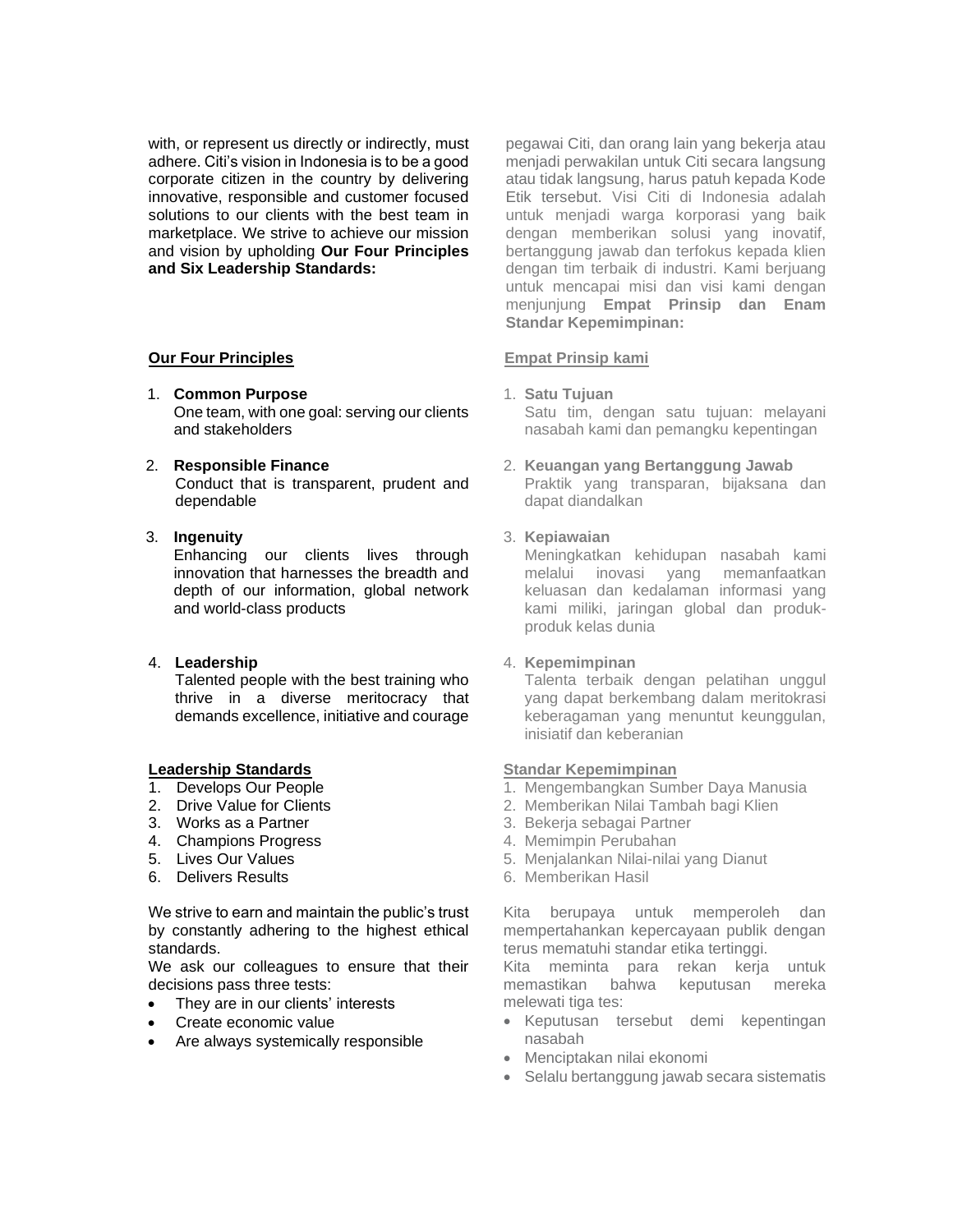# **Living Our Values**

Our Code is based on Citi's core values and principles and is an important resource to help us to make the right decisions and take actions in the spirit of Citi's Mission and Value Proposition.

The Code has been adopted by the Board of Directors of Citigroup Inc. and applies to every director, officer, and employee of Citigroup Inc. and its consolidated subsidiaries, including Citibank, N.A. Indonesia. We are all required to read and comply with this Code, regardless of the country in which we live and work, because Citi's commitment to conducting business according to the highest standards of ethical conduct transcends national boundaries. Other persons performing services for Citi also may be subject to this Code by contract or other agreement.

# **Our Responsibilities**

#### **Everyone's Responsibilities**

As employees and representatives of Citi, we share a common responsibility to ensure that our decisions are in our clients' interests, create economic value, and are always systemically responsible. In doing so, we protect Citi's reputation for integrity and keep our clients' trust.

We must demonstrate our commitment to the highest standards of ethics and professional behavior in our dealings with our clients, business colleagues, shareholders, communities, and each other.

We each have an obligation to immediately report and promptly escalate unacceptable conduct. If we believe that our own or another employee's behavior contravenes the values and principles of conduct outlined in this Code or Citi's supporting policies, or if we have a genuine concern that something is not right, it is vital that we raise and escalate the matter immediately, either through one of the many contacts listed throughout the Code and in the

# **Menjalankan Nilai-Nilai Kita**

Kode Etik kita berlandaskan pada nilai-nilai dan prinsip-prinsip inti Citi dan merupakan sumber daya penting untuk membantu kita membuat keputusan yang tepat serta bertindak dengan semangat Misi dan Proposisi Nilai Citi.

Kode Etik ini telah digunakan oleh Dewan Direksi Citigroup Inc. dan berlaku untuk setiap pimpinan, staf dan karyawan Citigroup Inc. dan anak perusahaan terkonsolidasi, termasuk Citibank N.A.,Indonesia. Kita berkewajiban untuk membaca dan mematuhi Kode Etik ini, di negara mana pun kita tinggal dan bekerja, karena komitmen Citi untuk berbisnis berdasarkan standar tertinggi kode etik melampaui batas-batas negara. Pihak lain yang menjalankan jasa bagi Citi mungkin juga harus tunduk pada Kode Etik ini berdasarkan kontrak atau perjanjian lainnya.

# **Tanggung Jawab Kita**

### **Tanggung Jawab Semua Orang**

Sebagai karyawan dan perwakilan Citi, kita berbagi tanggung jawab yang sama untuk memastikan bahwa keputusan kita adalah demi kepentingan nasabah, menciptakan nilai ekonomis, dan selalu bertanggung jawab secara sistematis. Dengan melakukan hal ini, kita melindungi reputasi Citi dalam hal integritas dan menjaga kepercayaan nasabah kita.

Kita harus menunjukkan komitmen terhadap standar etika dan perilaku profesional tertinggi dalam hubungan kita dengan nasabah, rekan bisnis, pemegang saham, masyarakat dan rekan kerja.

Kita sama-sama berkewajiban untuk segera melaporkan dan menyampaikan perilaku yang tidak bisa diterima ke level yang lebih tinggi. Jika kita yakin bahwa perilaku kita atau perilaku karyawan lain melanggar nilai dan prinsip etika yang dijabarkan dalam Kode Etik ini, atau kebijakan pendukung Citi, atau jika kita memiliki kekhawatiran murni bahwa terjadi masalah, kita perlu melaporkan dan menyampaikannya dengan segera, baik melalui salah satu kontak yang tercantum dalam Kode ini atau bagian Sumber Daya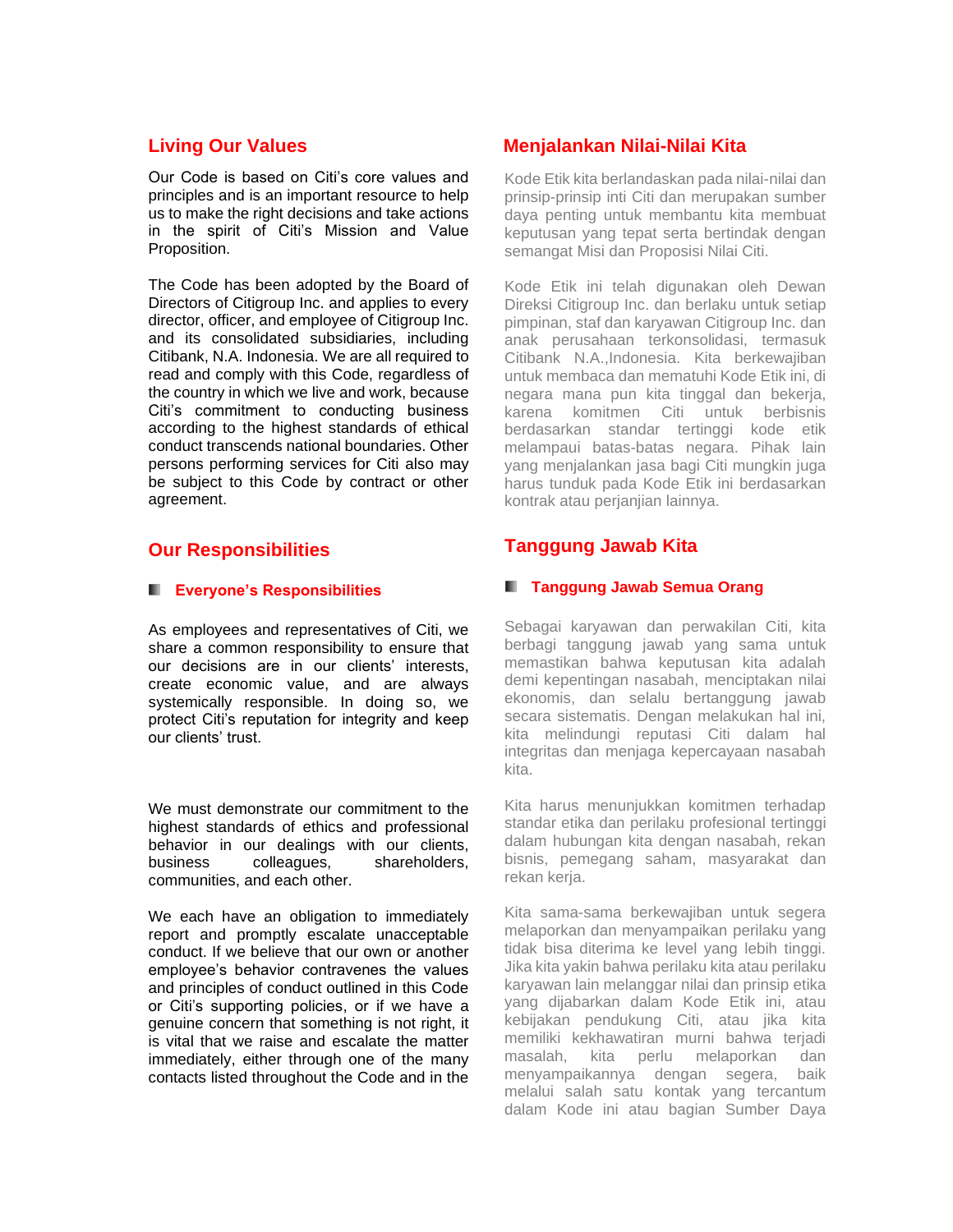Additional Resources section of this Code or through the Citi Ethics Office.

#### **Responsibilities of Managers**

Our managers are responsible for building effective work environments that engage all employees in performing to the highest standards. Leading by example, managers must be positive role models, inspiring others to follow our Code and to conduct business according to the highest standards of ethics and professional behavior.

When evaluating a manager's job performance, Citi considers his or her conduct in relation to our values, the law, the Code, and our policies. Managers must be alert to situations or actions that may violate the letter or spirit of our Code, policies, or procedures. Where such situations arise or are suspected, managers have a duty to make sure that the issue is properly resolved or promptly escalated to the appropriate person or function. Managers who know or should know about misconduct and fail to promptly escalate the situation to the appropriate contacts may be subject to disciplinary action.

Managers must not engage in or tolerate retaliatory acts made against anyone working on Citi's behalf and are expected to clearly communicate to their teams Citi's prohibition of workplace retaliation.

# **Our Decisions**

How we make a decision says as much about who we are as a company as the decision itself. Citi adheres to the highest ethical standards, and our decisions must reflect that. In accordance with our Mission and Value Proposition, our decisions must pass three tests.

In addition to complying with all applicable laws and policies, they must always:

- 1) Serve our clients' interests;
- 2) Create economic value; and

Tambahan Kode ini atau melalui Kantor Etika Citi.

#### **Tanggung Jawab Manajer**

Manajer bertanggung jawab untuk membangun lingkungan kerja yang efektif dengan melibatkan semua karyawan dengan melaksanakan standar tertinggi. Dengan memimpin dengan teladan, para manajer harus menjadi teladan positif yang menginspirasi yang lain agar mematuhi Kode Etik kita dan berbisnis sesuai dengan standar etika tertinggi dan perilaku profesional.

Saat mengevaluasi kinerja tugas manajer, Citi mempertimbangkan perilakunya sehubungan dengan nilai kita, undang-undang, Kode Etik dan kebijakan kita. Manajer harus mewaspadai situasi atau tindakan yang mungkin melanggar isi atau semangat Kode Etik, kebijakan, atau prosedur kita. Jika terjadi atau diduga ada situasi tersebut, manajer berkewajiban untuk memastikan masalahnya diatasi dengan tepat atau segera disampaikan kepada pihak atau pejabat tepat. Manajer yang mengetahui atau semestinya mengetahui perilaku salah ini dan tidak segera menyampaikan situasi ini kepada kontak yang tepat bisa dikenai tindakan disipliner.

Manajer tidak boleh terlibat dalam atau memberikan toleransi tindakan pembalasan yang dilakukan terhadap siapa saja yang bekerja atas nama Citi, dan diharapkan untuk menyampaikan dengan jelas kepada timnya tentang larangan pembalasan di tempat kerja Citi.

# **Keputusan Kita**

Cara kita mengambil keputusan menunjukkan kualitas kita sebagai sebuah perusahaan dan kualitas keputusan itu sendiri. Citi juga menaati standar etika tertinggi, dan keputusan kita harus mencerminkannya. Sesuai dengan Misi dan Proposisi Nilai kita, keputusan kita harus melewati tiga tes.

Selain mematuhi semua undang-undang dan kebijakan yang berlaku, keputusan tersebut harus selalu:

- 1) Melayani kepentingan nasabah kita;
- 2) Menciptakan nilai ekonomis; dan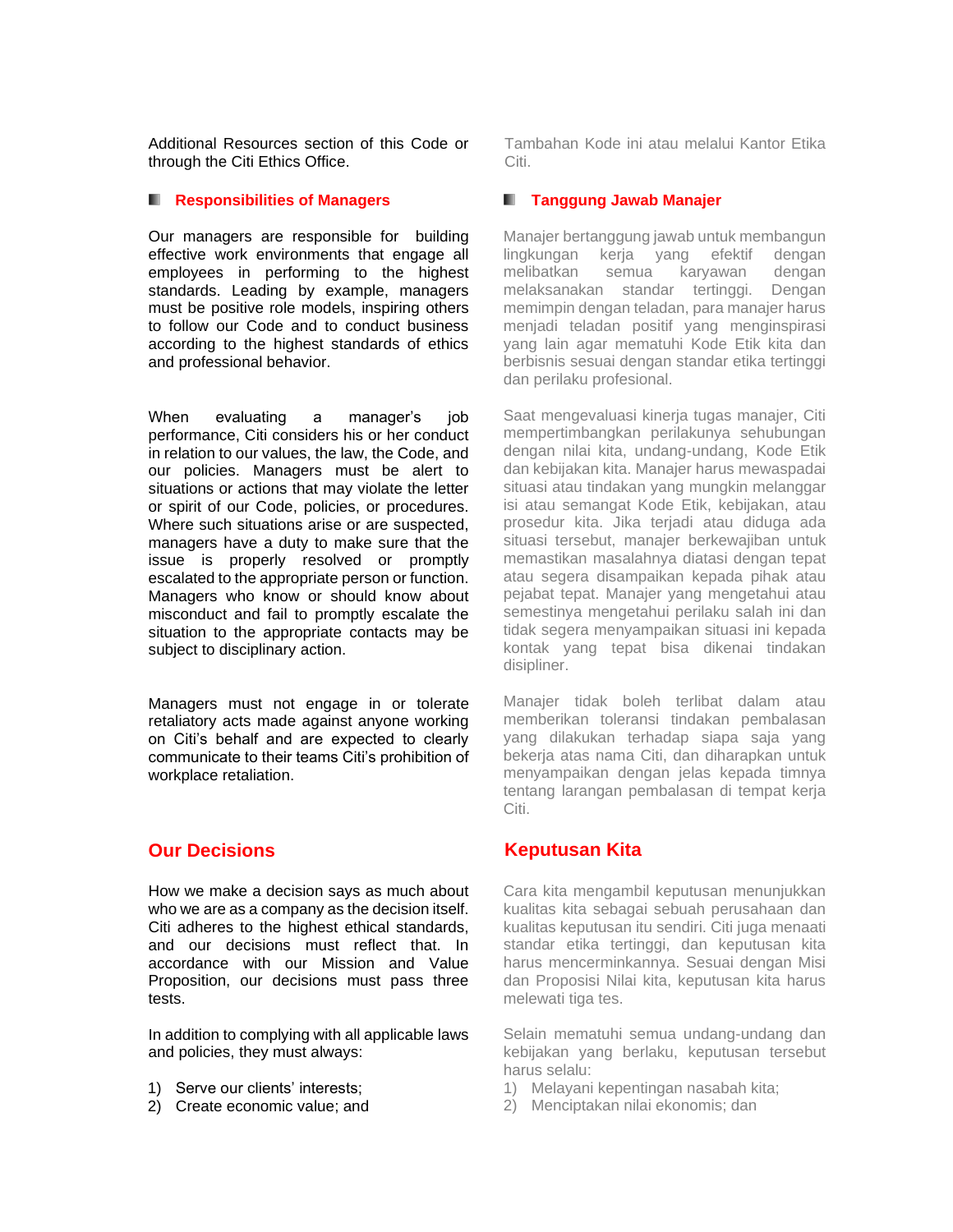3) Be systemically responsible.

Making ethical decisions also means that we are responsible for seeking advice when needed. If we have questions or concerns about how this Code or Citi's policies apply to us or others, we should discuss them with our manager; our business's, region's, and/or function's internal legal counsel; our Compliance Officer; or our Human Resources representative. We may also contact the Citi Ethics Office with any such questions or concerns.

# **Speaking Up and Seeking Help**

#### **Excalating Business Concerns**

Citi's franchise and reputation depend on our exercising appropriate judgment and common sense in every action we take and on our considering all aspects of the potential impact of transactions, activities, or other practices in which we engage. It is our responsibility to escalate any issues or concerns that pose, or may pose, potential franchise, reputational, conduct, or systemic risk to our manager, internal legal counsel, Compliance Officer, Business Practices Liaison, Fairness Champion, or employee within independent risk management, each of whom may escalate further to the appropriate business or regional Business Practices Committee.

The Business Practices Committees for each of Citi's businesses and regions review business activities, sales practices, product design, potential conflicts of interest, and other franchise, conduct, or reputational risk issues escalated to these Committees. The Business Practices Committee at the corporate level reviews issues escalated by a Business Practices Committee at the business or regional level that may present franchise, conduct, reputational, and/or systemic risks. All reviews by the Business Practices Committees are conducted with due consideration of the context and facts presented to the Committees.

3) Bertanggung jawab secara sistematis.

Membuat keputusan etis juga berarti kita bertanggung jawab untuk meminta saran jika perlu. Jika kita mempunyai pertanyaan atau kekhawatiran terkait Kode Etik ini atau kebijakan Citi yang berlaku bagi kita atau orang lain, kita harus membahasnya dengan manajer kita; penasihat hukum internal di unit usaha, wilayah, dan/atau fungsi; Staf Kepatuhan atau perwakilan Sumber Daya Manusia kita. Selain itu kita juga bisa menghubungi Kantor Etika Citi sehubungan dengan pertanyaan atau kekhawatiran tersebut.

# **Mengemukakan Kekhawatiran dan Meminta Bantuan**

#### **Menyampaikan Masalah-Masalah**  ٠ **Bisnis**

*Franchise* dan reputasi Citi bergantung pada pelaksanaan keputusan yang tepat dan masuk akal dalam setiap tindakan yang kita lakukan dan bagaimana kita mempertimbangkan seluruh aspek potensi dampak dari setiap transaksi, aktivitas atau praktik lain di mana kita terlibat di dalamnya. Kita bertanggung jawab untuk menyampaikan semua masalah atau kekhawatiran yang berpotensi menimbulkan atau dapat menimbulkan risiko *franchise*, reputasi, pelaksanaan, sistemik kepada manajer kita, penasihat hukum internal, Staf Kepatuhan, Penghubung Praktik Bisnis, *Fairness Champion*, atau Staf Fungsi Manajemen Risiko Indepeden yang masingmasing akan meneruskan ke Komite Praktik Bisnis yang sesuai.

Komite Praktik Bisnis untuk masing-masing unit usaha dan wilayah Citi mengkaji kegiatan bisnis, praktik penjualan, desain produk, potensi konflik kepentingan dan *franchise* lain, perilaku, atau masalah risiko reputasi yang disampaikan kepada Komite ini. Komite Praktik Bisnis di tingkat korporat meninjau masalah yang disampaikan oleh Komite Praktik Bisnis di tingkat bisnis atau regional yang mungkin berisiko terhadap *franchise*, perilaku, reputasi dan/atau sistem. Semua kajian Komite Praktik Bisnis dilakukan dengan mempertimbangkan konteks dan fakta yang diberikan kepada Komite.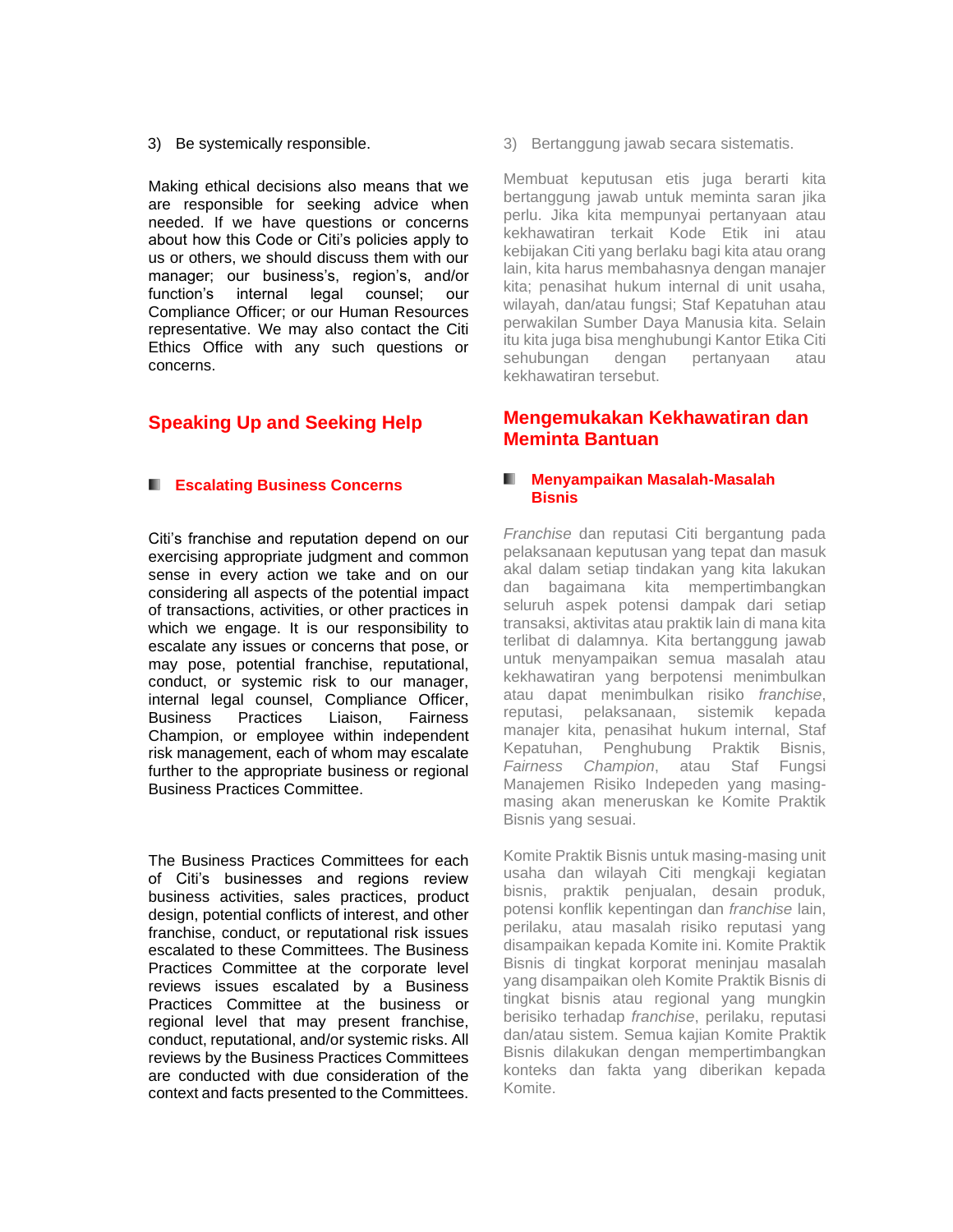#### **Escalating Ethical Issues**

Adhering to the highest ethical standards and following the letter and spirit of this Code are critical responsibilities for all of us at Citi. We believe acting ethically is not only the right thing to do but also the right way to do business and to best serve our clients, business colleagues, shareholders, and communities.

If we have reason to believe that any Citi employee, or anyone working on our company's behalf, may have engaged in misconduct, we have a duty to our colleagues and to Citi to promptly report our concerns. Early identification and resolution of these issues are critical to maintaining Citi's strong relationships with its clients, business colleagues, employees, and stakeholders.

#### **K.** Seeking Advice

Our Code provides an overview of standards of behavior applicable to all employees and those acting on Citi's behalf, as well as key policies of which we need to be aware. However, the Code cannot anticipate every issue we may encounter. Situations in the workplace may arise in which the proper course of action may not be clear or in which we may feel uncomfortable. If we encounter a situation that does not feel right, we should stop and reflect. If something seems unethical or improper, it may very well be. We can use the decisionmaking guidance Ethic Code to guide our actions when we are uncertain about how to proceed.

#### **Reporting**

If we reasonably suspect or become aware of a possible violation of a law, regulation, Citi policy, or this Code of Conduct, we have an obligation to promptly report our concern to any of the following:

#### **Menyampaikan Masalah-Masalah Terkait Etika**

Menaati standar etika tertinggi dan mematuhi ketentuan dan semangat Kode Etik adalah tanggung jawab yang penting bagi kita semua di Citi. Kita yakin bahwa bertindak secara etis bukan sekadar tepat dilakukan, tetapi juga cara berbisnis yang tepat dan cara terbaik untuk melayani nasabah, kolega bisnis, pemegang saham dan masyarakat.

Jika kita yakin bahwa karyawan Citi, atau siapa pun yang bekerja atas nama perusahaan kita, mungkin terlibat dalam perilaku yang salah, kita berkewajiban terhadap rekan kerja kita dan Citi untuk segera melaporkan kekhawatiran kita. Pendeteksian dini dan penyelesaian atas masalah‑masalah tersebut penting dilakukan guna menjaga hubungan yang kuat antara Citi dan nasabah, rekan kerja bisnis, karyawan dan pemangku kepentingannya.

#### **Meminta Saran**

Kode Etik kita berisi gambaran umum standar perilaku yang berlaku bagi semua karyawan dan mereka yang bertindak atas nama Citi, serta kebijakan penting yang perlu kita ketahui. Namun, Kode Etik ini tidak dapat mengantisipasi setiap permasalahan yang mungkin kita hadapi. Masalah di tempat kerja bisa muncul ketika tidak ada kejelasan pola tindakan yang layak atau saat kita mungkin merasa tidak nyaman. Jika kita menemui situasi yang rasanya tidak benar, kita harus berhenti dan melakukan refleksi. Jika sesuatu tampak tidak etis atau tidak wajar, mungkin hal itu memang demikian adanya. Kita dapat menggunakan panduan pengambilan keputusan Kode Etik untuk memandu tindakan kita saat kita tidak yakin tentang cara menindaklanjutinya.

#### **Melaporkan** .

Jika kita mencurigai maupun mengetahui adanya pelanggaran hukum, peraturan, kebijakan Citi, atau Kode Etik ini, kita berkewajiban untuk segera menghubungi dan melaporkan masalah kita ke salah satu pihak berikut: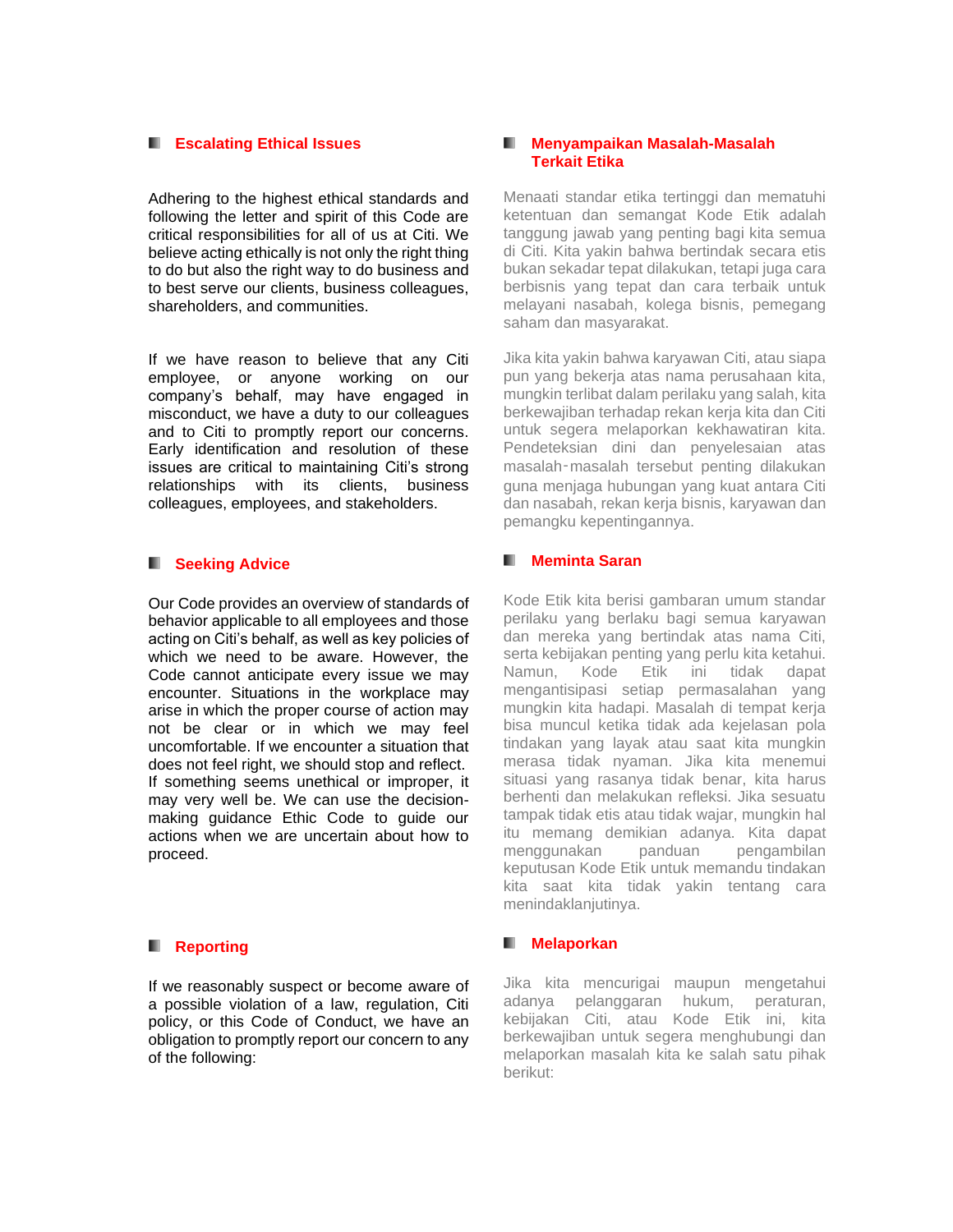- The appointed person under any applicable local disclosure procedure
- Our manager or another member of management
- Our Human Resources, employee, or labor relations representative
- Our internal legal counsel
- Our Compliance Officer
- The Citi Ethics Office

#### **Anonymity and Confidentiality**

Citi believes that it is essential that we feel secure when raising a concern, and we encourage us to communicate our concerns openly. All contacts to the Citi Ethics Office and related investigations are treated as confidentially as possible, consistent with the need to investigate and address the matter, and subject to applicable laws and regulations. Reports may be made to the Citi Ethics Office anonymously to the extent permitted by applicable laws and regulations. However, we must understand that if we do choose to remain anonymous, Citi may be unable to obtain the additional information needed to investigate or address our concern.

#### **Prohibition of Workplace Retaliation**

Citi prohibits any form of retaliatory action against anyone who raises concerns or questions in good faith regarding ethics, discrimination, or harassment matters; requests a reasonable accommodation for a disability, pregnancy, or religious belief; reports suspected violations of other applicable laws, regulations, or policies; or participates in a subsequent investigation of such concerns. Retaliation is a serious issue and includes any adverse action taken because an employee has engaged in such activity. As part of any investigation, we respect the rights that are afforded under applicable laws and regulations to all parties related to the matter.

Every manager is responsible for creating a work environment free of discrimination,

- Orang yang ditunjuk berdasarkan prosedur pengungkapan setempat yang berlaku
- Manajer kita atau anggota manajemen yang lain
- Perwakilan Sumber Daya Manusia, karyawan atau hubungan kerja kita
- Penasihat hukum internal kita
- Staf Kepatuhan kita
- Kantor Etika Citi

#### **Keanoniman dan Kerahasiaan** .

Citi memahami bahwa kita perlu merasa aman saat menyampaikan masalah dan kami mendorong untuk menyampaikan masalah secara terbuka. Seluruh kontak ke Kantor Etika dan investigasi terkait diperlakukan serahasia mungkin, sesuai dengan kebutuhan untuk menyelidiki dan mengatasi masalah tersebut berdasarkan peraturan dan undang-undang yang berlaku. Pelaporan dapat dilakukan ke Kantor Etika Citi secara anonim sejauh diizinkan oleh peraturan dan undang-undang yang berlaku. Namun demikian, perlu dipahami bahwa jika kita memilih untuk anonim (tidak menyebutkan nama), Citi mungkin tidak dapat memperoleh informasi tambahan yang diperlukan untuk menyelidiki atau menindaklanjuti kekhawatiran kita.

#### **Larangan Pembalasan di Tempat Kerja**

Citi melarang segala bentuk tindakan balas dendam terhadap siapa saja yang mengemukakan masalah atau pertanyaan dengan itikad baik tentang etika, diskriminasi maupun pelecehan; yang meminta akomodasi yang wajar untuk orang cacat, kehamilan, atau keyakinan agama; yang melaporkan adanya dugaan pelanggaran undang-undang, atau peraturan, dan kebijakan lain yang berlaku, atau berpartisipasi dalam investigasi atas masalah tersebut. Pembalasan merupakan masalah serius dan meliputi semua tindakan buruk yang dilakukan karena karyawan terlibat dalam aktivitas tersebut. Sebagai bagian dari investigasi, kita menghormati hak-hak yang diberikan sesuai dengan peraturan dan undang-undang yang berlaku bagi seluruh pihak yang terkait dengan urusan tersebut.

Setiap manajer bertanggung jawab untuk menciptakan lingkungan kerja yang bebas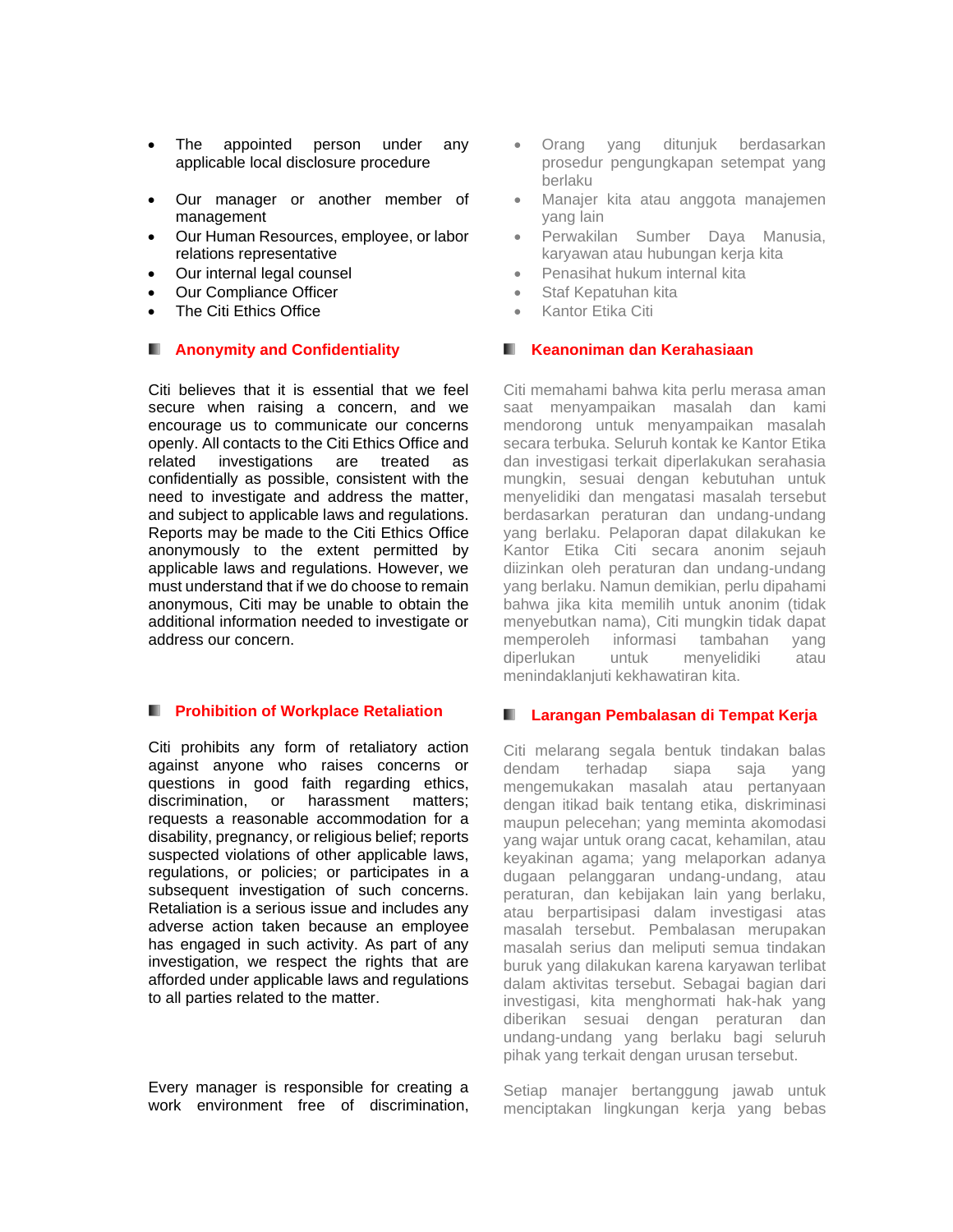harassment, and retaliation. Managers are held accountable for the behavior of other managers and employees under their supervision. Employees who engage in retaliation against a colleague because he or she has raised a concern or question in good faith, asked for a reasonable accommodation, reported a violation, or been involved in an investigation are subject to disciplinary action, up to and including termination of employment or other relationship with Citi.

# **Upholding Our Values**

At Citi, acting ethically is the foundation of everything we do. We believe acting ethically is not only the right thing to do but also the right way to do business and to best serve our clients, business colleagues, shareholders, and communities.

#### **II** Investigations

When concerns are raised with respect to possible misconduct or unethical behavior, Citi conducts investigations thoroughly, fairly, with discretion, and in a timely manner.

If we are asked to participate in an appropriately authorized investigation, we are expected to:

- Cooperate fully with such internal or external investigations, including but not limited to those involving ethical issues or complaints of discrimination or harassment.
- Not withhold, tamper with, or fail to communicate relevant information.
- Maintain and safeguard the confidentiality of an investigation to the extent possible, except as otherwise provided below or by applicable law.
- Not make false statements to or otherwise mislead internal or external auditors, investigators, legal counsel, Citi representatives, regulators, or other governmental entities. Doing so may be grounds for immediate termination of employment or other relationship with Citi and may also be a criminal act that can result in severe penalties.

diskriminasi, pelecehan, dan pembalasan. Manajer bertanggung jawab atas perilaku manajer lain dan karyawan yang berada di bawah pengawasannya. Karyawan yang terlibat dalam tindakan pembalasan terhadap rekan kerja yang telah menyampaikan masalah atau pertanyaan dengan itikad baik, serta meminta akomodasi wajar, melaporkan pelanggaran, atau telah terlibat dalam investigasi, akan dikenai tindakan disipliner, hingga dan termasuk pemutusan hubungan kerja atau hubungan lainnya dengan Citi.

# **Menjunjung Tinggi Nilai**‑**Nilai Kita**

Di Citi, bertindak secara etis adalah dasar segala hal yang kita lakukan. Kita yakin bahwa bertindak secara etis bukan sekadar tepat dilakukan, tetapi juga cara berbisnis yang tepat dan cara terbaik untuk melayani nasabah, kolega bisnis, pemegang saham dan masyarakat.

#### **Investigasi**

Ketika masalah disampaikan terkait kemungkinan pelanggaran atau perilaku yang tidak etis, Citi akan melakukan investigasi secara menyeluruh, secara adil, dengan diskresinya, dan tepat waktu. Jika kita diminta untuk berpartisipasi dalam investigasi resmi dengan tepat, kita diharapkan untuk:

- Bekerja sama sepenuhnya dengan segala bentuk investigasi internal maupun eksternal, termasuk namun tidak terbatas pada investigasi yang terkait dengan masalah etika atau pengaduan atas tindakan diskriminasi maupun pelecehan.
- Tidak menahan, mengubah atau menolak untuk menyampaikan informasi terkait.
- Menjaga dan melindungi kerahasiaan investigasi sejauh yang memungkinkan, kecuali dinyatakan sebaliknya di bawah ini atau oleh undang-undang yang berlaku.
- Tidak membuat pernyataan palsu atau menyesatkan auditor internal maupun eksternal, para penyelidik, penasihat hukum, perwakilan Citi, lembaga pembuat peraturan maupun lembaga pemerintah lainnya. Jika kita melakukannya, kita dapat dikenakan sanksi pemberhentian kerja langsung atau hubungan lain dengan Citi dan juga dapat digolongkan sebagai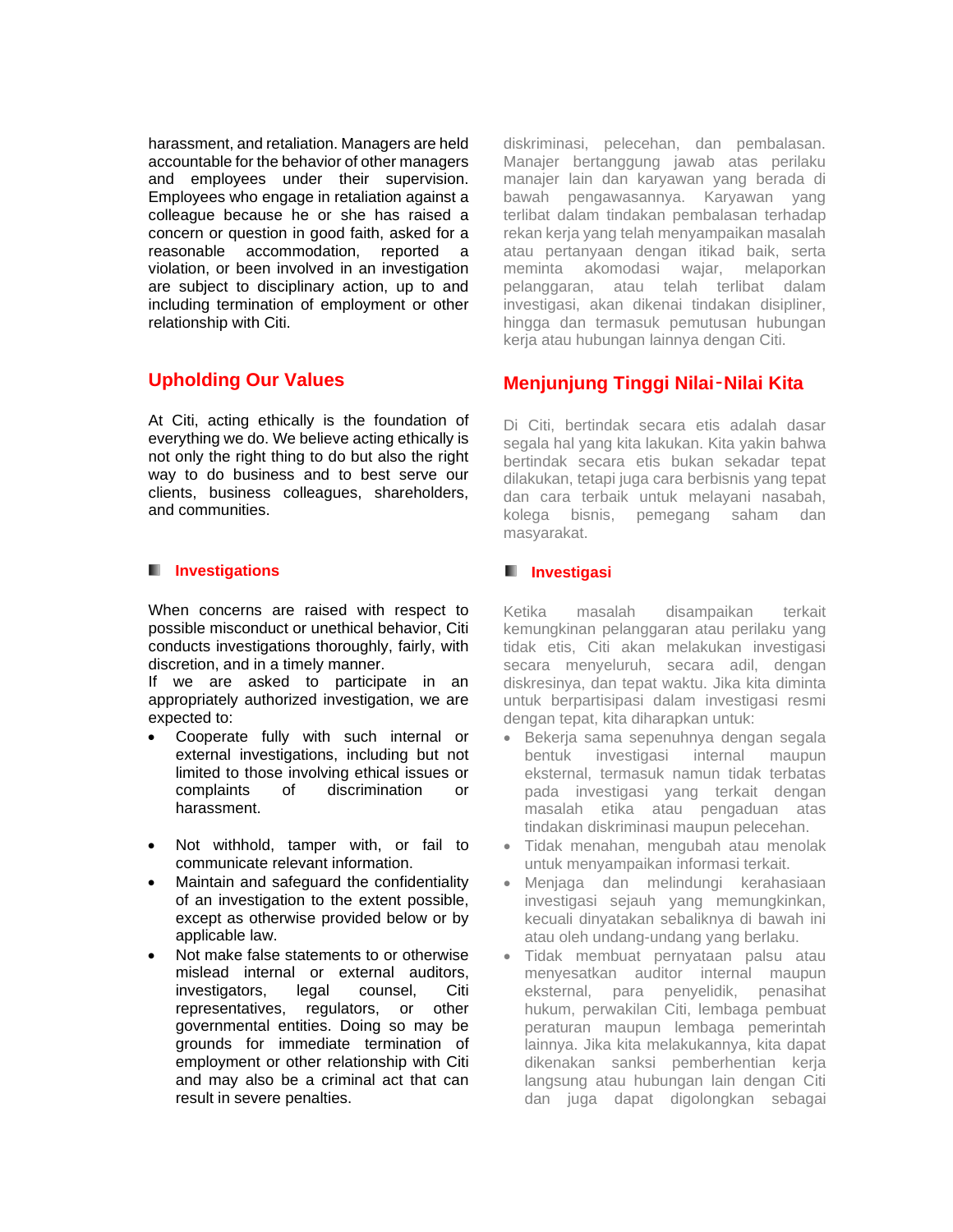#### **Disciplinary Action**

Violations of our Code, laws, regulations, or Citi policies or procedures may result in disciplinary action up to and including termination of employment.

Misconduct that will result in discipline includes:

- Violating or asking others to violate this Code.
- Failing to raise a known or suspected violation of this Code.
- Willfully or purposefully ignoring this Code.
- Retaliating against another employee for raising a concern in good faith or for participating in an investigation.
- Failing to demonstrate leadership and diligence in encouraging employees and others to comply with this Code.

In addition, we will be held personally responsible for any misconduct, including improper or illegal acts, committed during Our relationship with Citi. We can also be held responsible for the action (or inaction) of others if we knew, or should have known, about their misconduct. Our activities may also be reported to regulators, which could result in civil or criminal penalties, disqualification from serving in certain capacities, and/or a permanent bar from employment in the financial services industry.

#### **Waivers**

To the extent that exemptions are available from Citi policies, they are detailed in the specific policy, together with the exemption process. For other provisions of this Code, waivers may be granted only by the General Counsel or the Chief Compliance Officer of Citigroup Inc. Any waiver of this Code for an executive officer or a member of a board of directors of Citigroup Inc. or any subsidiary may be made only by a documented decision of the Citigroup Inc. Board of Directors or a tindakan kriminal yang bisa dikenakan hukuman berat.

#### **Tindakan Disipliner**

Pelanggaran terhadap Kode Etik dan/atau undang-undang, peraturan, kebijakan atau prosedur Citi bisa dikenai tindakan disipliner hingga dan termasuk pemutusan hubungan kerja. Perilaku salah yang bisa dikenai tindakan disipliner meliputi:

- Melanggar atau menyuruh orang lain melanggar Kode Etik ini.
- Tidak melaporkan pelanggaran atau dugaan pelanggaran Kode Etik ini.
- Secara sengaja tidak mematuhi Kode Etik ini.
- Melakukan pembalasan terhadap karyawan lain yang telah menyampaikan masalah dengan iktikad baik atau ikut serta dalam investigasi.
- Tidak menunjukkan kepemimpinan dan kegigihan dalam mendorong karyawan dan orang lain untuk mematuhi Kode Etik ini.

Selain itu, kita secara pribadi akan bertanggung jawab atas perilaku salah, termasuk tindakan tidak wajar atau melanggar hukum, yang kita lakukan selama berhubungan dengan Citi. Kita juga bisa dimintai pertanggungjawaban atas tindakan (atau tidak dilakukannya tindakan) oleh orang lain jika kita mengetahui, atau semestinya mengetahui, perilaku salah tersebut. Aktivitas kita bisa juga dilaporkan kepada lembaga pembuat peraturan, sehingga kita bisa dikenai hukuman pidana atau perdata, tidak boleh melayani dalam kapasitas tertentu, dan/atau selamanya dilarang bekerja di industri jasa keuangan.

#### **Pengecualian**

Sejumlah pengecualian yang diperbolehkan dalam kebijakan Citi akan diuraikan dalam kebijakan khusus, bersama dengan proses pengecualiannya. Untuk ketentuan lainnya pada Kode Etik ini, pengecualian dapat diberikan hanya oleh Penasihat Umum atau Kepala Staf Kepatuhan Citigroup Inc. Pengecualian apa pun atas Kode Etik ini untuk staf eksekutif atau anggota dewan direksi Citigroup Inc. atau anak cabang mana pun dapat dilakukan hanya dapat dilakukan melalui keputusan tertulis dari Dewan Direksi atau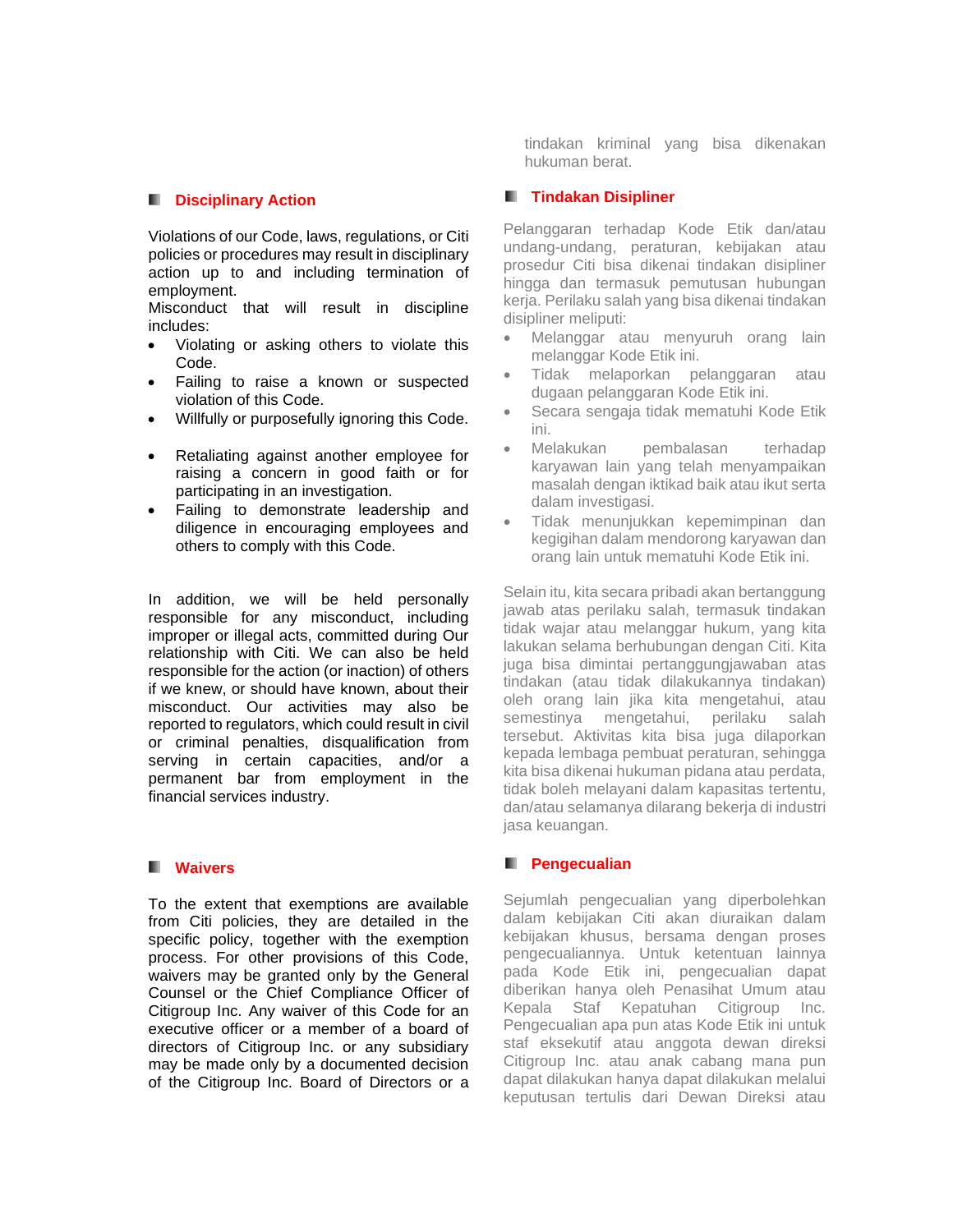Board Committee and must be disclosed promptly.

#### **Our People**

#### **Fostering a Respectful Environment**

Citi connects people and commerce around the world. We achieve our best results when employees, clients, and other business partners can focus their energies in an environment of mutual respect, free of discrimination and harassment.

Discrimination and harassment are repugnant and completely inconsistent with our tradition of providing a respectful, professional, and dignified workplace. Citi prohibits all forms of discrimination, harassment, or intimidation that violate our policies or are unlawful, whether committed by or against a manager, co-worker, client, supplier, or visitor.

Citi is committed to promptly investigating allegations of harassment or discrimination and handling the investigations with sensitivity and will take appropriate disciplinary action to the fullest extent permitted by local law.

Further, retaliation against individuals for raising claims or concerns regarding discrimination, harassment, or intimidation, or for participating in the investigation of a claim or concern, is prohibited.

#### **Embracing Diversity and Inclusion**

Diversity and inclusion in our workforce are critical to Citi's success as a global organization and to fulfilling our commitment to Responsible Finance.

#### **Keeping Citi Workplaces Safe, Secure, and Healthy**

We all take responsibility for the safety and security of our workplace. A safe, secure, and healthy work environment is one that is free of

Dewan Komite Citigroup Inc., dan harus diungkapkan dengan segera.

### **Orang – Orang Kita**

#### **Membina Lingkungan yang Saling Menghargai**

Citi menghubungkan orang dan perniagaan di seluruh dunia. Kita dapat meraih hasil terbaik kita jika para karyawan, nasabah, dan mitra bisnis lainnya dapat memfokuskan energi mereka di lingkungan yang saling menghargai, bebas diskriminasi dan pelecehan.

Diskriminasi dan pelecehan dianggap sebagai hal yang tidak menyenangkan, dan benarbenar bertentangan dengan tradisi kita yang selalu memberikan tempat kerja yang saling menghargai, profesional dan bermartabat. Citi melarang segala bentuk diskriminasi, pelecehan atau intimidasi yang melanggar hukum atau kebijakan kita, baik yang dilakukan oleh atau terhadap manajer, rekan kerja, nasabah, vendor, atau pengunjung.

Citi berkomitmen untuk melakukan investigasi atas segala tuduhan pelecehan maupun diskriminasi dan menangani investigasi dengan sensitivitas dan akan mengambil tindakan disipliner yang tepat sejauh yang diperbolehkan oleh undang-undang setempat. Selain itu, dilarang melakukan pembalasan terhadap individu yang menyampaikan keluhan atau masalah mengenai diskriminasi, pelecehan, atau intimidasi, atau karena telah berpartisipasi dalam investigasi keluhan atau masalah tersebut.

#### **Merangkul Keberagaman dan Keterlibatan**

Keragaman dan keterlibatan tenaga kerja kita penting bagi keberhasilan Citi sebagai perusahaan berskala global dan untuk memenuhi komitmen kita terhadap Keuangan yang Bertanggung Jawab.

#### **Mempertahankan Citi sebagai Tempat Kerja yang Aman, Nyaman, dan Sehat**

Kita semua bertanggung jawab atas keselamatan dan keamanan di tempat kerja kita. Lingkungan kerja yang aman, nyaman,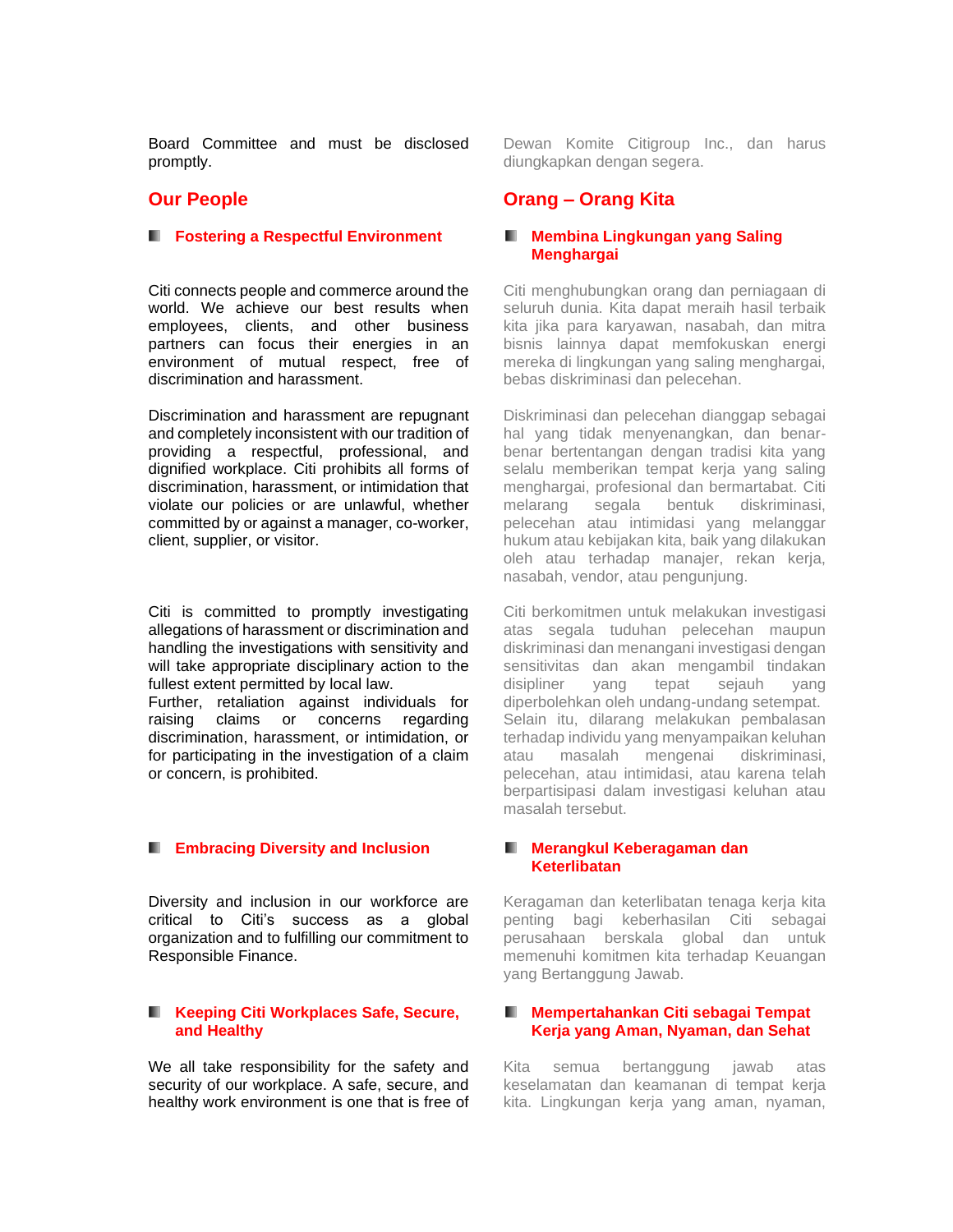threats, violence, and the adverse effects of drug and alcohol abuse.

#### **Protecting the Privacy of Citi's Workforce**

Citi takes the information security and privacy of our clients and members of our workforce seriously. Citi seeks to protect the personal and confidential information it collects, uses and maintains about its workers, including, but not limited to, medical information, governmentrelated information (such as national or government identification and tax data), and background-check information.

#### **Maintaining Professional Skills**

We serve our clients and stakeholders best, and meet our legal and compliance obligations, by possessing and maintaining the skills and knowledge needed to perform our workplace responsibilities.

Allowing another colleague or representative to take training on our behalf that we are required or expected to complete is prohibited and may result in disciplinary action up to and including termination of employment.

### **Our Company**

#### **Protecting Personal, Proprietary, and Confidential Information**

We value our confidential business information, our intellectual property, and the personal financial information about our individual customers and protect them from unauthorized disclosure or misuse.

While working for Citi and after ceasing our employment or association with Citi, we have an obligation to safeguard personal, proprietary, and confidential information that we obtain or create in connection with our activities for Citi, regardless of its form, and to use it only in the performance of our Citi

dan sehat adalah yang bebas dari ancaman, kekerasan, dan efek negatif penyalahgunaan alkohol dan obat-obatan terlarang.

#### **Melindungi Privasi Tenaga Kerja Citi**

Citi menangani keamanan informasi dan privasi nasabah dan tenaga kerja kita dengan serius. Citi berusaha untuk melindungi informasi dan rahasia yang disimpan, digunakan dan dipelihara mengenai karyawannya, termasuk, tetapi tidak terbatas pada, informasi medis, informasi yang berhubungan dengan pemerintah (seperti identifikasi pemerintah pusat atau daerah dan data pajak), dan informasi pemeriksaan latar belakang.

#### **Mempertahankan Keahlian Profesional**

Kita melayani nasabah dan pemangku kepentingan dengan cara terbaik, serta memenuhi kewajiban dan kepatuhan hukum, dengan memiliki dan mempertahankan keahlian dan pengetahuan yang diperlukan untuk menjalankan tanggung jawab kita di tempat kerja.

Dilarang mengizinkan rekan kerja atau perwakilan lain atas nama kita untuk mengikuti pelatihan yang disarankan atau diharuskan untuk kita dan hal ini bisa dikenai tindakan disipliner hingga dan termasuk pemutusan hubungan kerja.

### **Perusahaan Kita**

#### **Melindungi Informasi Pribadi, Hak Milik dan Rahasia**

Kita sangat menghargai informasi bisnis rahasia, kekayaan intelektual kita, dan informasi keuangan pribadi mengenai nasabah individu dan melindunginya dari pengungkapan atau penyalahgunaan ilegal.

Saat kita bekerja di Citi dan setelah kita tidak lagi bekerja atau berhubungan dengan Citi, kita memiliki kewajiban untuk melindungi informasi pribadi, hak milik dan informasi yang bersifat rahasia yang kita peroleh atau kita buat dalam kaitannya dengan kegiatan kita untuk Citi, terlepas apa pun bentuknya, dan untuk menggunakannya hanya untuk melaksanakan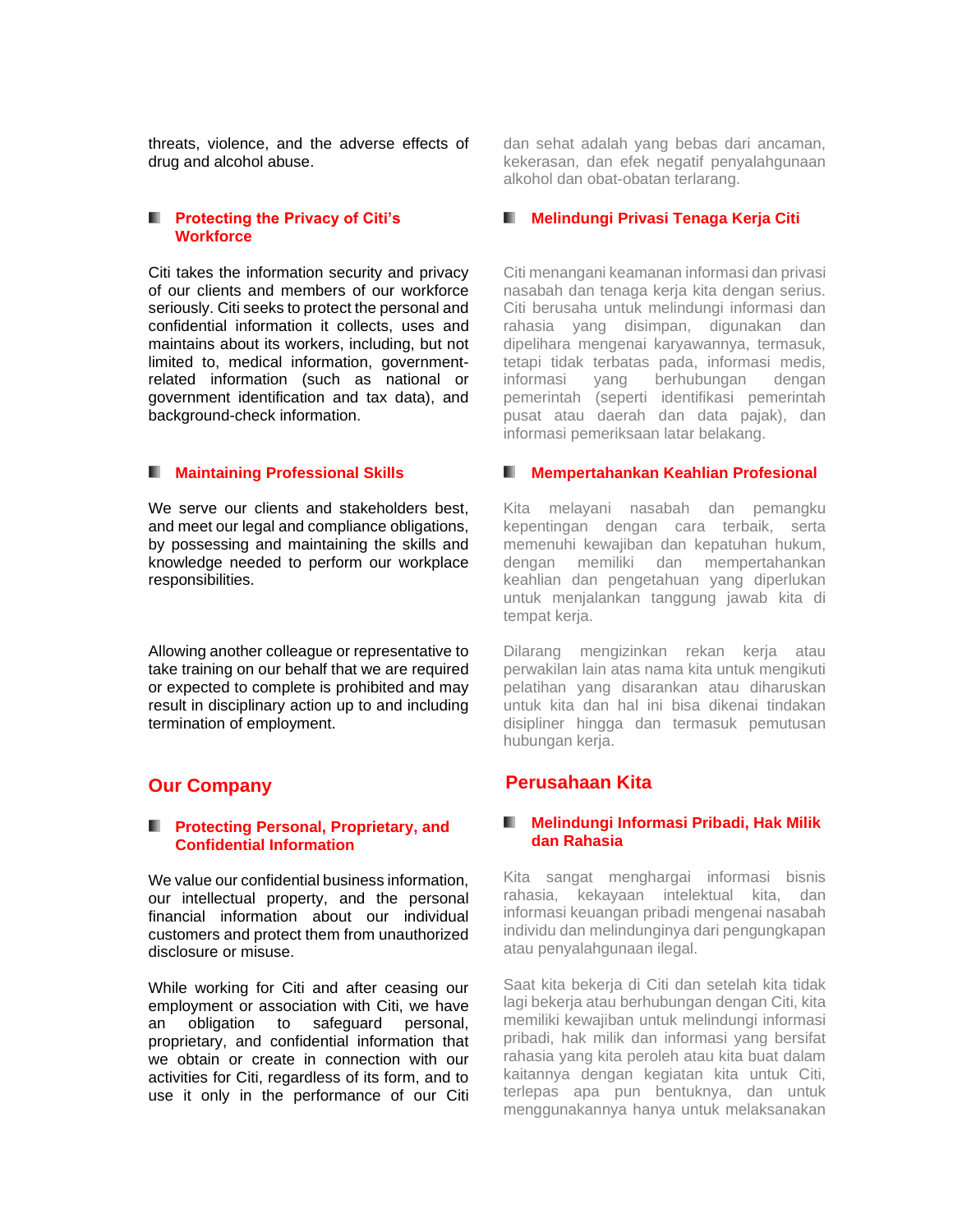employment responsibilities. We should assume that any information we receive about Citi, its workforce, or its customers is confidential information and should be protected from disclosure.

#### **K. Managing Our Records and Accounts**

Our clients and other stakeholders rely on us to maintain accurate and complete records and accounts. With accurate information, we can make responsible decisions for Citi, our clients, and our investors.

• **Managing Our Information and Records** We are responsible for the integrity of the data and information we handle, including reports and documents under our control.

#### • **Managing Our Expenses**

We must be responsible when spending Citi funds on any expense and must make expense-related decisions to support Citi's strategic objectives, keeping in mind the best interests of all stakeholders. Citi employees at every level are responsible for expense management and fraud control.

#### • **Managing Our Financial and Tax Reporting**

Our clients and other stakeholders rely on us to maintain accurate and complete records. With accurate information, we can make responsible decisions for Citi, our clients, and our investors.

#### **F** Safeguarding Our Reputation

Citi is a global leader and our reputation is one of our most valuable assets. Each one of us is responsible for protecting it through our decisions and actions.

tanggung jawab kita di Citi. Kita harus menganggap bahwa informasi yang diterima dari Citi, tenaga kerjanya, atau pelanggan bersifat rahasia dan harus melindunginya dari pengungkapan.

#### **Mengelola Arsip dan Rekening Kita**

Nasabah dan pemangku kepentingan lainnya mengandalkan kita untuk mempertahankan keakuratan dan kelengkapan arsip dan rekening. Dengan informasi yang akurat, kita dapat membuat keputusan yang bertanggung jawab untuk Citi, nasabah, dan vendor kita.

#### • **Mengelola Informasi dan Arsip Kita**

Kita bertanggung jawab atas integritas data dan informasi yang kita tangani, termasuk laporan dan dokumen yang berada di bawah kendali kita.

#### • **Mengelola Pengeluaran Kita**

Kita harus bertanggung jawab saat membelanjakan dana Citi untuk pengeluaran apa pun dan harus membuat keputusan terkait pengeluaran untuk mendukung tujuan strategis Citi, dengan mempertimbangkan kepentingan terbaik semua pemangku kepentingan. Karyawan Citi di setiap level bertanggung jawab atas manajemen pengeluaran dan pengendalian penipuan.

#### • **Mengelola Pelaporan Keuangan dan Pajak Kita**

Nasabah kita dan pemangku kepentingan lainnya mengandalkan kita untuk membuat arsip atau dokumen yang akurat dan lengkap. Dengan informasi yang akurat, kita dapat membuat keputusan yang bertanggung jawab untuk Citi, nasabah, dan vendor kita.

#### **Melindungi Reputasi Kita**

Citi adalah pemimpin global dan reputasi kita adalah salah satu aset kita yang paling berharga. Masing-masing dari kita memiliki tanggung jawab untuk melindunginya melalui keputusan dan tindakan kita.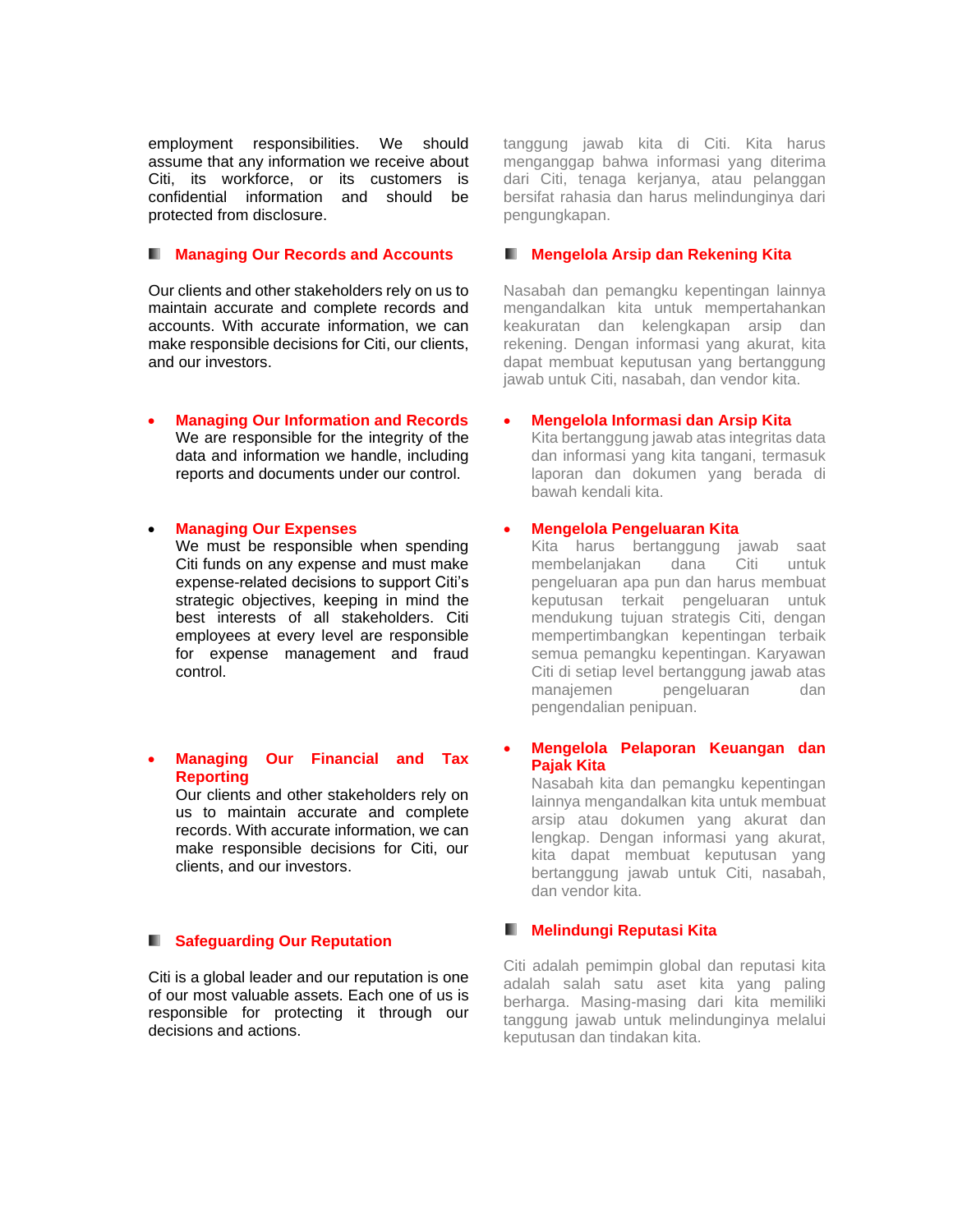#### • **Business Use of Social Media**

If we are authorized to post content in social media on behalf of Citi, we must comply with any applicable guidelines, terms, conditions, and policies governing the site including, in the case of an external site, any terms and conditions and policies imposed by the site owner or sponsor. Where business use of social media has been authorized for Citi-hosted collaboration sites, we may access and use these sites for approved business purposes only.

#### • **Personal Use of Social Media**

Personal use of social media (e.g., blogs, wikis, Twitter, Facebook, LinkedIn, Instagram) must be in compliance with applicable laws, rules, and regulations, as well as Citi's policies, standards, and guidelines, including Citi's Global Social Media Policy and Guidelines, and must be consistent with Citi's workplace values and standards. We may not use Citi communications, equipment, systems, and services for personal use of third-party social media sites

#### • **Use of Citi Name, Facilities, or Relationships**

We use Citi's name, logo, trademarks, or facilities only to further Citi's strategic objectives. Use of Citi's name, facilities, or relationships for charitable or pro bono purposes can be made only with prior approval from our senior business manager, and only after any other necessary notification and approvals are provided as required by the policies of our business, region, and/or function.

#### • **Media Interaction and Public Appearances**

To ensure accurate, clear, and consistent communication, Global Public Affairs is the sole unit authorized to issue press releases or public statements on behalf of Citi. Only individuals specifically designated by

#### • **Penggunaan Media Sosial untuk Bisnis**

Jika kita berwenang untuk memposting konten atas nama Citi di media sosial, kita harus mematuhi pedoman yang berlaku, syarat dan ketentuan serta kebijakan yang mengatur situs, termasuk dalam hal situs eksternal, syarat dan ketentuan pemilik atau sponsor situs tersebut. Jika penggunaan media sosial untuk bisnis telah diotorisasi untuk situs-situs kerja sama yang dihosting Citi, kita boleh mengakses dan menggunakan situs ini hanya untuk tujuan bisnis yang disetujui saja.

#### • **Penggunaan Media Sosial untuk Tujuan Pribadi**

Penggunaan media sosial untuk tujuan pribadi (misal, blog, wiki, Twitter, Facebook, Linkedin, Instagram) harus sesuai dengan undang-undang, aturan dan peraturan yang berlaku serta kebijakan, standar dan pedoman Citi, termasuk Kebijakan dan Pedoman Media Sosial Citi, serta sejalan dengan nilai dan standar tempat kerja Citi. Kita tidak boleh menggunakan komunikasi, peralatan, sistem dan layanan Citi untuk menggunakan media sosial pihak ketiga untuk tujuan pribadi.

#### • **Penggunaan Nama, Fasilitas, atau Hubungan dengan Citi**

Kita menggunakan nama, logo, merek dagang, atau fasilitas Citi hanya untuk mencapai tujuan strategis Citi. Penggunaan nama, fasilitas atau hubungan dengan Citi untuk kepentingan amal atau sumbangan hanya dapat dilakukan bila ada persetujuan terlebih dahulu dari manajer bisnis senior kita, dan setelah adanya pemberitahuan dan persetujuan yang diperlukan lainnya sebagaimana diharuskan menurut kebijakan unit usaha, wilayah, dan/atau fungsi kita.

#### • **Interaksi dengan Media dan Penampilan di Muka Umum**

Untuk memastikan komunikasi yang akurat, jelas, dan konsisten, Urusan Publik Global (Global Public Affairs) adalah satusatunya unit yang diberi wewenang untuk mengadakan siaran pers atau pernyataan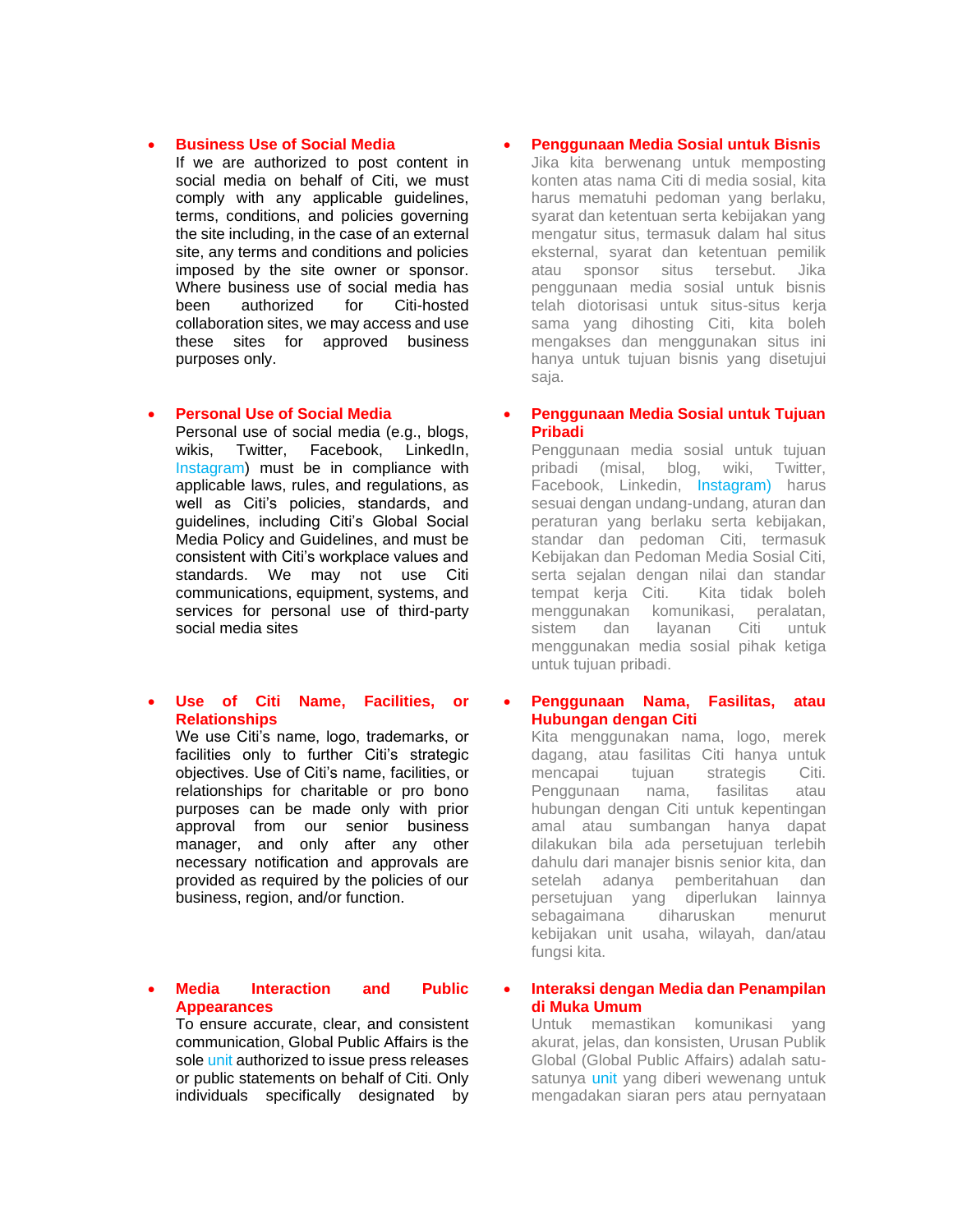Global Public Affairs may provide official comments to the media, either on or off the record, or materials for publication. This includes all interaction with the media, however formal or informal and irrespective of subject matter.

# **Protecting Assets of Citi and Others**

Citi's assets are essential tools for transforming the world in which we do business. Each of us is responsible for safeguarding the tangible and intangible assets of Citi, its clients, and suppliers that are under our control.

#### • **Criminal Wrongdoing or Fraud**

Fraud can occur in any department, in many different ways, and does not always involve the loss of goods or money.

We may report suspected or attempted fraud or any other suspected criminal activity by contacting any of the persons listed in the Additional Resources section of this Code, including Citi Security and Investigative Services (CSIS). If we are unsure of our responsibilities under the Fraud Management Policy, speak with our manager or contact the policy owners identified in the policy.

#### • **Communications, Equipment, Systems, and Services**

Citi's equipment, systems, and services are provided for business purposes and to enable each of us to perform tasks related to our job.

#### **Avoiding Conflicts of Interest**

We believe Citi can deliver the best results for our clients when we work together for a common purpose, so we put Citi's goals and stakeholder interests ahead of any individual personal gain.

publik atas nama Citi. Hanya individu yang secara khusus ditunjuk oleh Urusan Publik Global yang akan memberikan keterangan resmi kepada media, baik secara terbuka, tertutup atau dalam bentuk materi untuk kebutuhan publikasi. Hal ini mencakup semua interaksi dengan media, baik formal maupun informal dan tanpa tergantung pada materi subjek.

#### **Melindungi Aset-aset Citi dan Lainnya**

Aset-aset Citi adalah alat penting untuk mengubah dunia tempat kita berbisnis. Masingmasing dari kita bertanggung jawab untuk melindungi aset berwujud dan yang tidak berwujud yang dimiliki oleh Citi, nasabah dan vendor yang berada di bawah kendali kita.

#### • **Pelanggaran Kriminal atau Penyelewengan** Penyelewengan bisa terjadi di semua

departemen, dalam berbagai cara, dan tidak selalu melibatkan hilangnya barang atau uang.

Kita boleh melaporkan dugaan atau upaya penyelewengan atau dugaan aktivitas kriminal lainnya dengan menghubungi salah satu pihak di bagian Sumber Daya Tambahan dari Kode Etik ini, termasuk Layanan Keamanan dan Investigatif Citi (*Citi Security and Investigative Services*/CSIS). Jika kita tidak yakin apa saja tanggung jawab kita menurut Kebijakan Manajemen *Fraud*, berbicaralah kepada manajer kita atau hubungi pemilik kebijakan yang tercantum di kebijakan tersebut.

#### • **Komunikasi, Peralatan, Sistem, dan Layanan**

Peralatan, sistem, dan layanan Citi diberikan untuk kepentingan bisnis dan agar kita dapat menjalankan tugas terkait pekerjaan.

#### **Menghindari Konflik Kepentingan**

Kita yakin Citi dapat mempersembahkan hasil terbaik bagi nasabah kita jika kita bekerja bersama untuk tujuan yang sama, jadi kita mengutamakan tujuan Citi dan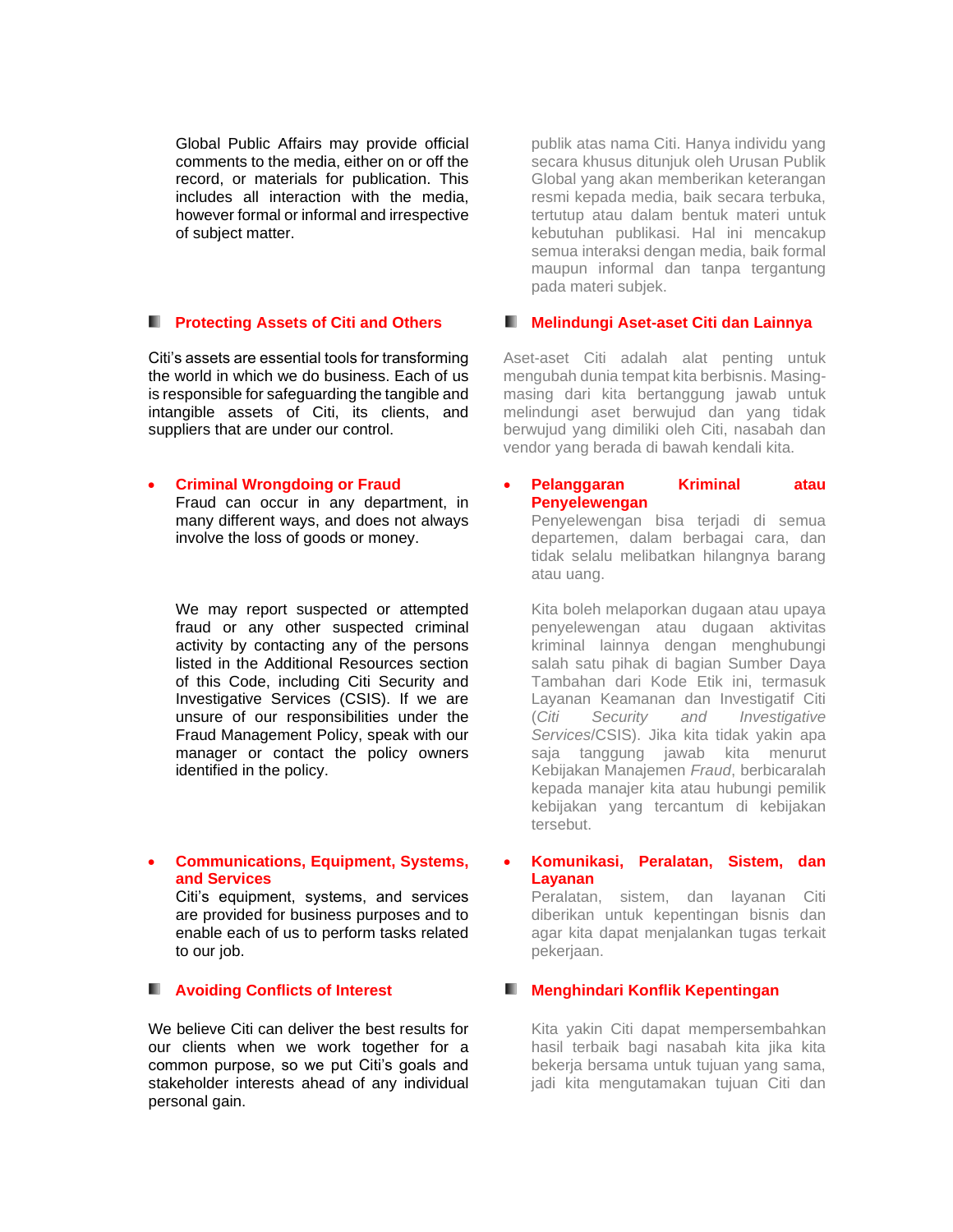We avoid conflicts of interest – or even the appearance of a conflict – and act transparently in everything we do. This foundation helps us make unbiased, wise decisions that help us and our clients transform the world in which we do business with our best insights.

In any situation where there may be a potential conflict, we are responsible for using good judgment and seeking advice when we are not sure how to proceed. While this Code cannot address every possible situation, the following sections describe some of the most common potential conflicts of interest and provide guidance on how to manage, mitigate, and, wherever possible, avoid the conflict.

#### • **Employment of Relatives**

We avoid putting ourselves in situations in which our personal relationships could interfere with our ability to create the best outcomes for Citi and our clients.

#### • **Personal and Related-Party Business Dealings**

Citi relies on us to exercise sound judgment and protect Citi's reputation in our personal business dealings. We should not act in ways that conflict, or appear to conflict, with the interests of Citi, its clients, shareholders, or the

responsibilities of our employment at Citi.

#### • **Accepting Gifts and Entertainment**

In building and strengthening our business relationships, we avoid accepting gifts or entertainment under circumstances that would compromise, or even appear to compromise, our business judgment. Sustaining strong business relationships can include exchanging gifts and

kepentingan pemangku kepentingan di atas keuntungan pribadi.

Kita menghindari konflik kepentingan - atau bahkan kesan adanya konflik - dan bertindak secara transparan dalam melakukan apa pun. Fondasi ini membantu kita membuat keputusan yang tidak memihak dan bijak yang membantu kita dan nasabah kita untuk mentransformasikan dunia tempat kita menjalankan bisnis dengan pengetahuan terbaik kita.

Dalam situasi yang mungkin ada potensi konflik, kita bertanggung jawab untuk menggunakan penilaian yang baik dan meminta saran saat kita tidak yakin bagaimana untuk melanjutkan pekerjaan. Meskipun Kode Etik ini tidak dapat mengatasi tiap situasi yang mungkin terjadi, bagian berikut ini menjelaskan beberapa potensi konflik kepentingan yang paling umum dan memberikan panduan bagaimana mengelola, mengurangi, dan, apabila memungkinkan, menghindari konflik.

#### • **Perekrutan Kerabat**

Kita menghindari melibatkan diri dalam situasi di mana hubungan pribadi dapat mengganggu kemampuan kita untuk menciptakan hasil terbaik bagi Citi dan nasabah kita.

#### • **Hubungan Bisnis Pribadi dan dengan Pihak Terkait**

Citi mengandalkan kita untuk menerapkan penilaian yang bagus dan melindungi reputasi Citi dalam hubungan bisnis pribadi kita. Kita tidak boleh bertindak dengan cara yang bertentangan, atau tampak bertentangan, dengan kepentingan Citi, nasabah, pemegang saham, atau tanggung jawab pekerjaan kita di Citi.

#### • **Menerima Hadiah dan Perjamuan**

Dalam membangun dan memperkuat hubungan bisnis kita, kita menghindari menerima hadiah atau perjamuan dalam keadaan yang dapat memengaruhi, atau terkesan memengaruhi, penilaian bisnis kita. Mempertahankan hubungan bisnis yang kuat dapat mencakup saling memberi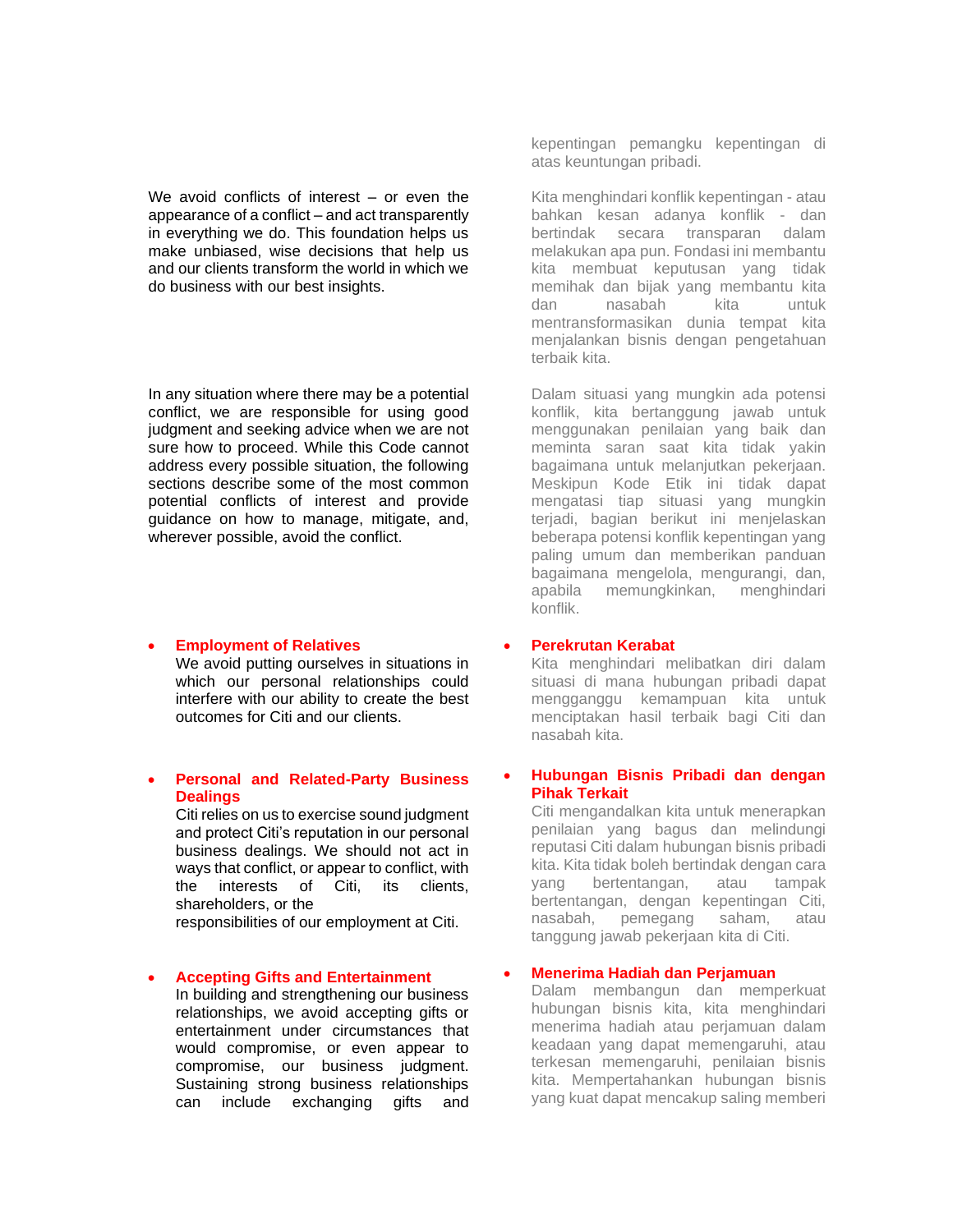hospitality with our clients and partners. But we cannot allow such actions to jeopardize our commitment to Responsible Finance.

In general, we must not accept gifts or entertainment (including meals, travel, and/or lodging), or other things of value from current or prospective Citi clients, suppliers, or distributors except as provided under Citi's Gifts and Entertainment Standard and other relevant Citi policies.

#### • **Providing Gifts and Entertainment**

We avoid providing gifts and entertainment (including meals, travel, and/or lodging) as well as other things of value that may be seen by others as an actual or perceived conflict of interest, or even as bribery.

#### • **Outside Business Activities**

We create the best outcomes for ourselves and our clients by ensuring that outside business activities do not get in the way of our contributions to Citi.

#### • **Conflicts of Interest with Clients, Customers, and Counterparties**

We value our relationships with clients, customers, and counterparties, and we are committed to maintaining the highest standards of personal and professional integrity. For this reason, we must identify and appropriately manage real and potential conflicts of interest with all business partners.

We are responsible for identifying, managing, mitigating, monitoring, and escalating or reporting conflicts that can arise in connection with providing products and services to clients. We must determine whether our actions on behalf of Citi would create an actual, perceived, or potential conflict of interest with a client, customer, or counterparty. We must also exercise sound judgment, seek advice when hadiah dan berbuat baik dengan nasabah dan mitra kami. Tapi kita tidak membiarkan tindakan tersebut menghancurkan komitmen kita terhadap Keuangan yang Bertanggung Jawab.

Secara umum, Kita dilarang menerima hadiah atau pemberian (termasuk perjamuan makan, tiket perjalanan, dan/atau penginapan), atau hal lain yang bernilai baik dari mereka yang telah menjadi atau calon nasabah, vendor, atau distributor Citi kecuali sebagaimana yang tercantum dalam Kebijakan Hadiah dan Perjamuan Citi dan kebijakan Citi lainnya yang relevan.

#### • **Memberikan Hadiah dan Perjamuan**

Kita menghindari memberi hadiah dan perjamuan (termasuk jamuan makan, tiket perjalanan, dan/atau penginapan) serta pemberian lain yang berharga yang dapat dipandang oleh orang lain sebagai konflik kepentingan atau terkesan sebagai konflik kepentingan, atau bahkan sebagai penyuapan.

#### • **Aktivitas Bisnis Sampingan**

Kita menciptakan hasil terbaik bagi kita sendiri dan nasabah kita dengan memastikan bahwa aktivitas bisnis sampingan tidak menghalangi kontribusi kita kepada Citi.

#### • **Konflik Kepentingan dengan Nasabah, Pelanggan dan** *Counterparty*

Kita menghargai hubungan kita dengan nasabah, pelanggan dan counterparty dan kita berkomitmen untuk mempertahankan standar pribadi tertinggi dan integritas profesional. Jadi, kita harus mengidentifikasi dan mengelola Konflik kepentingan dan potensi konflik kepentingan dengan semua mitra bisnis.

Kita bertanggung jawab untuk mengidentifikasi, mengelola, mengurangi, memantau, dan menyampaikan atau melaporkan konflik yang dapat muncul sehubungan dengan pemberian produk atau layanan kepada nasabah.Kita harus menentukan apakah tindakan kita atas nama Citi akan menciptakan konflik kepentingan yang sesungguhnya, atau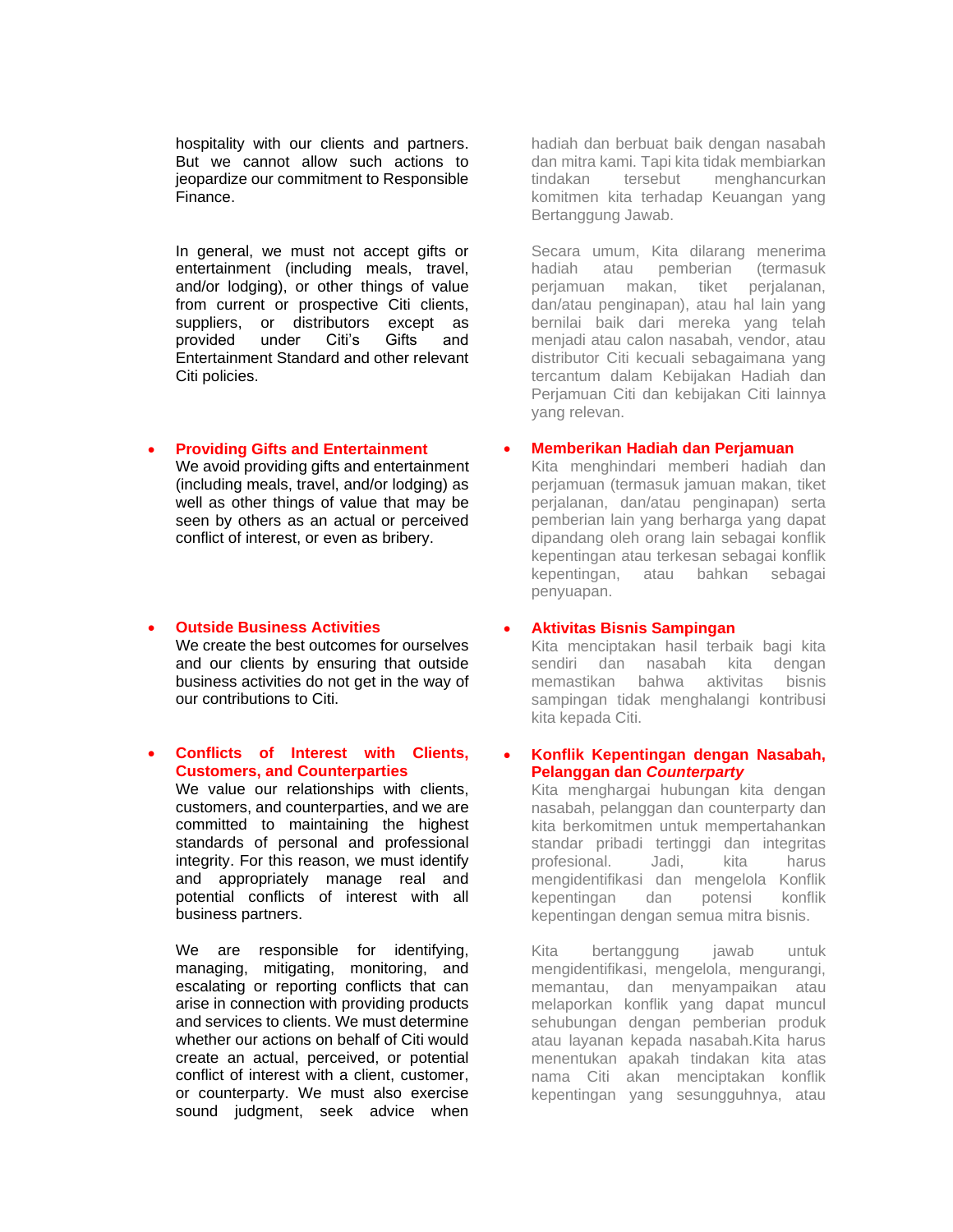appropriate, escalate or obtain review by the relevant approval committee, disclose activities as required by policy, and adhere to the highest ethical standards.

In certain instances, it may be unlawful for us to engage in any transaction, class of transactions, or activity that would involve or result in Citi's interests being materially adverse to the other party, unless appropriate measures are taken, including the use of disclosures or information barriers. If such measures do not appropriately manage or mitigate the conflict, then we must prevent or avoid the potential conflict of interest, which may include not engaging in the subject transaction or activity.

#### • **Corporate Opportunities**

We maximize our ability to drive progress for our clients by using business opportunities we discover in the course of our work to advance Citi's legitimate interests.

### **Our Business**

#### **Doing Business Fair and Honestly**

We create economic value for our clients, transform our business, and shape our future through our ingenuity and leadership – not through inappropriate or unfair conduct in the marketplace.

#### • **Fair Treatment**

We are committed to dealing fairly with our clients, suppliers, distributors, competitors, and employees. To treat all our business partners fairly, we must:

Not take unfair advantage of anyone through manipulation, concealment, abuse of confidential information,

persepsi konflik kepentingan, atau potensi konflik kepentingan dengan nasabah, pelanggan atau *counterparty*. Kita harus menerapkan penilaian yang bagus, mencari saran bila perlu, menyampaikan atau mendapatkan tinjauan dari komite persetujuan yang relevan, mengungkap aktivitas sebagaimana diharuskan oleh kebijakan, dan mematuhi standar-standar etika tertinggi.

Dalam kondisi tertentu, mungkin akan melanggar hukum jika kita terlibat dalam transaksi, kelompok transaksi atau aktivitas yang akan melibatkan atau mengakibatkan kepentingan Citi merugikan pihak lain, kecuali tindakan yang sesuai diambil, termasuk penggunaan pengungkapan atau pembatasan informasi. Jika tindakan tersebut tidak dapat mengelola atau mengurangi konflik dengan baik, maka kita harus menghindari atau mencegah potensi konflik kepentingan, yang mungkin mencakup tidak ikut terlibat di dalam transaksi atau aktivitas tersebut.

#### • **Peluang Korporat**

Kita memaksimalkan kemampuan untuk mendorong kemajuan nasabah dengan menggunakan peluang bisnis yang kita temukan saat kita bekerja untuk mencapai kepentingan sah Citi.

# **Bisnis Kita**

#### **Berbisnis Secara Adil dan Jujur**

Kita menciptakan nilai ekonomi untuk nasabah kita, mengubah bisnis kita, dan membentuk masa depan kita melalui kecerdasan dan kepemimpinan - tidak melalui perilaku yang tidak benar atau tidak adil di pasar.

#### • **Perlakuan Adil**

Kita berkomitmen untuk berbisnis secara adil dengan nasabah kita, vendor, distributor, pesaing dan karyawannya. Untuk memperlakukan semua mitra bisnis kita dengan adil, kita harus:

• Tidak mengambil keuntungan secara tidak adil dari siapa saja melalui manipulasi, penyelewengan, penyalahgunaan informasi yang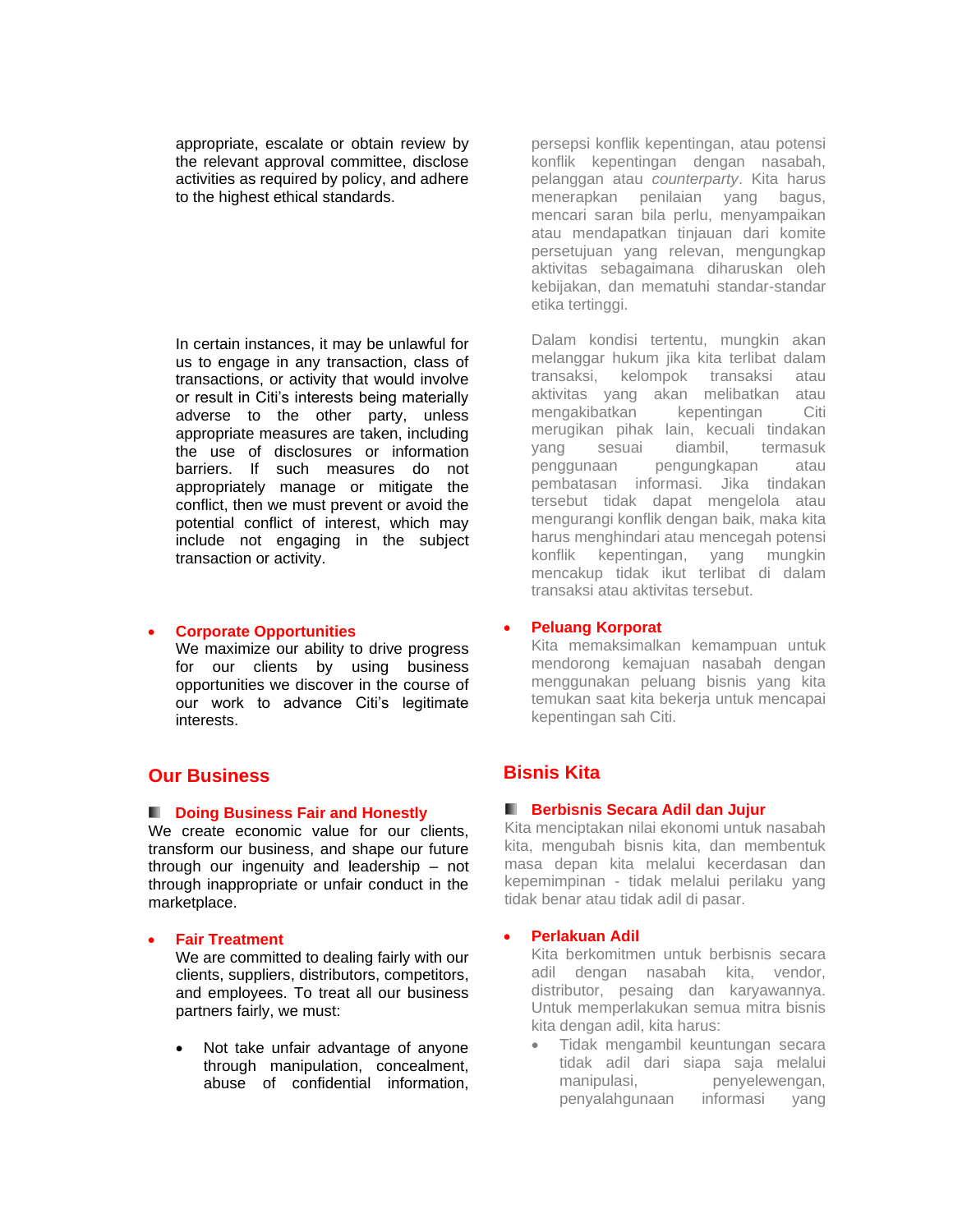misrepresentation of material facts, or other unfair dealings or practices.

- Provide fair access to credit and make credit decisions based on objective criteria.
- Comply with the laws and regulations that specifically prohibit discrimination against prospective or actual clients on the basis of race, sex, religion, or other non-risk factors.

#### • **Tied Business Dealings**

Communicating to a potential or existing customer that the price or availability of a Citi product or service is predicated upon the potential or existing customer agreeing to purchase from, or provide to, Citi another product or service (a practice known as "tying") is unlawful in certain instances. If we have any questions regarding compliance with the tying laws or any applicable business policies or procedures, including their applicability to a particular situation, we should contact our internal legal counsel, bank regulatory legal counsel, or Compliance Officer for advice.

#### • **Fiduciary Duties**

Citi acts as a fiduciary in certain investment advisory and other client relationships. We should determine when fiduciary duties arise and keep in mind that a fiduciary has a legal duty to act in the best interests of its clients by putting its clients' interests ahead of its own interests or the interests of its affiliates or employees.

#### • **Antitrust and Fair Competition** To ensure fair competition, we must:

Be aware of and comply with competition and antitrust laws designed to preserve competition bersifat rahasia, penafsiran yang salah atas fakta-fakta material maupun praktik atau hubungan bisnis tidak adil lainnya.

- Berkomitmen untuk memberikan akses kredit secara adil dan membuat keputusan kredit atas dasar kriteria objektif.
- Mematuhi undang-undang dan peraturan yang secara spesifik melarang adanya diskriminasi terhadap nasabah atau calon nasabah atas dasar ras, jenis kelamin, agama atau faktor non-risiko lainnya.

#### • **Hubungan Bisnis yang Mengikat**

Memberitahukan kepada pelanggan atau calon pelanggan bahwa harga atau ketersediaan produk atau layanan Citi bergantung pada kesediaan pelanggan atau calon pelanggan untuk membeli dari, atau menyediakan kepada, produk atau layanan Citi yang lain (praktik yang dikenal sebagai "*tying*") dianggap melanggar hukum dalam kondisi tertentu. Jika kita memiliki pertanyaan tentang kepatuhan terhadap suatu undang-undang yang mengikat, atau kebijakan atau prosedur bisnis yang berlaku, termasuk penerapannya untuk situasi tertentu, kita harus menghubungi penasihat hukum internal, penasihat hukum regulasi perbankan atau Staf Kepatuhan.

#### • **Kewajiban Pemegang Amanah**

Citi bertindak sebagai pemegang amanah dalam kepenasihatan investasi tertentu dan hubungan nasabah lainnya. Kita harus menentukan kapan datangnya kewajiban pemegang amanah serta memperhatikan bahwa seorang pemegang amanah memiliki kewajiban hukum untuk bertindak demi kepentingan terbaik nasabahnya, dengan menempatkan kepentingan nasabah di atas kepentingannya sendiri, maupun kepentingan afiliasi dan karyawannya.

# • **Anti-monopoli dan Kompetisi yang Adil**

Untuk memastikan terjadinya kompetisi yang adil, kita harus:

• Mengetahui dan mematuhi undangundang kompetisi dan anti monopoli yang dirancang untuk melindungi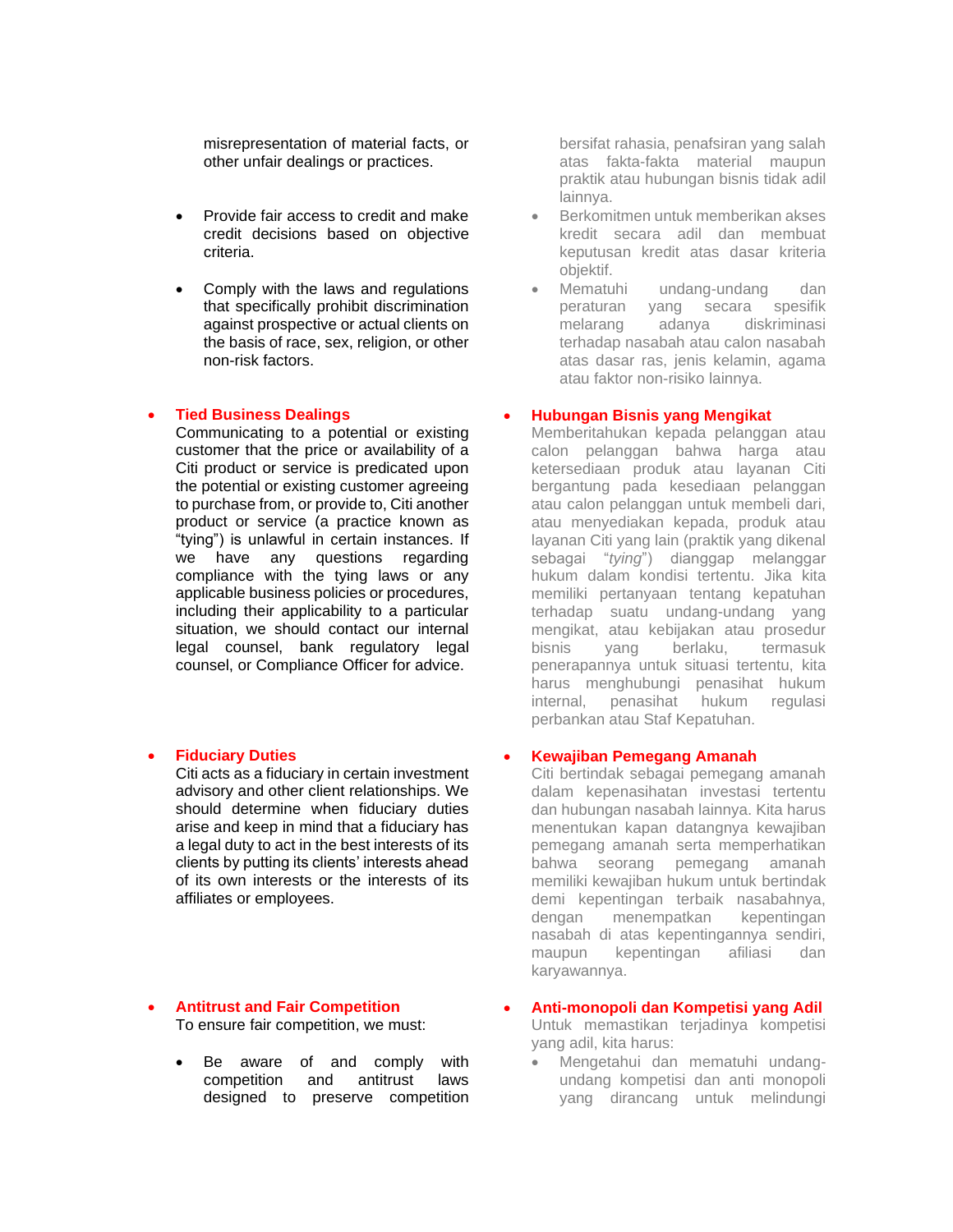among enterprises and to protect consumers from unfair business arrangements and practices.

- Immediately stop the conversation if a competitor or a client tries to discuss anti-competitive conduct, and promptly report any such attempt to our internal legal counsel or to the Corporate Law Department.
- Avoid situations that create the potential for unlawful anti-competitive conduct, such as:
	- o Proposals from competitors to share price or other competitive marketing information or to allocate markets or clients.
	- o Attempts by clients or potential clients to preclude Citi from doing business with, or contracting with, another client.
	- o Discussions at industry trade association meetings on competitively sensitive topics, such as prices, pricing policies, costs, and marketing strategies

#### • **Supplier Relationships**

We work to create mutually beneficial supplier relationships that contribute to shareholder value by delivering costcompetitive, properly controlled, superior products and services in a manner consistent with Citi's values. We set high standards of performance for Citi and its products and services, and we expect the same from our suppliers.

Suppliers are expected to adhere to all applicable laws, this Code of Conduct, and Citi policies outlined for suppliers in the Citi Supplier Standards.

persaingan antar-perusahaan dan untuk melindungi konsumen dari praktik maupun ketentuan bisnis yang tidak adil.

- Segera menghentikan percakapan jika pesaing atau nasabah berusaha membicarakan tindakan antipersaingan, dan segera melaporkan upaya apa pun kepada penasihat hukum internal kita atau kepada Departemen Hukum Perusahaan.
- Menghindari situasi yang berpotensi menimbulkan pengadaan tindakan anti-persaingan yang tidak sah, seperti:
	- o Proposal dari pesaing untuk membagi informasi harga maupun informasi pemasaran lain yang bersifat kompetitif atau untuk mengalokasikan pasar maupun nasabah.
	- o Upaya oleh nasabah atau calon nasabah untuk menghalangi Citi melakukan bisnis dengan atau membangun kontrak dengan nasabah lain.
	- o Diskusi dalam pertemuan asosiasi perdagangan industri mengenai topiktopik yang peka terhadap persaingan, seperti harga, kebijakan harga, biaya, dan strategi pemasaran.

#### • **Hubungan dengan Vendor**

Kami bekerja untuk menciptakan hubungan dengan vendor yang saling menguntungkan dengan berkontribusi pada nilai pemegang saham dengan menghadirkan produk dan layanan unggul dengan harga yang bersaing dengan cara yang selaras dengan nilai-nilai Citi. Kami menetapkan standar kerja yang tinggi untuk Citi dan produk dan layanannya, dan kita mengharapkan hal yang sama dari vendor.

Vendor diharapkan menaati semua undang-undang yang berlaku, Kode Etik ini dan kebijakan Citi, yang dijabarkan untuk vendor dalam Standar Vendor Citi.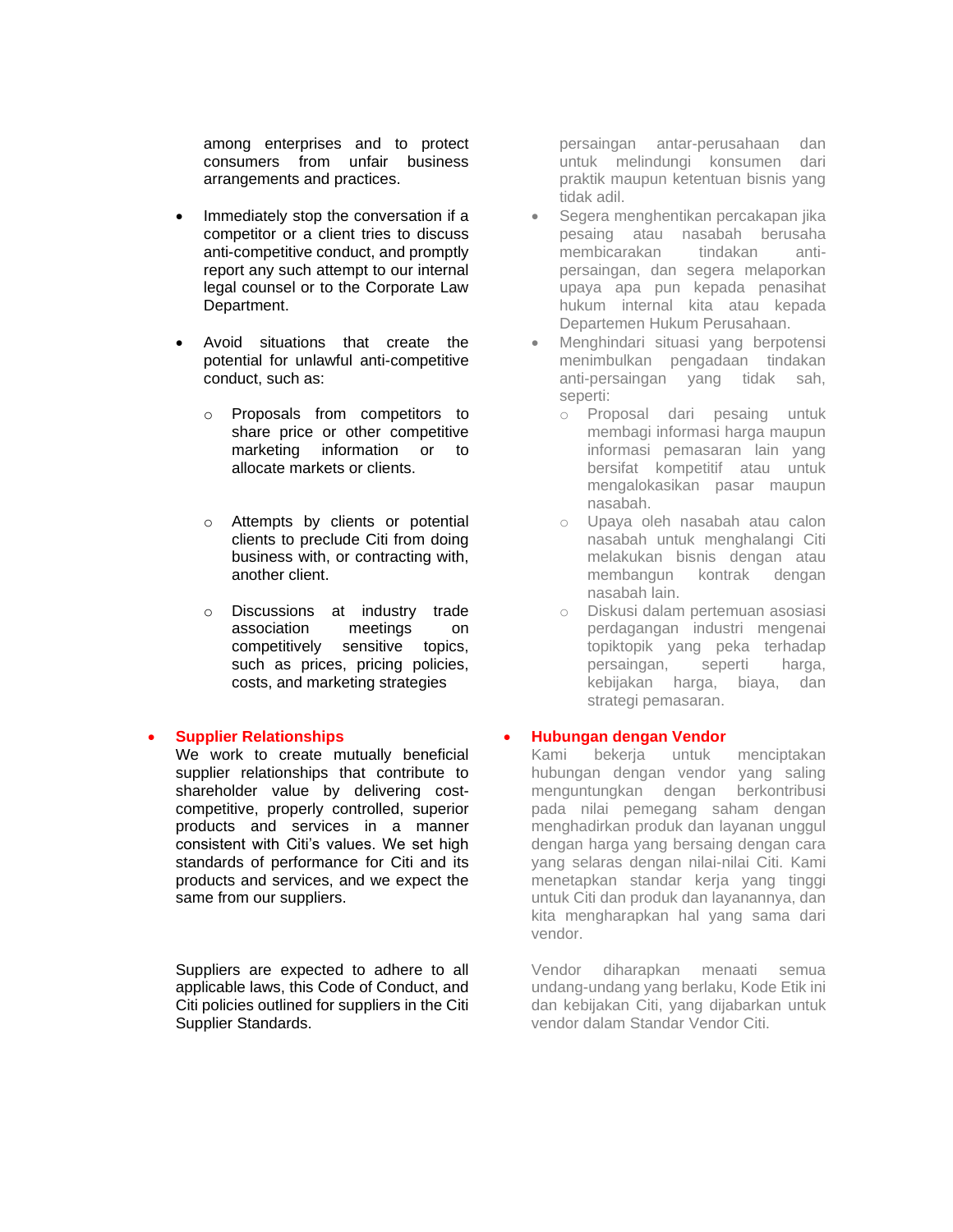#### • **Insider Trading**

We safeguard our reputation and preserve the public's trust in Citi by not engaging in insider trading.

Citi policy and the laws of many countries prohibit trading in the securities (including equity securities, convertible securities, options, bonds, and any stock index containing the security) of any issuer while in possession of material nonpublic information regarding the issuer. It is also illegal in many countries to "tip" or pass on inside information to any other person who misuses such information by trading in securities or passing such information on further, even if we do not receive any monetary benefit from the tippee.

Trading on or conveying material nonpublic information may also breach contractual obligations assumed by Citi with our clients or on their behalf.

Consequences for insider trading violations can be severe, including termination of employment; civil and/or criminal penalties for us, the tippee(s), and Citi; and irreparable damage to our reputation and public trust.

#### • **Information Barriers**

Information barriers are designed to shield potentially material nonpublic information received by workers engaged in lending, investment banking, or merchant banking activities (private-side information) from those workers who trade or advise on trading in securities based on publicly available information or who engage in investment management activities (publicside activities). We also use information barriers to address potential and actual

#### • **Perdagangan Orang Dalam**

Kita menjaga reputasi kita dan melindungi kepercayaan publik terhadap Citi dengan tidak terlibat dalam perdagangan orang dalam.

Kebijakan Citi dan undang-undang di banyak negara melarang perdagangan surat-surat berharga (termasuk surat-surat berharga ekuitas, ekuitas yang dapat ditukar, opsi, obligasi, dan indeks saham apa pun yang mengandung surat berharga) dari penerbit mana pun selagi memiliki informasi material nonpublik mengenai penerbit itu. Banyak negara yang melarang untuk "memberikan" atau menyampaikan informasi internal perusahaan kepada orang lain yang menyalahgunakan informasi tersebut dengan melakukan perdagangan suratsurat berharga atau meneruskan informasi tersebut lebih lanjut, sekalipun kita tidak menerima keuntungan berupa uang dari penerima informasi tersebut.

Perdagangan atau penyampaian informasi material nonpublik juga dapat melanggar kewajiban perjanjian yang ditanggung oleh Citi dengan nasabah kita atau atas nama mereka.

Pelanggaran dalam bentuk perdagangan melalui orang dalam dapat berakibat pada konsekuensi berat, termasuk pemberhentian hubungan kerja, sanksi pidana dan/atau perdata bagi kita, karyawan dan Citi; di samping menimbulkan kerusakan terhadap reputasi kita dan kepercayaan publik yang tidak dapat dipulihkan.

#### • **Pembatasan Informasi**

Pembatasan informasi dirancang untuk mencegah diterimanya informasi material nonpublik yang potensial oleh pekerja yang terlibat dalam urusan pemberian pinjaman, perbankan investasi, atau kegiatan perbankan niaga (*private-side information*) dari para karyawan yang melakukan perdagangan atau memberi nasihat tentang perdagangan surat-surat berharga berdasarkan pada informasi yang tersedia bagi publik atau siapa yang melakukan kegiatan manajemen investasi (*public-side*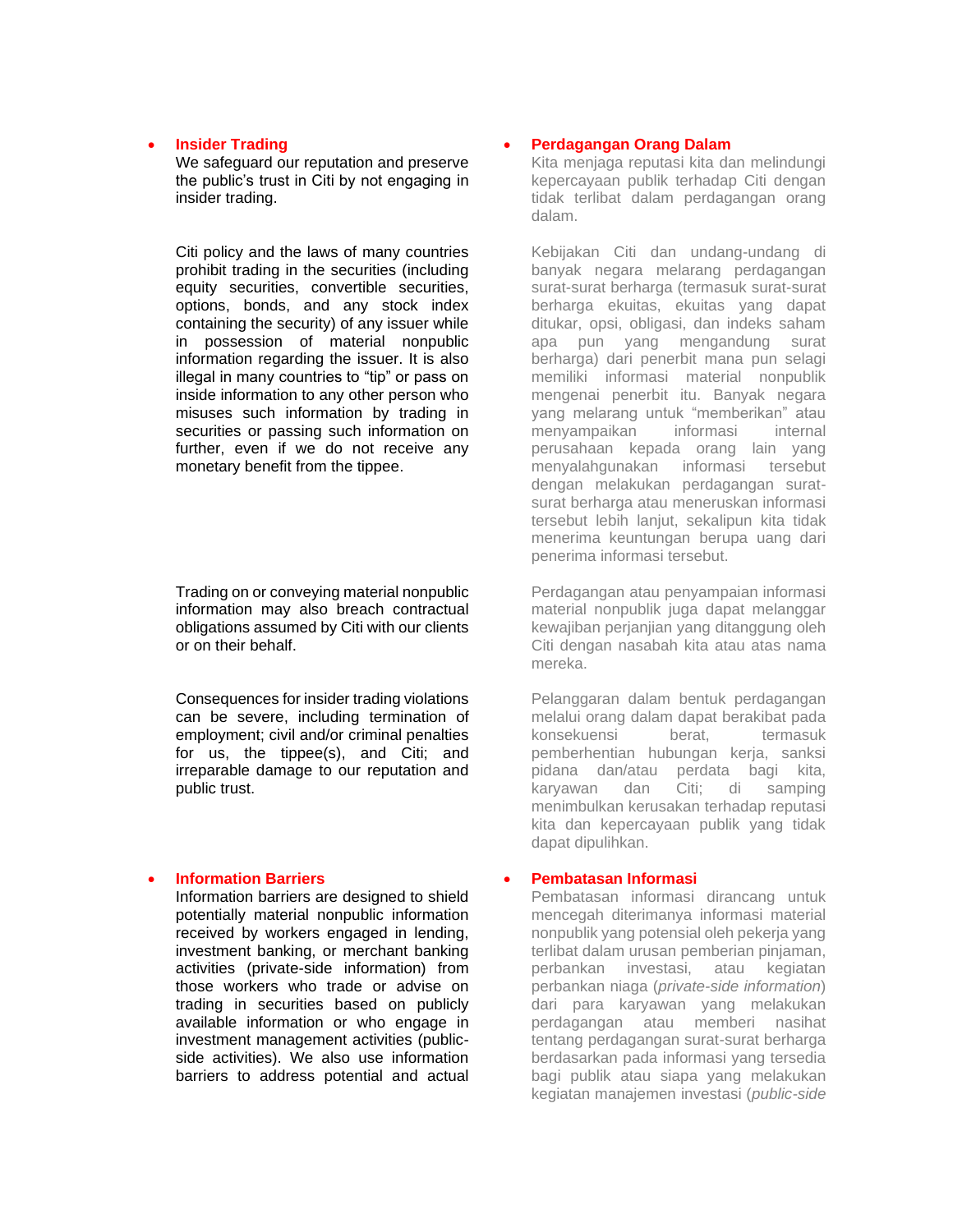conflicts of interest among business activities. Citi has established various information barriers and deal-team procedures within businesses engaging in certain private-side activities to prevent confidential information from being shared with individuals who are not authorized to know such information.

We are responsible for knowing and complying with the information barrier policies applicable to our business, region, and/or function.

#### • **Personal Investments in Citi and Third-Party Securities**

To ensure that our personal investments adhere to the highest ethical standards, we must:

- Understand and abide by any Citi, business, region, and/or function policies regarding securities that may be applicable to us.
- Not trade in publicly traded securities, including Citi securities, for our personal accounts if we possess material nonpublic information about the security or the issuer, including Citi. (See the Insider Trading section of this Code for a definition of "material nonpublic information" and the definition of "personal accounts" on this page.)
- Understand and comply with additional restrictions and policies that apply to employees and other representatives of certain Citi businesses (including designated non-employees) regarding personal trading of securities, including Citi securities. These may include preclearance, blackout periods and reporting requirements, and for Citi directors and our most senior officers, periodic reporting and other legal restrictions regarding their personal trading of Citi securities.

*activities*). Kami juga menggunakan pembatasan informasi untuk mengatasi potensi konflik kepentingan dan konflik kepentingan yang sesungguhnya dalam aktivitas bisnis. Citi telah membentuk beragam pembatasan informasi dan prosedur hubungan tim dalam setiap unit usaha yang terlibat dalam berbagai kegiatan rahasia untuk mencegah agar informasi rahasia tidak diakses oleh orangorang yang tidak berkepentingan untuk mengetahui informasi semacam itu.

Kita bertanggung jawab untuk mengetahui dan mematuhi kebijakan pembatasan informasi yang berlaku di unit usaha, wilayah dan/atau fungsi kita.

#### • **Investasi Pribadi di Citi dan Sekuritas Pihak Ketiga**

Untuk memastikan bahwa investasi pribadi kita mematuhi standar etik tertinggi, kita harus:

- Memahami dan mengikuti kebijakan unit usaha, wilayah, dan/atau fungsi Citi mengenai sekuritas yang berlaku bagi kita.
- Tidak memperdagangkan surat-surat berharga yang diperdagangkan secara publik, termasuk surat berharga Citi, untuk rekening pribadi kita bila kita memegang informasi material nonpublik mengenai surat berharga maupun penerbitnya, termasuk Citi. (Lihat bagian Perdagangan Orang Dalam di Kode Etik ini untuk definisi "informasi material nonpublik" dan definisi "rekening pribadi" di halaman ini.)
- Memahami dan mematuhi batasan dan kebijakan tambahan yang berlaku pada karyawan dan perwakilan lainnya dari unit usaha tertentu milik Citi (termasuk individu non-karyawan yang ditunjuk) mengenai perdagangan surat-surat berharga pribadi, termasuk surat-surat berharga Citi. Hal ini dapat meliputi persyaratan izin sebelumnya, masa tidak boleh mengadakan perdagangan dan pelaporan, dan untuk direksi dan sebagian besar staf senior Citi, pelaporan berkala dan larangan hukum lainnya mengenai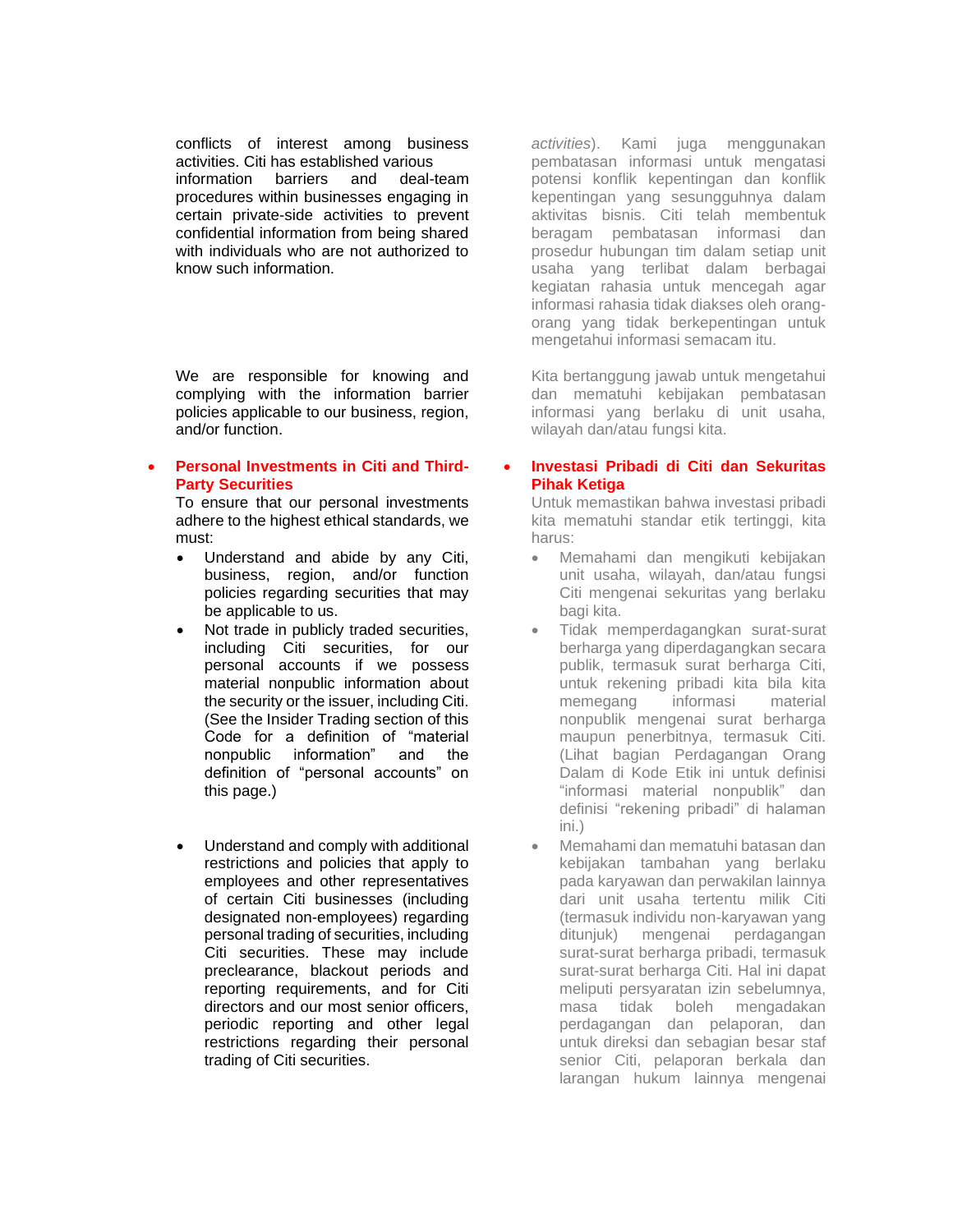- Not make any personal investment in a security, derivative, futures contract, commodity, or enterprise if the investment might affect or appear to affect our ability to make unbiased business decisions for Citi. If we made such an investment before joining Citi, or our position at Citi changes in such a way as to create a conflict of interest or the appearance of such a conflict, we must promptly report the facts to our senior business manager or other person designated by our business. Investments subject to this provision include those in a public or private company that is a supplier to or competitor of Citi, or that otherwise does business with or is doing a transaction with Citi.
- Be aware of and abide by the terms of any co-investment plan we invest in with any Citi entity. Citi businesses that offer co-investment opportunities to employees must do so pursuant to a written co investment plan, approved in writing by our senior business manager and by the senior Human Resources Officer for the business.
- Make investments in Citi securities (or the securities of its publicly traded subsidiaries) for personal accounts only with a long-term orientation and as part of a broader investment strategy. Citi reserves the right to monitor any account for suspicious activity and accounts are subject to applicable regulatory reporting requirements.

perdagangan pribadi atas surat-surat berharga Citi.

- Tidak melakukan investasi pribadi dalam surat-surat berharga, derivatif, kontrak berjangka, komoditas, atau perusahaan bila investasi tersebut dapat memengaruhi atau tampaknya memengaruhi kemampuan kita untuk membuat keputusan bisnis yang tidak memihak Citi. Jika kita melakukan investasi semacam itu sebelum bergabung dengan Citi, atau jabatan kita di Citi berubah sedemikian rupa sehingga menciptakan konflik kepentingan atau berpotensi bagi konflik seperti itu, kita harus segera melaporkan situasi tersebut kepada manajer bisnis senior kita atau kepada orang lain yang ditunjuk oleh unit usaha kita. Investasi yang didasarkan atas ketentuan ini mencakup investasi pada perusahaan public atau swasta yaitu vendor atau kompetitor Citi, atau jika tidak, mereka yang melakukan bisnis dengan atau sedang bertransaksi dengan Citi.
- Mengetahui dan mematuhi ketentuan dalam rencana investasi bersama dengan entitas Citi mana pun. Unit usaha Citi yang menawarkan peluang investasi bersama kepada karyawan harus menyelenggarakannya sesuai rencana investasi bersama yang tertulis, disetujui secara tertulis oleh manajer senior untuk urusan bisnis dan oleh Staf senior Sumber Daya Manusia untuk urusan bisnis.
- Melakukan investasi dalam surat-surat berharga Citi (atau surat-surat berharga dari anak perusahaannya yang diperdagangkan bagi publik) untuk rekening pribadi hanya dilakukan dengan orientasi jangka panjang dan sebagai bagian dari strategi investasi yang lebih luas. Citi berhak memantau setiap rekening untuk melihat adanya kegiatan yang mencurigakan dan rekening tersebut tunduk pada ketentuan pelaporan sesuai peraturan yang berlaku.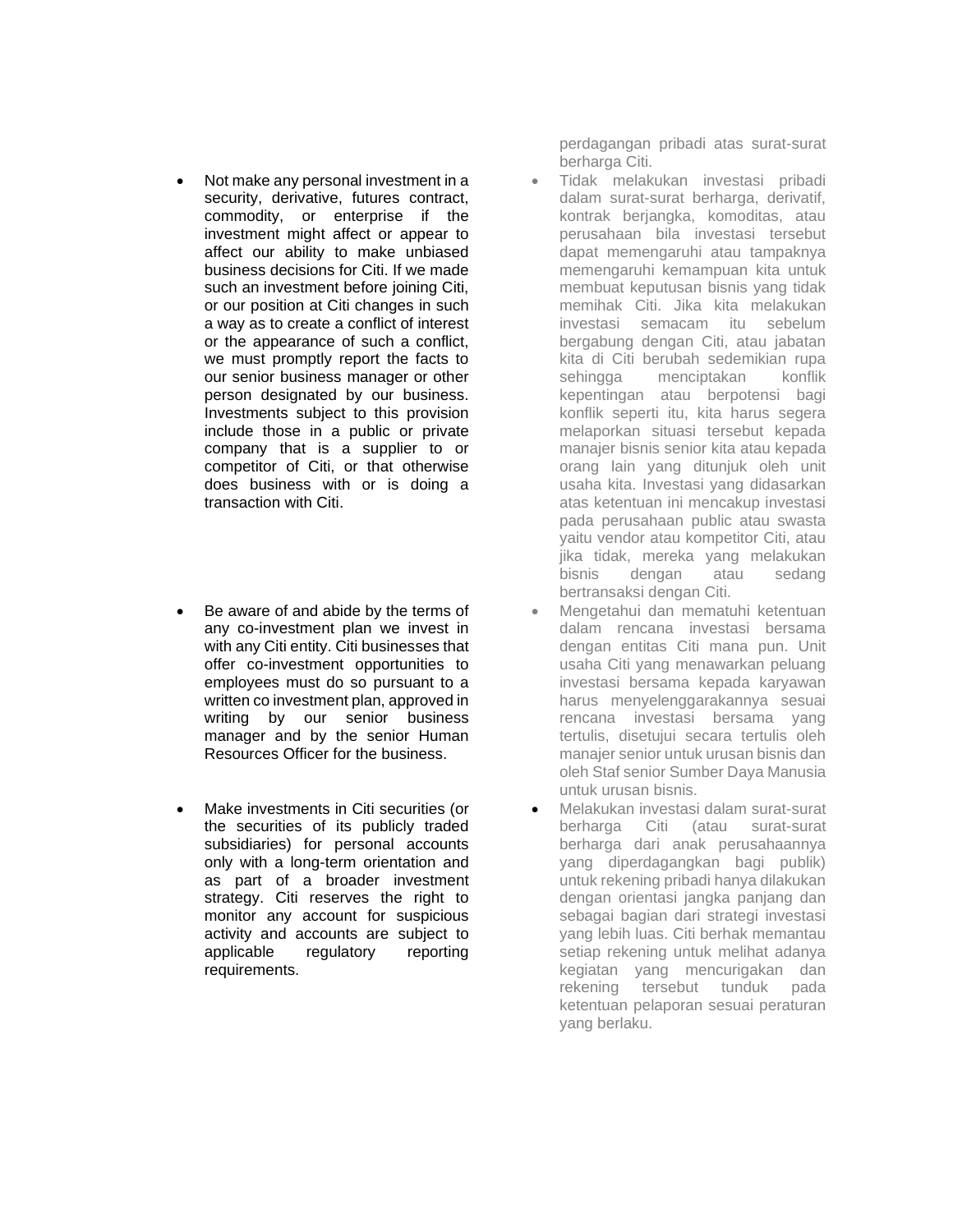#### • **Protecting Clients' Confidential Information**

As part of our commitment to safeguarding the assets of both Citi and our clients, Citi is committed to protecting personal and confidential information about our clients and using it appropriately. We collect, maintain, and use our clients' personal information in a manner that allows us to provide them with choices and options for products and services, as permitted by law. To this end, we strive to maintain appropriate systems and technology, and accordingly, to train staff with access to such information. When we use other companies to provide services for us, we require them to protect the personal and confidential information they receive.

#### **Working in Global Markets**

Citi recognizes the role we play in creating programs that promote the economic development essential for a healthy, vibrant world. Citi is uniquely positioned to help society address global problems on a global scale.

#### • **Sanctions and Embargoes**

Citi has developed policies, procedures, and internal controls for complying fully with U.S. economic sanctions and embargoes that restrict U.S. persons, corporations, and in some cases, foreign subsidiaries from doing business with or involving certain countries, regions, governments, entities, individuals, vessels, and aircraft, including individuals and entities associated with terrorist activity, narcotics trafficking, and nuclear weapons proliferation.

Unless expressly permitted by the U.S. Treasury Department's Office of Foreign Assets Control or another federal agency, economic sanctions prohibit or significantly restrict doing business with sanctions targets, including entities majority-owned

#### • **Melindungi Informasi Rahasia Nasabah**

Sebagai bagian dari komitmen kita untuk melindungi aset Citi dan nasabah kita, Citi berkomitmen untuk melindungi informasi pribadi dan rahasia tentang nasabah dan menggunakannya dengan tepat. Kita mengumpulkan, mengelola dan menggunakan informasi pribadi nasabah dengan cara yang juga memungkinkan kita dapat memberikan nasabah kita pilihan produk dan layanan, yang diizinkan undang-undang. Untuk tujuan ini, kita berusaha mengelola sistem dan teknologi yang tepat, dan selanjutnya, untuk melatih staf yang memiliki akses ke informasi tersebut. Jika kita menggunakan perusahaan lain untuk memberikan layanan bagi kita, kita mewajibkan perusahaan itu untuk melindungi informasi pribadi dan yang bersifat rahasia yang mereka terima.

### **Bekerja di Pasar Global**

Citi mengakui peran yang kita jalankan dalam menciptakan program yang meningkatkan pengembangan ekonomi adalah perang yang penting bagi dunia yang sehat dan bersemangat. Citi diposisikan secara unik untuk membantu masyarakat mengatasi masalah global dalam skala global.

#### • **Sanksi dan Embargo**

Citi telah mengembangkan kebijakan, prosedur, dan kontrol internal untuk sepenuhnya mematuhi sanksi dan embargo ekonomi A.S. yang melarang warga, perusahaan A.S., dan dalam beberapa kasus, anak perusahaan asing untuk berbisnis dengan atau terlibat dengan negara, wilayah, pemerintahan, entitas, individu, kapal, dan pesawat terbang, termasuk individu dan entitas yang terkait dengan aktivitas teroris, perdagangan narkotika, dan proliferasi senjata nuklir.

Kecuali diizinkan secara tersurat oleh Kantor Departemen Keuangan Amerika Serikat (U.S. Treasury Department) atau Agen Federal yang lain, sanksi ekonomi melarang atau dengan ketat membatasi kegiatan bisnis dengan sasaran sanksi,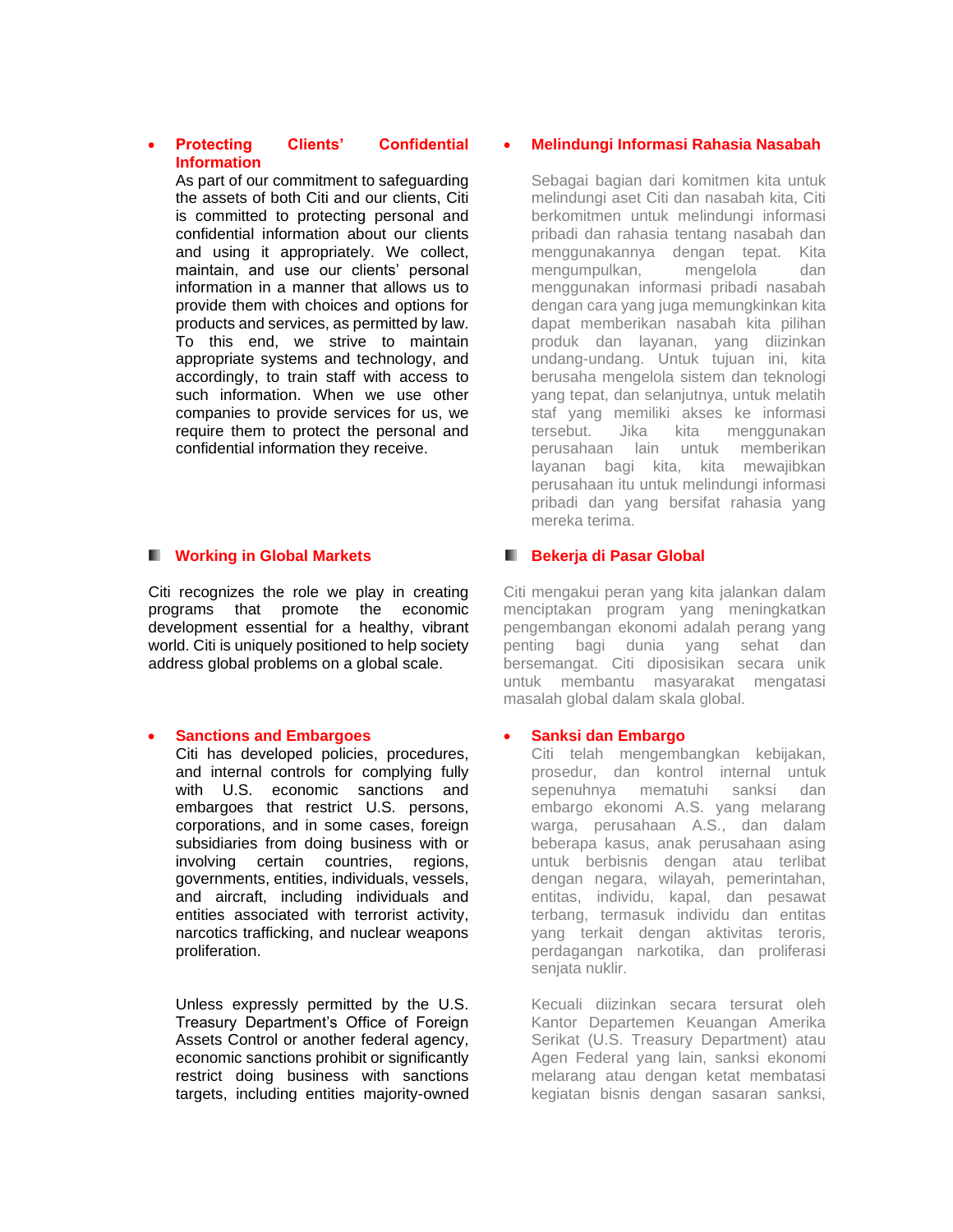by them and individuals and entities that act on their behalf. Sanctions prohibitions also may restrict investment in a targeted country or region, as well as trading in goods, technology, and services (including financial services) with a targeted country or region. U.S. persons may not approve or facilitate transactions through a third party that the U.S. person could not do directly.

Citi businesses may also be subject to sanctions imposed under the local law of the country in which they are located. In addition, the implementation of sanctions mandated by the United Nations or the European Union may also impose restrictions on Citi.

#### • **Anti-Boycott Laws**

U.S. law prohibits U.S. persons from taking actions or entering into agreements that have the effect of furthering any foreign country's boycott that is not sanctioned by the United States. This prohibition applies to persons located in the United States (including individuals and companies), U.S. citizens and permanent residents anywhere in the world, and many activities of U.S. subsidiaries abroad.

We are generally prohibited by law from the following actions (and agreements to take such actions) that could further any boycott not approved by the United States: (1) refusing to do business with other persons or companies (e.g., because of their nationality); (2) discriminating in employment practices; (3) furnishing information on the race, religion, gender, or national origin of any U.S. person; (4) furnishing information about any person's affiliations or business relationships with a boycotted country or with any person believed to be blacklisted by a boycotting country; or (5) utilizing letters of credit that contain prohibited boycott provisions.

termasuk entitas yang sebagian besar dimiliki pihak tersebut, maupun dengan perorangan atau kelompok yang bertindak atas nama mereka di atas. Pelarangan berupa sanksi juga dapat membatasi investasi di negara target, juga perdagangan barang, teknologi dan jasa (termasuk jasa keuangan) dengan negara atau wilayah target. Warga Amerika Serikat tidak boleh melakukan atau memfasilitasi transaksi melalui pihak ketiga yang tidak dapat dilakukan langsung oleh warga Amerika Serikat.

Unit usaha Citi mungkin juga harus tunduk pada berbagai sanksi yang diberlakukan di bawah hukum setempat di negara tempat usaha tersebut beroperasi. Selain itu, pelaksanaan sanksi yang dimandatkan oleh Perserikatan Bangsa-Bangsa (PBB) atau Uni Eropa juga dapat memberlakukan pembatasan bagi Citi.

#### • **Undang-undang Anti-Boikot**

Undang-undang di AS melarang warganya melakukan tindakan atau menandatangani perjanjian yang dapat berdampak pada timbulnya pemboikotan terhadap suatu negara yang tidak didukung oleh Amerika Serikat. Pelarangan ini berlaku bagi orangorang yang berlokasi di Amerika Serikat (termasuk perorangan dan perusahaan), warga negara A.S. dan penduduk tetap di mana pun di seluruh dunia, dan berbagai kegiatan di cabang-cabang perusahaan A.S. di luar negeri.

Secara umum, undang-undang tersebut melarang kita untuk melakukan tindakantindakan berikut ini (dan perjanjian untuk melakukan tindakan semacam itu) yang dapat berdampak pada timbulnya pemboikotan yang tidak disetujui oleh Amerika Serikat: (1) menolak berbisnis dengan orang atau perusahaan lain (misalnya, karena kewarganegaraan mereka); (2) melakukan diskriminasi di lingkungan kerja; (3) menyediakan informasi mengenai ras, agama, jenis kelamin, atau negara asal dari warga Amerika Serikat manapun; (4) menyediakan informasi mengenai hubungan bisnis atau afiliasi seseorang dengan negara yang diboikot atau dengan siapa pun yang diyakini telah dimasukkan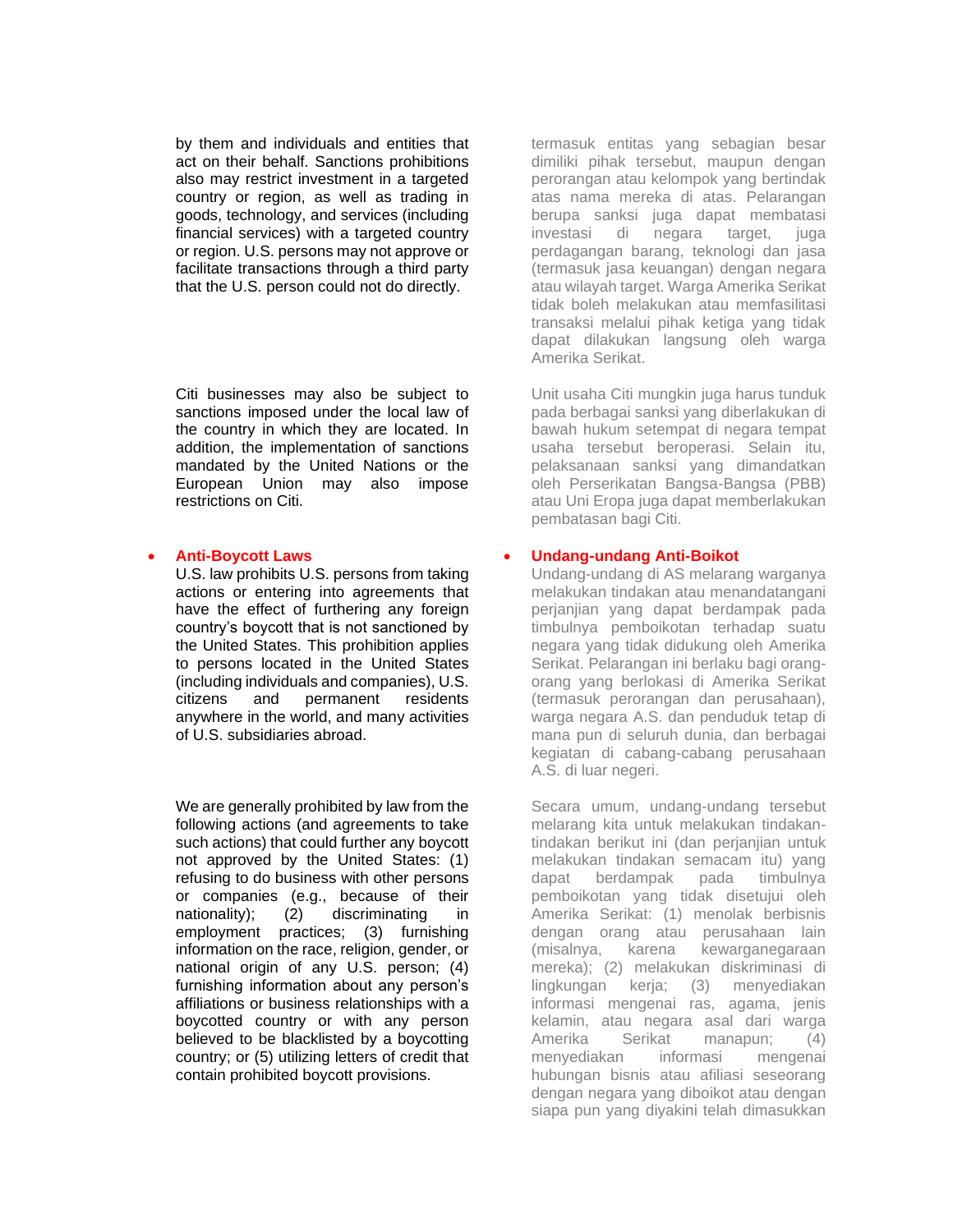#### • **Anti-Bribery and Corruption**

Virtually all countries prohibit bribery of public officials. All Citi businesses are subject to the anti-bribery laws of the countries in which they operate, as well as to the United States Foreign Corrupt Practices Act (FCPA). The FCPA has extraterritorial effect beyond the United States and prohibits the bribery of foreign (non-U.S.) officials. The UK Bribery Act also has extraterritorial effect beyond the United Kingdom and forbids the bribery of anyone.

Citi has developed policies, procedures, and internal controls for complying with anti-bribery and corruption laws, and prohibits any improper promise, offer, or the provision of anything of value to government officials or to any other person for the purpose of obtaining or retaining business or influencing official action.

"Anything of value" is a broad concept that includes any kind of advantage or benefit, for example, a cash payment, offer of employment (including internships), and tickets to a sporting or cultural event. "Government officials" include, but are not limited to, any person employed by or representing a government, officials of a political party, officials of public international organizations, candidates for office, and employees of state-owned enterprises.

#### • **Anti-Money Laundering**

Money laundering is a global problem with potentially devastating consequences. Money laundering is the process of converting illegal proceeds so that funds are made to appear legitimate and thereby enter the stream of commerce. It is not limited to cash transactions and can include monetary instruments and other

ke dalam daftar hitam oleh negara yang memboikot; atau (5) menggunakan LC (*Letter of Credit*) yang memuat ketentuan bagi pemboikotan yang terlarang.

#### • **Anti-Penyuapan dan Korupsi**

Hampir semua negara melarang penyuapan pejabat pemerintah. Seluruh unit usaha di Citi tunduk pada undangundang anti-penyuapan di negara tempat beroperasi, dan juga Undang-Undang Amerika Serikat tentang Praktik Korupsi di Luar Negeri (*Foreign Corrupt Practices Act*/FCPA). FCPA memiliki pengaruh ekstrateritorial di luar Amerika Serikat dan melarang penyuapan pejabat asing (non-AS). Undang-undang Penyuapan Inggris (UK *Bribery Act*) juga memiliki efek ekstrateritorial di luar Inggris dan melarang penyuapan terhadap siapa pun.

Citi telah mengembangkan kebijakan, prosedur dan kontrol internal untuk mematuhi undang-undang anti-penyuapan dan korupsi, serta melarang janji, penawaran, atau pemberian segala sesuatu yang berharga kepada pejabat pemerintah, atau kepada orang lain untuk tujuan mendapatkan atau mempertahankan bisnis atau mempengaruhi tindakan resmi.

"Sesuatu yang berharga" merupakan konsep luas yang meliputi semua jenis keuntungan atau manfaat, misalnya, pembayaran tunai, tawaran kerja (termasuk magang), dan tiket menonton acara olahraga atau budaya. "Pejabat pemerintah" termasuk, tetapi tidak terbatas pada, semua orang yang dipekerjakan oleh atau mewakili pemerintah, pejabat partai politik, pejabat perusahaan publik internasional, calon pejabat dan karyawan badan usaha milik negara.

#### • **Anti-Pencucian Uang**

Pencucian uang merupakan masalah berskala global dengan konsekuensi yang berpotensi merugikan. Pencucian uang adalah proses untuk mengubah pendapatan ilegal sehingga dana tersebut seakan-akan tampak seperti legal, dan kemudian memasuki aliran perdagangan. Hal ini tidak terbatas pada transaksi uang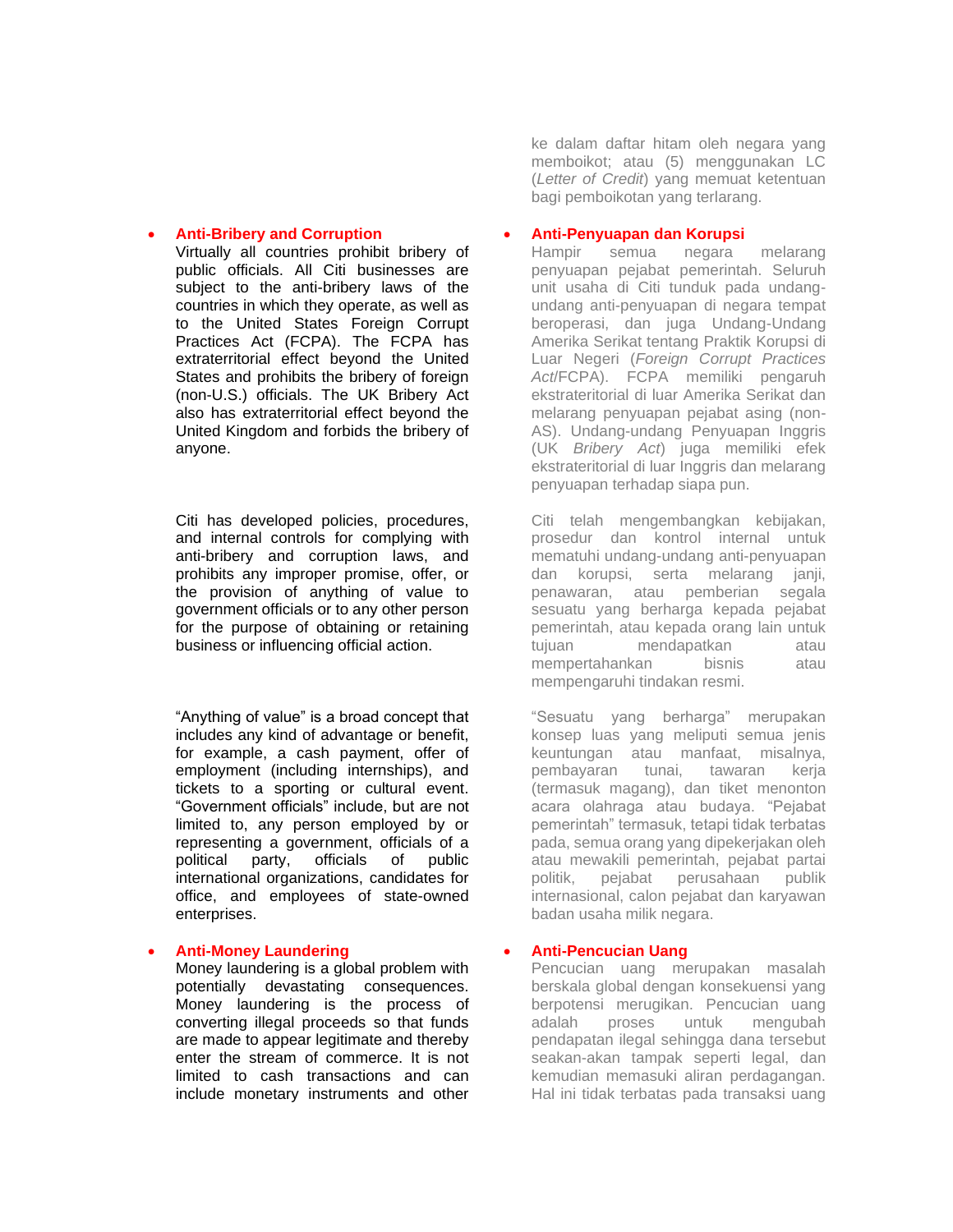proceeds of illicit activity. Terrorist financing includes the financing of terrorists, terrorist acts, and terrorist organizations.

Terrorist financing may involve proceeds from both illegitimate and legitimate sources. Citi is committed to combating money laundering, terrorist financing, and other criminal activities and to adhering to the legal and regulatory requirements that govern the prevention of these crimes.

In accordance with the Global Anti-Money Laundering Policy, Citi businesses develop and implement effective anti-money laundering (AML) programs that emphasize the importance of knowing and understanding who Citi is dealing with ("Know Your Customer"), identifying parties involved in transactions, and monitoring certain activity and transactions to look for any unusual activity.

We all must act diligently to prevent our products and services from being used to further money laundering and terrorist financing.

#### • **Maintaining Business Continuity**

Citi maintains continuity of business plans to respond to market and client's needs if a disruption occurs due to natural, manmade, or technology-related events and to minimize the financial impact of that disruption. We must be prepared to respond to any event that may affect normal operations.

# **Our Communities**

Contributing to Our Communities Citi enables growth and progress not only through our core business activities but also through partnerships with organizations that align with our values, philanthropic support through the Citi Foundation, and other charitable activities.

tunai saja dan dapat mencakup surat berharga dan pendapatan dari aktivitas tidak sah lainnya. Pendanaan teroris termasuk pemberian dana kepada teroris, kegiatan terorisme, dan organisasi teroris.

Pendanaan teroris bisa melibatkan sumber yang sah dan sumber yang tidak sah. Citi berkomitmen untuk memerangi pencucian uang, pendanaan teroris, dan aktivitas kriminal lainnya dan mematuhi ketentuan hukum dan peraturan yang mengatur pencegahan tindak kejahatan ini.

Sesuai dengan kebijakan Anti-Pencucian Uang Global, bisnis Citi mengembangkan dan melaksanakan program antipencucian uang (AML) yang efektif yang menekankan pentingnya mengetahui dan memahami tentang siapa yang dilayani Citi ("*Know Your Customer*" atau "Kenali Nasabah Anda"), mengidentifikasi pihakpihak yang terlibat dalam transaksi, serta pemantauan aktivitas dan transaksi tertentu untuk menemukan aktivitas yang tidak biasa.

Kita semua harus bertindak secara cermat guna mencegah terjadinya penggunaan produk dan layanan untuk pencucian uang dan pendanaan teroris.

#### • **Menjaga Kelangsungan Bisnis**

Citi menjaga keberlanjutan rencana bisnis untuk memenuhi kebutuhan pasar dan nasabah jika terjadi bencana akibat peristiwa alam, ulah manusia, atau teknologi terkait dan untuk meminimalkan dampak keuangan dari gangguan tersebut. Kita harus siap merespons berbagai peristiwa yang dapat memengaruhi operasi yang normal.

# **Masyarakat Kita**

Berkontribusi bagi Masyarakat kita Citi dapat berkembang dan maju tidak hanya melalui inti bisnis saja tetapi juga melalui kemitraan dengan organisasi yang selaras dengan nilai kita, dukungan kemanusiaan melalui Citi Foundation, dan kegiatan amal lainnya.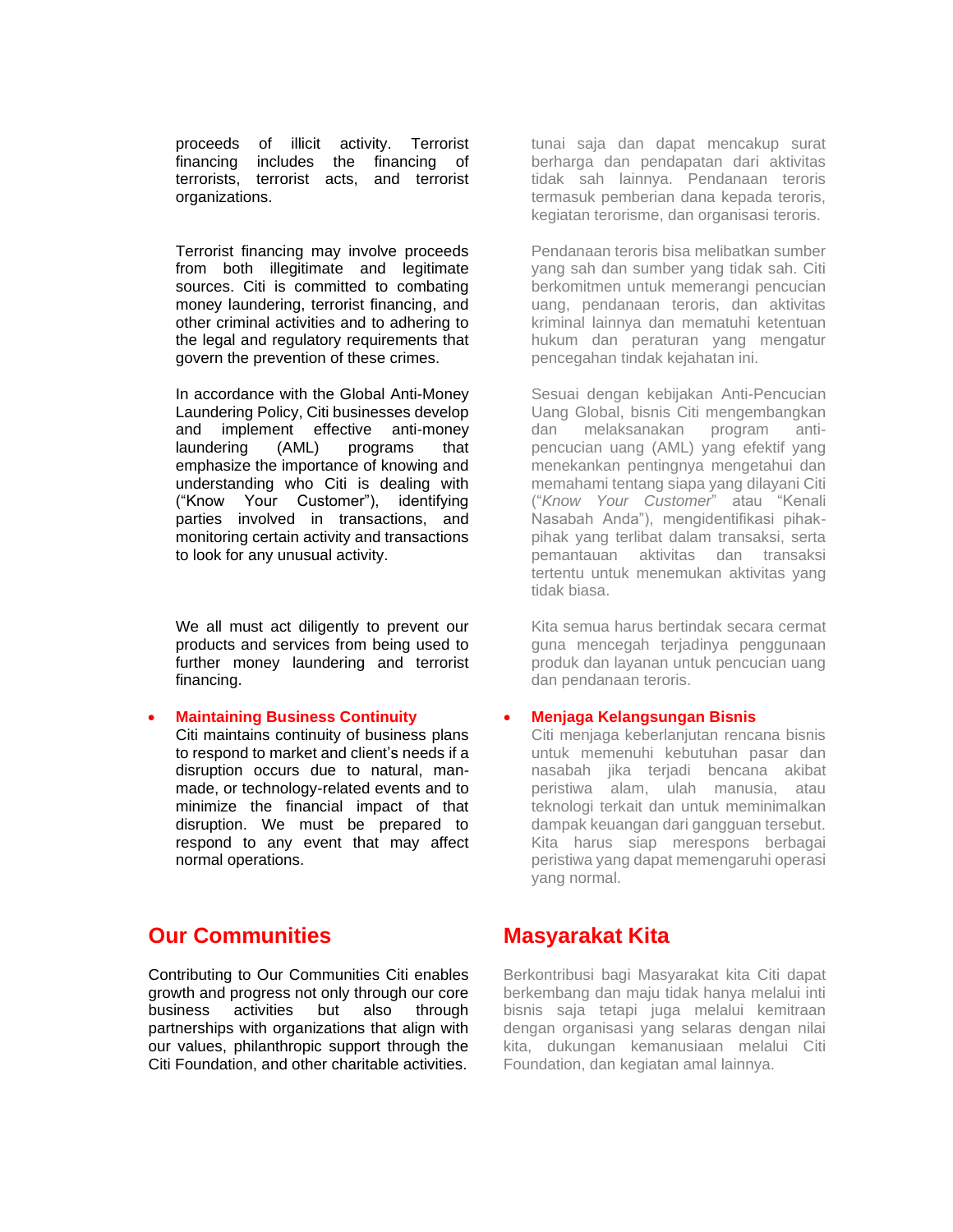Within those efforts, we are committed to the highest standard of corporate citizenship. Charitable contributions and charitable events funded by Citi support Citi's philanthropic objectives, and we strive to allocate these contributions across a variety of charitable institutions.

Charitable contributions may not be given by Citi as a condition of or in order to influence a business decision (no "quid pro quo") or be made for the benefit of any one individual.

#### **Participating in the Political Process**

As an individual citizen, each of us may wish to participate in a personal capacity in governmental processes at the international, national, federal, state, or local level. However, due to the variety of laws, regulations, and other requirements regarding such participation when employed by or otherwise representing a company such as Citi, we must be prudent and responsible before engaging in these activities.

Making personal political contributions can require pre-approval in certain jurisdictions. See applicable policies and contact our Compliance Officer (Independent Compliance Risk Management/ "ICRM") or Global Government Affairs ("GGA") for guidance. GGA represents all Citi businesses when it comes to influencing legislation or rulemaking. If we are a non-GGA employee, under no circumstance should we present ourself as a government-relations representative or include a government-relations title on our Citi letterhead or business card.

#### **Promoting Sustainability**

Running our businesses in an environmentally and socially responsible manner and partnering with our clients to help address the world's sustainability challenges are critical to our business success and align with our Mission and Value Proposition.

Dalam upaya tersebut, sebagai perusahaan kita berkomitmen terhadap standar tertinggi warga negara korporat. Kontribusi amal dan acara amal yang didanai oleh Citi mendukung tujuan kemanusiaan, dan Citi dan kita berupaya mengalokasikan kontribusi ini ke berbagai lembaga amal yang ada.

Kontribusi amal tidak boleh diberikan oleh Citi sebagai suatu akibat atau dalam rangka mempengaruhi keputusan bisnis (tanpa mengharap balasan atau "*quid pro quo*") atau dibuat demi kepentingan individu siapa saja.

#### **Berpartisipasi dalam Proses Politik**

Sebagai individu warga negara, masingmasing dari kita ingin berpartisipasi dalam kapasitas pribadi dalam proses pemerintahan di tingkat internasional, nasional, federal, provinsi, negara bagian, atau lokal. Namun, karena berbagai macam undang-undang, peraturan, dan persyaratan lainnya mengenai partisipasi semacam itu jika bekerja di atau mewakili perusahaan seperti Citi, kita harus bijaksana dan bertanggung jawab sebelum terlibat dalam aktivitas ini.

Melakukan kontribusi politik pribadi dapat memerlukan persetujuan sebelumnya (prapersetujuan) di yurisdiksi tertentu. Lihat kebijakan yang berlaku dan hubungi Staf Kepatuhan (*Independent Compliance Risk Management*/ "ICRM") atau *Global Government Affrairs* ("GGA") untuk mendapatkan panduan. GGA mewakili seluruh unit usaha di Citi dalam hal yang terkait dengan pengaruh terhadap pembuatan undangundang maupun peraturan. Jika kita bukan karyawan GGA, dalam keadaan apa pun kita tidak dapat menyatakan diri kita sebagai perwakilan dari relasi pemerintah atau menyertakan jabatan relasi pemerintahan pada kop surat atau kartu nama Citi kita.

#### **Mendukung Pelestarian**

Menjalankan bisnis kita dengan cara yang bertanggung jawab terhadap lingkungan dan sosial, serta bermitra dengan nasabah kita untuk membantu menjawab tantangan dunia yang berkelanjutan, merupakan pilar penting bagi keberhasilan bisnis kita dan selaras dengan Misi serta Proposisi Nilai kita.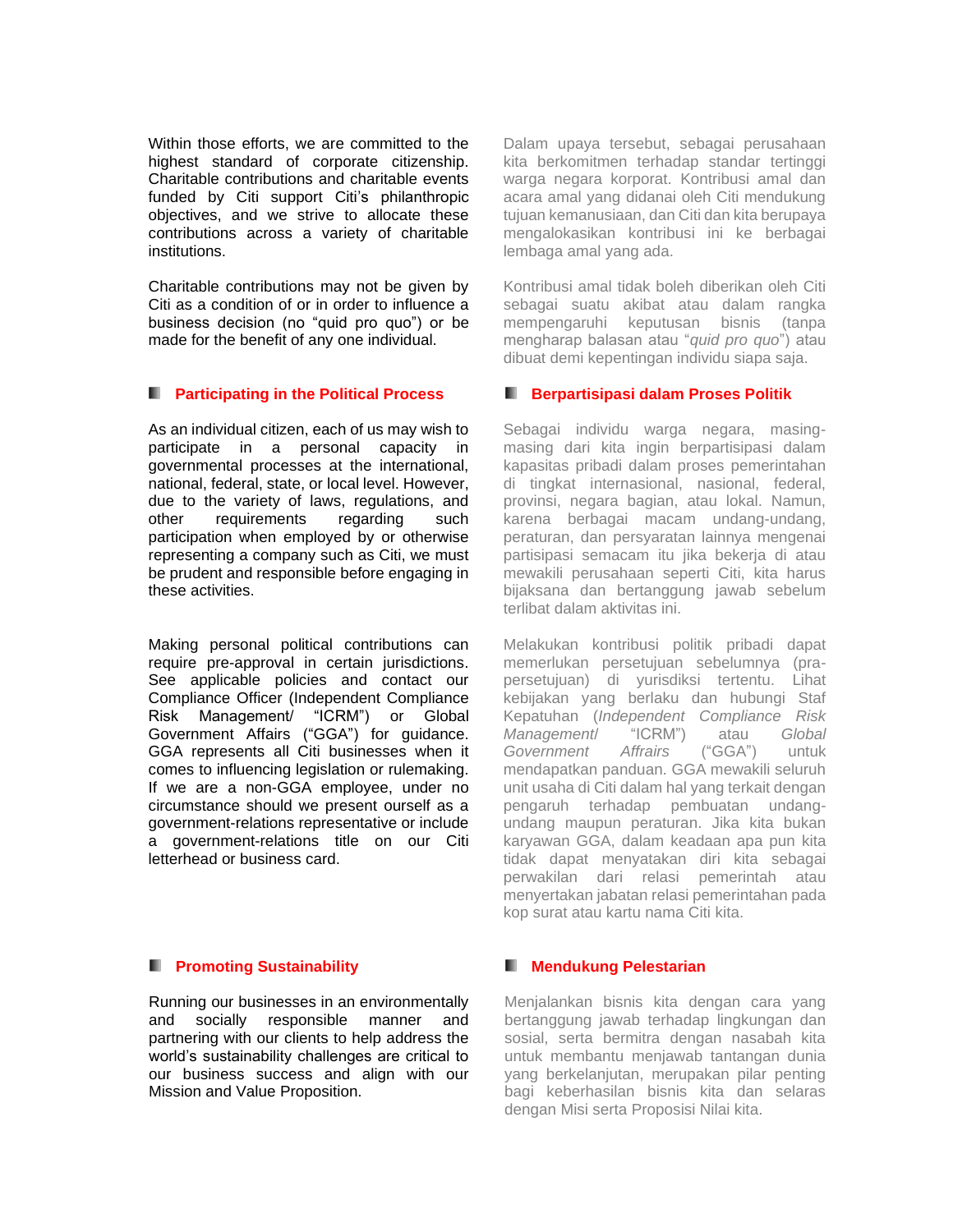Questions regarding environmental or social concerns or policy applicability should be directed to our business risk department, the Corporate Sustainability unit, the Environmental and Social Risk Management ("ESRM") unit, or our internal legal counsel, as appropriate.

#### **Respecting Human Rights**

Citi supports the protection and preservation of human rights around the world. Our respect for human rights guides our actions with regard to our employees, suppliers, clients, communities, and countries where we do business.

At Citi, we believe that what we finance is as important as how we operate. We believe assessing and managing human rights risks related to our clients is integral to respecting human rights. We are guided by principles such as those in the United Nations Guiding Principles on Business and Human Rights, the United Nations Universal Declaration of Human Rights, and the International Labour Organization's (ILO) Core Conventions regarding child labor, forced labor, freedom of association, the right to organize and bargain collectively, equal pay, and nondiscrimination in the workforce.

# **OWNERSHIP AND MANAGEMENT**

Citibank, N.A., Indonesia ("Citi") is a branch of Citibank N.A.. Citibank N.A. is an indirect subsidiary of Citigroup Inc. and has its principal place of business in New York, USA.

As of December 31, 2021, The Bank was managed by the following officers ("Management Board"):

> **Country Head and CCO** Batara P. Sianturi **Head of Consumer Banking Construction Cristina Teh Tan Country Chief Financial Officer (CFO)** Rudy Ahmad Basyir **Compliance Director Amalia Pratantara** *Head of Markets and Securities Services* Franziska Wagiu *Head of Operations and Technology* **Sharat Rangraj Mavinker** *Head of Human Resources* Andyana Y. L. Tobing

Pertanyaan tentang masalah lingkungan atau sosial atau pemberlakuan kebijakan harus diajukan ke departemen risiko bisnis kita, unit Keberlanjutan Korporat, unit *Environmental and Social Risk Management* ("ESRM") atau penasihat hukum internal kita, jika perlu.

#### **Menghormati Hak Asasi Manusia**

Citi mendukung perlindungan dan penghormatan hak asasi manusia di seluruh dunia. Rasa hormat kita terhadap hak asasi manusia ini tercermin dalam kebijakan dan perlakuan kita terhadap karyawan, vendor, nasabah, masyarakat serta negara di mana kita menjalankan bisnis.

Di Citi, kita percaya bahwa apa yang kita danai sama pentingnya dengan bagaimana kita beroperasi. Kita meyakini penilaian dan pengelolaan risiko hak asasi manusia yang terkait dengan nasabah kita merupakan bagian penting untuk menghormati hak asasi manusia. Kita dipandu oleh prinsipprinsip seperti Prinsipprinsip PBB tentang Bisnis dan Hak Asasi Manusia, Deklarasi Universal PBB tentang Hak Asasi Manusia, dan Perjanjian Inti Organisasi Buruh Internasional (ILO) mengenai pekerja di bawah umur, kerja paksa, kebebasan berasosiasi, hak mengatur dan menawar secara bersamasama, upah yang setara, dan tidak ada diskriminasi dalam ketenagakerjaan.

# **KEPEMILIKAN DAN MANAJEMEN**

Citibank, N.A., Indonesia ("Citi") merupakan cabang dari Citibank N.A. yang merupakan anak perusahaan tidak langsung dari Citigroup Inc. dan memiliki pusat usaha di New York, USA.

Pada tanggal 31 Desember 2021, Bank dikelola oleh pejabat sebagai berikut ("Pimpinan"):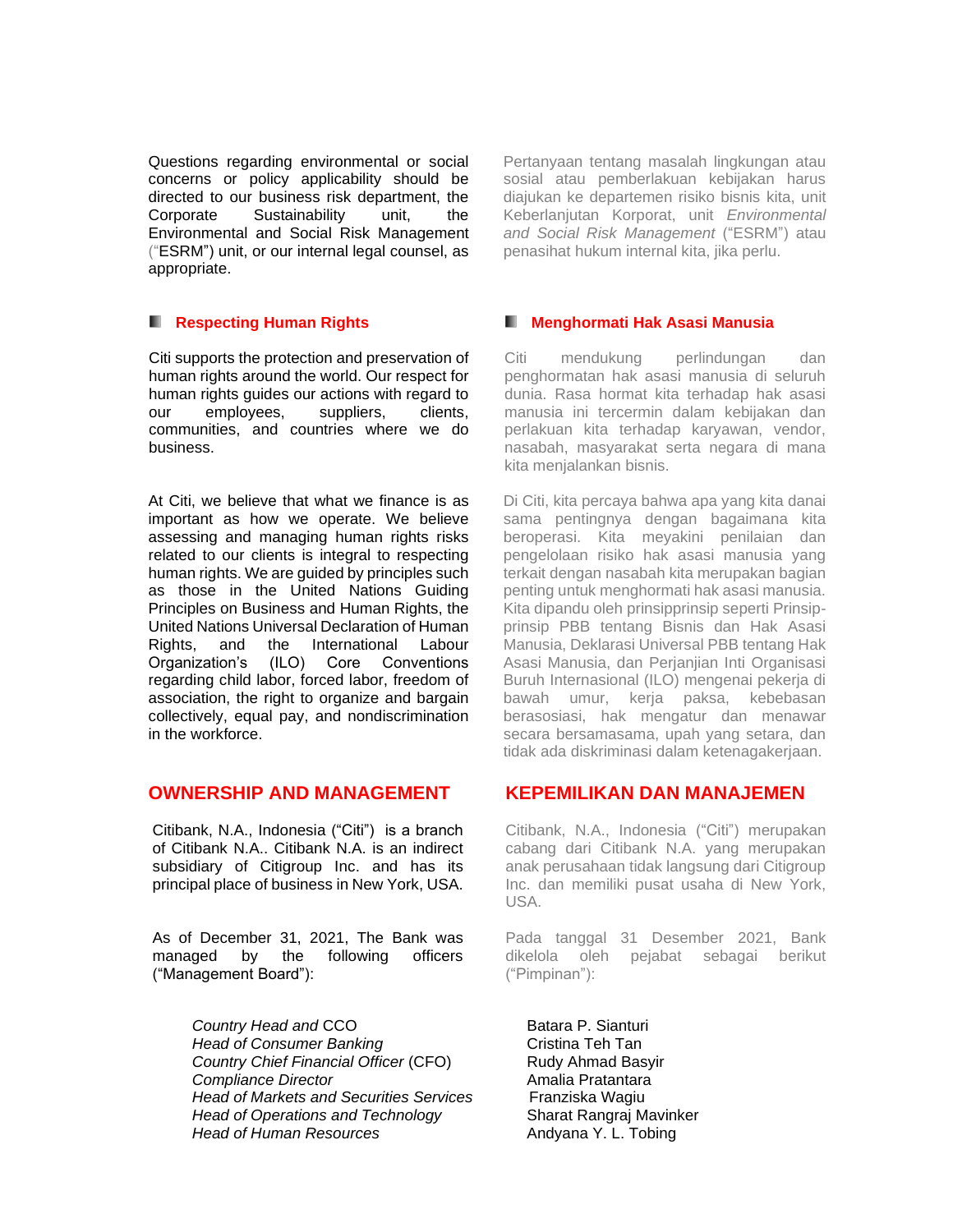Below is the outline the business in Citi Indonesia as at 31 December 2021:

Di bawah ini adalah gambaran kegiatan usaha dari Citi Indonesia secara garis besar per 31 Desember 2021:



# **MANAGEMENT'S REPORT**

Management Board has the responsibility of establishing business goals, strategies and policies. They are also responsible for the implementation and monitoring of the company plans and policies. The Citi Country Officer (CCO) is responsible for orchestrating company wide focus and resources to ensure that the company polices and strategies are implemented in accordance with the business plans by working closely with the Management Board team. Management Board in return has responsibility for the development and implementation of business plans for their respective functional areas.

In performing their responsibilities, Management Board is assisted by executive members in each of their functional scope and other committees with control functions as per corporate governance structure.

# **LAPORAN TUGAS MANAJEMEN**

Pimpinan bertanggung jawab dalam penyusunan sasaran bisnis, strategi dan kebijakan perusahaan. Pimpinan juga bertanggung jawab terhadap pelaksanaan dan pemantauan rencana dan kebijakan perusahaan. *Citi Country Officer* (CCO) bertanggung jawab dalam merancang fokus perusahaan dan sumber daya yang ada untuk memastikan pelaksanaan kebijakan dan strategi perusahaan telah sesuai dengan rencana perusahaan, dengan kerja sama yang erat di antara Pimpinan. Selain itu, Pimpinan juga bertanggung jawab atas pengembangan dan pelaksanaan rencana bisnis sesuai dengan lingkup kerjanya masing-masing.

Dalam menjalankan tanggung-jawabnya, Pimpinan dibantu oleh para eksekutif dalam bidang tugas masing-masing dan oleh beberapa komite yang mempunyai fungsi kontrol dalam rangka pelaksanaan tata kelola perusahaan.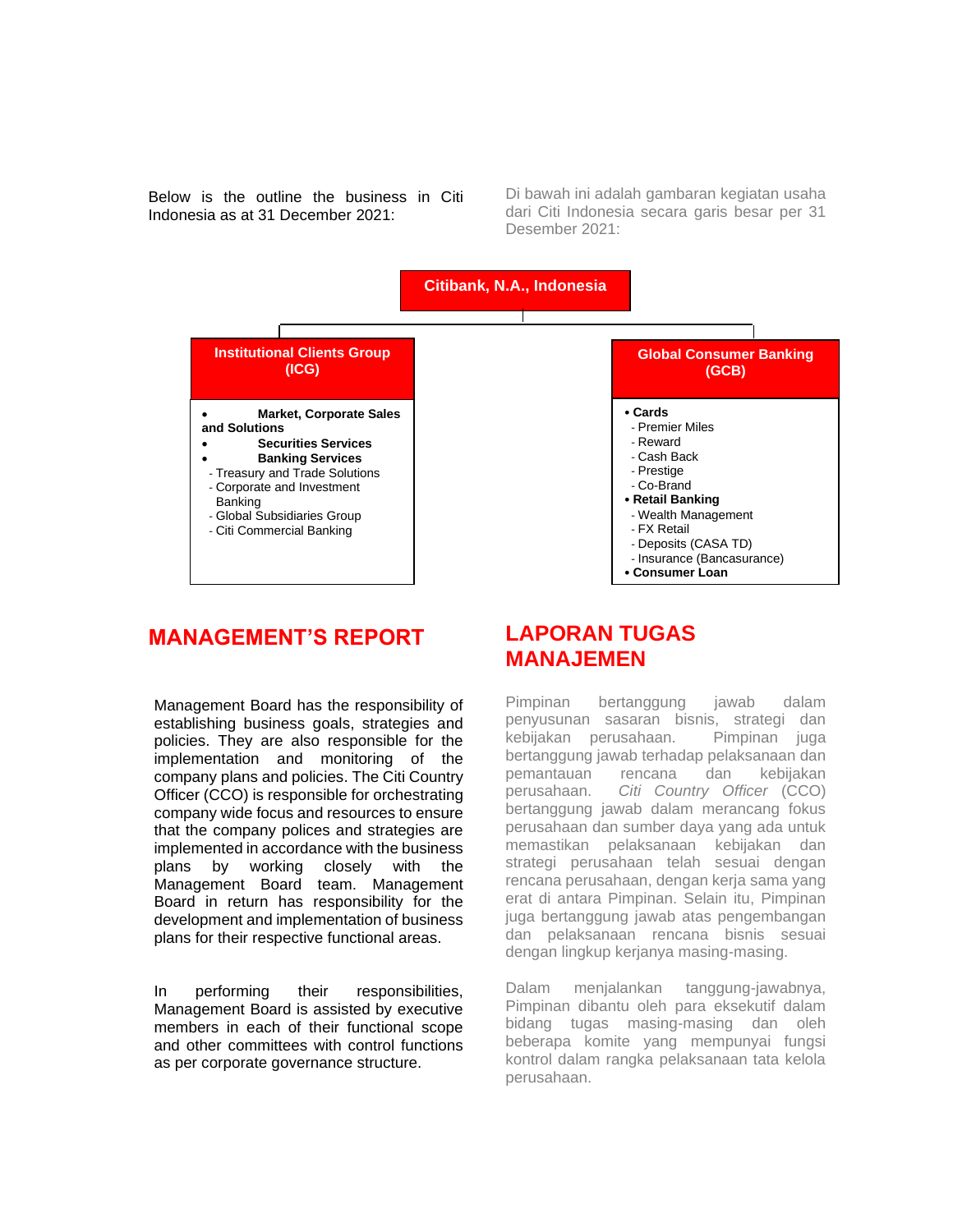Management Board has also established SKAI (Independent Internal Audit), Risk Management Units and Compliance Unit.

SKAI (Internal Audit function) is responsible to provide independent, objective, reliable, valued and timely assurance to the Boards of Directors of Citigroup and Citibank, the Audit Committees, Management Board and regulators over the effectiveness of governance, risk management, and controls that mitigate current and evolving risks and enhance the control culture within Citigroup and Citibank.

Risk Management Unit is responsible for monitoring the implementation of risk management within the Bank independently from other risk taking units. Risk Management Units also perform monitoring and ensuring that appropriate corrective actions are taken to improve effectiveness of risk management in the Bank.

Compliance Unit in Citibank known as Independent Compliance Risk Management (ICRM) unit has a role and responsibility to provide input to the Management, bank officer and business units on compliance risks; work closely with regulators in the implementation of regulations; ensure the implementation of Citi policies has been consistent with requirements in Indonesia on the implementation / practice of ethics and business; and implementing and monitoring of required compliance training.

**REPORTS ON COMMITTEES** 

The Citigroup and Citibank, N.A. Audit Committees generally meet in New York. The Committees monitor the audit planning and implementation as well as monitoring of audit result and follow up actions in order to assess the adequacy of internal control including the adequacy of the financial reporting process. The Committees also have the authority to recommend the appointment of the external accounting firm to be used to audit Citi's financial statements.

Selain itu, Pimpinan juga telah membentuk SKAI (Satuan Kerja Audit Internal), SKMR (Satuan Kerja Manajemen Risiko) dan Satuan Kerja Kepatuhan.

SKAI bertanggung jawab untuk memberikan jaminan yang independen, objektif, andal, bernilai, dan tepat waktu kepada jajaran Direksi Citigroup dan Citibank, Komite Audit, jajaran manajemen, dan regulator atas efektivitas tata kelola, manajemen risiko, dan pengendalian yang memitigasi risiko saat ini dan risiko yang berkembang serta meningkatkan budaya pengendalian di Citigroup dan Citibank.

SKMR (Satuan Kerja Manajemen Risiko) bertugas memantau pelaksanaan manajemen risiko pada bank secara independen dari pihak-pihak pengambil risiko dalam rangka kegiatan usaha bank. Selain itu SKMR juga melakukan pengawasan dan memastikan bahwa tindakan perbaikan yang diperlukan telah diambil untuk lebih meningkatkan efektivitas manajemen risiko pada bank.

Satuan Kerja Kepatuhan di Citibank dikenal sebagai *Independent Compliance Risk Management* (ICRM) unit berperan dan mempunyai tanggung jawab untuk memberikan masukan kepada pimpinan, pejabat bank dan unit usaha atas risiko kepatuhan; bekerja sama dengan *regulator* dalam penerapan peraturan-peraturan; memastikan pelaksanaan kebijakan Citi telah konsisten dengan yang dipersyaratkan di Indonesia terhadap pelaksanaan / praktek etik dan bisnis; dan melaksanakan dan memantau pelatihan kepatuhan yang dipersyaratkan

# **LAPORAN TUGAS KOMITE**

Komite Audit Citigroup dan Citibank, N.A. umumnya bertemu di New York. Komite memantau perencanaan dan pelaksanaan audit serta pemantauan hasil audit dan tindak lanjut dalam rangka menilai kecukupan pengendalian intern termasuk kecukupan proses pelaporan keuangan. Komite juga memiliki wewenang untuk merekomendasikan penunjukan kantor akuntan publik yang akan digunakan untuk mengaudit laporan keuangan Citi.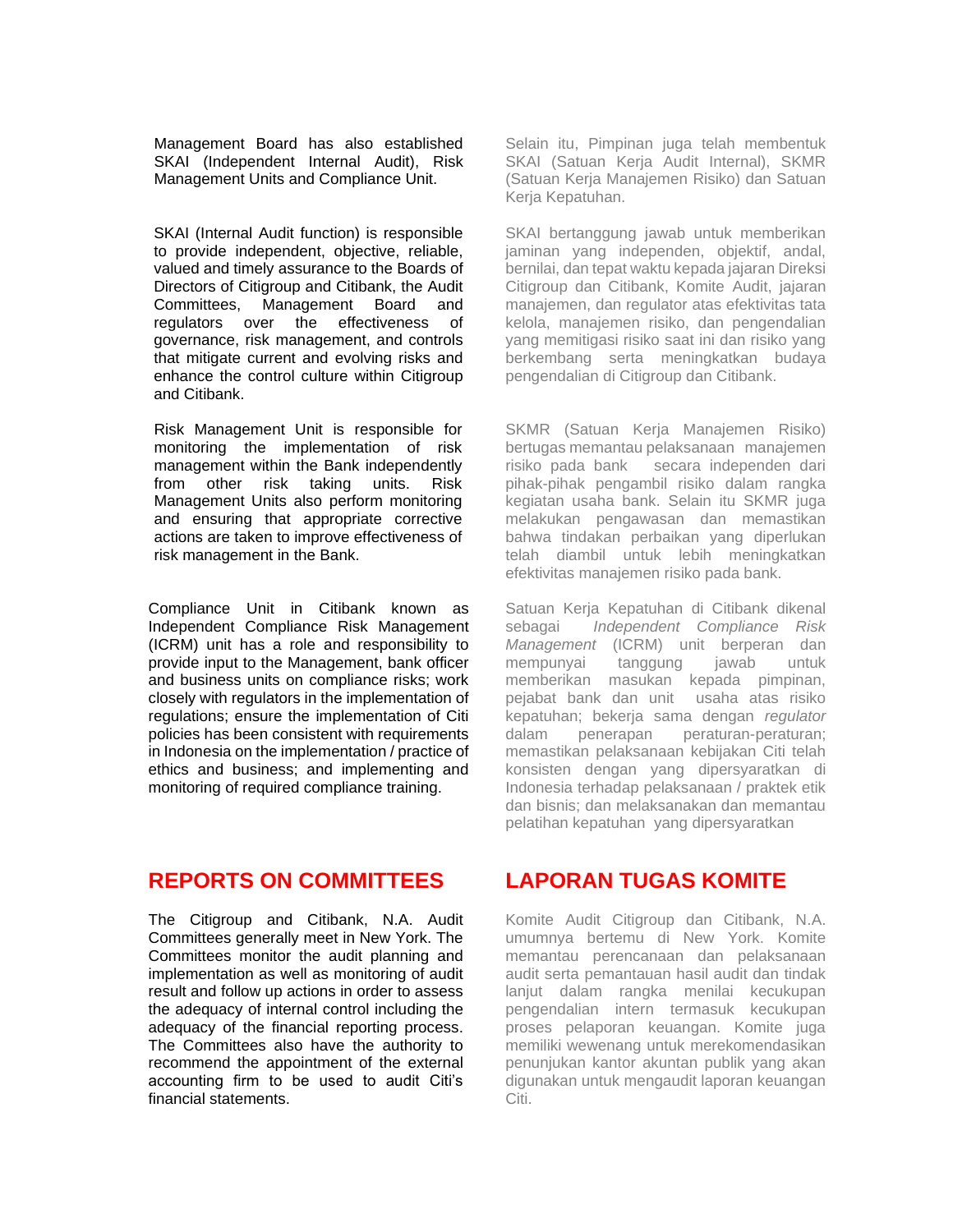The Risk Oversight Committee is conducted at the Regional level (Asia Pacific Risk Management Committee) which monitors risk and control effectiveness based on reports provided from the country level.

Risk and risk management reports from each risk management unit and CCC (Country Coordinating Committee) which functions as the Risk Management Committee will serve as inputs for Business Risk & Control Committee (BRCC) meeting.

Integrated Good Corporate Governance Committee meeting is held every semester on the implementation Integrated Good Corporate Governance which discussed important results of oversight which performed in the CCC and BRCC meeting.

#### **Remuneration Committee**

Citi Indonesia does not have a local remuneration committee. However, oversight for all local Human Resources issues including remuneration is performed by Regional Human Resources Office in conjunction with the relevant businesses.

Nevertheless, Country Senior Personnel Committee ("CSPC") is structured at in-country level to serve as organized forum to review and discuss human resources issues as well as maintain equity in administration of Human Resources policies, compliance assurance to Local Regulations and including but not limited to remuneration policy.

Country HR needs to obtain approval for any changes to new plans and or existing plans; and any changes in financing methods or funding vehicles for Employee Benefits. The approval includes country management, regional HR, and up to Global International Benefit Unit approval.

Komite Pemantau Risiko dilakukan pada tingkat Regional (Komite Manajemen Risiko Asia Pasifik) yang memantau risiko dan efektifitas kontrol berdasarkan laporan yang diberikan dari tingkat negara.

Laporan yang terkait dengan risiko serta pengelolaannya dari unit manajemen risiko dan CCC (*Country Coordinating Committee*) yang berfungsi sebagai Komite Manajemen Risiko akan menjadi bahan masukan bagi rapat Business Risk & Control Committee (BRCC).

Rapat Komite Tata Kelola Terintegrasi dilakukan setiap semester atas penerapan Tata kelola Terintegrasi dengan mendiskusikan hasil – hasil yang penting dari pemantuan yang dilaksanakan di rapat CCC dan BRCC.

#### **Komite Remunerasi**

Citi Indonesia tidak memiliki komite remunerasi dalam negeri. Namun fungsi dan tanggung jawab pengawasan atas kebijakan *Human Resouces* termasuk remunerasi dilakukan oleh Kantor Regional *Human Resources* (HRD) bersamaan dengan unit usaha terkait.

Namun demikian, *Country Senior Personnel Committee* ("CSPC") dibentuk pada tingkat incountry untuk bertindak sebagai forum terorganisir dalam meninjau dan membicarakan masalah sumber daya manusia serta untuk mempertahankan keadilan dalam pelaksanaan kebijakan Sumber Daya Manusia, termasuk namun tidak terbatas pada kebijakan pemberian remunerasi.

Dalam pelaksanaannya, kebijakan HRD di Indonesia harus mendapatkan persetujuan yaitu untuk semua program benefit baru dan atau perubahan program benefit karyawan, termasuk perubahan dalam hal metode pendanaan atau sumber pendanaannya. Persetujuan yang dimaksud adalah persetujuan dari manajemen di Indonesia, HRD regional hingga kepada *Global International Benefit Unit.*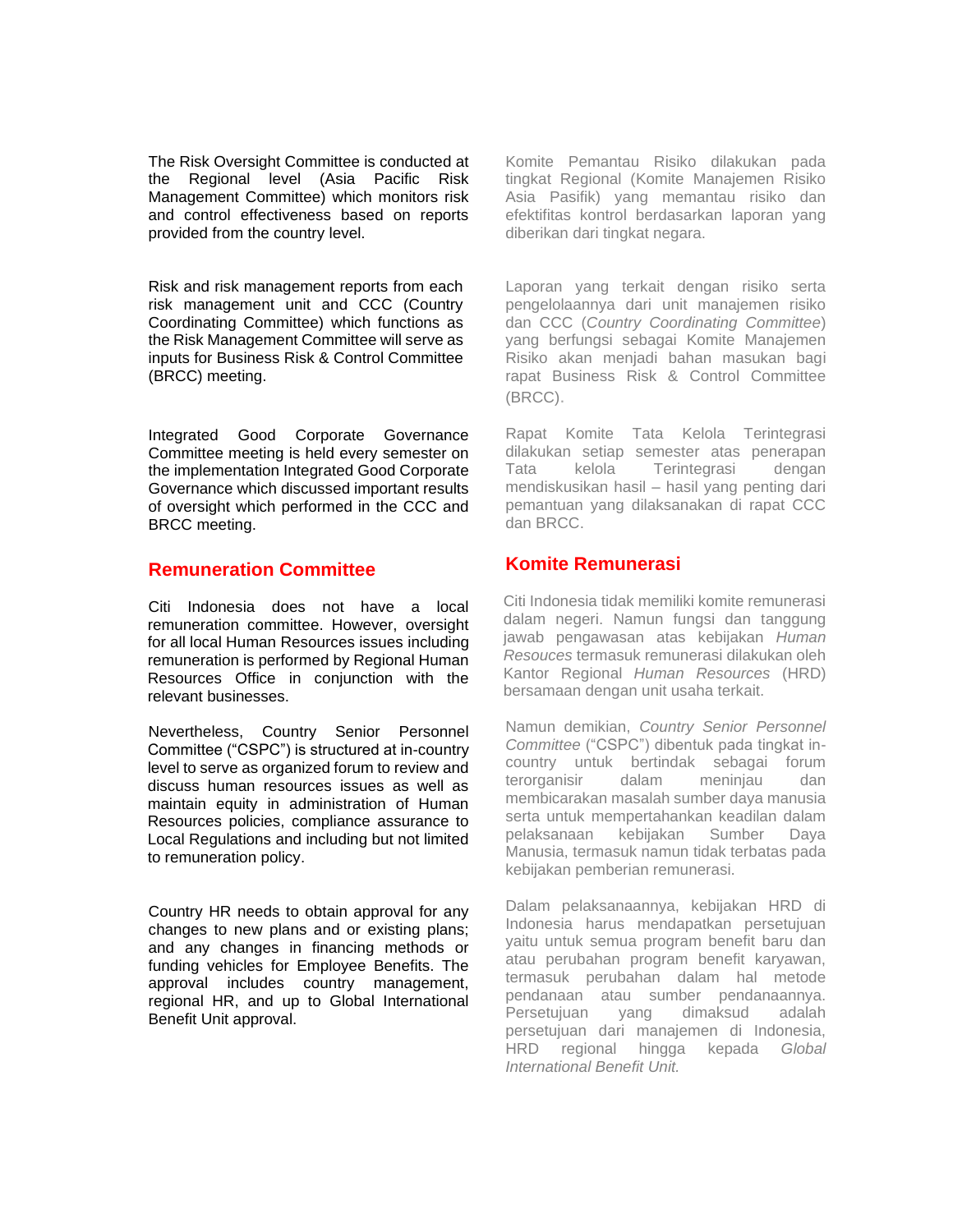Country Senior Personnel Committee

Country Head and CCO: Batara P. Sianturi

Head of Consumer Banking: Cristina Teh Tan

Head of Human Resources: Andyana Y.L Tobing

Compensation & Benefit Head: Mutiarawaty

Country Chief Financial Officer (CFO): Rudy Basyir Ahmad

Head of Operations and Technology: Sharat Rangraj Mavinker

CSPC's role and responsibilities include, but not limited to:

• Evaluate remuneration strategy to be measured based on performance, risk, reasonableness of peer group, achievement towards Citi's objectives and long-term strategy, adherence to applicable regulation, and Citi Indonesia's profitability,

• Provide necessary recommendations to Regional Office regarding remuneration strategy for employees as a whole,

- Ensure that remuneration policies are in accordance with the applicable law and regulation,
- Conduct periodic evaluation on the implementation of remuneration strategy and employee benefits.

#### **CSPC Annuals Meetings**

CSPC shall meet at the minimum of 4 (four) times a year or once in every quarter.

#### **CSPC Remuneration**

Remuneration paid to CSPC members in year 2021 is Rp. 60,267 Mio.

*Country Senior Personnel Committee*

Tanggung jawab CSPC termasuk, namun tidak terbatas pada:

- mengevaluasi strategi pemberian remunerasi yang didasarkan atas kinerja, resiko, kewajaran dengan peer group, pencapaian sasaran dan strategi jangkapanjang Citi, pematuhan dengan peraturan yang berlaku, serta potensi pendapatan Citi Indonesia,
- memberi rekomendasi yang diperlukan kepada Kantor Regional mengenai strategi pemberian renumerasi bagi pegawai secara keseluruhan,
- memastikan bahwa kebijakan remunerasi sesuai dengan peraturan perundangundangan yang berlaku,
- melakukan evaluasi secara berkala dari penerapan strategi remunerasi dan tunjangan pegawai.

#### **Rapat Tahunan CSPC**

CSPC menyelenggarakan rapat sekurangnya 4 (empat) kali setahun atau sekali tiap kuartal.

#### **Remunerasi CSPC**

Remunerasi yang telah dibayarkan kepada anggota CSPC selama 2021 adalah sebesar Rp. 60,267 juta.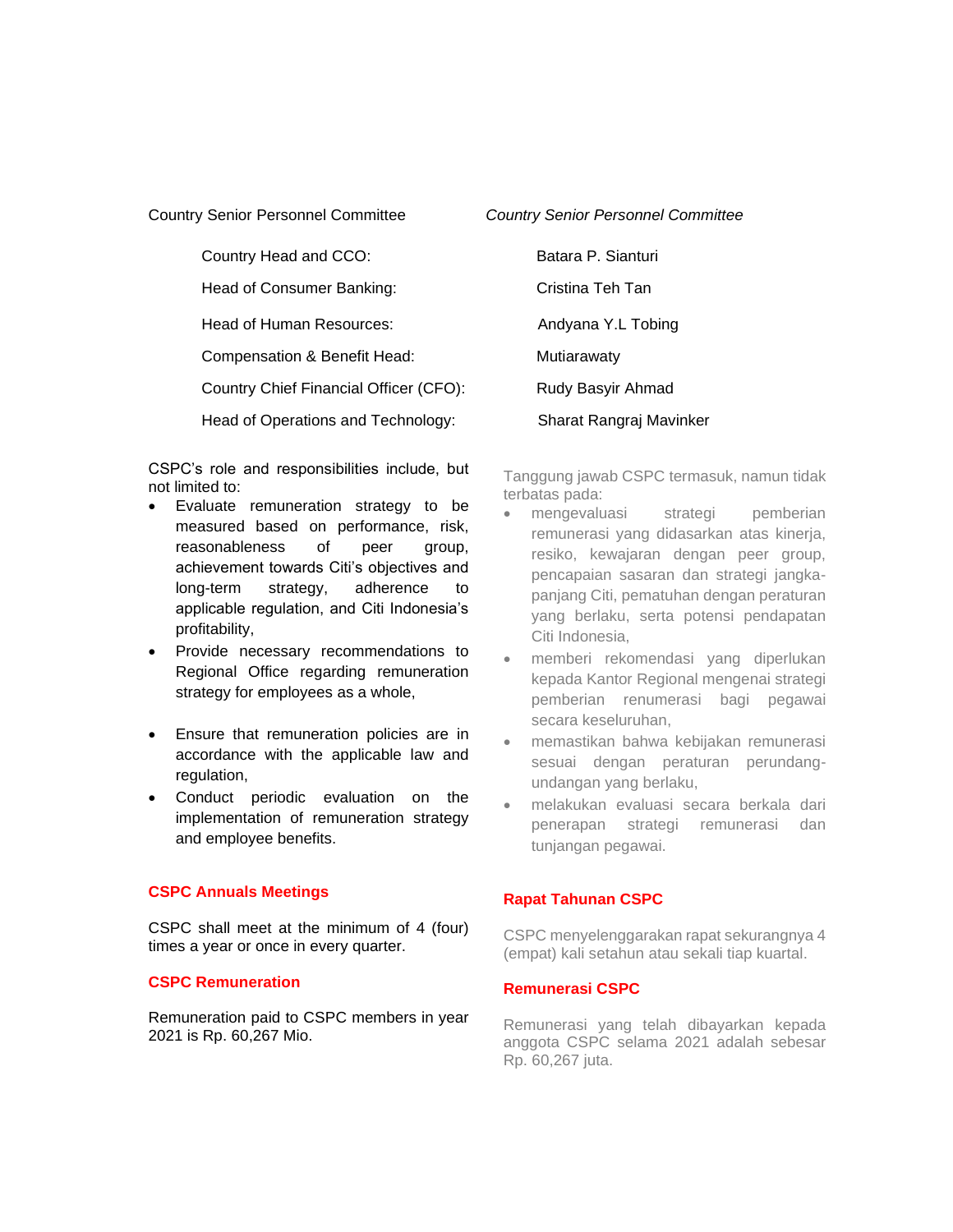# **PERFORMANCE OF COMPLIANCE, INTERNAL AUDIT AND EXTERNAL AUDIT**

## **COMPLIANCE**

Compliance unit in Citibank known as Independent Compliance Risk Management (ICRM) unit plays a very important role to ensure bank's operation always complies with the rules or regulations set by regulators in Indonesia as well as the internal policies. Apart from that, Citi as a branch of United States of America bank is also required to comply with the regulations issued by regulators in the United States of America. The foregoing can be achieved when a compliance culture has become an integral part of the activities and daily business processes at all levels of the organization and bank activities.

ICRM Unit is performing its roles and responsibilities in accordance with Otoritas Jasa Keuangan Regulation Number 46/POJK.03/2017 regarding Implementation of Compliance Function of Commercial Bank. In accordance with that regulation, ICRM Unit as independent unit has roles and responsibilities as follow:

- a. Realization of Compliance Culture
- b. Managing Compliance Risk
- c. Ensuring policies, procedures, system and activities are in accordance to the provisions of Bank Indonesia and Otoritas Jasa Keuangan regulations and prevailing laws
- d. Ensuring commitments made to Bank Indonesia, Otoritas Jasa Keuangan and other regulators are met, by getting involved in the management process of the bank

To ensure that roles and responsibilities can be implemented effectively and efficiently, ICRM unit do several initiatives to monitor the implementation of internal policies and regulation. Some of these initiatives include analysis of the understanding and implementation of the Anti-Bribery and Corruption Policy of all business units,

# **PENERAPAN KEPATUHAN, AUDIT INTERNAL DAN AUDIT EKSTERNAL**

#### **KEPATUHAN**

Unit Kepatuhan di Citibank dikenal sebagai *Independent Compliance Risk Management* (ICRM) memegang peranan yang sangat penting untuk memastikan kegiatan operasional bank selalu mentaati peraturan atau perundang-undangan yang ditetapkan oleh *regulator* di Indonesia serta kebijakan internal Bank. Selain dari itu Citi, selaku kantor cabang dari Bank yang berkedudukan di Amerika Serikat, juga dituntut untuk mematuhi peraturan perundang-undangan yang berlaku dari *regulator* di Amerika Serikat. Hal tersebut di atas dapat dicapai apabila budaya kepatuhan sudah menjadi bagian yang menyatu dengan aktifitas dan proses bisnis sehari-hari di seluruh level organisasi dan aktivitas bank.

Unit ICRM melakukan tugas dan tanggung jawab sesuai Peraturan Otoritas Jasa Keuangan Nomor 46/POJK.03/2017 mengenai Pelaksanaan Fungsi Kepatuhan Bank Umum. Sesuai dengan peraturan tersebut, unit ICRM sebagai unit yang independen, mempunyai peran dan tanggung jawab sebagai berikut:

- a. Merealisasikan Budaya Kepatuhan
- b. Mengelola Risiko Kepatuhan
- c. Memastikan semua kebijakan, prosedur, sistem dan aktivitas telah sesuai dengan peraturan-peraturan Bank Indonesia dan Otoritas Jasa Keuangan dan hukum yang berlaku
- d. Memastikan pemenuhan semua komitmen kepada Bank Indonesia, Otoritas Jasa Keuangan dan *regulator* lainnya, dengan selalu terlibat di dalam proses manajemen bank

Untuk memastikan peran dan tanggung jawab kepatuhan dapat terlaksana dengan efektif dan efisien, maka unit ICRM melakukan beberapa inisiatif untuk memonitor pelaksanaan kebijakan internal serta peraturan *regulator*. Beberapa inisiatif tersebut adalah analisa atas pemahaman serta pelaksanaan *Anti Bribery and Corruption Policy* dari seluruh unit bisnis,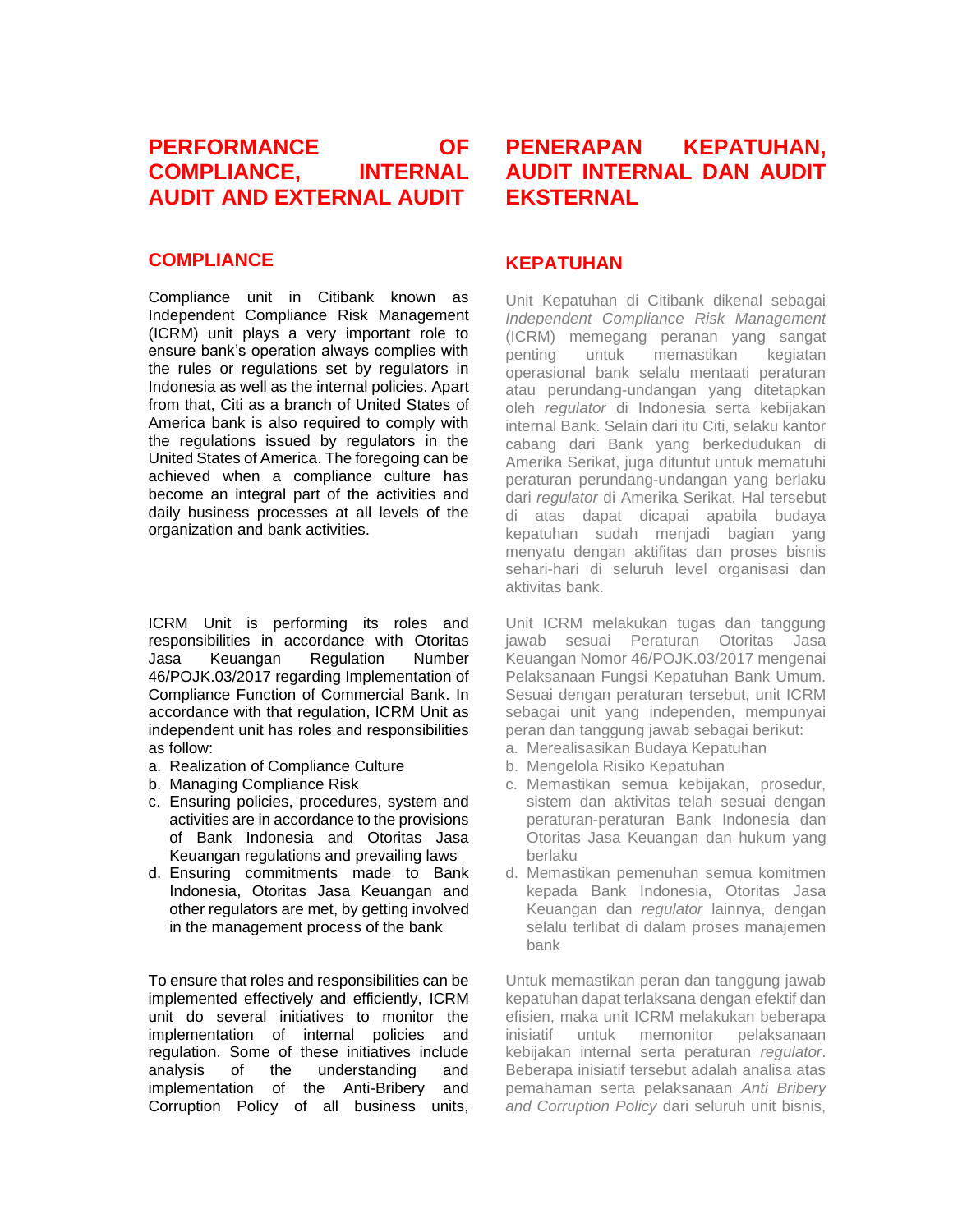monitoring the implementation of the Chinese Wall Policy, monitoring the implementation of the Employee Trading and Outside Directorship and Business Interest Policy, surveillance on market / trading activity and improving the quality of key regulation governance. ICRM unit also ensures the implementation of Mandatory Compliance Training to all staff through class training and e-learning to help staff to have better understanding to internal policy and regulation.

In carrying out roles and responsibilities, ICRM unit is involved in the following activities:

- 1. ICRM unit provides input to the control unit and Operational Risk Management unit (ORM) during control development process.
- 2. ICRM unit maintains transparent relationship with the regulators.
- 3. ICRM unit works together with the legal unit to interpret new regulations issued by regulators.
- 4. ICRM unit works together with the business units to ensure bank operational activities are compliant with the prevailing laws and regulations.
- 5. ICRM unit reviews every new product and activity, or its development to ensure compliance requirements and risks assessments are met.
- 6. ICRM unit will strengthen its second line of defence function by improving the monitoring and surveillance process in various area of the bank.
- 7. ICRM unit conducts various trainings and socialization on the regulatory requirements.
- 8. Compliance Testing as part of ICRM unit is responsible to assess and evaluate effectiveness, adequacy, and appropriateness of policies, procedures and systems of products and activities in the Bank with the prevailing laws and regulations using a risk-based approach.

pemantauan atas pelaksanaan kebijakan *Chinese Wall,* pemantauan pelaksanaan *Employee Trading Policy* dan *Outside Directorship and Business Interest*, pemantauan kegiatan *market / trading*, meningkatkan kualitas tata laksana seluruh peraturan perundangan yang utama. Unit ICRM juga memastikan pelaksanaan pelatihan Kepatuhan (*Mandatory Compliance Training)*  kepada setiap staf baik melalui *class training*  maupun *e-learning* untuk membantu staf lebih memahami kebijakan *internal* dan peraturanperaturan dan yang berlaku.

Dalam melaksanakan peran dan tanggung jawabnya, unit ICRM terlibat dalam kegiatan berikut:

- 1. Unit ICRM memberikan masukan kepada unit kontrol dan unit *Operational Risk Management* (ORM) dalam proses pembuatan kontrol-kontrol yang dibutuhkan.
- 2. Unit ICRM menjaga hubungan baik dengan selalu berkomunikasi dengan *regulator*.
- 3. Unit ICRM bersama dengan unit hukum menginterpretasikan peraturan-peraturan baru yang dikeluarkan oleh *regulator*.
- 4. Unit ICRM bekerja sama dengan unit bisnis untuk memastikan semua kegiatan operasional Bank berjalan sesuai dengan peraturan yang berlaku.
- 5. Unit ICRM melakukan kajian atas setiap produk atau aktivitas baru beserta setiap pengembangannya untuk memastikan unsur kepatuhan dan manajemen risiko terpenuhi.
- 6. Unit ICRM akan memperkuat fungsi *second line of defense* dengan meningkatkan proses pemantauan dan pengawasan di berbagai area di bank.
- 7. Unit ICRM mengadakan pelatihan atau sosialisasi terkait kepatuhan terhadap peraturan-peraturan yang diterbitkan oleh *regulator*.
- 8. Adanya fungsi *Compliance Testing* sebagai bagian dari unit ICRM yang bertanggung jawab untuk menilai dan mengevaluasi efektivitas, kecukupan dan kesesuaian kebijakan, prosedur dan sistem yang terkait dengan produk atau aktivitas Bank terhadap peraturan yang berlaku dengan pendekatan *risk-based.*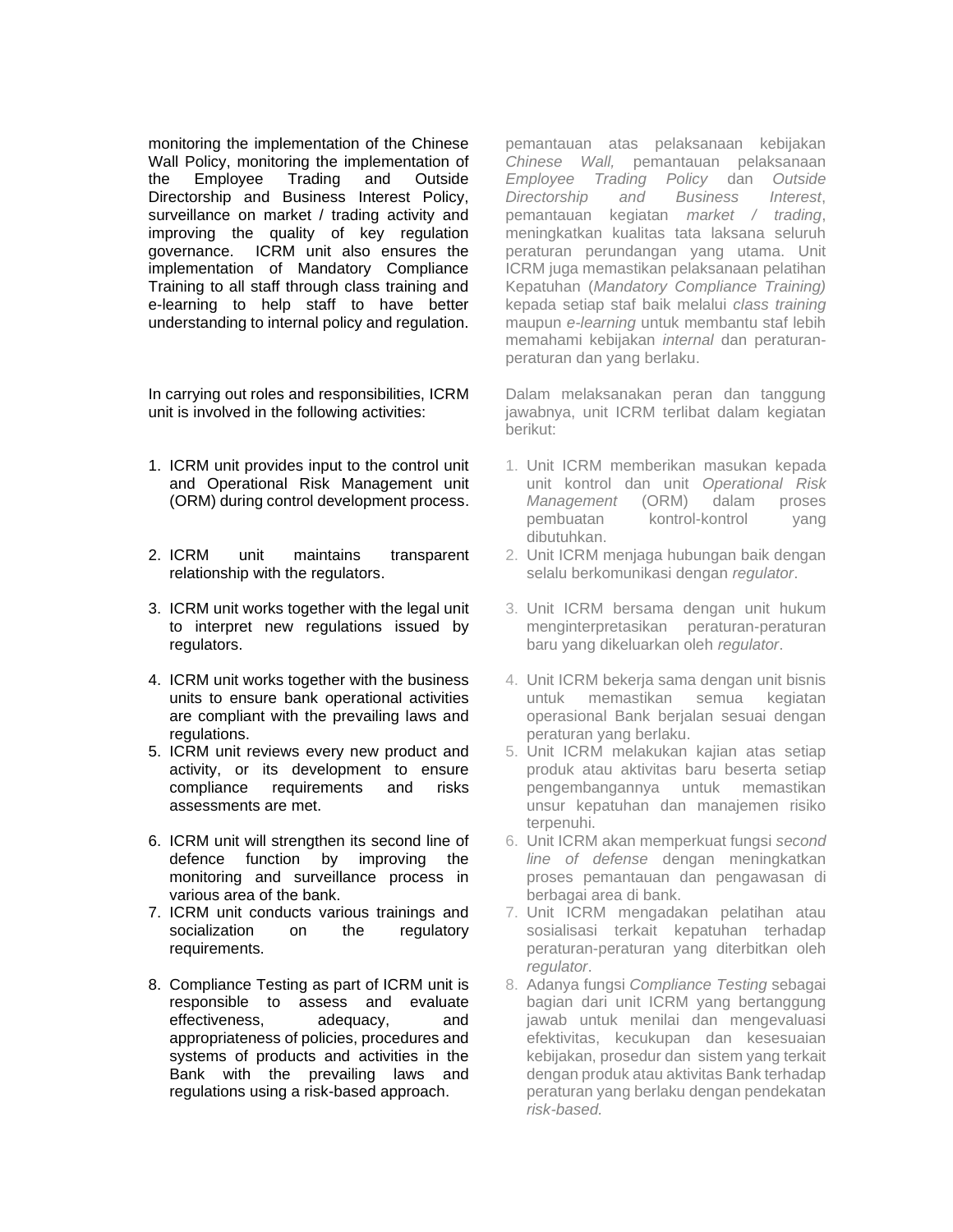- 9. Central Compliance as part of ICRM unit is responsible to ensure the implementation of Compliance Good Corporate Governance.
- 10. ICRM unit actively participate in communication forum with the Foreign Bank Association Indonesia (PERBINA) through Compliance sub-committee and Communication Forum of Compliance Director (FKDKP)

To realize their roles and responsibilities, during 2021, the ICRM unit of Citi has done as follow:

#### **Monitoring the implementation of regulations and internal policies**

Independent Compliance Risk Management (ICRM) Unit is responsible to conduct socialization to relevant business units when there are new regulations and changes to regulations that already exist. New regulations or changes in regulations that already exist are documented in the Regulatory Inventory. ICRM Unit also monitors the implementation of the regulation changes. ICRM Unit is also responsible for monitoring Citi Compliance Policies, either new policies or the changes and communicating these changes to the relevant businesses in a timely manner.

#### **Corrective Action Plan Tracking**

ICRM Unit together with the respective business units to ensure that corrective action and commitment to regulator has been implemented timely.

#### **Transactions and Product Reviews**

ICRM Unit is regularly involved in the reviews of proposed transactions and/or products that the businesses seek to offer to clients to ensure that such transaction or products comply with Citi policies and local or US laws and regulations. This is achieved through Compliance review and approval of Product Programs offered by business.

- 9. Adanya fungsi *Central Compliance* sebagai bagian dari unit ICRM yang bertanggung jawab untuk memastikan pelaksanaan Tata Kelola *(Good Corporate Governance*) Kepatuhan telah dilaksanakan dengan sebaik-baiknya.
- 10. Unit ICRM aktif dalam forum komunikasi di dalam Persatuan Bank Internasional (PERBINA) melalui sub-komite Kepatuhan dan Forum Komunikasi Direktur Kepatuhan (FKDKP).

Untuk mewujudkan peran dan tanggung jawabnya, unit ICRM Citi melakukan hal-hal sebagai berikut selama tahun 2021:

#### **Pemantauan Pelaksanaan Peraturan**  *Regulator* **dan Kebijakan Internal**

Unit *Independent Compliance Risk Management* (ICRM) melakukan sosialisai kepada unit-unit bisnis terkait apabila terdapat peraturan baru maupun perubahan atas peraturan-peraturan yang sudah ada. Peraturan baru ataupun perubahan peraturanperaturan yang sudah ada tersebut didokumentasikan di *Regulatory Inventory*. Unit ICRM juga memantau pelaksanaan perubahan peraturan tersebut. Unit ICRM juga bertanggung jawab untuk melakukan pemantauan terhadap kepatuhan kebijakan Citi, baik kebijakan baru ataupun perubahan kebijakan dan mengkomunikasikan perubahan tersebut kepada unit usaha terkait secara tepat waktu.

#### **Pemantauan Tindakan Perbaikan**

Unit ICRM bersama dengan unit bisnis terkait memastikan langkah perbaikan dan komitmen terhadap *regulator* dilaksanakan tepat waktu.

#### **Peninjauan atas Transaksi dan Produk**

Unit ICRM secara teratur terlibat dalam peninjauan kepatuhan atas transaksi dan/atau produk yang akan ditawarkan kepada nasabah dari unit usaha, untuk memastikan bahwa transaksi atau produk tersebut patuh terhadap kebijakan Citi dan peraturan yang berlaku. Hal ini dicapai melalui peninjauan Kepatuhan dan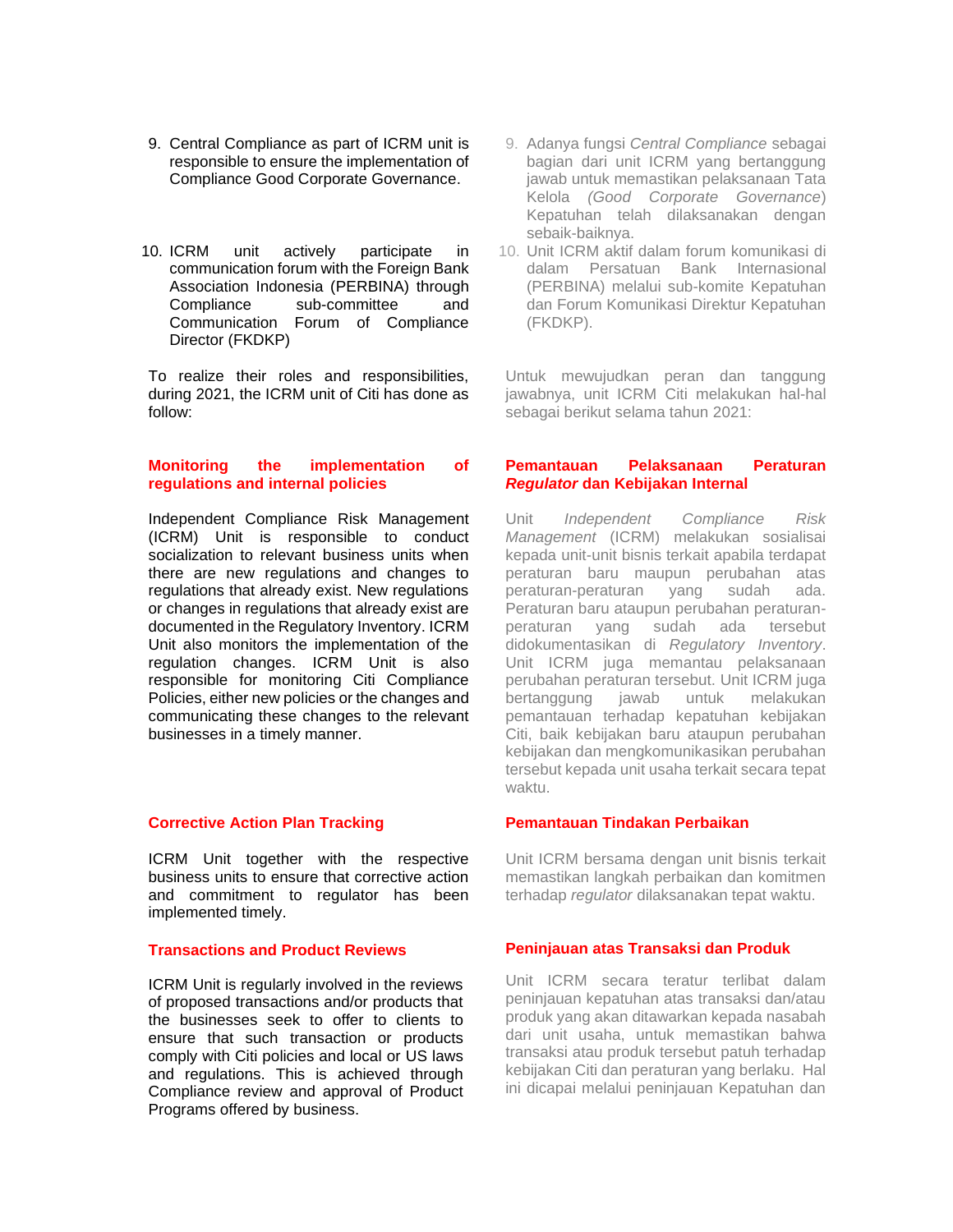#### **Regulatory Reporting Monitoring**

To ensure the regulatory reporting is submitted on time, ICRM Unit assist to monitor and remind the respective unit to prepare and deliver the report before deadline.

#### **ICRM Participation in Key Governance Committees**

ICRM participates in various corporate governance committees so as to enable Compliance to be aware of corporate issues and highlight potential compliance risks. This participation also allows ICRM to be fully appraised on business updates and to actively participate in ensuring that the business meets its objective and complies with applicable laws, rules, regulations and policies.

#### **Anti Money Laundering Monitoring**

Citi Indonesia implements a robust Anti Money Laundering and Combating the Financing of Terrorism (AML/ CFT) Program, which adheres with the Global AML/ CFT Program and local laws and regulations to prevent the Bank from being used for committing crimes of money laundering and terrorism financing. The Bank has an AML Compliance Unit which is an independent unit responsible in maintaining AML/ CFT Program in the Bank, ensuring policies and procedures are in line with most recent AML/ CFT Program, ensuring the availability of sufficient system to detect suspicious transactions, Ensuring the Screening Process to the customer names who have in common with the names listed in the database of Terrorist List, including names who have in common with Mass Weapon Proliferation and ensure the suitability of the customer's identity with other relevant information and making coordination with relevant units across the bank for the implementation of the program. Citi has continued making improvements to strengthen the quality of risk management implementation associated with the AML/ CFT

persetujuan atas Program Produk yang ditawarkan oleh unit usaha.

#### **Pengiriman Laporan Kepada** *Regulator*

Untuk memastikan bahwa kewajiban pelaporan kepada *Regulator* dikirim tepat waktu, Unit ICRM terus membantu, memantau dan mengingatkan unit kerja terkait untuk menyiapkan dan mengirimkan laporan sebelum batas waktu yang ditetapkan.

#### **Partisipasi pada Komite-komite Tata Kelola Perusahaan**

Kepatuhan ikut serta dalam berbagai komite tata kelola perusahaan sehingga memungkinkan ICRM unit untuk mengetahui masalah dan potensi masalah yang mungkin dihadapi oleh Bank. Keikutsertaan ini juga memungkinkan ICRM untuk mengetahui kegiatan usaha terkini dan berperan serta untuk memastikan bahwa usaha bank dapat mencapai tujuannya dan patuh pada undangundang, peraturan dan kebijakan yang berlaku.

#### **Pemantauan Anti Money Laundering (AML)**

Citi Indonesia menerapkan program Anti Pencucian Uang dan Pencegahan Pendanaan Terorisme (AML / CFT) yang baik, yang melekat dengan program AML / CFT Global dan peraturan dan perundang-undangan setempat untuk mencegah Bank dari penggunaan untuk kejahatan pencucian uang dan pembiayaan terorisme. Bank memiliki unit Kepatuhan AML yang merupakan unit independen yang bertanggung jawab dalam menjaga program AML / CFT di Bank, memastikan kebijakan dan prosedur sesuai dengan program AML / CFT terbaru, menjamin ketersediaan sistem yang memadai untuk mendeteksi transaksi yang mencurigakan, Memastikan screening proses kepada semua nasabah yang memiliki kesamaan dengan nama yang tercantum dalam database Daftar Teroris, termasuk dengan nama yang tercantum dalam database Senjata Pemusnah Masal dan memastikan kesesuain identitas nasabah tersebut dengan informasi lain yang terkait dan berkoordinasi dengan unit terkait di seluruh Bank dalam pelaksanaan program. Citi terus melakukan perbaikan untuk meningkatkan kualitas penerapan manajemen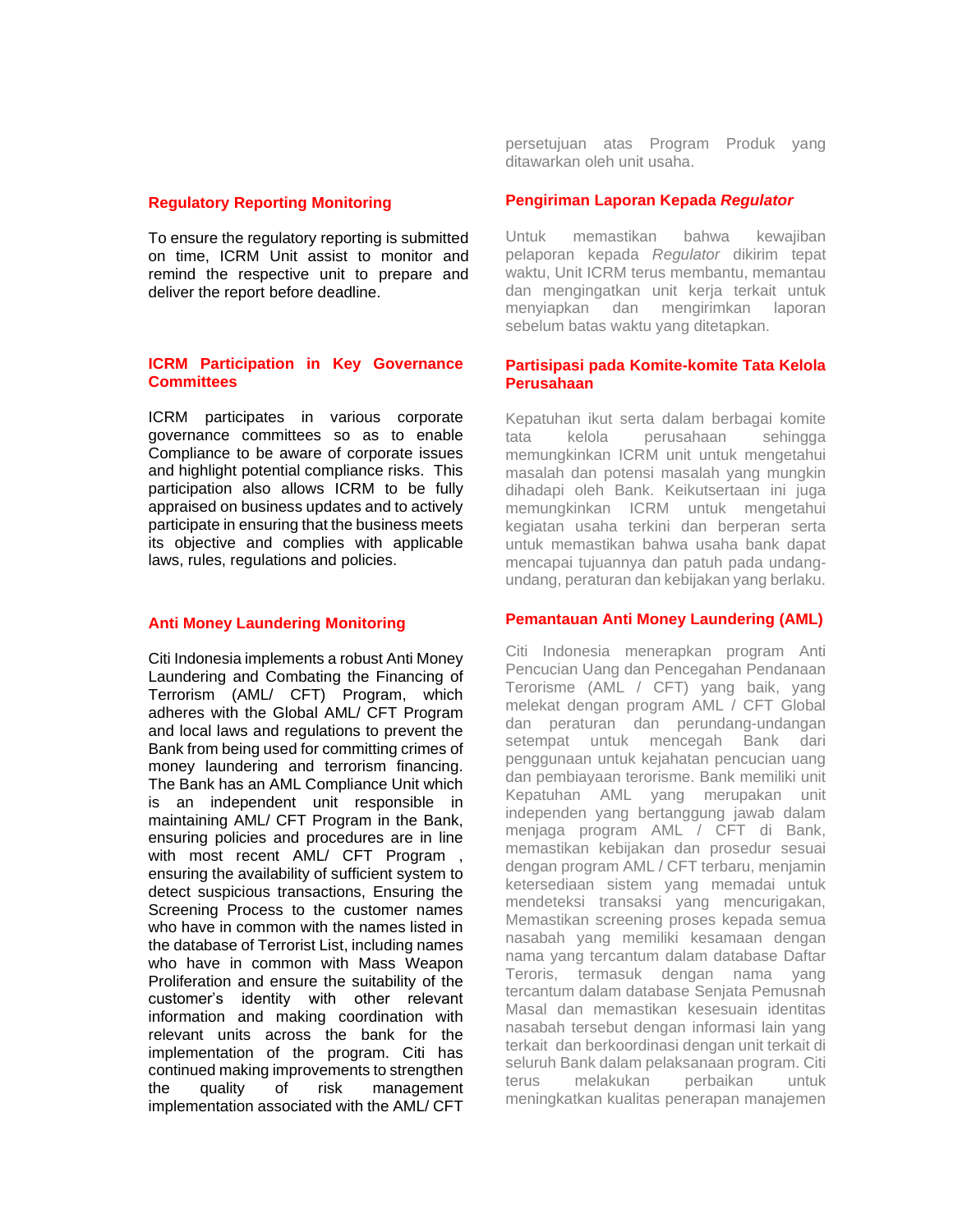Program, which covers among others: enhancement on customers identification procedures and monitoring of customer data update; enhancement on the transaction monitoring system; Training and enhancement on the systems to support the reporting of Cash Transactions, International Funds Transfer, Customer Data Reporting and Suspicious Transactions to the authorities.

To comply with local AML/ CFT regulatory requirement from INTRAC, Citi Indonesia is already using GoAML for AML/CFT reporting which includes STR, CTR and IFTI starting 1 February 2021. While for SIPESAT reporting still using the existing reporting system (GRIPS).

Citi Indonesia has updated the Indonesia CBNA AML Program in Februari 2021 as part of binneal review and ensure compliance with Otoritas Jasa Keuangan Regulation No. 23/POJK.01/2019 regarding changes to Otoritas Jasa Keuangan Regulation No.12/POJK.01/2017 regarding the Implementation of Anti-Money Laundering and Combating the Financing of Terrorism in Financial Services Sector and POJK No.63/SEOJK.03/2020 and SEOJK No.26/SEOJK.3/2020 regarding The Bank Reporting Through OJK Reporing System. Training material has been updated in accordance to the latest AML Program and updated every year.

## **INTERNAL AUDIT**

Citi Indonesia is a branch of Citibank, N.A. and is managed by the Management Board team under supervision and oversight of both Citigroup regional and global management.

An independent Internal Audit unit has been established in Indonesia as part of global Internal Audit organization with a purpose to provide independent, objective, reliable, valued and timely assurance to the Boards of Directors of Citigroup and Citibank, the Audit Committees, Management Board and regulators over the effectiveness of governance, risk management, and controls risiko yang terkait dengan program AML / CFT, yang meliputi antara lain: peningkatan pada prosedur identifikasi Nasabah dan pemantauan dari pembaruan data Nasabah, Pelatihan dan peningkatan pada sistem pemantauan transaksi, dan perangkat tambahan pada sistem untuk mendukung pelaporan Transaksi Tunai, Laporan Transaksi Luar Negeri, Pelaporan Data Nasabah dan Transaksi Keuangan Mencurigakan kepada pihak berwenang.

Untuk mematuhi persyaratan pelaporan APU PPT dari PPATK, Citi Indonesia sudah menggunakan GoAML untuk pelaporan APU PPT yang mencakup LTKM, LTKT dan LTKL sejak 1 Februari 2021. Sementara untuk pelaporan SIPESAT masih menggunakan sistem lama (GRIPS).

Citi Indonesia telah melakukan pengkinian Indonesia CBNA *AML Program* pada bulan Februari 2021 sebagai bagian dari *binneal review* dan memastikan kesesuai dengan Peraturan Otoritas Jasa Keuangan No. 23/POJK.01/2019 tentang perubahan atas peraturan Otoritas Jasa Keuangan No. 12/POJK.01/2017 tentang Penerapan Program Anti Pencucian Uang dan Pencegahan Pendanaan Terorisme di Sektor Jasa Keuangan beserta peraturan pelaksanaannya dan POJK No.63/SEOJK.03/2020 serta SEOJK No.26/SEOJK.03/2020 tentang Pelaporan Bank Melalui Sistem Pelaporan OJK. Materi pelatihan untuk AML telah diperbaharui sesuai dengan *AML Program* yang terkini dan diperbaharui setiap tahun.

## **INTERNAL AUDIT**

Citi Indonesia adalah cabang dari Citibank N.A. dan pada saat ini dipimpin oleh Pimpinan dibawah supervisi dan pengawasan dari manajemen Citigroup regional maupun global.

Satuan Kerja Audit Internal yang independen telah dibentuk di Indonesia sebagai bagian dari organisasi Internal Audit global yang mempunyai tujuan untuk memberikan pendapat yang independen, obyektif, terpercaya, bermanfaat, dan tepat waktu kepada Dewan Direksi dari Citigroup dan Citibank, Komite Audit, jajaran manajemen dan juga regulator atas efektivitas tata kelola,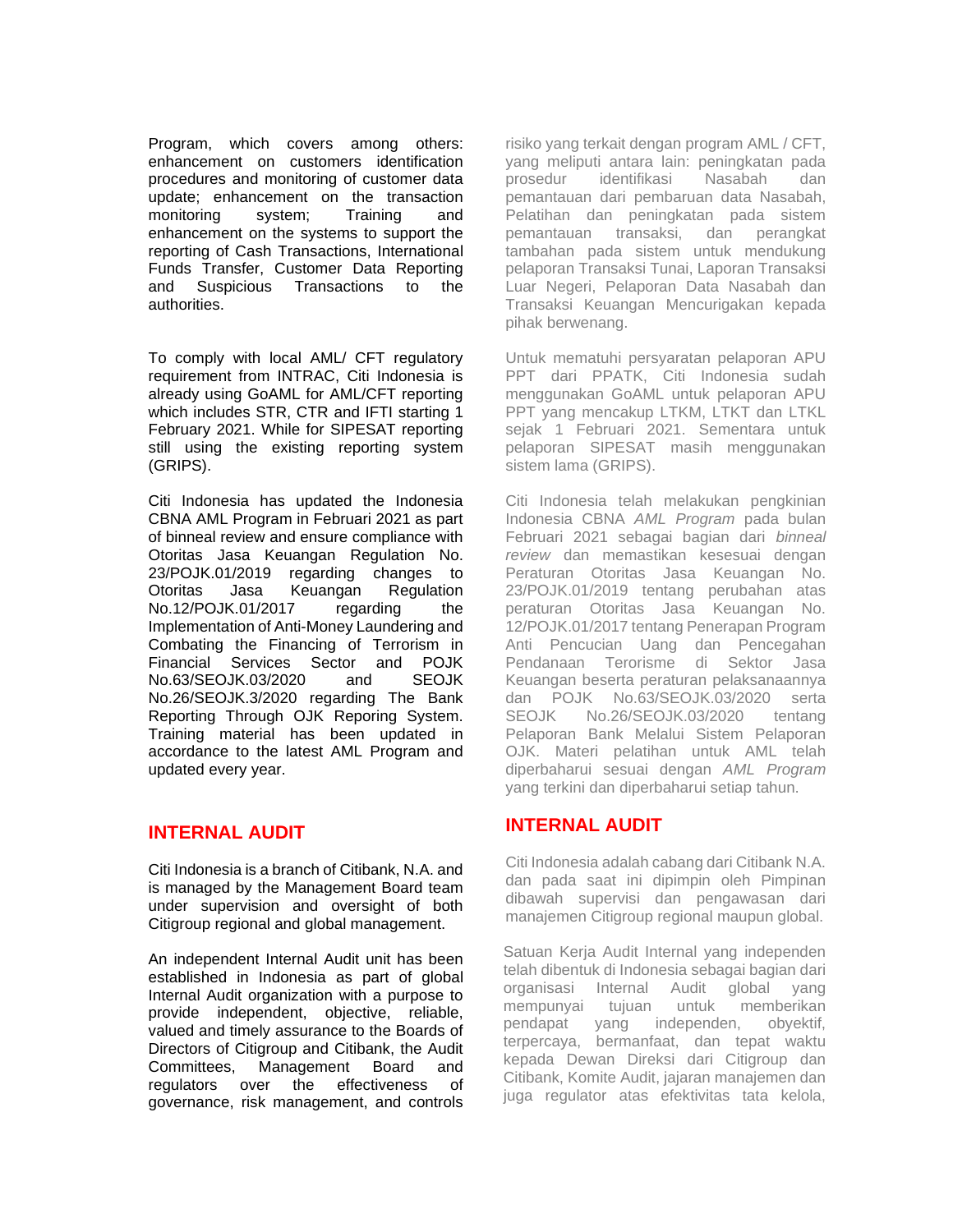that mitigate current and evolving risks and enhance the control culture within Citigroup and Citibank.

Every year an audit plan is prepared to reflect the area to be audited in Citi Indonesia. Internal Audit Plan is based on a risk based approach that aims to achieve an effective and efficient audit.

Internal Audit Unit report to the CCO of Citibank, N.A., Indonesia the results of all relevant audits and monitoring, including individual report, finding, trend and emerging theme, with copies to Compliance Director and to Citigroup regional and global management for oversight. Citibank Indonesia management is responsible for implementation of all corrective actions stated in the audit report. Audit findings and corrective actions are monitored by Internal Audit to ensure that the corrective actions have been fulfilled within the deadline and validation work in line with methodology has been performed by Internal Audit Unit prior to the audit finding declared as completed / closed.

Citigroup and Citibank, N.A. in New York have an Internal Audit Charter which is reviewed and approved annually by the Audit Committees of the Board of Directors of Citigroup and Citibank. The independent Internal Audit unit in Indonesia follows the global Internal Audit Charter and related procedures or practices.

The Internal Audit unit in Indonesia is independent of, and has no authority or operating responsibility for, the activities that were audited. Internal Audit responsibilities are carried out independently under the oversight of the Audit Committees, and Internal Audit employees do not have reporting lines to front line units or management. Internal Audit staff will not provide internal audit services to a business line or function in which they had line/business responsibilities within the previous 12 months.

manajemen risiko, dan pengendalian untuk memitigasi risiko saat ini dan perkembangan risiko serta meningkatkan budaya pengendalian dalam Citigroup dan Citibank.

Setiap tahun rencana audit disiapkan untuk mencerminkan area yang akan diaudit di Citi Indonesia. Rencana Audit Internal ini didasarkan pada pendekatan berbasis risiko yang bertujuan untuk mencapai audit yang efektif dan efisien.

Satuan Kerja Audit Internal melaporkan kepada Citi Country Officer (CCO) Citibank, N.A., Indonesia, seluruh hasil audit dan pemantauan yang relevan, termasuk laporan individual, temuan, tren dan tema yang muncul, dengan tembusan kepada Direktur Kepatuhan dan juga ke manajemen Citigroup regional dan global untuk pengawasan. Manajemen Citibank Indonesia bertanggung jawab untuk melakukan tindakan-tindakan perbaikan yang tercantum dalam laporan audit. Temuan audit dan tindak lanjut perbaikan dipantau oleh Audit Internal untuk memastikan bahwa tindak lanjut perbaikan telah dipenuhi sesuai dengan batas waktu dan validasi sesuai dengan metodologi telah dilakukan oleh Satuan Kerja Audit Internal sebelum temuan audit dinyatakan selesai/ditutup.

Citigroup and Citibank, N.A. di New York mempunyai Piagam Internal Audit yang ditinjau dan disetujui setiap tahunnya oleh Komite Audit dari Dewan Direksi dari Citigroup dan Citibank. Internal Audit yang independen di Indonesia mengikuti piagam Internal Audit global dan prosedur-prosedur serta praktek audit yang bersangkutan.

Satuan Kerja Audit Internal di Indonesia adalah unit yang independen, dan tidak mempunyai wewenang atau tanggung jawab operasional terhadap aktivitas yang diaudit. Tanggung jawab Audit Internal dijalankan secara independen di bawah pengawasan Komite Audit, dan karyawan Audit Internal tidak memiliki garis pelaporan ke unit atau manajemen lini depan. Staf Audit Internal tidak akan memberikan layanan audit internal ke lini bisnis atau fungsi di mana mereka memiliki tanggung jawab lini / bisnis dalam 12 bulan sebelumnya.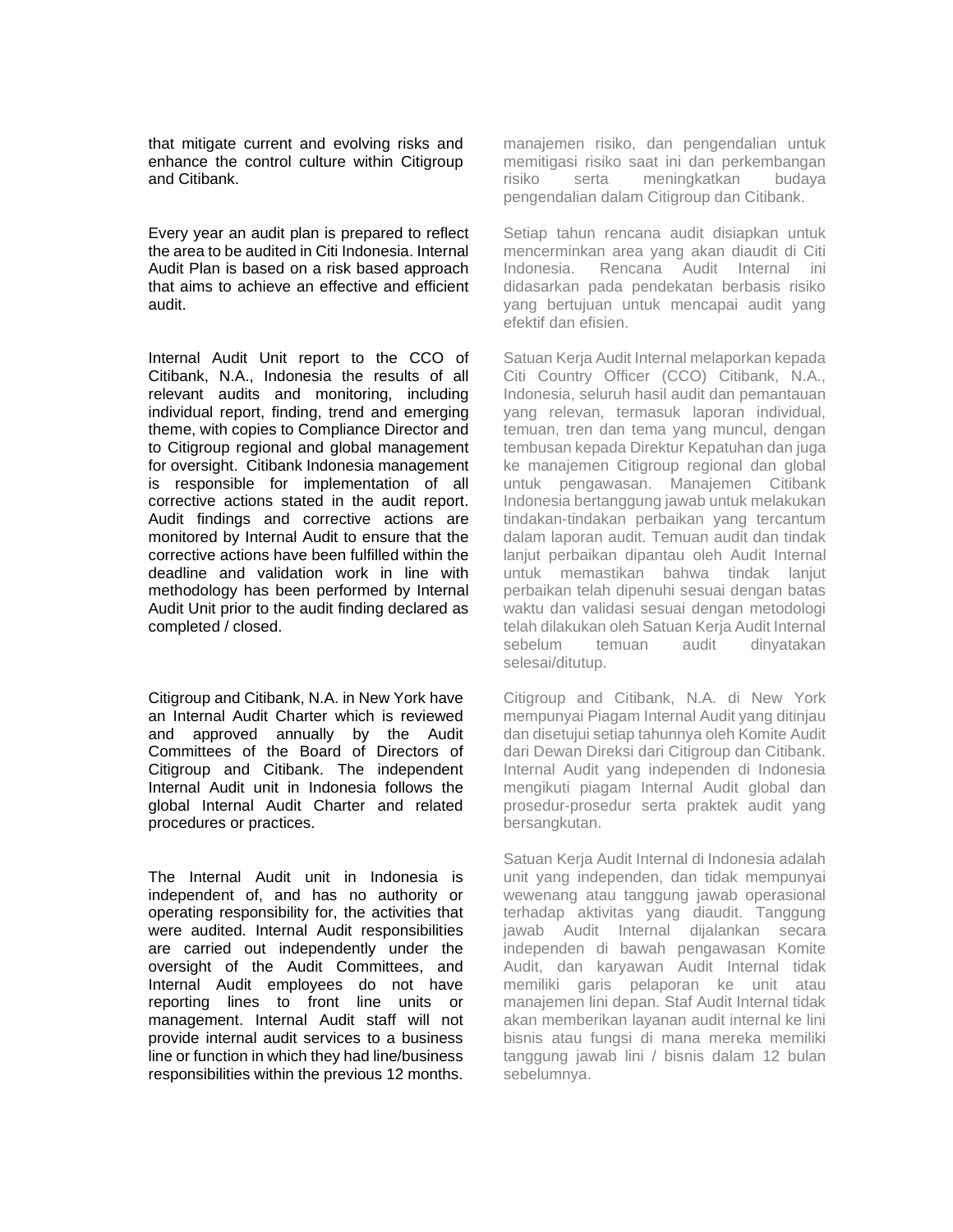Citibank, N.A., Indonesia conducts a periodic review on the effectiveness of Internal Audit Unit job implementation and compliance against OJK regulation of the Implementation of Bank's internal audit function. Review was conducted by external party i.e. Grant Thornton. The latest independent review report was issued on July 28, 2020 with reference to the OJK regulation POJK No.1/POJK.03/2019 regarding Implementation of Internal Audit Function in Commercial Bank, with all aspects assessed as "Generally Conforms". There was no finding resulted from the review. Next examination will be conducted in 2023.

The Internal Audit team in Indonesia comprises 4 auditors with experience in banking product and processes. Auditors from regional and global internal audit teams may join specific audits based on their expertise in a particular area, after giving notification to Otoritas Jasa Keuangan.

The Internal Audit unit in Indonesia follows Citi IA standards and methodology which are updated regularly.

## **EXTERNAL AUDIT**

The Bank's financial statements for the year ended 31 December 2021 has been prepared by management in accordance with Indonesian Financial Accounting Standards and have been audited by Registered Public Accounting Firm Siddharta Widjaja & Rekan (a member firm of KPMG International) with Novie, S.E., CPA as the Partner in charge, with an unmodified audit opinion, as stated in their report dated 31 March 2022.

Based on Financial Services Authority Regulation *("POJK")* No. 13/POJK.03/2017 dated in 2017 article 16, audit service for an entity by a Public Accountant from is capped to a maximum of 3 consecutive years. The Public Accountant can engage in the audit after 2 years. Last year was the second year the public accountant engaged as Partner in charge for Citi Indonesia.

Citibank N.A., Indonesia melakukan kaji ulang secara berkala atas efektivitas pelaksanaan kerja satuan kerja Internal Audit dan kepatuhannya terhadap Peraturan OJK tentang Penerapan Fungsi Audit Intern Bank Umum. Kaji ulang tersebut dilakukan oleh pihak eksternal yaitu Grant Thornton. Laporan atas kaji ulang yang terkini diterbitkan pada tanggal 28 Juli 2020 mengacu pada Peraturan OJK POJK No.1/POJK.03/2019 tentang Penerapan Fungsi Audit Intern Pada Bank Umum, dengan hasil kepatuhan terhadap segala aspek yang dinilai "Generally Conforms". Tidak ada temuan dari hasil kaji ulang tersebut. Pemeriksaan berikutnya akan dilakukan di tahun 2023.

Tim Internal Audit di Indonesia terdiri dari 4 auditor yang berpengalaman di bidang produk dan proses bank. Auditor dari tim internal audit regional dan global dapat ikut serta dalam audit tertentu berdasarkan keahliannya, setelah memberikan pemberitahuan kepada Otoritas Jasa Keuangan.

Satuan Kerja Audit Internal di Indonesia mengikuti Citi IA metodologi yang dikinikan secara berkala.

# **AUDIT EKSTERNAL**

Laporan keuangan Bank untuk tahun yang berakhir 31 Desember 2021 telah disusun oleh manajemen sesuai dengan Standar Akuntansi Keuangan yang berlaku di Indonesia dan telah diaudit oleh Kantor Akuntan Publik Siddharta Widjaja & Rekan (firma anggota KPMG International) dengan Novie, S.E., CPA sebagai Rekan penanggung jawab, dengan opini audit tanpa modifikasian, sebagaimana dinyatakan dalam laporannya tanggal 31 Maret 2022.

Berdasarkan Peraturan Otoritas Jasa Keuangan ("POJK") No. 13/POJK.03/2017 tahun 2017 Pasal 16, pemberian jasa audit terhadap suatu entitas oleh seorang Akuntan Publik dari Kantor Akuntan Publik dibatasi paling banyak untuk 3 (tiga) tahun buku pelaporan secara berturut-turut. Akuntan Publik dapat memberikan kembali jasa audit setelah 2 tahun tidak memberikan jasa tersebut. Tahun lalu merupakan tahun kedua Akuntan Publik saat ini menjabat sebagai Rekan penanggung jawab untuk Citi Indonesia.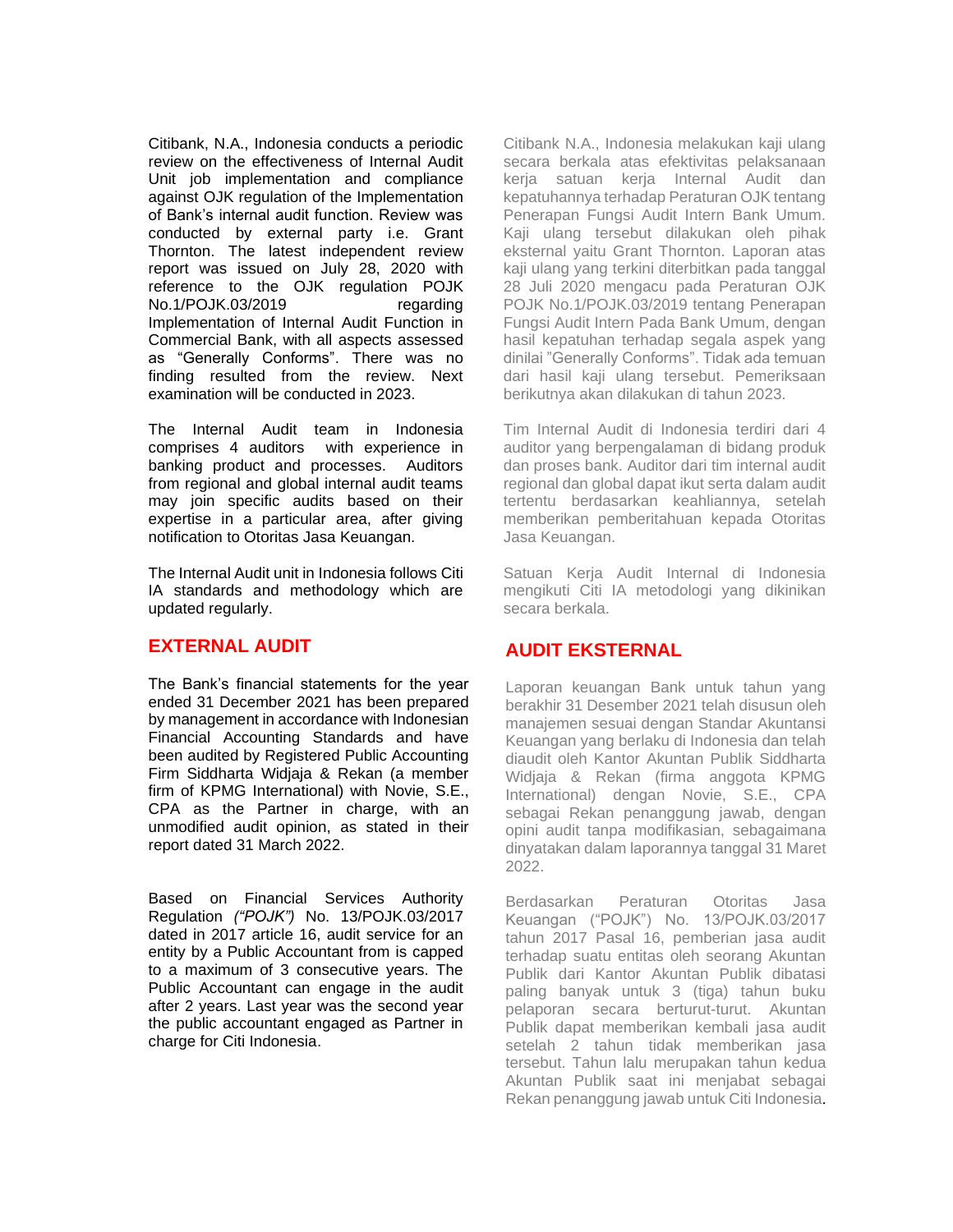# **RISK MANAGEMENT IMPLEMENTATION AND INTERNAL CONTROL**

Citi's risk management framework is designed to balance strong corporate oversight with well-defined independent risk management functions within each business. The risk managers supporting each of our businesses are responsible for establishing and implementing risk management policies and practices within their business, overseeing and critically evaluating the risk in their business, and for applying risk control policies that enhance and address the requirements of the business.

During the course of 2021, Risk Management, working with input from the Business and Finance, provided enhanced updates to the Management Board on significant potential exposures across the Citi organization. These risk assessments are forward-looking exercises, intended to inform Management Board about the potential economic impacts to Citi that may occur, directly or indirectly, as a result of hypothetical scenarios. These exercises are a supplement to the standard limit-setting and risk capital exercises, as the risk assessment process incorporates events in the marketplace and within Citi that impact our outlook on the form, magnitude, correlation and timing of identified risks that may arise. In addition to enhancing awareness and understanding of potential exposures, these assessments then serve as the starting point for developing risk management and mitigation strategies.

## **CREDIT RISK MANAGEMENT PROCESS**

Credit risk is the potential for financial loss resulting from the failure of a borrower or counterparty to honor its financial or contractual obligations. Institutional Client Group (ICG) Risk Management Manual and

# **PENERAPAN MANAJEMEN RISIKO DAN KONTROL INTERNAL**

Kerangka kerja manajemen risiko Citi dibuat untuk menyeimbangi pengawasan korporasi yang kuat dengan fungsi manajemen risiko yang mandiri (independen) di dalam setiap bisnis. Manajer risiko yang memberikan dukungan kepada setiap bisnis kami bertanggung jawab untuk membuat dan menjalankan peraturan dan praktik menjalankan peraturan dan praktik manajemen risiko di dalam bisnis, mengawasi dan mengevaluasi risiko di bisnis mereka, dan mengaplikasikan peraturan risiko kontrol yang memperkuat dan memenuhi persyaratan yang diperlukan oleh bisnis.

Selama tahun 2021, *Risk Management*, bekerja sama dengan Bisnis dan *Finance*, memberikan masukan kepada Pimpinan mengenai potensi eksposur yang tinggi pada organisasi Citi. Penilaian risiko ini adalah kegiatan evaluasi yang melihat ke depan, diperuntukkan untuk memberi informasi kepada Pimpinan tentang potensi dampak ekonomi yang mungkin terjadi terhadap Citi, secara langsung atau tidak langsung, berdasarkan hasil dari berbagai skenario hipotesis. Kegiatan ini melengkapi proses penentuan limit dan modal risiko (*risk capital*), karena proses evaluasi resiko telah memperkirakan segala kejadian yang terjadi di pasar dan di dalam Citi yang berdampak terhadap proyeksi kami kepada bentuk, *magnitude*, korelasi, dan waktu dari risiko yang telah diidentifikasikan mungkin akan timbul. Selain menambah pengertian dan pemahaman kami mengenai potensi eksposur, evaluasi ini menjadi titik permulaan untuk membangun strategi manajemen risiko dan strategi mitigasi risiko.

## **PROSES MANAJEMEN RISIKO KREDIT**

Risiko kredit merupakan potensi kerugian finansial yang disebabkan oleh kegagalan peminjam untuk menepati kewajiban finansial atau kontraknya. *Institutional Client Group (ICG) Risk Management Manual dan*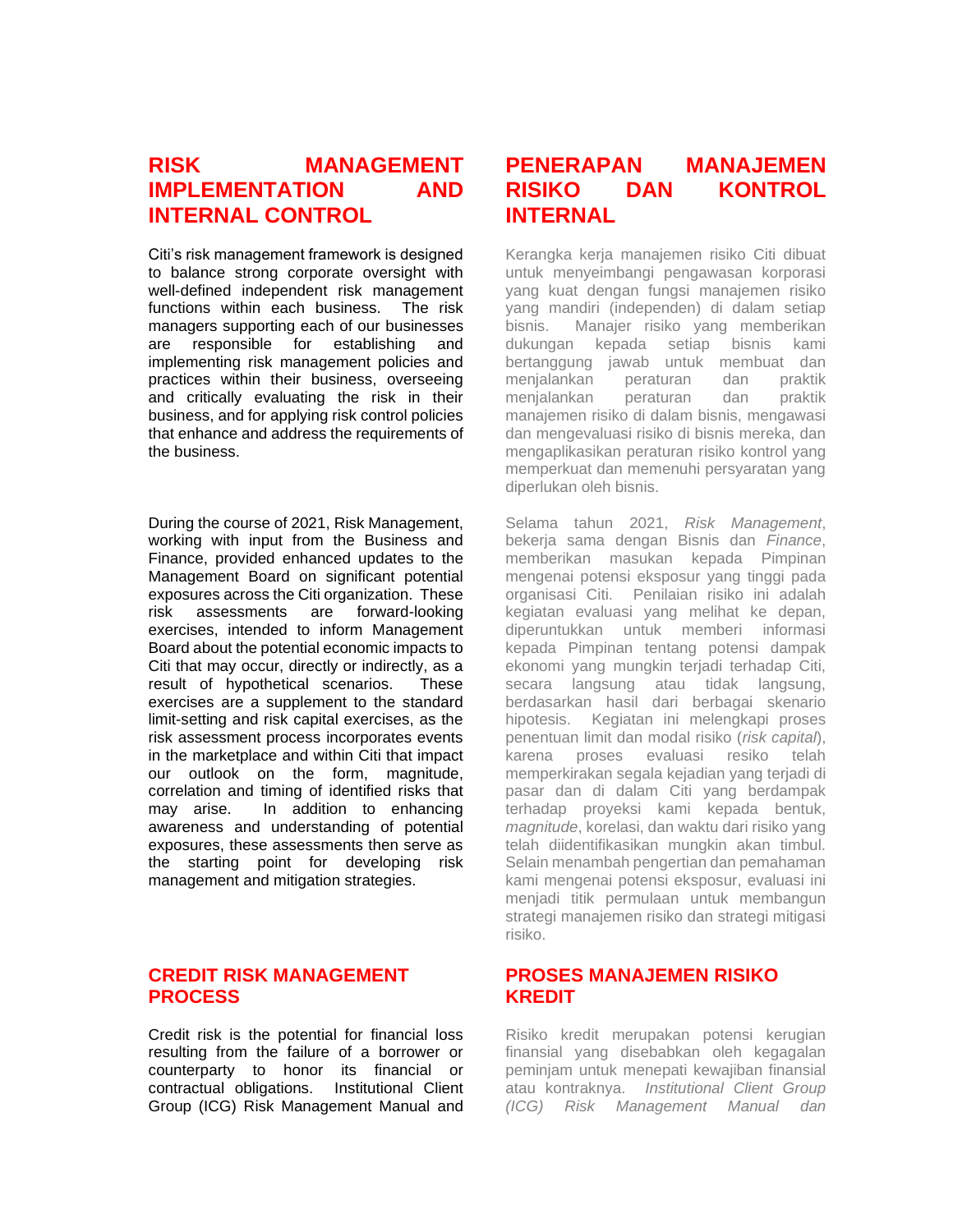Indonesian Local Credit Policy (ILCP) are in place to manage the Corporate Group's credit risk. Global Commercial Credit Policies (GCCP), Global Commercial Credit Program, Country Appendix and Business Procedure Manual (BPM) are also in place to manage the Citi Commercial Bank's credit risk. Similarly, Global Consumer Credit Fraud and Risk Policy (GCCFRP), Business Credit Policy and Procedures (BCP&P), and Internal Operating Manual (IOM) are applied to the Consumer Business. These policies and procedures are reviewed periodically. Citi will continue to conduct Stress Tests to assess portfolio impact arising from event risks relevant at the time (e.g. COVID-19 impact).

Documentation for the credit portfolio is part of our Record Retention Policy, which is customized to cater for the requirements of Indonesian Corporate Law as well as the requirements our Head Office in New York. This policy is also reviewed on periodic basis.

Credit Policy governing the acquisition criteria, credit limit assignment, *account maintenance*, *collection, fraud risk* management, etc. are reviewed regularly to accommodate recent environment changes and to ensure our booking quality and portfolio performance are within the planned level. Fraud deterrent systems are established to early detect fraud activities and to maximize fraud recovery.

## **Consumer Credit Risk**

Global Consumer Credit and Fraud Risk Policies establish the overall framework for risk acceptance in Global Consumer. Risk Management is responsible to define more specific criterias and ensure implementation of policies and procedures for credit risk management that are in conformance with the policies established by Global Consumer Risk Management. A Business Credit Policy and Procedures outlines target market and risk acceptance criteria for all asset products in conformance with the Global Consumer Credit and Fraud Risk Policies and is tailored to

*Indonesian Local Credit Policy (ILCP)* sudah tersedia untuk mengatur risiko kredit pada *Corporate Group. Global Commercial Credit Policies (GCCP), Global Commercial Credit Program, Country Appendix dan Business Procedure Manual (BPM) juga sudah tersedia untuk mengatur risiko kredit pada Citi Commercial Bank. Demikian pula, Global Consumer Credit Fraud and Risk Policy (GCCFRP), Business Credit Policy and Procedures (BCP&P),* dan *Internal Operating Manual (IOM)* juga diaplikasikan di *Consumer Business*. Peraturan and prosedur ini ditinjau secara berkala. Citi akan terus melakukan *Stress Tests* untuk menganalisa dampak kepada portofolio yang disebabkan oleh situasi kredit yang terjadi pada waktu tersebut (sebagai contoh, dampak COVID-19).

Dokumentasi portofolio kredit adalah bagian dari Kebijakan Penyimpanan Catatan, yang disesuaikan dengan Undang-Undang Perusahaan di Indonesia maupun peraturan dari kantor pusat kami di New York. Kebijakan ini juga ditinjau secara berkala.

Kebijakan Kredit mengenai kriteria akuisisi, penetapan batas kredit, pemeliharaan akun, kegiatan penagihan, manajemen risiko *Fraud*, dan lain-lain ditinjau secara berkala untuk mengantisipasi perubahan situasi terkini dan untuk memastikan kualitas akuisisi dan kinerja portofolio sesuai dengan perencanaan. Sistem pencegahan *Fraud* sudah tersedia untuk mengenali aktivitas *Fraud* sedini mungkin dan untuk memaksimalkan pemulihan atas kerugian *Fraud*.

# *Consumer Credit Risk*

*Global Consumer Credit and Fraud Risk Policies* mendasari semua kerangka kerja dalam penerimaan risiko kredit konsumer. *Risk Management* bertanggung jawab untuk mendefinisikan kriteria yang lebih detil dan memastikan penerapan kebijakan/prosedur manajemen risiko yang sejalan dengan kebijakan yang dibuat oleh Manajemen Risiko Global*. Business Credit Policy and Procedures* menjelaskan target pasar dan kriteria penerimaan risiko untuk semua produk pinjaman yang sesuai dengan *Global Consumer Credit and Fraud Risk Policies* serta disesuaikan dengan dinamika laba rugi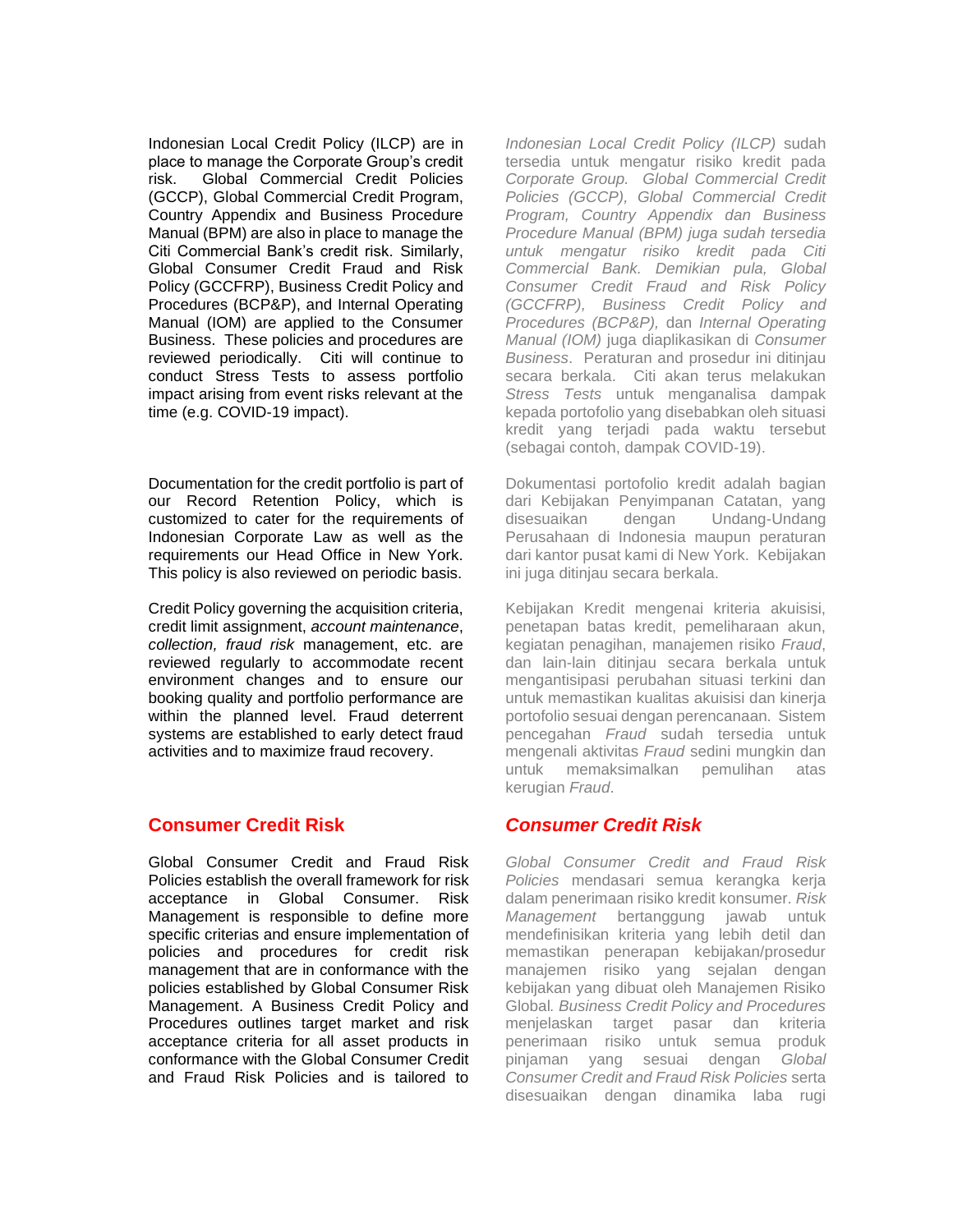internal profitability dynamics, specific portfolio credit risk and local regulatory requirement.

## **Consumer Portfolio Review**

Citi's consumer loan portfolio is comparatively diversified by both product and location. In the Consumer portfolio, credit loss experience is often expressed in terms of annualized net credit losses as a percentage of average loan balances.

Credit Loss Recognition and Non-Accrual policy were established to ensure timely recognition of credit losses and consistent application of process across all products and businesses in accordance with policies established by Global Consumer Policy, Credit Reserve Methodology and Process Standards for Retail Portfolios and The Accounting Policy.

## **Corporate Credit Risk**

For corporate clients across the organization, the credit process is based on a series of fundamental policies, including:

- Joint business and independent risk management responsibility for managing credit risks
- Single center of control for each credit relationship that coordinates credit activities with that client.
- Obligor and portfolio limits to ensure diversification and maintain risk/capital alignment.
- A minimum of two *authorized-creditofficer* signatures are required on extensions of credit (one from a sponsoring credit officer in the business and one from a credit officer in credit risk management).
- Risk rating standards, applicable to every obligor and facility; and
- Consistent standards for credit origination documentation and remedial management.

## **Corporate Portfolio Mix**

The corporate credit portfolio is diverse across counterparty, industry and geography. The internal, risiko kredit spesifik berdasarkan portofolio dan persyaratan peraturan lokal.

## *Consumer Portfolio Review*

*Consumer Portfolio Review* Citi terdiversifikasi berdasarkan produk dan lokasi. Dalam *consumer portofolio*, kerugian kredit dinyatakan dalam kerugian bersih kredit dalam setahun sebagai presentase terhadap rata-rata saldo pinjaman.

Kebijakan Pengakuan Kerugian Kredit dan "*Non-Accrual*" dibuat untuk memastikan agar pengakuan kerugian kredit dilakukan secara tepat waktu dan konsisten untuk semua produk dan lini bisnis dengan mengacu pada kebijakan yang diatur dalam *Global Consumer Risk, Credit Reserve Methodology and Process Standards for Retail Portfolios dan The Accounting Policy*.

## **Risiko Kredit Korporasi**

Untuk klien korporasi di keseluruhan organisasi, proses kredit didasarkan berbagai peraturan mendasar, termasuk:

- Bisnis dan manajemen risiko yang mandiri (independen) yang bersama-sama bertanggung jawab untuk mengatur risiko kredit.
- Satu pusat kontrol untuk setiap hubungan kredit yang mengkoordinasikan aktivitas kredit dengan klien tersebut.
- Limit obligor dan portofolio untuk memastikan diversifikasi dan menjaga *alignment* antara risiko dan kapital.
- Minimal terdapat tanda tangan dari dua *authorized-credit-officer* yang dibutuhkan untuk penyaluran kredit (satu dari *sponsoring credit officer* di bisnis dan satu dari *credit officer* di manajemen risiko kredit).
- Standar penilaian risiko, berlaku untuk setiap debitur dan fasilitas; dan,
- Standar yang konsisten untuk dokumentasi awal penyaluran kredit dan manajemen remedial.

## *Corporate Portofolio Mix*

Portofolio kredit korporasi terdiversifikasi terhadap berbagai pihak, industri, dan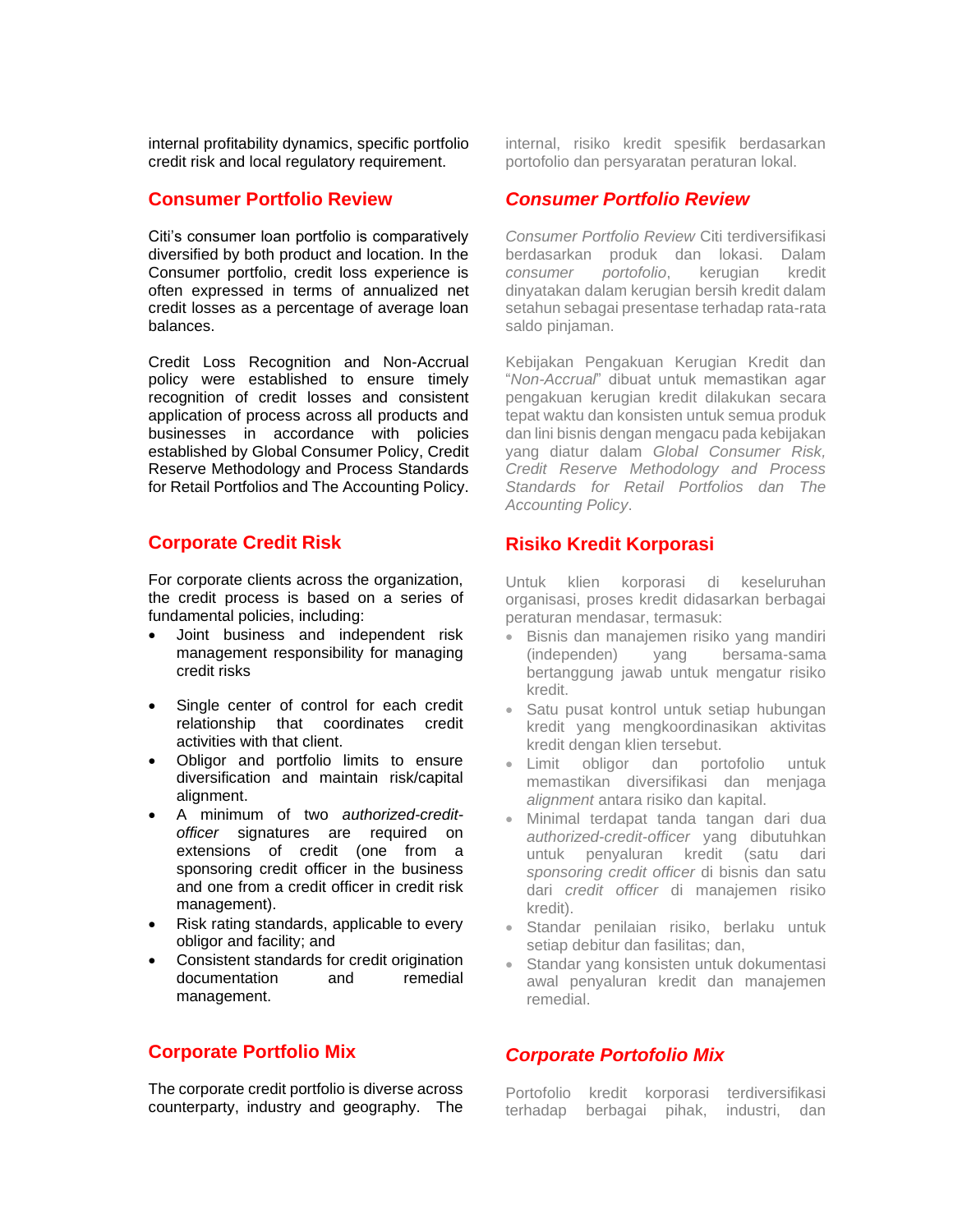maintenance of accurate and consistent risk ratings across the corporate credit portfolio facilitates the comparison of credit exposure across all lines of business, geographic regions and products. Obligor Risk Rating ("ORR") reflects the estimated *probability of default* for an obligor and are derived primarily through the use of approved statistical models (which are validated periodically), external rating agencies (under defined circumstances), or approved scoring methodologies. Facility Risk Rating ("FRR") represents the credit rating of the facility taking into account the existence of collateral and/or support. The corporate credit portfolio is diversified by industry.

#### **Commercial Credit Risk**

The Global Commercial Credit Program and its Country Appendix establish the risk framework, target market, limits, risk acceptance criteria and guidelines that govern Commercial Bank lending strategy. Commercial Bank will focus on clients whose needs can be met through traditional banking products by growing credit portfolio in a controlled and well-diversified manner that will protect the business from outsized losses.

## **Commercial Portfolio Mix**

The Commercial Bank portfolio has a high degree of granularity with small exposures that are individually limited by maximum customer facility limits as guided by the Global Commercial Credit Policy, Global Commercial Credit Program and its Country Appendix. Portfolio concentration is also managed on the industry level by setting limits on each industry which are part of the target markets of the business. This approach will mitigate the risk of overexposure to a specific industry or specific group of obligors.

#### **Market Risk Management Process**

Market risk is the earnings risk from changes in interest rates and foreign exchange rates, and in their implied volatilities. Market risk arises in non-trading portfolios, as well as in geografi. Pemeliharaan penilaian risiko yang akurat dan konsisten dari portofolio kredit korporasi memfasilitasi perbandingan eksposur kredit terhadap semua bisnis, daerah geografi, dan produk. *Obligor Risk Rating* ("ORR") mencerminkan probabilitas wanprestasi debitur yang berasal dari penggunaan model statistik yang telah disetujui (divalidasikan secara berkala), penilaian agensi eksternal (diatur untuk kondisi tertentu), atau metodologi skoring yang telah disetujui. *Facility Risk Rating* ("FRR") menggambarkan peringkat kredit dari fasilitas kredit dengan mempertimbangkan keberadaan agunan dan/atau dukungan. Portofolio kredit korporasi didiversifikasikan menurut tipe industri.

## **Risiko Kredit Komersil**

*Global Commercial Credit Program dan Country Appendix* menetapkan kerangka risiko, target pasar, batasan, *risk acceptance criteria* dan pedoman yang mengatur strategi pinjaman Bank Komersial. Bank Komersial akan fokus pada klien yang kebutuhannya dapat dipenuhi melalui produk perbankan tradisional dengan menumbuhkan portofolio kredit secara terkendali dan terdiversifikasi dengan baik sehingga dapat melindungi bisnis dari kerugian besar.

#### *Commercial Portofolio Mix*

Portofolio Bank Komersial memiliki tingkat granularitas yang tinggi dengan eksposur kecil yang secara individual dibatasi oleh jumlah pinjaman per klien sebagaimana diatur dalam *Global Commercial Credit Policy, Global Commercial Credit Program dan Country Appendix*. Konsentrasi portofolio juga dikelola pada tingkat industri dengan menetapkan batasan pada setiap industri yang merupakan bagian dari target pasar bisnis. Pendekatan ini akan mengurangi risiko kelebihan eksposur pada industri tertentu atau kelompok debitur tertentu.

## **Proses Pengelolaan Risiko Pasar**

Risiko pasar adalah risiko atas pendapatan yang muncul dari perubahan tingkat bunga dan nilai tukar mata uang asing, dan dalam nilai volatilitasnya. Risiko Pasar bisa muncul di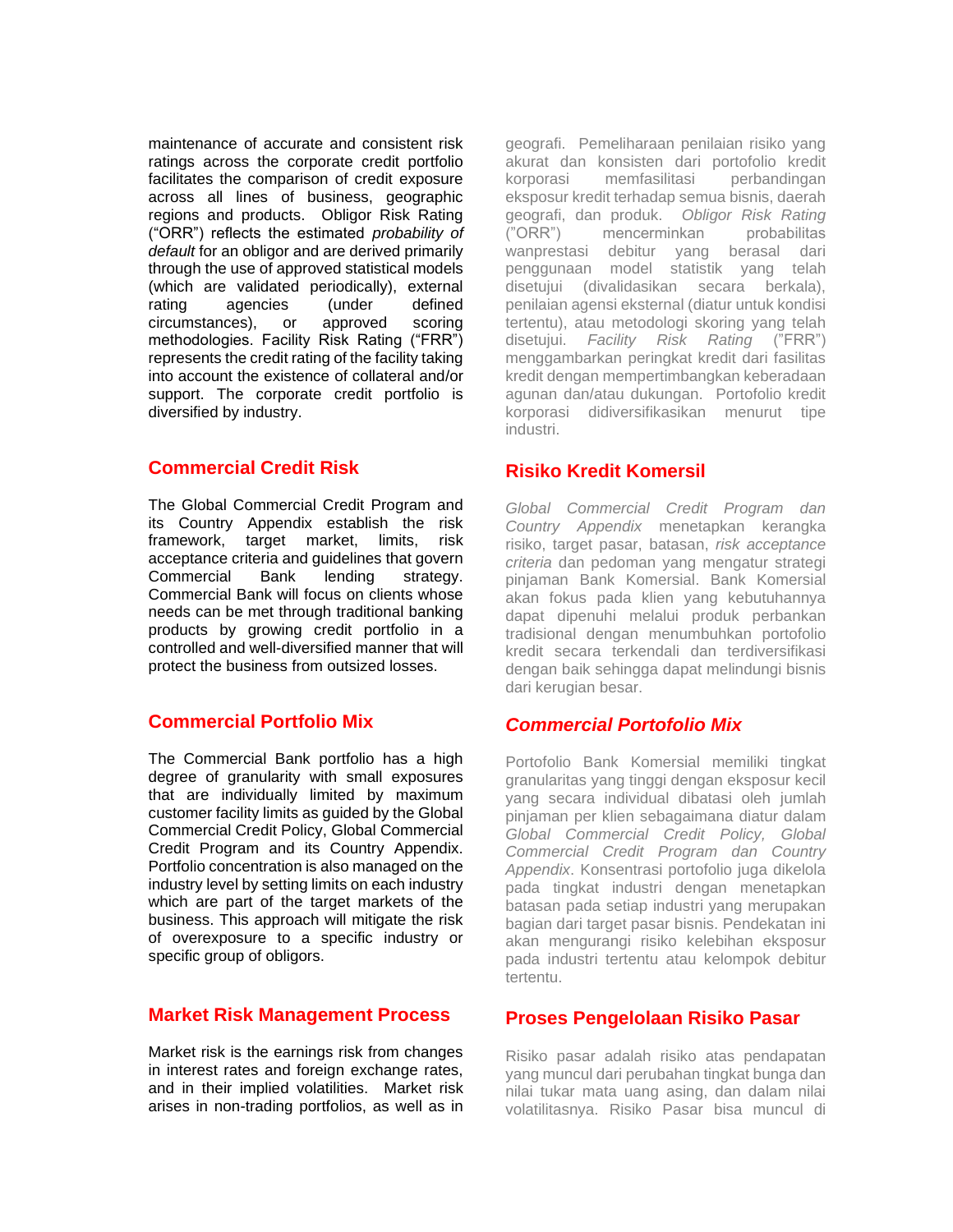trading portfolios. Market risks are measured in accordance with established standards to ensure consistency across businesses and the ability to aggregate risk. Each business is required to establish, with approval from independent market risk management, a market risk limit framework for identified risk factors that clearly defines approved risk profiles and is within the parameters of Citi's overall risk appetite. In all cases, the businesses are ultimately responsible for the market risks they take and for remaining within their defined limits.

#### **Interest Rate Risk Governance**

The risks in Citi's non-traded portfolios are estimated using a common set of standards that define, measure, limit and report the market risk. Each business is required to establish, with approval from independent market risk management, a market risk limit framework that clearly defines approved risk profiles and is within the parameters of Citi's overall risk appetite. In all cases, the businesses are ultimately responsible for the market risks they take and for remaining within their defined limits. These limits are monitored by independent market risk, country Asset and Liability Committees (ALCO).

# **Mitigation and Hedging of Risk**

All financial institutions' financial performances are subject to some degree of risk due to changes in interest rates. In order to manage these risks effectively, Citi may modify pricing on new customer loans and deposits, enter into transactions with other institutions or enter into off-balance-sheet derivative transactions that have the opposite risk exposures. Therefore, Citi regularly assesses the viability of strategies to reduce unacceptable risks to earnings and implements such strategies when the Company believes those actions are prudent. As information becomes available, Citi formulates strategies aimed at protecting earnings from the potential negative effects of changes in interest rates.

dalam portofolio *non–trading* dan juga portofolio *trading*. Risiko pasar dihitung sesuai dengan standar yang berlaku untuk memastikan konsistensi di semua bisnis dan kemampuan untuk melakukan penjumlahan risiko dengan benar. Setiap bisnis dituntut untuk menetapkan, dengan persetujuan dari manajemen risiko pasar yang independen, rangkaian limit risiko pasar untuk semua faktor risiko sesuai dengan profil risiko yang telah disetujui dan dalam batasan-batasan risiko Citi secara keseluruhan. Di setiap waktu, pihak bisnis bertanggung jawab terhadap risiko-risiko pasar yang mereka ambil dan memastikan untuk menjaga posisinya di bawah limit.

# **Tata Kelola Risiko Tingkat Bunga**

Risiko-risiko dari portofolio *non-trading* dihitung menggunakan seperangkat acuan yang menjelaskan tentang penentuan, pengukuran, pembatasan dan pelaporan risiko pasar. Setiap bisnis dituntut untuk menetapkan, dengan persetujuan dari manajemen risiko pasar yang independen, rangkaian limit risiko pasar sesuai dengan profil risiko yang telah disetujui dan dalam batasan-batasan risiko Citi secara keseluruhan. Di setiap waktu, pihak bisnis bertanggung jawab terhadap risiko-risiko pasar yang mereka ambil dan memastikan untuk menjaga posisinya di bawah limit. Limitlimit tersebut dimonitor oleh pihak risiko pasar yang independen, dan ALCO.

## **Mitigasi dan Lindung nilai dari Risiko**

Performa keuangan dari semua lembaga keuangan tergantung dari tingkat risiko tertentu yang disebabkan oleh perubahan tingkat suku bunga. Untuk mengatur risiko-risiko ini secara efektif, Citi dapat melakukan modifikasi dalam menentukan harga untuk transaksi pinjaman atau deposito yang baru, melakukan transaksi dengan institusi yang lain, ataupun melakukan transaksi derivatif *off-balance sheet* yang memiliki nilai risiko yang berlawanan. Oleh sebab itu, Citi secara berkala melakukan penilaian terhadap kelangsungan dari sebuah strategi yang dipakai untuk mengurangi risiko terhadap pendapatan dan menerapkan strategi tersebut setelah Citi yakin bahwa tindakan tersebut adalah tepat. Dengan ketersediaannya informasi, Citi dapat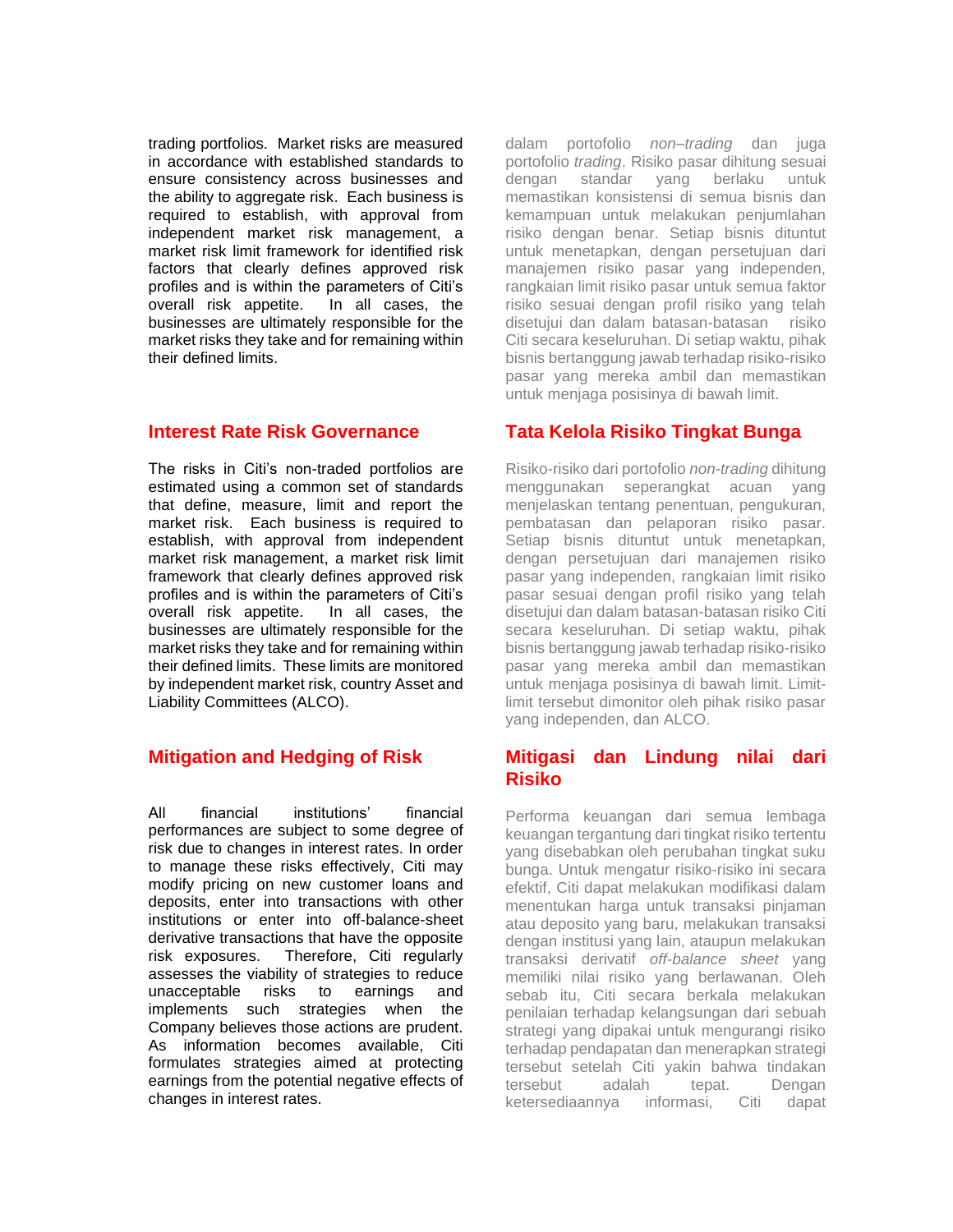#### **LIQUIDITY MANAGEMENT**

#### **Management of Liquidity**

Management of liquidity is led by Country Treasurer. Management of liquidity is performed on a daily basis and is monitored by Country Treasurer and independent risk management. Asset and Liabilities Committee (ALCO) undertakes the oversight responsibility along with the Country Treasurer. One of the objectives of the ALCO is to monitor and review the overall liquidity and balance sheet positions of Citi.

## **Monitoring Liquidity**

The Country Treasurer prepares an annual funding and liquidity plan, which is endorsed by Country ALCO, reviewed by Cluster Treasurer and approved by Independent Risk Management,Regional Treasurer. The funding and liquidity plan includes analysis of the balance sheet, as well as the economic and business conditions impacting the liquidity of business and/or country. As part of the funding and liquidity plan, liquidity limits, liquidity ratios, market triggers, and assumptions for periodic stress tests are established and approved. At the minimum, these parameters are reviewed on an annual basis.

## **Liquidity Limits**

Liquidity limits establish boundaries under the Stress Scenario and are monitored against the liquidity position on a daily basis. Generally, limits are established such that in stress scenarios, Citi is self-funded or a net provider of liquidity. Thus the risk tolerance of the liquidity positions is limited based on the capacity to cover the position in a stressed environment. These limits are the key daily risk management tool for Citi.

## **Liquidity Ratios**

memformulasikan strategi dengan tujuan untuk melindungi pendapatan dari dampak negatif perubahan tingkat suku bung

## **MANAJEMEN LIKUIDITAS**

#### **Manajemen Likuiditas**

Pengelolaan likuiditas dipimpin oleh *Country Treasurer.* Pengaturan likuiditas ini dilakukan secara harian dan dipantau oleh *Country Treasurer* dan pihak manajemen risiko yang independen. *Asset and Liabilities Committee* (ALCO) bertanggung jawab untuk mengawasi manajemen likuiditas bersama dengan *Country Treasurer*. Salah satu fungsi dari ALCO adalah memantau dan meninjau keseluruhan kondisi likuiditas dan posisi neraca Citi.

#### **Pengawasan Likuiditas**

*Country Treasurer* mempersiapkan rencana pendanaan *dan likuiditas secara tahunan, yang disahkan oleh Country ALCO, diulaskan oleh Cluster Treasurer, dan disetujui oleh pihak manajemen risiko independent*, *Regional Treasurer*. Rencana ini meliputi analisa mengenai kondisi neraca dan faktor-faktor ekonomi dan bisnis yang akan mempengaruhi likuiditas bisnis dan/atau negara. Bagian dari rencana tersebut meliputi penentuan dan pengesahan limit, seperti limit likuiditas, rasio likuiditas, *market triggers* dan asumsi-asumsi untuk pengujian kondisi stress (*stress testing*). Parameter-parameter tersebut akan ditinjau setidaknya setahun sekali.

## **Limit Likuiditas**

Limit-limit likuiditas yang menjadi batasan dalam keadaan Stress *Scenario* dan dipantau terhadap posisi likuiditas setiap harianya. Limit tersebut ditentukan sedemikian rupa sehingga dalam kondisi stres pun, Citi mampu melakukan pendanaan mandiri dan penyedia likuditas. Dengan demikian, toleransi risiko untuk posisi likuiditas dibatasi berdasarkan kondisi stres tersebut. Limit tersebut merupakan bagian dari alat manajemen risiko Citi.

#### **Rasio Likuiditas**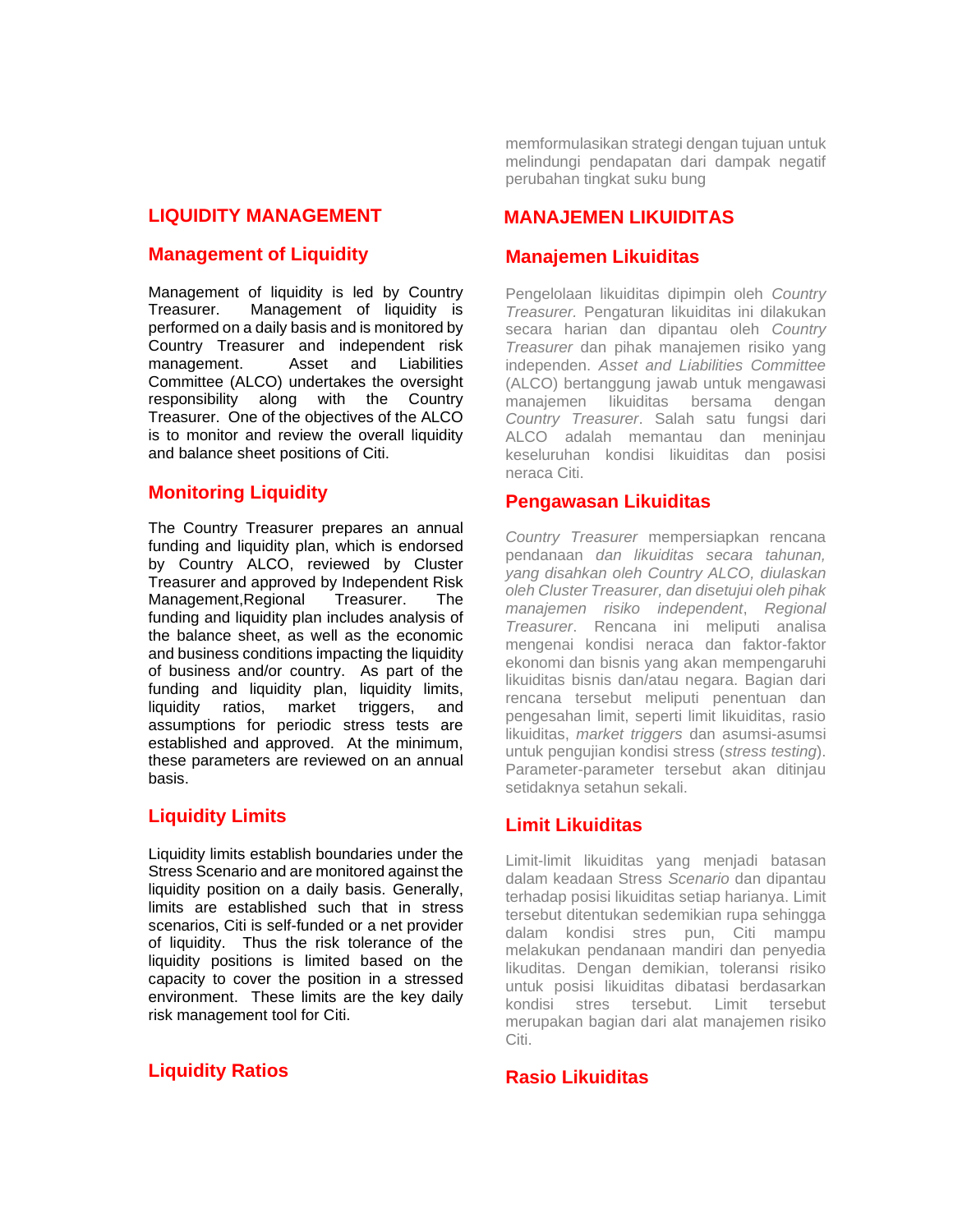A series of liquidity ratios has been established to monitor the structural elements of Citi's liquidity. Key liquidity ratios include deposits to loans ratio, funding concentrations based on funding sources. Triggers has been set for each ratios during annual funding and liquidity plan that acts as a benchmark, allowing management to take any necessary actions, if required

In accordance with the *Otoritas Jasa Keuangan* Regulation for Liquidity Coverage Ratio, Citi Indonesia has complied in reporting monthy Liquidity Coverage Ratio effective January 2016 and monthly Net Stable Funding Ratio effective January 2018.

Citi Indonesia has complied in reporting the quarterly Leverage Ratio following POJK released on December 2019.

## **Market Triggers**

*Market triggers* are internal or external markets or economic factors that may imply a change to market liquidity or Citi's access to the markets. *Citi's market triggers* are reviewed annually and monitored by the *Country Treasurer* and independent risk management and are discussed in the ALCO.

# **Stress Testing**

Simulated liquidity *stress testing* is periodically performed, the stress scenarios are Combined Market & Idiosyncratic Stress and StandaloneMarket Stress. Assumptions included in these scenarios include major access to unsecured funding, access to secured funding, and credit rating changes. The results of stress test are reviewed to ensure that Citi is either self-funded or a net provider of liquidity. In addition, a Contingency Funding Plan is prepared annually. The plan includes detailed policies, procedures, roles and responsibilities, and the results of the *stress tests*. The product of these *stress tests* is a series of alternatives that can be used by the *Country Treasurer* in a liquidity stress event.

Beberapa rasio likuiditas telah ditentukan untuk memantau struktur likuiditas Citi. Rasio likuiditas utama meliputi rasio deposito terhadap kredit, konsentrasi pendanaan berdasarkan sumber dana. Batasan untuk masing-masing rasio telah ditentukan pada rencana pendanaan dan likuiditas tahunan yang berperan sebagai tolak ukur, sehingga memudahkan pihak manajemen dalam mengambil langkah pengamanan bila diperlukan.

Sesuai dengan Peraturan Otoritas Jasa Keuangan tentang *Liquidity Coverage Ratio*, Citi Indonesia telah mematuhi dalam pelaporan *Liquidity Coverage Ratio* bulanan efektif Januari 2016 dan laporan bulanan *Net Stable Funding Ratio* efektif Januari 2018.

Citi Indonesia telah mematuhi dalam pelaporan *Leverage Ratio* kuartalan sesuai dengan peraturan Otoritas Jasa Keuangan yang dirilis pada Desember 2019.

# **Market Triggers**

*Market Triggers* adalah faktor-faktor eksternal pasar/ekonomi dan internal yang bisa menyebabkan perubahan likuiditas pasar atau kemampuan akses Citi ke pasar. Faktor-faktor ini ditinjau setiap tahun dan dipantau oleh *Country Treasurer* dan pihak manajemen risiko independen, dan didiskusikan di rapat ALCO.

# **Stress Testing**

Simulasi pengujian kondisi stres dilakukan secara rutin dengan menggunaan beberapa scenario, yaitu *Combined Market & Idiosyncratic Stress and Standalone Market Stress.* Skenario tersebut meliputi asumsi akses pada pendanan tanpa jaminan, akses pada pendanaan yang dijamin dan , perubahaan kredit *rating*. Hasil pengujian tersebut ditinjau berkala untuk memastikan bahwa dalam kondisi stres sekalipun, Citi mampu melakukan pendanaan mandiri atau menyediakan likuiditas. Rencana Pendanaan Darurat juga dipersiapkan setiap tahun. Rencana tersebut meliputi kebijakan dan prosedur pendanaan dan peran dan tanggung jawab berbagai pihak beserta hasil pengujian stres tersebut. Hasil dari pengujian tersebut berupa serangkaian alternatif pendanaan yang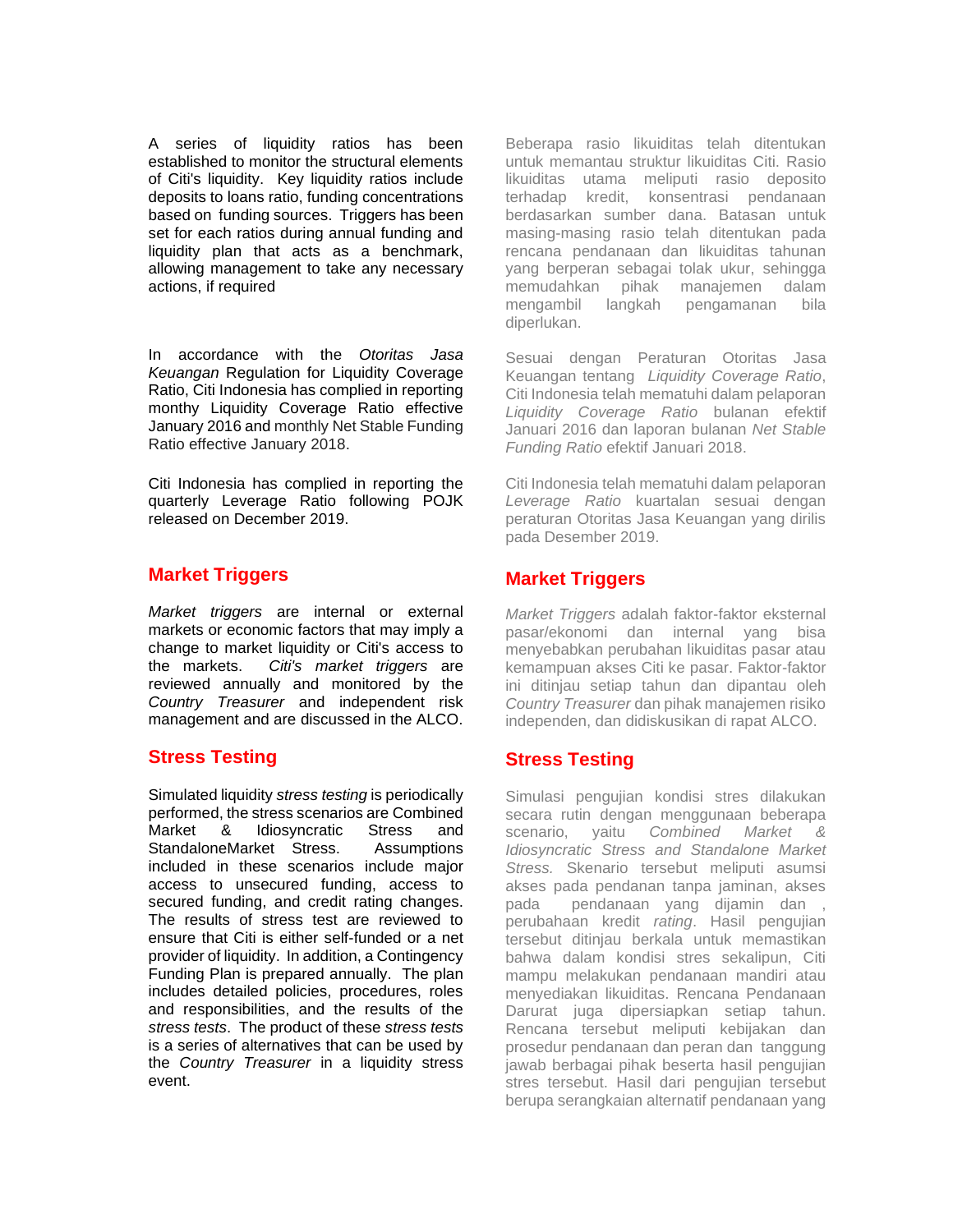**Operational Risk Management Process** 

# **Operational Risk Management (ORM) Governance Structure**

Citi Indonesia maintains an operational risk management framework that collectively enables effective operational risk management and defines the concept of the three Lines of Defense as depicted in the exhibit which follows.

- **First line of defense:** Responsible for implementing and maintaining effective controls to reduce the operational risks they are exposed to within acceptable levels in accordance with the requirements of the Operational Risk Management Framework.
- **Second line of defense:** Responsible for setting requirements around operational risk management, challenging the implementation of the overall ORM Framework, and challenging the quality and outcomes of 1st Line of Defense operational risk management activities.
- **Third line of defense:** Responsible for providing senior management with independent opinions on the effectiveness of the Operational Risk Management Framework as a whole.

## **Operational Risk Management Process**

Operational risk management can be described in a number of phases that typically include the identification, measurement (estimation and aggregation), monitoring, reporting, managing and mitigation of operational risks.

#### **Identification**

bisa digunakan oleh *Country Treasurer* dalam kejadian yang berkaitan dengan likuiditas.

#### **Proses Manajemen Risiko Operasional**

## **Struktur Tata Kelola Manajemen Risiko Operasional**

Citi Indonesia menerapkan kerangka kerja manajemen risiko operasional yang secara kolektif mendukung terjadinya manajemen risiko operasional yang efektif dan mendefinisikan konsep three lines of defense seperti disampaikan dibawah ini.

- **Lini pertahanan pertama:** Bertanggungjawab mengimplementasikan dan menjaga kontrol secara efektif untuk mengurangi risiko operasional yang mereka hadapi sehingga ada pada tingkatan yang dapat diterima sesuai dengan kerangka kerja manajemen risiko operasional.
- **Lini pertahanan kedua:** Bertanggungjawab menetapkan standar manajemen risiko operasional, memberikan masukan atas implementasi kerangka kerja manajemen risiko operasional, dan memberikan masukan atas kualitas dan output aktivitas manajemen risiko operasional yang dilakukan oleh 1st line of defense.
- **Lini pertahanan ketiga:** Bertanggungjawab memberikan opini secara independen kepada manajemen senior atas efektifitas dari kerangka kerja manajemen risiko operasional secara keseluruhan.

## **Proses Manajemen Risiko Operasional**

Manajemen risiko operasional dapat digambarkan dalam beberapa tahapan yang biasanya meliputi identifikasi, pengukuran (estimasi dan agregasi), pemantauan, pelaporan, pengelolaan, dan mitigasi risiko operasional.

Identifikasi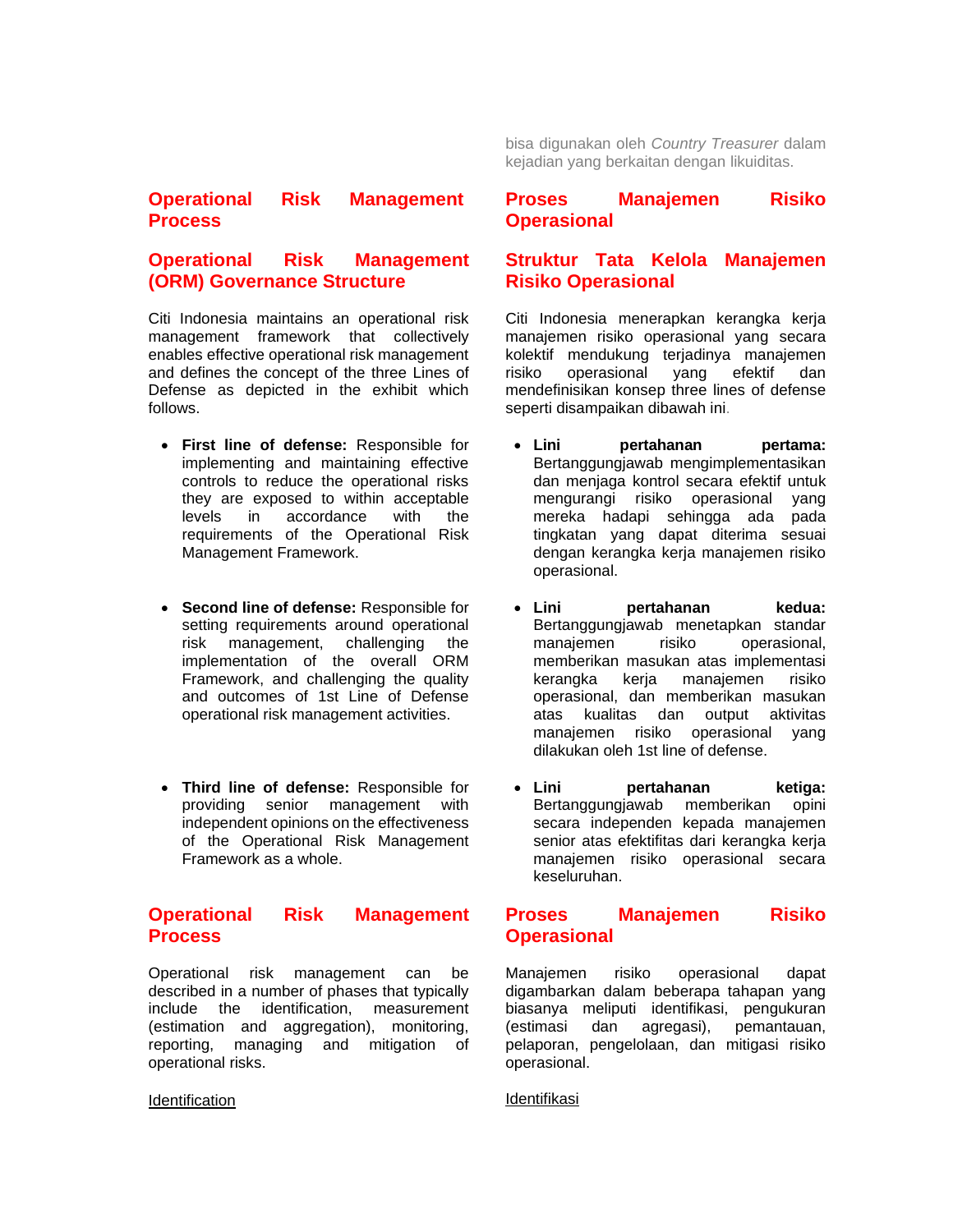Businesses and Functions must systemically, methodologically, periodically and in compliance with regulatory requirements identify the operational risks they are exposed to, including existing and emerging risks, and including operational risks that result from the introduction of new or changes to existing products, or result from significant changes in organizational structures, systems, processes and personnel.

The "Operational Risk Identification, Measurement, Monitoring and Mitigation Standard" defines what operational risk identification methodology must be applied for what kind of operational risks, at what level of granularity and with what frequency, and includes but is not limited to requirements around Manager's Control Assessments, Emerging Risk, etc

#### **Measurement**

Businesses and Functions must periodically estimate and aggregate the operational risks they are exposed to.

The "Operational Risk Identification, Measurement, Monitoring and Mitigation Standard" defines what estimation and aggregation methodologies must be applied for what operational risk exposures to determine the likelihood of operational risks materializing, and the impact of when that occurs, and includes but is not limited to requirements around the utilization of metrics, monitoring methodologies, and other methodologies.

#### Monitoring and reporting

Businesses and Functions must monitor and report operational risk exposures to the BRCC or equivalent governance forum on a quarterly basis at a minimum covering that particular part of operational risk exposure

#### Management and Mitigation

Businesses and Functions must have processes in place that allow them to bring Bisnis dan Fungsi harus secara sistemik, metodologis, berkala dan sesuai dengan persyaratan yang di tentukan oleh regulasi, mengidentifikasi risiko operasional yang mereka hadapi, termasuk risiko yang ada dan *Emerging Risk*, dan termasuk risiko operasional yang timbul dari pengenalan produk baru atau perubahan atas produk yang ada, atau akibat dari perubahan signifikan dalam struktur organisasi, sistem, proses, dan personel.

*"Operational Risk Identification, Measurement, Monitoring and Mitigation Standard"* mendefinisikan metodologi identifikasi risiko operasional yang harus diterapkan pada risiko operasional, pada tingkat granularitas dan dengan frekuensi tertentu, serta dampaknya apabila risko terjadi termasuk namun tidak terbatas pada persyaratan seputar *Manager's Control Assessments, Emerging Risk,* dsb.

#### Pengukuran (estimasi dan agregrasi)

Bisnis dan Fungsi harus secara berkala memperkirakan dan menggabungkan risiko operasional yang mereka hadapi.

*Operational Risk Identification, Measurement, Monitoring and Mitigation Standard* mendefinisikan metodologi estimasi dan agregasi yang harus diterapkan terhadap eksposur risiko operasional tertentu untuk menentukan kemungkinan terwujudnya risiko operasional, serta dampaknya apabila risko terjadi, dan termasuk tetapi tidak terbatas pada persyaratan seputar pemanfaatan metrik, metodologi pemantauan, dan metodologi lainnya.

#### Pemantauan dan Pelaporan

Bisnis dan Fungsi harus memantau dan melaporkan eksposur risiko operasional ke BRCC atau forum tata kelola yang setara setiap kuartal dengan minimal mencakup bagian atas eksposur risiko operasional tersebut.

#### Pengelolaan dan Mitigasi Risiko Operasional

Bisnis dan Fungsi harus memiliki proses yang memungkinkan mereka membawa eksposur risiko operasional dalam tingkatan yang dapat diterima.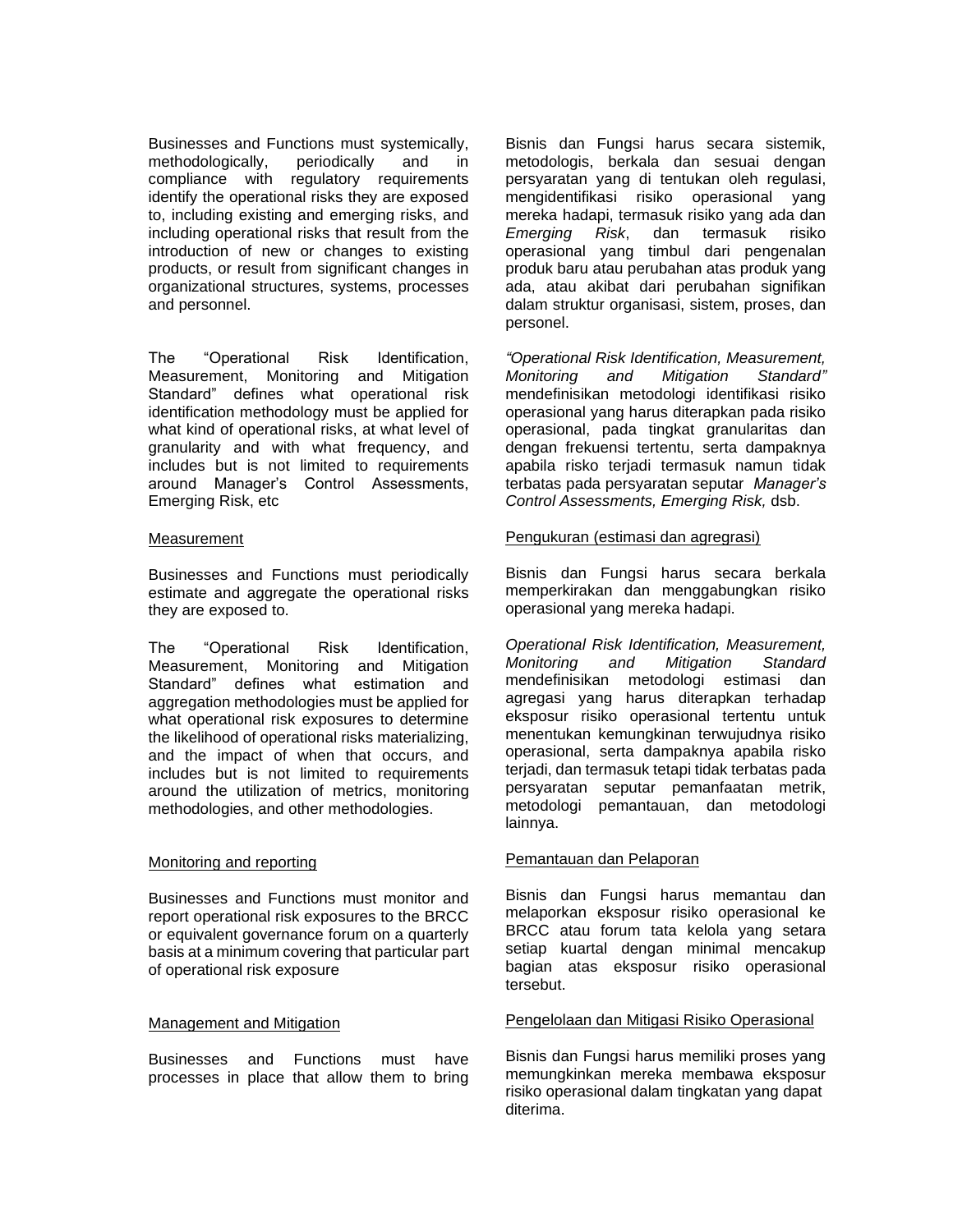operational risk exposures within acceptable levels.

The "Operational Risk Identification, Measurement, Monitoring and Mitigation Standard" further defines when "issues" and "corrective action plans" must be opened, following the requirements of the Assessment, Issue and Corrective Action Plan Policy.

## **Operational Risk Management Framework & Strategy**

The Operational Risk Management Framework consists of:

- The Operational Risk Management Policy Framework, which codifies the principles, the minimum requirements, and prescribes the how-to for operational risk management that Businesses and Functions must comply with.
- The operational risk management cycle (identification, measurement, monitoring, management and reporting of operational risks)
	- Understand the operational risks the bank is exposed to.
	- Periodically estimate and aggregate the operational risks the bank is exposed to.
	- Monitor and report whether operational risk exposures are within the acceptable levels
	- Having processes in place that allow the bank to bring operational risk exposures within acceptable levels.
- The operational risk events cycle (escalation, capture, management and analysis of operational risk events).
- Operational Risk Capital Measurement*.*

Management is responsible for fostering an organizational culture that places a high priority on effective operational risk management and adherence to sound internal controls, including all applicable policies to ensure management of operational risk across the bank, and for ensuring oversight of the ORM Framework

*Operational Risk Identification, Measurement, Monitoring and Mitigation Standard* lebih jauh mendefinisikan kapan "masalah" dan "rencana tindakan korektif" harus diangkat, mengikuti persyaratan *Assessment, Issue and Corrective Action Plan Policy.*

#### **Kerangka Kerja & Strategi Manajemen Risiko Operasional**

Kerangka Kerja Manajemen Risiko Operasional terdiri dari:

- Kerangka Kerja Kebijakan Manajemen Risiko Operasional yang mengkodifikasikan prinsip-prinsip, persyaratan mínimum, dan menetapkan cara penerapan manajemen risiko operasional yang harus dipatuhi oleh Bisnis dan Fungsi.
- Siklus manajemen risiko operasional (identifikasi, pengukuran, pemantauan, pengelolaan dan pelaporan risiko operasional)
	- Memahami risiko operasional yang bank hadapi.
	- Secara periodik melakukan estimasi dan agregasi atas risiko operasional yang bank hadapi.
	- Memantau dan melaporkan apabila risiko operasional tidak dalam tingkatan yang dapat di terima
	- Memiliki process yang dapat membuat bank mengembalikan risiko pada tingkatan yang dapat diterima.
	- Siklus kejadian risiko operasional, yang meliputi (eskalasi, pencatatan, pengelolaan dan analisis kejadian risiko operasional).
	- Pengukuran Modal Risiko Operasional

Manajemen bertanggungjawab untuk memelihara kultur organisasi yang memberikan prioritas tinggi atas manajemen risiko operasional yang efektif dan kepatuhan pada standar kontrol internal yang berkualitas, termasuk atas kebijakan-kebijakan yang ada untuk memastikan manajemen risiko operasional diseluruh bagian bank dan memastikan adanya pemantauan atas kerangka kerja manajemen risiko operasional.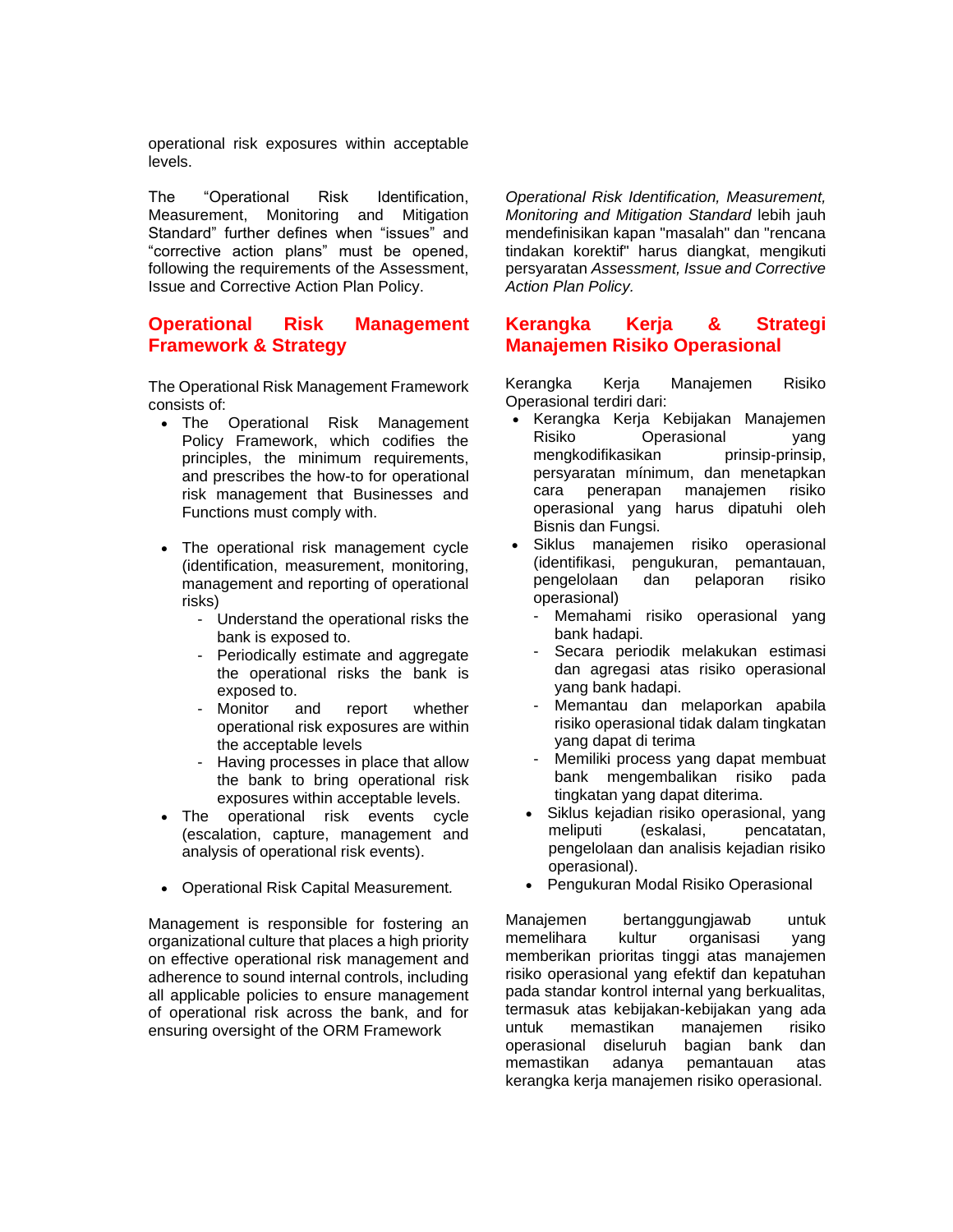# **Information Security and Continuity of Business**

Information security and the protection ofcustomers' sensitive information as well as internal information assets are a priority of Citi. Citi has implemented an Information Security Program that complies with Citi policy, standards, and the relevant regulatory guidelines. The Information Security Program is reviewed and enhanced periodically to address emerging threats to customers' information and Citi's own information assets. In addition, Citi has implemented a comprehensive Continuity of Business process that complies with Citi policy and standards as well as the relevant local regulatory guidelines. All Continuity of Business measures are tested at least annually and more frequently when required by Citi policy and standards as well as regulatory guidelines.

# **COUNTRY RISK MANAGEMENT PROCESS**

## **COUNTRY RISK**

Country risk is the risk that an event in a country (precipitated by developments within or external to a country) will impair the value of Citi's franchise or will adversely affect the ability of obligors within that country to honor their obligations to Citi. Country risk events may include sovereign defaults, banking crises, currency crises, currency convertibility and/or transferability restrictions, or political events.

Citi manages Country Risk with a defined set of tools and management processes designed to facilitate the objective, consistent, and ongoing analysis of individual countries and their risks that may arise from activities within those countries. These include country designations, country rating, watchlist process, scenario planning, and the Country Risk Committee process. The Citi Country Risk Committee provides a forum to ensure that the senior management is aware of and

# **Keamanan Informasi dan Kelanjutan Usaha**

Keamanan informasi dan perlindungan terhadap informasi nasabah dan perusahaan yang sensitif menjadi prioritas utama Citi. Citi telah mengimplementasikan Program Keamanan Informasi yang mengikuti kebijakan dan standar dari Citi, dan petunjuk-petunjuk dari *regulator*. Program Keamanan Informasi dievaluasi dan ditingkatkan secara berkala untuk mengatasi ancaman-ancaman yang muncul terhadap informasi nasabah dan Citi. Sebagai tambahan, Citi telah mengimplementasikan proses Kelanjutan Usaha secara menyeluruh yang mengikuti kebijakan dan standar dari Citi dan petunjukpetunjuk *regulator*. Semua pengukuran terhadap proses Kelanjutan Usaha telah diuji secara berkala paling sedikit setahun sekali dan dapat lebih sering jika diperlukan mengikuti kebijakan dan standar dari Citi dan petunjuk-petunjuk *regulator*.

# **PROSES MANAJEMEN RISIKO DALAM NEGERI**

# *COUNTRY RISK*

*Country risk* adalah risiko atas kejadian di suatu negara (disebabkan oleh perkembangan internal atau eksternal terhadap negara tersebut) yang dapat merugikan *franchise* Citi ataupun mengganggu kemampuan debitur di negara tersebut untuk memenuhi kewajibannya kepada Citi. Kejadian-kejadian *country risk* termasuk *sovereign defaults*, krisis perbankan, krisis mata uang, restriksi atas *convertibility* dan/atau *transferability* mata uang, atau kejadian politik.

Citi melakukan manajemen *Country Risk* dengan berbagai cara dan proses manajemen yang didesain untuk memfasilitasikan analisa yang obyektif, konsisten dan berkesinambungan untuk setiap negara dan risiko-risikonya yang mungkin muncul dari aktifitas didalam negara tersebut. Termasuk didalamnya *country designations, country rating, watchlist process, scenario planning*, dan proses Komite *Country Risk.* Komite *Citi Country Risk* adalah forum untuk meyakinkan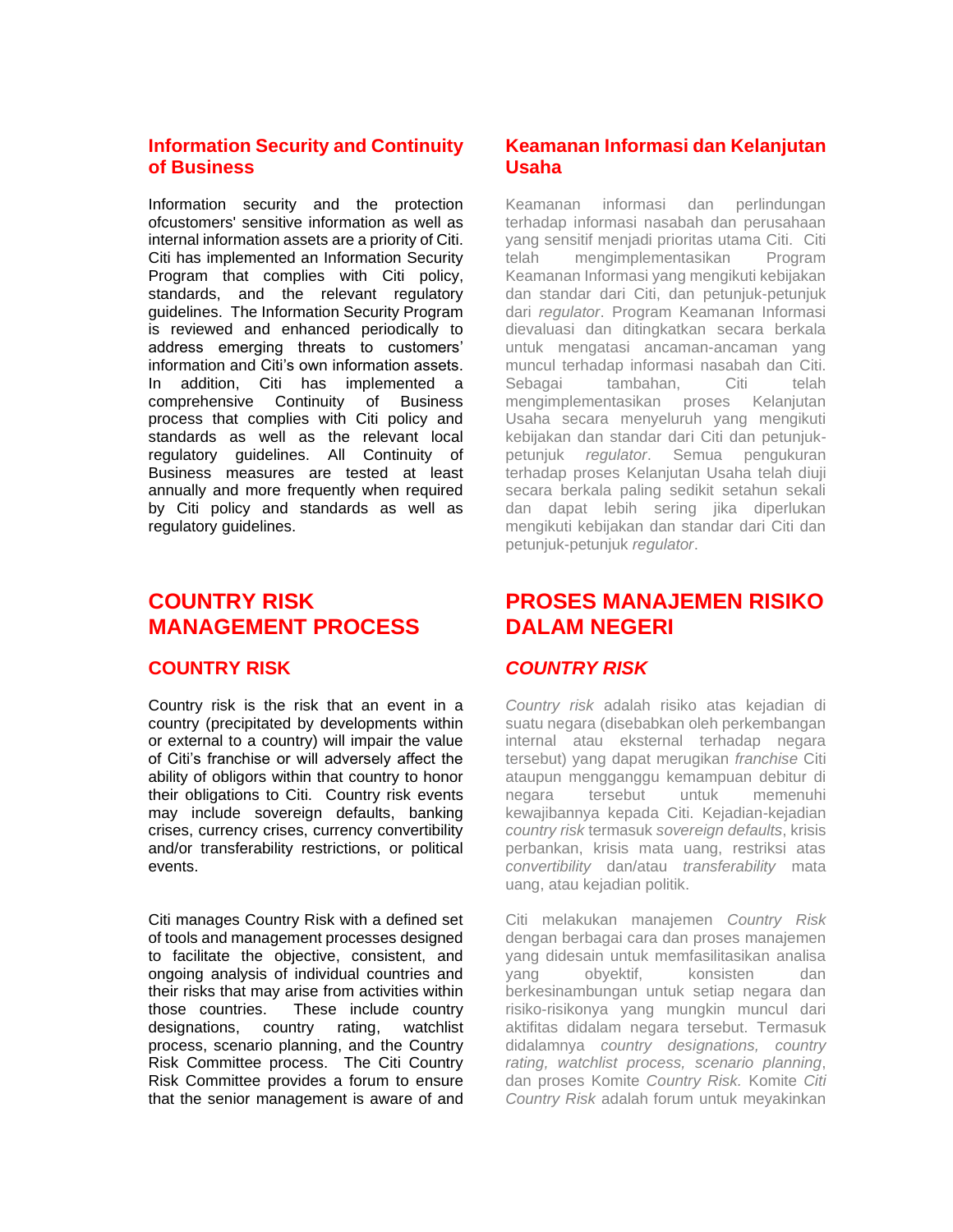comfortable with risk levels in major international franchises, and to make decisions on limits to control and reduce Country Risk. The Committee is chaired by the Head of Global Country Risk Management and includes as its members the business managers, independent risk managers, and managers from the treasury, compliance and audit functions from around the world, as recommended by the Head of Global Country Risk Management and approved by the Citi Chief Risk Officer and the Citibank NA Chief Risk Officer. The Committee regularly reviews the country risk profiles and risk capital usage, and assesses the country's usage of the Country Risk limits.

#### **Implementation Of Risk Management**

Citi's business strategy acknowledges these risks through a disciplined risk management process that underpins successful business growth – tightly defined target markets, robust compliance and portfolio management processes, appropriate product offerings and experienced management team.

## **Risk Management Process**

Citi manages all risk families (credit, market, liquidity, operational, legal, compliance, reputation and strategic), however, Citi implements a "decentralized" risk management in which these risks are managed by different groups within the organization and these groups are independent from the risk taking units.

Risk management functions are spread across different areas of the Bank. All risk management functions have direct "oversight" by the regional risk offices besides the Management Board. This oversight is continuous and regular with reviews/visits as well as higher approval levels for more complex deals/transactions, which is regulated in Citi's policies.

bahwa manajemen senior mengetahui dan nyaman dengan level resiko di berbagai *franchise* international utama, dan untuk membuat keputusan atas limit untuk mengkontrol atau menurunkan *Country Risk*. Komite ini dipimpin oleh Ketua *Global Country Risk Management* dan termasuk sebagai anggotanya adalah manajemen bisnis, manajemen risiko yang independen, dan manajer dari treasury, kepatuhan dan fungsi audit dari berbagai belahan dunia, sesuai rekomendasi oleh Ketua *Global Country Risk Management,* dan disetujui oleh *Citi Chief Risk Officer* dan *Citibank NA Chief Risk Officer*. Komite ini secara berkala memeriksa profil resiko negara tersebut beserta penggunaan *risk capital usage*, dan juga pemakaian dari *Country Risk Limits*.

#### **Implementasi dari Manajemen Risiko**

Strategi bisnis Citi dalam menghadapi risikorisiko ini adalah melalui suatu proses manajemen risiko yang disiplin, yang menciptakan pertumbuhan bisnis yang sukses, melakukan pemilahan segmen pasar yang ketat, kepatuhan pada peraturan, proses manajemen portofolio, penyediaan produk yang sesuai dan tim manajemen yang berpengalaman.

# **Proses Manajemen Risiko**

Citi mengatur semua jenis risiko (kredit, pasar, likuiditas, operasional, hukum, kepatuhan, reputasi, dan strategis), akan tetapi, Citi mengimplementasikan manajemen risiko secara terdesentralisasi*,* dimana risiko ini diatur oleh grup yang berbeda di dalam satu organisasi dan bekerja secara independen dari pihak pengambil risiko.

Fungsi dari manajemen risiko tersebar di berbagai aspek di dalam bank. Seluruh fungsi manajemen risiko memiliki pengawasan langsung dari kantor pengatur risiko regional disamping Pimpinan. Pengawasan ini dilakukan secara berkesinambungan dengan *review* dan kunjungan secara reguler, dan juga dibutuhkannya *approval* yang lebih tinggi untuk transaksi yang lebih kompleks, yang diatur dalam peraturan Citi.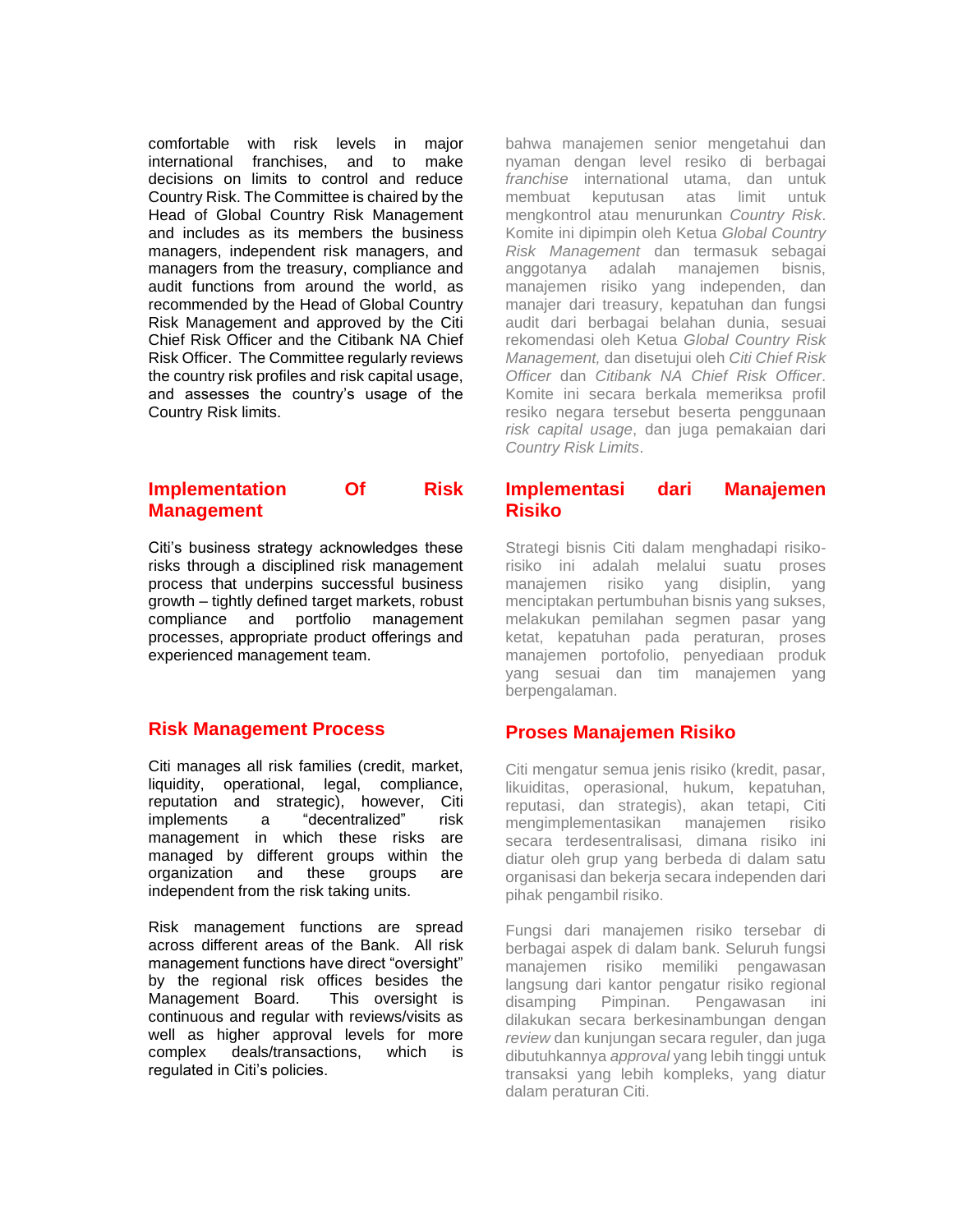Key Risk Indicators covering customer payment behavior, legal risk, "fraud" risk, operational risk, franchise risk, reputation risk, etc. are reviewed monthly by Management team and plan for actions on breached indicators.

Our staff is a key part of our Risk Management capabilities. We continue to develop and empower the risk management team. Internally Citi has regularly conducted specialized risk management training for each business and product line. On a regular basis we also conduct internal Risk training such as Essential Risk Skills, Derivatives Counterpary Credit Risk, Financial Institution Analytics, Credit Approval Writing, Commercial Problem Recognition, Commercial Intermediate Risk, Global Consumer Credit Risk Workshop, Global Collection Strategies and Management Workshop. Similarly, for other functions, which manage different functional risk such as Treasury, a different set of training requirements have been established. Besides the internal training, as per Central Bank Regulation, Citi is continually meeting Risk Management Certification requirement for all the respective staff.

Indikasi-indikasi risiko utama mencakup perilaku pembayaran nasabah, risiko hukum, risiko *'fraud',* risiko operasional, risiko *franchise*, risiko reputasi, dan sebagainya ditinjau setiap bulan oleh pihak manajemen yang juga merencanakan tindakan-tindakan yang diperlukan atas pelanggaran indikasi.

Staf kami adalah kunci dari keberhasilan manajemen risiko. Kami akan terus mengembangkan dan memperkuat tim manajemen risiko. Secara internal, Citi telah mengadakan pelatihan manajemen risiko secara regular untuk masing-masing bagian bisnis dan produk. Secara berkala, kami juga mengadakan pelatihan risiko secara internal, seperti *Essential Risk Skills, Derivatives Counterpary Credit Risk, Financial Institution Analytics, Credit Approval Writing, Commercial Problem Recognition, Commercial Intermediate Risk, Global Consumer Credit Risk Workshop, Global Collection Strategies and Management Workshop.* Seperti fungsifungsi lainnya, yang mengatur berbagai risiko funsional seperti bagian *Treasury*, dimana kami telah mengadakan pelatihan khusus yang diperlukan. Selain pelatihan internal, sesuai dengan peraturan Bank Indonesia, Citi selalu memenuhi persyaratan Sertifikasi Manajemen Risiko bagi seluruh staf yang terkait.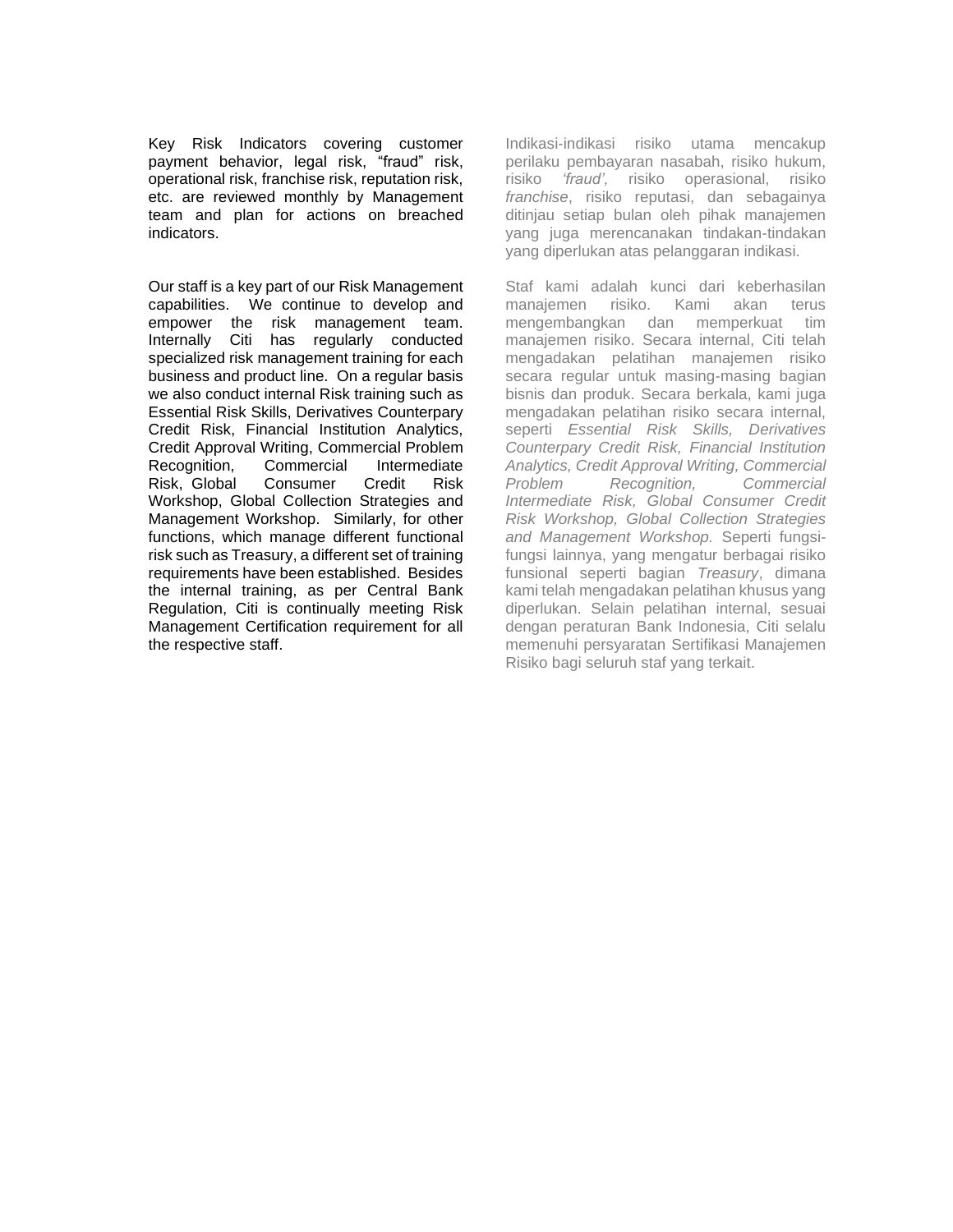# **PROVISION OF FUND TO RELATED LARGE EXPOSURE**

# **PENYEDIAAN DANA KEPADA PIHAK TERKAIT & PENYEDIAAN DANA BESAR**

As per below table:

Sebagaimana tabel berikut:

|                          | <b>Total</b>   |                                   |  |  |
|--------------------------|----------------|-----------------------------------|--|--|
| <b>Provision of Fund</b> | <b>Debtors</b> | <b>Amount</b><br>(million Rupiah) |  |  |
| To related parties       | 56             | 270,056                           |  |  |
| To core debtors          |                |                                   |  |  |
| Individual<br>a.         |                |                                   |  |  |
| Group<br>b               |                | 367,469                           |  |  |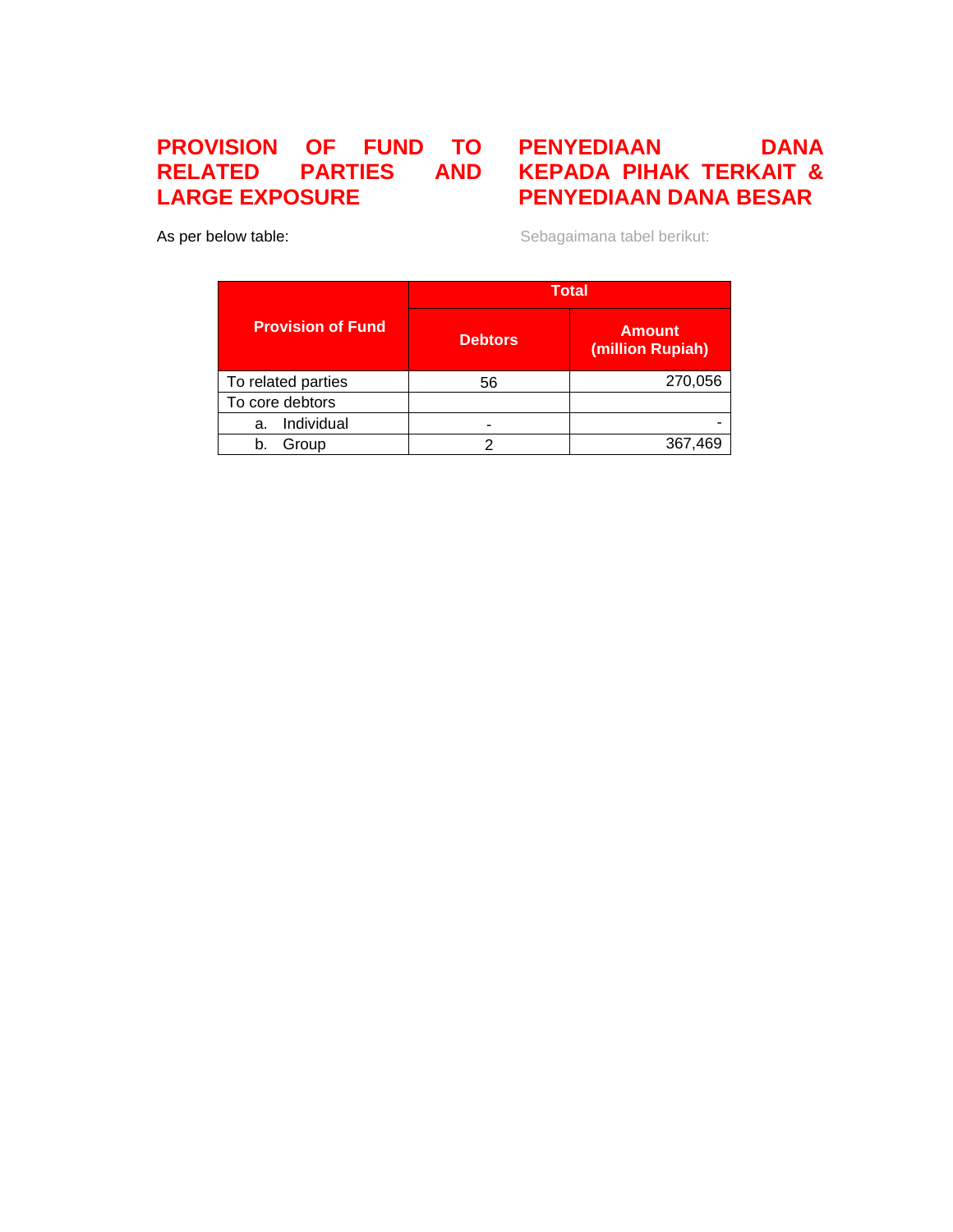# **STRATEGIC REVIEW**

Citi's vision in Indonesia is to be a good corporate citizen by delivering innovative, responsible and customer focused solutions to our clients with the best team in marketplace.

Citi is committed to comply with all regulations, including those from Bank Indonesia's and Financial Services Authority's (Otoritas Jasa Keuangan, OJK). We conduct our business with the highest standards of ethical conduct: reporting results with accuracy and transparency; and maintaining full compliance with the laws, rules, and regulations that govern the businesses.

Citi is committed in serving and providing the best financial solutions to our customers irrespective of market conditions. We are committed to be a good corporate citizen in Indonesia, supporting the country economic growth by providing comprehensive set of banking products and services to Indonesian Corporate clients, SMEs and Consumers. In doing so, we continue empowering Indonesian businesses to grow and we continue helping consumers to improve their standard of living. Our focus on innovation will ensure the delivery of best practices from around the world to Indonesia. We are committed to grow local talent through best-in-class professional training and job mobility.

As digitization continues to reshape the banking sectors and the the delivery of banking products and services to clients and customers, Citi will continue to enhance the bank's digital capabilities through execution of digitization initiatives to serve cour customers better.

Our business strategy remained consistent with the funding strategy we had adopted in prior years. We continued to build up our customer base with current accounts, savings, and time deposits as the primary source of funds since reliance on these will ensure that we will maintain a healthy position.

# **TINJAUAN STRATEGIS**

Visi Citi di Indonesia adalah untuk menjadi warga korporasi yang baik dengan memberikan solusi yang inovatif, bertanggung jawab dan terfokus kepada klien dengan tim terbaik di industri.

Citi memiliki komitmen untuk mematuhi seluruh peraturan yang ditetapkan, termasuk peraturan dari Bank Indonesia dan Otoritas Jasa Keuangan (OJK). Kami menjalankan bisnis dengan standar kode etik tertinggi, melaporkan hasil usaha dengan akurat dan transparan, dengan tetap mematuhi seluruh hukum dan peraturan yang berlaku.

Citi memiliki komitmen untuk melayani dan memberikan solusi finansial terbaik bagi nasabah dalam berbagai kondisi perekonomian. Kami berkomitmen menjadi good corporate citizen di Indonesia, turut mendukung pertumbuhan ekonomi dengan menyediakan sejumlah produk dan jasa perbankan yang komprehensif untuk korporasi, usaha kecil menengah, dan konsumen Indonesia. Dengan menjalankan hal tersebut, kami terus mendukung bisnis di Indonesia untuk tumbuh dan kami terus mendukung konsumen untuk meningkatkan standar kehidupan mereka. Fokus kami pada inovasi akan memastikan praktik terbaik dari berbagai belahan dunia diterapkan di Indonesia. Kami terus berkomitmen untuk mengembangkan talenta lokal melalui pelatihan profesional terbaik dan mobilitas pekerjaan.

Dengan terus berkembangnya digitalisasi di sektor perbankan dan dalam penyampain produk dan layanan perbankan kepada klien dan kosumen, Citi akan terus meningkatkan kemampuan digital bank dengan menjalankan inisiatif digitial untuk melayani nasabah kami lebih baik.

Strategi bisnis kami konsisten dengan strategi pendanaan yang telah kami terapkan sejak tahun-tahun sebelumnya. Kami terus menambah jumlah nasabah melalui rekening giro, tabungan, dan deposito berjangka sebagai sumber utama pendanaan, yang akan menjamin posisi bank yang sehat.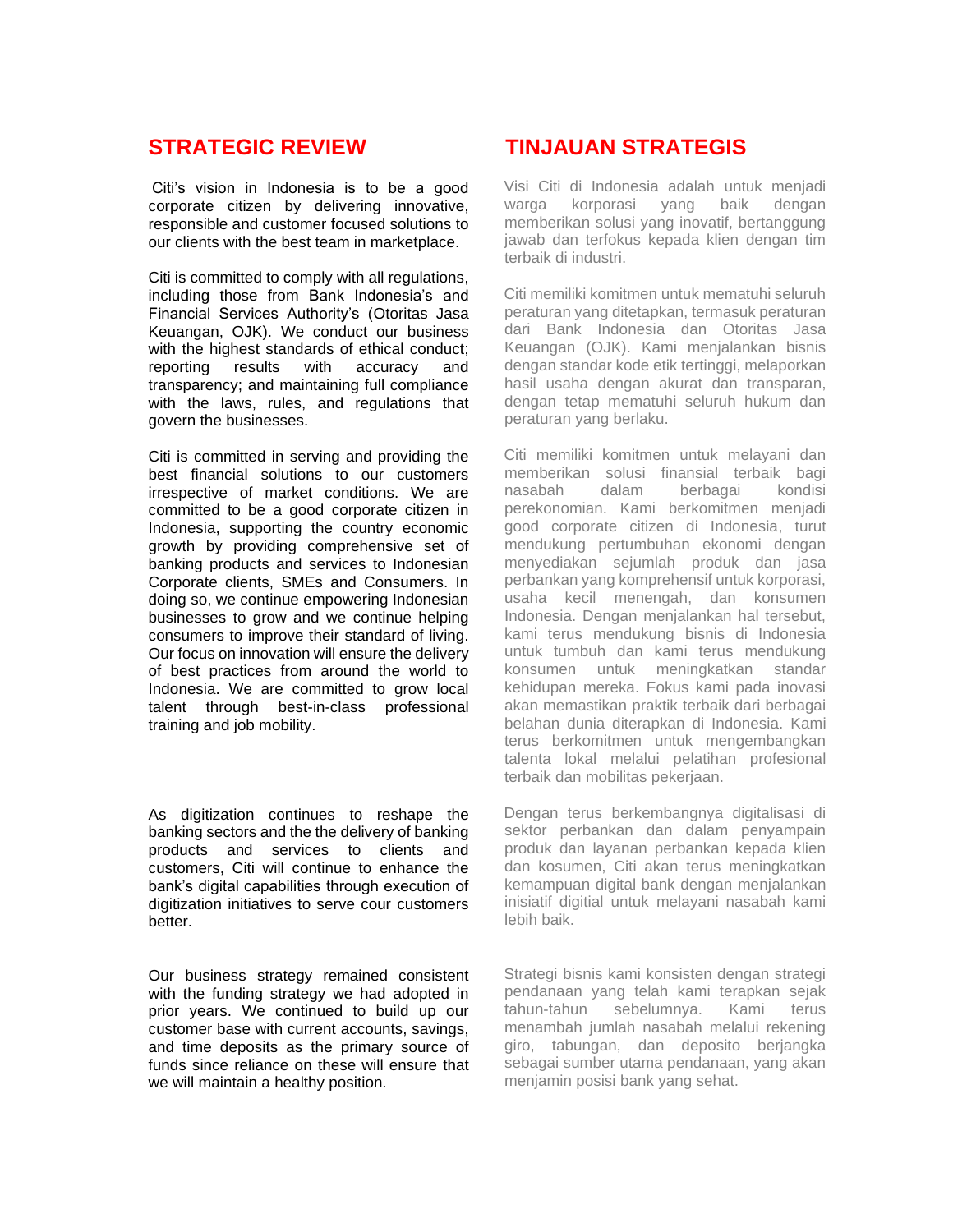We are constantly monitoring our business goals in light of our various opportunities and risks. This entails evaluating the impact of potential changes to the domestic and global economies, resulting opportunities and threats, and to develop new initiatives required to meet those changes. To anticipate for potential adverse impact from the possibility of global economy downturn, a set of early warning triggers have been established. These triggers are monitored on regular basis. This is done through a series of stress tests, back-up planning to ensure continuity of business, process improvement and upgrade technology/telecommunications in line with the business strategy, while keeping our strict adherence to the government rules and regulations.

Throughout the years, Citi has been an efficient bank and will continue to prioritize operating efficiency. This is reflected in the way Citi determines lending rates to customers and current re-engineering activities.

In determining lending rates for our clients, Citi considers several factors, such as tenor of the loan, reference rate associated with the loan tenor, risk premium associated with customer's credit rating, cross selling opportunity, other qualitative factors. Hence, Citi uses market reference rates such as BI monetary instrument yields, JIBOR and government bonds yield curve instead of overhead costs to determine lending rate to customers. Subsequently, when the market reference rates decrease our effective lending rates will also decrease.

Citi is committed to maintain prudent and healthy credit origination and risk management principles to support Bank Indonesia's and Financial Services Authority's (OJK) efforts in ensuring that high credit standards are maintained. We expect to maintain our CAR above Financial Services Authority's (OJK) minimum requirement and monitor all required ratios such as Net Open Position, Offshore Secara berkala, kami memantau tujuan usaha kami sesuai dengan peluang dan risiko yang ada. Hal ini termasuk melakukan evaluasi terhadap dampak-dampak perubahan ekonomi, baik lokal maupun global, peluang dan ancaman yang ada, serta mengembangkan rencana baru untuk menjawab perubahan-perubahan tersebut. Kami telah menetapkan kriteria-kriteria early warning triggers, yang kami monitor secara berkala untuk mengantisipasi dampak dari kemungkinan penurunan ekonomi dunia global. Hal tersebut dilakukan melalui serangkaian stress tests dan rencana alternatif untuk menjamin kelangsungan usaha, peningkatan efisiensi proses serta peningkatan teknologi atau telekomunikasi yang sejalan dengan strategi bisnis dengan tetap mentaati peraturan-peraturan dan hukum yang berlaku.

Selama ini, Citi adalah bank yang mengedepankan efisiensi dan kami akan terus memprioritaskan efisiensi dalam keseharian operasional kami. Hal ini tercermin melalui cara kami dalam menentukan suku bunga pinjaman untuk nasabah dan aktivitas-aktivitas reengineering kami.

Dalam menentukan suku bunga pinjaman untuk nasabah kami, Citi mempertimbangkan beberapa faktor seperti jangka waktu pinjaman, suku bunga referensi yang terkait dengan jangka waktu pinjaman, premi risiko yang terkait dengan credit rating nasabah, potensi cross-selling serta beberapa faktor kualitatif lainnya. Oleh karena itu, Citi tidak menggunakan biaya overhead dalam menentukan suku bunga pinjaman untuk nasabah melainkan menggunakan suku bunga referensi yang berlaku di pasar seperti yield intrumen keuangan BI, JIBOR dan imbal hasil investasi obligasi pemerintah. Sehingga, jika suku bunga referensi yang berlaku di pasar turun maka suku bunga efektif pinjaman kami juga turun.

Citi berkomitmen untuk mempertahankan prinsip-prinsip penyaluran kredit dan risiko manajemen yang sehat dan bijak dalam mendukung usaha Bank Indonesia dan OJK (Otoritas Jasa Keuangan) untuk memastikan tercapainya standar kredit yang tinggi. Kami akan mempertahankan CAR di atas level minimum OJK (Otoritas Jasa Keuangan) dan memonitor seluruh rasio yang diwajibkan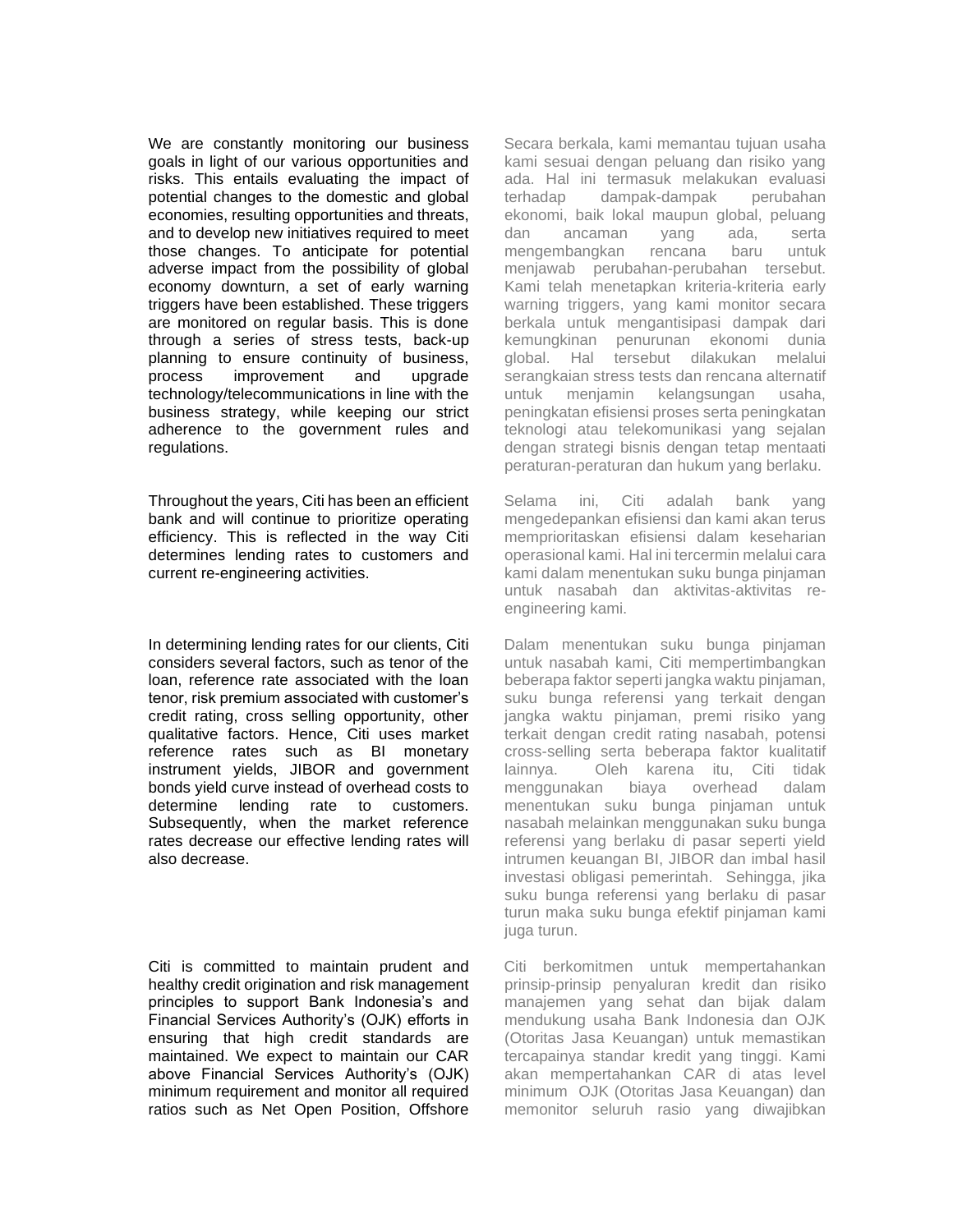Borrowing, Efficiency Ratio and Legal Lending Limit below the maximum level.

In line with Bank Indonesia's and Financial Services Authority's (OJK) mission to improve bank efficiency, Citi has driven re-engineering process with the vision to simplify processes, improve productivity and efficiency and identify synergies between units. We are working on several fronts which includes:

- 1. Leveraging technology to simplify and automate processes
- 2. Encouraging customers to use electronic platforms for transaction initiation such as: e-delivery of statements and advises and increased functionality of Citi Online and Mobile banking (eg. bill payment and online fund transfer, mobile applications)
- 3. Differentiated Product and Servicing by Segment/Customer. i.e. pre-defined workflows for common requests to enable effective tracking and escalation
- 4. Vendor pricing negotiations
- 5. Reviewing & identifying synergies between business or teams

There are other challenges that Citi is facing which limits the efficiency drive such as the implementation of data center onshoring.

Strategic Decision on Global Consumer Banking Business

On April 15, 2021, Citigroup Inc, the holding company of Citibank N.A., announced the strategic decision to exit from consumer banking business in 13 countries, including Indonesia.

After the announcement, clear and transparent communication have been delivered to our regulators (including OJK), customers, strategic partners and stakeholders to reiterate Citibank N.A.'s commitment to continue to operate as normal, as there will be no immediate effect of the strategic exit to Citibank seperti Posisi Devisa Neto, Pinjaman Luar Negeri, Beban Operasional Pendapatan Operasional dan Batasan Maksimum Pemberian Kredit di bawah level maksimum yang telah ditentukan.

Sejalan dengan misi Bank Indonesia dan OJK (Otoritas Jasa Keuangan) untuk meningkatkan efisiensi, Citi telah mendorong proses *reengineering* dengan visi untuk menyederhanakan proses, meningkatkan produktivitas dan efisiensi dan mengidentifikasi sinergi antar unit. Kami melakukan beberapa hal berikut yang meliputi:

- 1. Memanfaatkan teknologi untuk menyederhanakan dan mengotomatisasi proses
- 2. Mendorong nasabah untuk menggunakan platform elektronik dalam menginisiasi transaksi seperti: e-Delivery untuk tagihan dan advis dan peningkatan fungsi Citi Online dan Mobile Banking (seperti pembayaran tagihan, transfer dana secara online dan aplikasi mobile)
- 3. Produk dan Pelayanan yang dibedakan menurut Segmen/Nasabah, seperti alur kerja yang telah ditentukan untuk permintaan-permintaan umum agar pelacakan dan eskalasi menjadi efektif
- 4. Negosiasi atas harga Vendor
- 5. Meninjau & mengidentifikasi sinergi antara bisnis atau tim

Citi menghadapi tantangan lain yang membatasi efisiensi, seperti implementasi *data center onshoring.*

Keputusan Strategis Mengenai Bisnis Global Consumer Banking

Tanggal 15 April 2021, Citigroup Inc, induk perusahaan Citibank N.A., mengumumkan keputusan strategis untuk keluar dari bisnis konsumer di 13 negara, termasuk Indonesia.

Setelah pengumuman tersebut, komunikasi yang jelas dan transparan telah disampaikan kepada para regulator (termasuk OJK), nasabah, mitra usaha strategis dan pemangku kepentingan, untuk menyampaikan kembali komitmen Citibank N.A. untuk tetap beroperasi secara normal, dan tidak akan ada dampak seketika dari keputusan strategis tersebut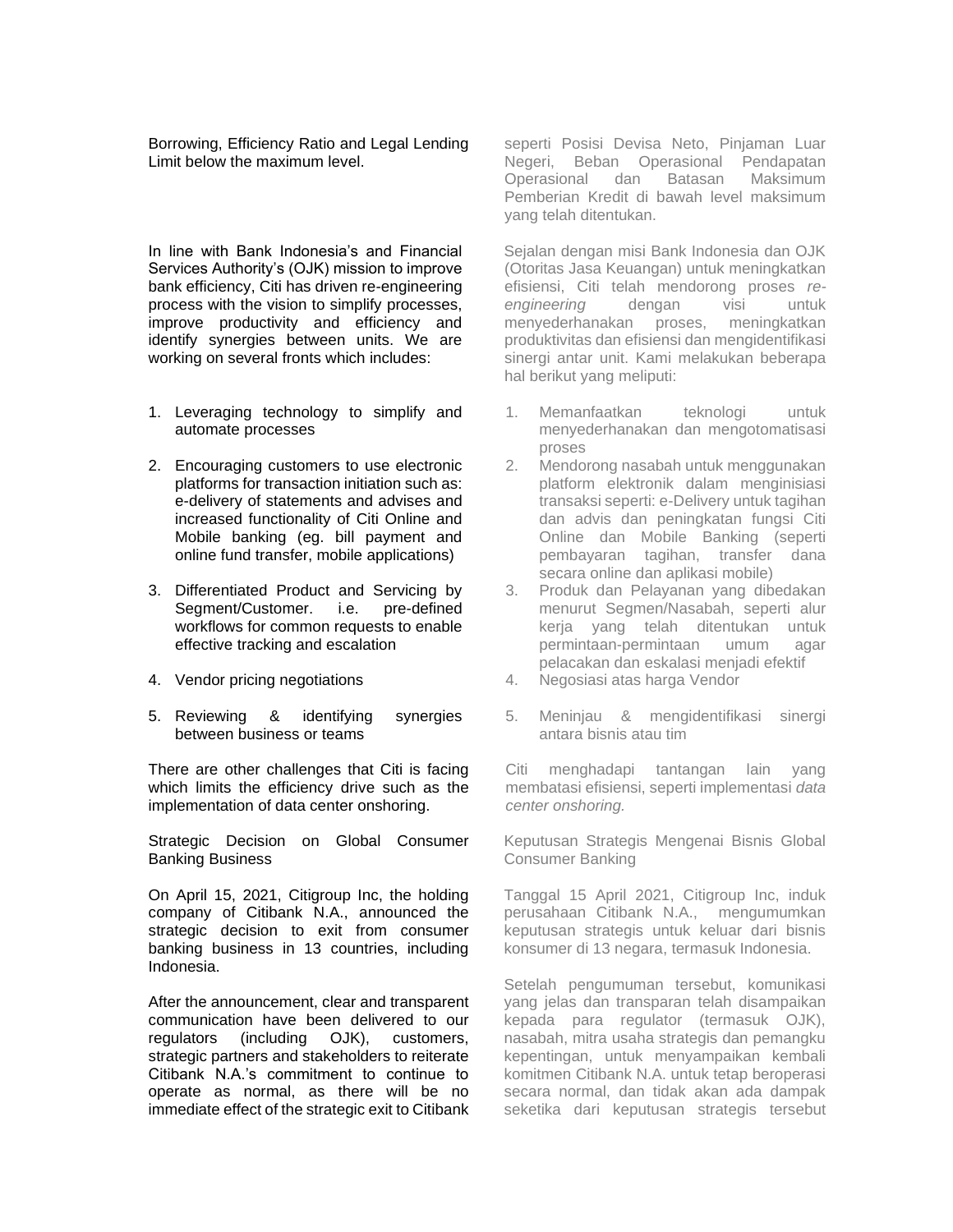N.A.'s operation in Indonesia. Our strategic partners have confirmed their commitment to continue the relationship with Citi and all programs and activities continue to run as planned.

On January 14, 2022, Citi announced that agreement has been reached with UOB Group (UOB) on the acquisition of the consumer banking business in 4 countries, including Indonesia.

The agreement with UOB is the start of a process that will customarily take place over certain period, with closing of the transaction subject to applicable regulatory approvals.

Until the closing of the transaction finalized, our Global Consumer Banking business in Indonesia (Retail Banking and Cards and Loans) will continue in serving and providing our customers with suitable financial solutions to our customers.

Citi and UOB will execute transition period that consists of three steps, as stated below:

- 1. Sales and Purchase of Assets and Liabilities Agreement (SPALA)
- 2. Legal Day 1 (LD-1)
- 3. Legal Day 2 (LD-2)

First step is marked by the signing of Sales and Purchase of Assets and Liabilities Agreement ("SPALA") on January 14, 2022. In this step, Citi and UOB will still be operating as two separate entities with the main focus of mobilization and human resources planning, obtaining regulatory approvals, as well as forming integration plans for the second step. We have also made a Joint Steering Committee to escalate and decide on urgent matters before the second step. Steering Committee is also supported by comprehensive working units of business lines/products, technology, credit, human resources, operations, and other units. To ensure consistency and collaboration within both parties, structure of committee and working units are also applied in UOB.

Members of Citi Steering Committee with voting rights:

terhadap operasi Citibank N.A. di Indonesia. Mitra usaha strategis Citi tetap berkomitmen untuk tetap melanjutkan hubungan bisnis dan semua program dan kegiatan tetap berlanjut seperti yang telah direncanakan.

Tanggal 14 Januari 2022, Citi mengumumkan mengenai tercapainya kesepakatan dengan UOB Group (UOB) dalam hal akusisi bisnis konsumer di 4 negara, termasuk Indonesia. Kesepakatan dengan UOB ini merupakan langkah awal dari proses yang pada umumnya akan membutuhkan waktu, dan penyelesaian transaksi penjualan mengacu pada persetujuan pihak regulator. Hingga penyelesaian transaksi penjualan ini difinalisasi, bisnis Global Consumer Banking kami (Retail Banking dan Cards & Loans) akan terus melayani dan menyediakan solusi keuangan yang sesuai untuk para nasabah kami.

Citi dan UOB akan melaksanakan periode transisi yang terdiri dari tiga tahapan, sesuai penjabaran di bawah ini:

- 1. *Sales and Purchase of Assets and Liabilities Agreement* (SPALA)
- 2. *Legal Day* 1 (LD-1)
- 3. *Legal Day* 2 (LD-2)

Tahap pertama diawali dengan penandatanganan *Sales and Purchase of Assets and Liabilities Agreement* ("SPALA") pada tanggal 14 Januari 2022. Di tahapan ini, Citi dan UOB masih beroperasi sebagai dua entitas yang terpisah dengan fokus utama pada mobilisasi dan perencanaan sumber daya manusia, mendapatkan persetujuan regulator, dan membentuk rencana integrasi untuk tahap kedua. Kami juga telah membentuk Joint Steering Committee untuk mengeskalasi dan membuat keputusan terhadap hal-hal penting sebelum memasuki tahap kedua. Steering Committee ini juga didukung oleh satuan kerja komprehensif yang terdiri dari lini bisnis/produk, teknologi, kredit, sumber daya manusia, operasional, dan unit lainnya. Dalam memastikan konsistensi dan kolaborasi yang baik antara kedua belah pihak, struktur komite dan satuan kerja yang sama juga sepenuhnya diterapkan oleh UOB.

Berikut merupakan anggota Citi Steering Committee dengan hak suara: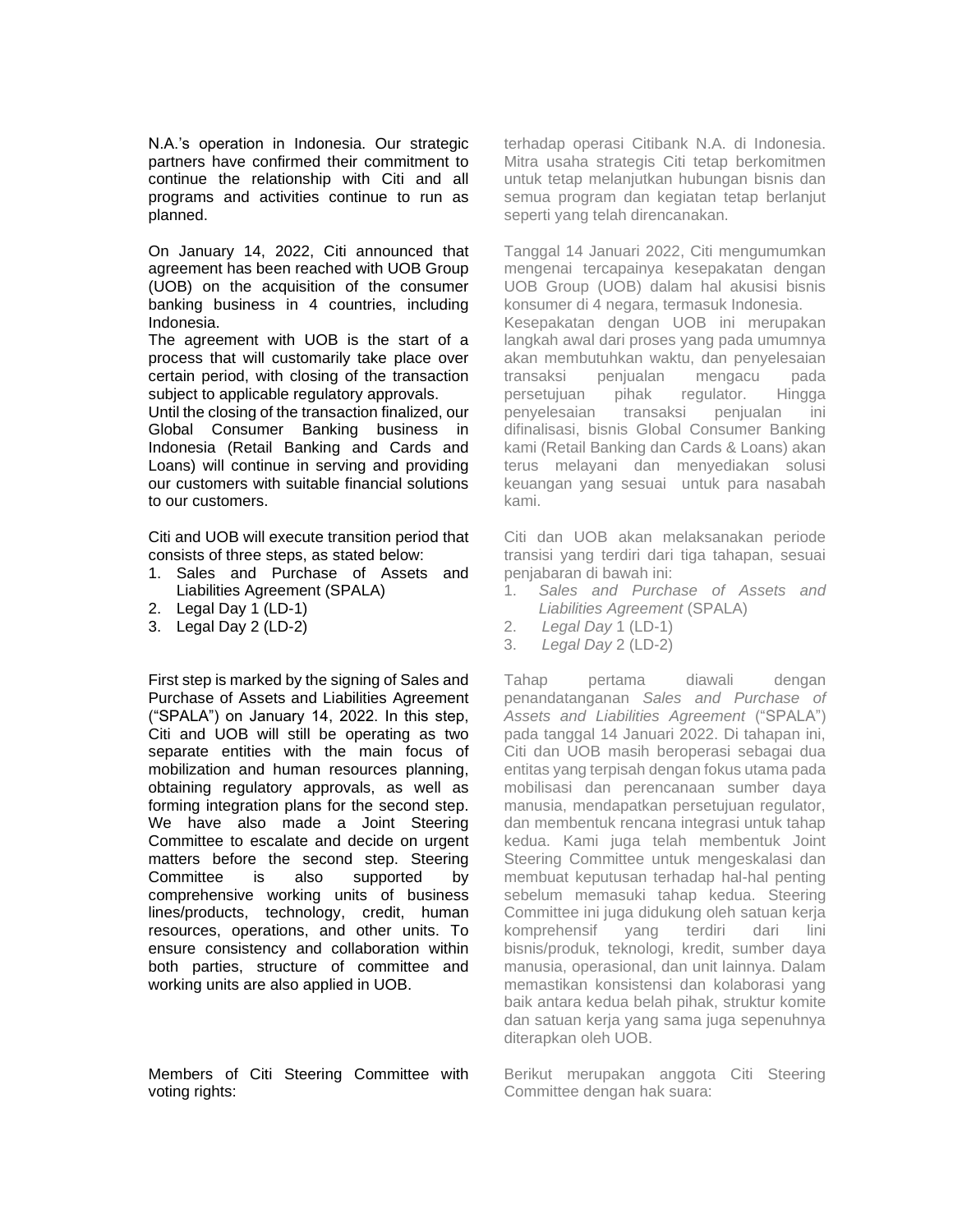- 1. CCO (Chairman) Batara Sianturi
- 2. CBM Bea Teh
- 3. SCOO Sharat Mavinker
- 4. CCCO Amalia Pratantara
- 5. Legal Counsel Vera Sihombing
- 6. CHRO Andyana Tobing
- 7. CFO Rudy Ahmad
- 8. RMCO Maryam Umar
- 9. Consumer Risk Head Francisca 9. Consumer Risk Head Francisca Mulyanto Mulyanto
- 10. CAO / Integration Office Tandy Cahyadi 10. CAO / Integration Office Tandy Cahyadi

Second step, Legal Day 1 (LD-1), is planned to be executed in the third quarter of 2022, subject to regulatory approval towards both parties. In this step, Citi's Global Consumer Banking (GCB) business will be legally owned by UOB. Citi will still give support on system and other areas as mutually agreed to support operational process that is done in UOB after Legal Day 1 (LD-1) until we have reached full migration in Legal Day 2 (LD-2).

- 1. CCO (Chairman) Batara Sianturi
- 2. CBM Bea Teh
- 3. SCOO Sharat Mavinker
- 4. CCCO Amalia Pratantara
- 5. Legal Counsel Vera Sihombing
- 6. CHRO Andyana Tobing
- 7. CFO Rudy Ahmad
- 8. RMCO Maryam Umar
- 
- 

Tahap kedua, *Legal Day* 1 (LD-1), rencananya akan dieksekusi pada kuartal ketiga tahun 2022, tergantung pada persetujuan regulator terhadap kedua belah pihak. Pada tahapan ini, Global Consumer Banking (GCB) Citi Indonesia secara hukum akan menjadi milik UOB. Citi masih akan memberi dukungan antara lain berupa sistem dan dukungan lainnya yang telah disepakati bersama untuk menunjang kegiatan operasional yang berjalan di UOB pasca *Legal Day 1* (LD-1) hingga mencapai migrasi penuh di *Legal Day* 2 (LD-2).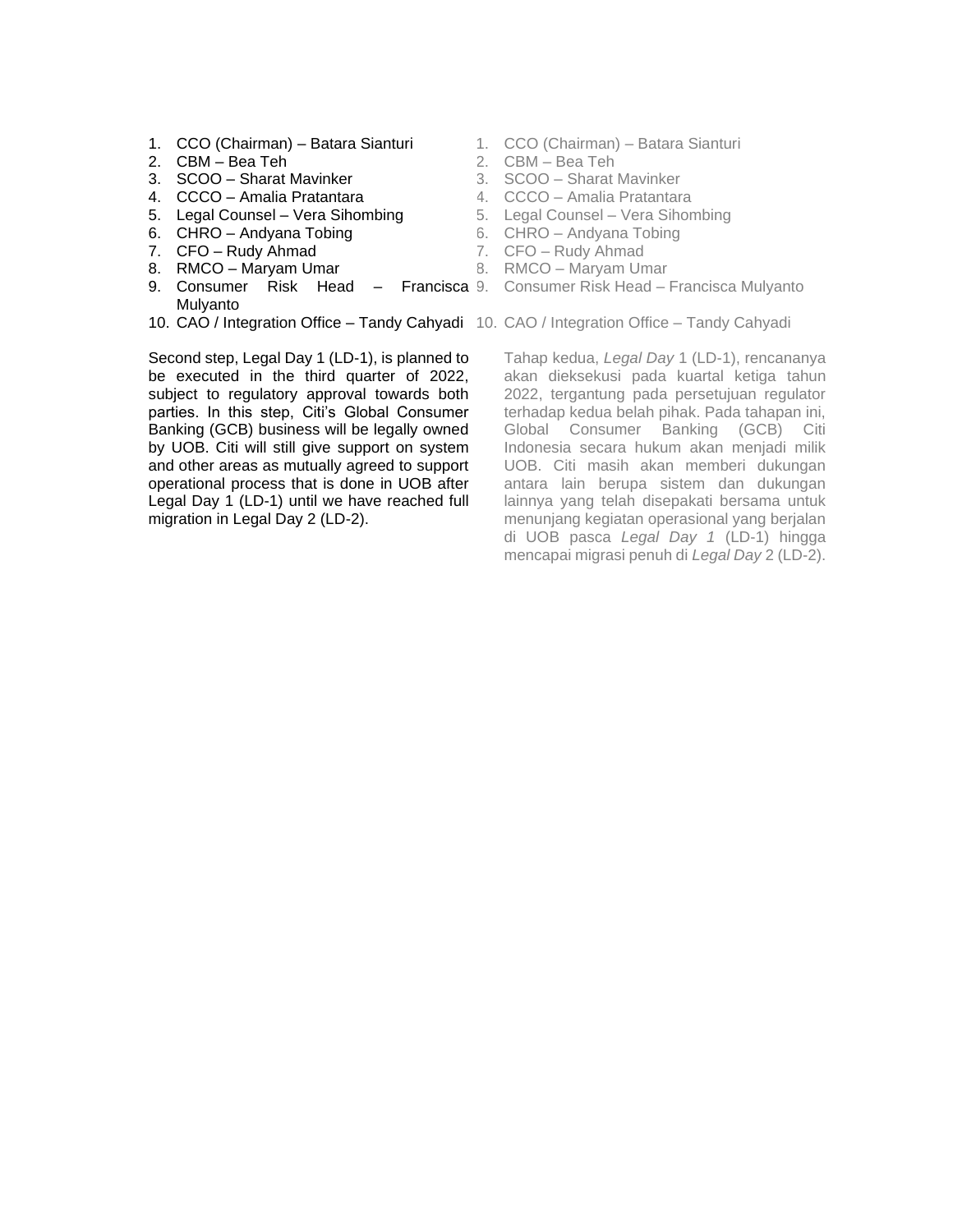# **TRANSPARENCY OF FINANCIAL CONDITIONS AND NON FINANCIAL CONDITIONS THAT HAVE NOT BEEN DISCLOSED IN OTHER REPORTS**

The report below discloses financial and other financial conditions of Citi Indonesia as per details:

#### • **Share ownership of Management Board that exceed 5% or more:**

None of the Management Board of Citi Indonesia has 5% or more ownership in Citi. None of the Management Board of Citi Indonesia owns more than 5% of shares in any company in Indonesia.

#### • **Financial relationship and or family relationship between member of Management Board and/or or shareholders:**

No financial and family relationship between member of Management Board and/or Shareholders exists.

#### • **Remuneration package/policy and other facilities for the Management Board:**

Management Board in Citi Indonesia received remuneration and facilities based on remuneration policy approved by Regional Human Resources as mentioned above.

Remuneration and facilities are per below table:

# **TRANSPARANSI KONDISI KEUANGAN DAN NON KEUANGAN YANG BELUM DIUNGKAP DALAM LAPORAN LAINNYA**

Laporan di bawah ini mengungkapkan transparansi kondisi keuangan dan non keuangan lainnya pada Citi Indonesia sesuai dengan rincian sebagai berikut:

• **Kepemilikan saham anggota Pimpinan yang mencapai 5% atau lebih:**

Tidak ada anggota Pimpinan Citi Indonesia yang memiliki lebih dari 5% kepemilikan saham pada Citi. Tidak ada anggota Pimpinan Citi Indonesia yang mempunyai lebih dari 5% saham di perusahaan lain di Indonesia.

• **Hubungan keuangan dan hubungan keluarga diantara anggota Direksi lainnya dan/atau Pemegang Saham Pengendali:**

Tidak ada hubungan keuangan dan keluarga diantara anggota Pimpinan.

• **Paket/kebijakan remunerasi dan fasilitas lain bagi Pimpinan:**

Para Pimpinan Citi Indonesia memperoleh pembayaran gaji dan fasilitas lainnya sesuai dengan kebijakan remunerasi yang telah disetujui oleh *Regional Human Resources* sebagaimana telah disebutkan diatas.

Remunerasi dan fasilitas tersebut dapat dilihat dalam tabel sebagai berikut: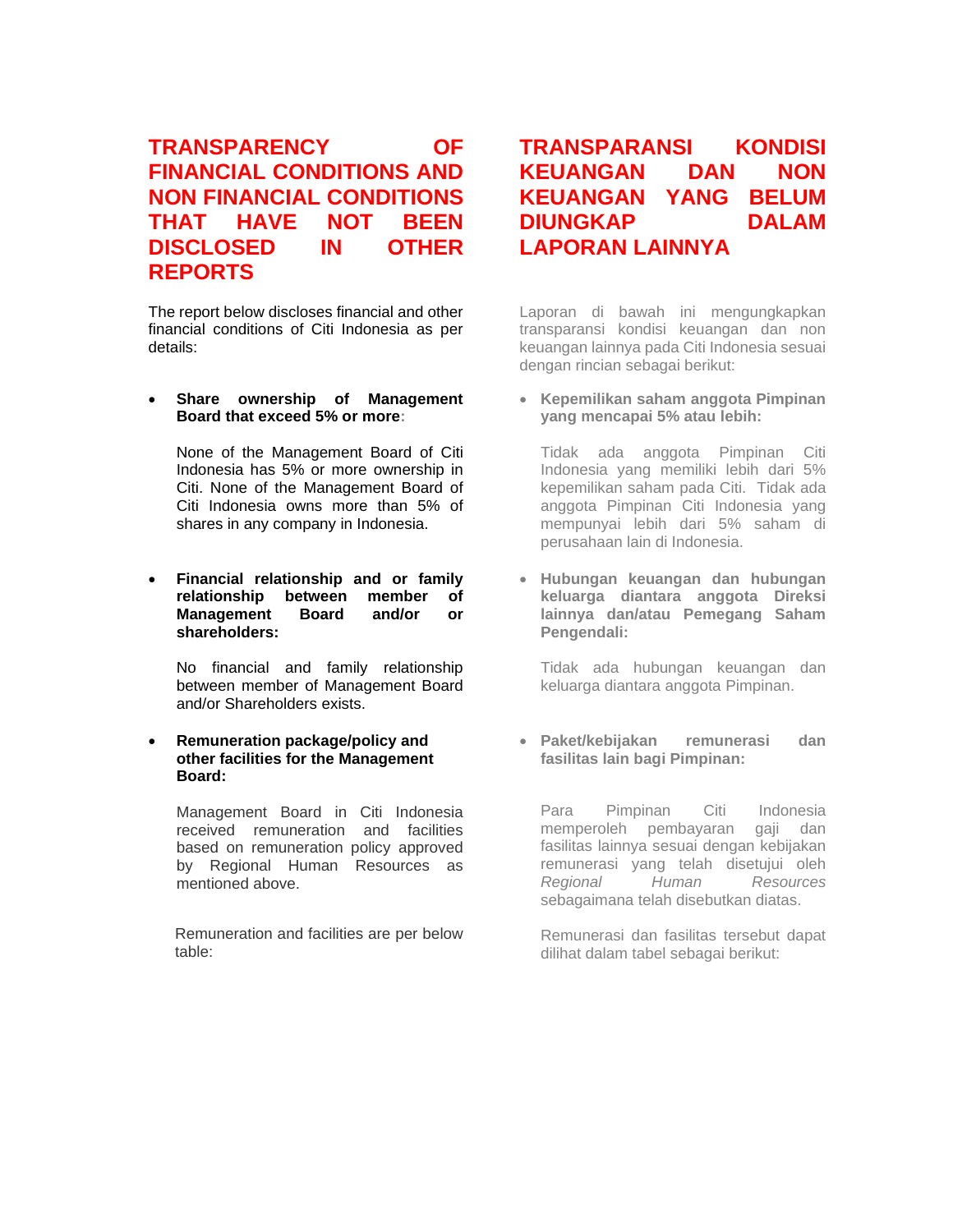|                                                   | <b>Amount Received</b><br>by Management in a year |                        |  |  |
|---------------------------------------------------|---------------------------------------------------|------------------------|--|--|
| <b>Type of Remuneration</b><br>& Other Facilities | <b>Number of Persons</b>                          | <b>Amount (Rp Mio)</b> |  |  |
| 1. Remuneration                                   |                                                   | 56,682                 |  |  |
| 2. Other Facilites                                |                                                   | 1991                   |  |  |
| Total                                             |                                                   |                        |  |  |

# **Shares Options** Shares Options

| <b>Information &amp; Number of</b><br><b>Persons</b> |                               | <b>Number</b>                                   | <b>Number of Options</b>             |                                        |                                |               |
|------------------------------------------------------|-------------------------------|-------------------------------------------------|--------------------------------------|----------------------------------------|--------------------------------|---------------|
|                                                      |                               | <b>Shares</b><br><b>Owned</b> (no<br>of shares) | <b>Provided</b><br>(no of<br>shares) | <b>Exercise</b><br>d (no of<br>shares) | <b>Options Price</b><br>(Rp)   | <b>Period</b> |
| 1.Commissi<br>oner                                   | N/A                           | N/A                                             | N/A                                  | N/A                                    | N/A                            | N/A           |
| 2. Directors                                         | Batara P.<br>Sianturi         | 9,347                                           | 3,337                                | N/A                                    | <b>USD62.43 - USD</b><br>78.91 | 4 years       |
|                                                      | Franziska<br>Wagiu            | 5,376                                           | 1,640                                | N/A                                    | USD62.43 - USD<br>78.91        | 4 years       |
|                                                      | Sharat<br>Rangraj<br>Mavinker | 3,607                                           | 1,316                                | N/A                                    | USD62.43 - USD<br>78.91        | 4 years       |
|                                                      | Cristina<br>Teh Tan           | 4.949                                           | 1,809                                | N/A                                    | USD62.43 - USD<br>78.91        | 4 years       |
| 3. Executive<br>Officers                             | 5                             | 6,816                                           | 1,784                                | N/A                                    | USD62.43 - USD<br>78.91        | 4 years       |
| Total                                                | 9                             | 30,095                                          | 9,886                                |                                        |                                |               |

**Comparison the lowest salary to the highest salary**

**Rasio gaji terendah dan tertinggi**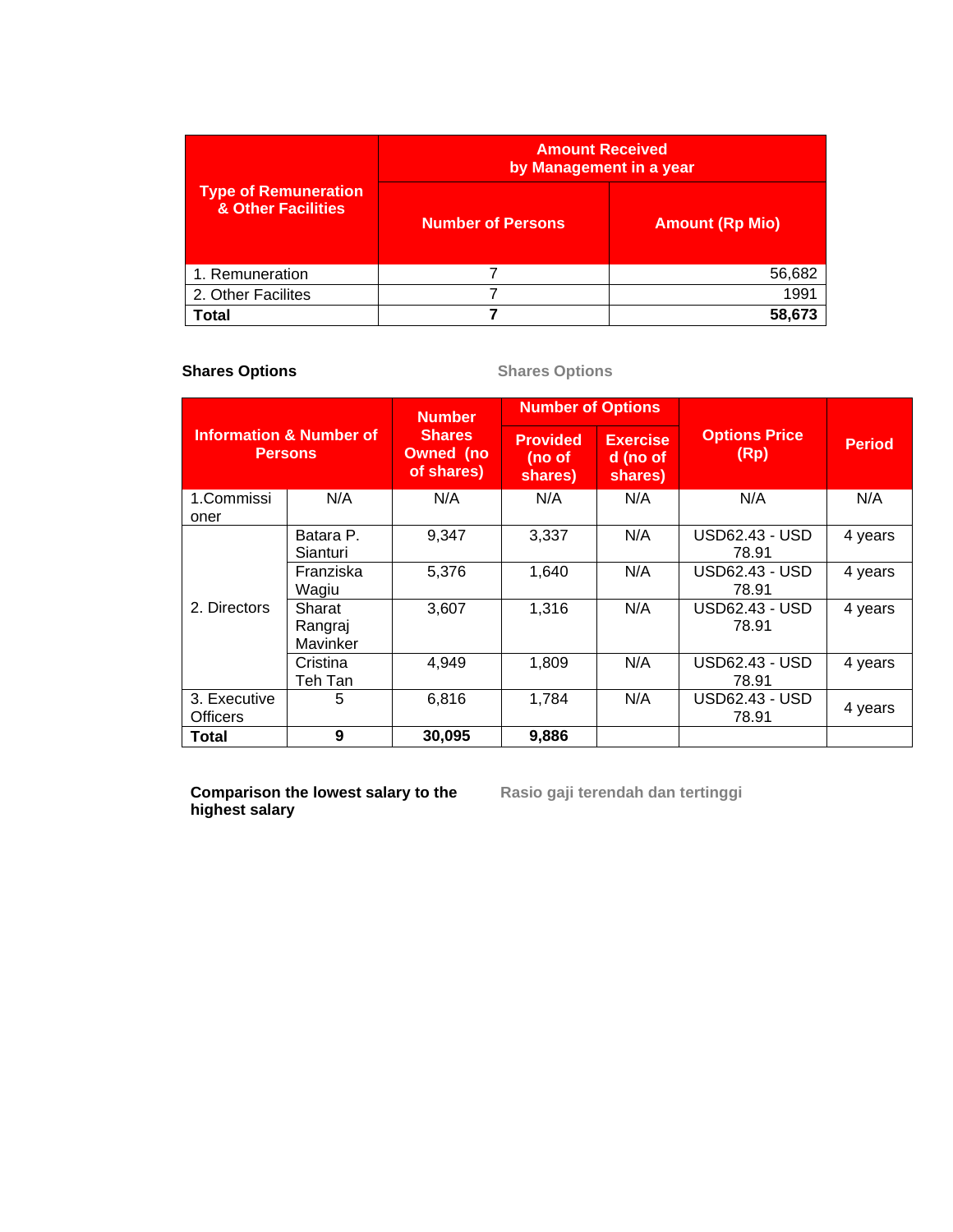| <b>Month</b> | a. Staff<br>(Permanent Staff) | b. Management | c. The salary ratio between<br><b>Management and Staff</b> |
|--------------|-------------------------------|---------------|------------------------------------------------------------|
| January      | 1:56.92                       | 1:17.17       | 1:87.65                                                    |
| February     | 1:56.92                       | 1:17.17       | 1:87.65                                                    |
| March        | 1:56.92                       | 1:17.17       | 1:87.65                                                    |
| April        | 1:56.92                       | 1:17.17       | 1:87.65                                                    |
| May          | 1:56.92                       | 1:17.17       | 1:87.65                                                    |
| June         | 1:56.92                       | 1:17.17       | 1:87.65                                                    |
| July         | 1:56.92                       | 1:17.17       | 1:87.65                                                    |
| August       | 1:56.92                       | 1:17.17       | 1:87.65                                                    |
| September    | 1:56.92                       | 1:17.17       | 1:87.65                                                    |
| October      | 1:56.92                       | 1:17.17       | 1:87.65                                                    |
| November     | 1:56.92                       | 1:17.17       | 1:87.65                                                    |
| December     | 1:56.92                       | 1:17.17       | 1:87.65                                                    |

# **INTERNAL FRAUD**

# **PENYIMPANGAN INTERNAL**

In 2021, there was an internal fraud detected as summarized below:

Selama tahun 2021, terdeteksi adanya penyimpangan internal sebagaimana tertera di bawah ini:

|                                               | <b>Number of Cases Conducted by</b> |                        |                         |                        |                            |                        |  |
|-----------------------------------------------|-------------------------------------|------------------------|-------------------------|------------------------|----------------------------|------------------------|--|
| <b>Internal Fraud in a year</b>               | <b>Management</b>                   |                        | <b>Permanent Staff</b>  |                        | <b>Non-Permanent Staff</b> |                        |  |
|                                               | <b>Previous</b><br>Year             | <b>Current</b><br>Year | <b>Previous</b><br>Year | <b>Current</b><br>Year | <b>Previous</b><br>Year    | <b>Current</b><br>Year |  |
| <b>Total Fraud</b>                            | 0                                   | 0                      | 0                       | 0                      | $\Omega$                   | 0                      |  |
| Had been resolved                             | $\Omega$                            | 0                      | $\Omega$                | 0                      | 0                          | ი                      |  |
| In the resolution process<br>in internal bank | 0                                   | 0                      | $\Omega$                | 0                      | $\Omega$                   | $\Omega$               |  |
| Resolution has not been<br>started            | 0                                   | 0                      | 0                       | 0                      | $\Omega$                   | $\Omega$               |  |
| Followed up action<br>through legal           | U                                   | O                      |                         | O                      | 0                          | 0                      |  |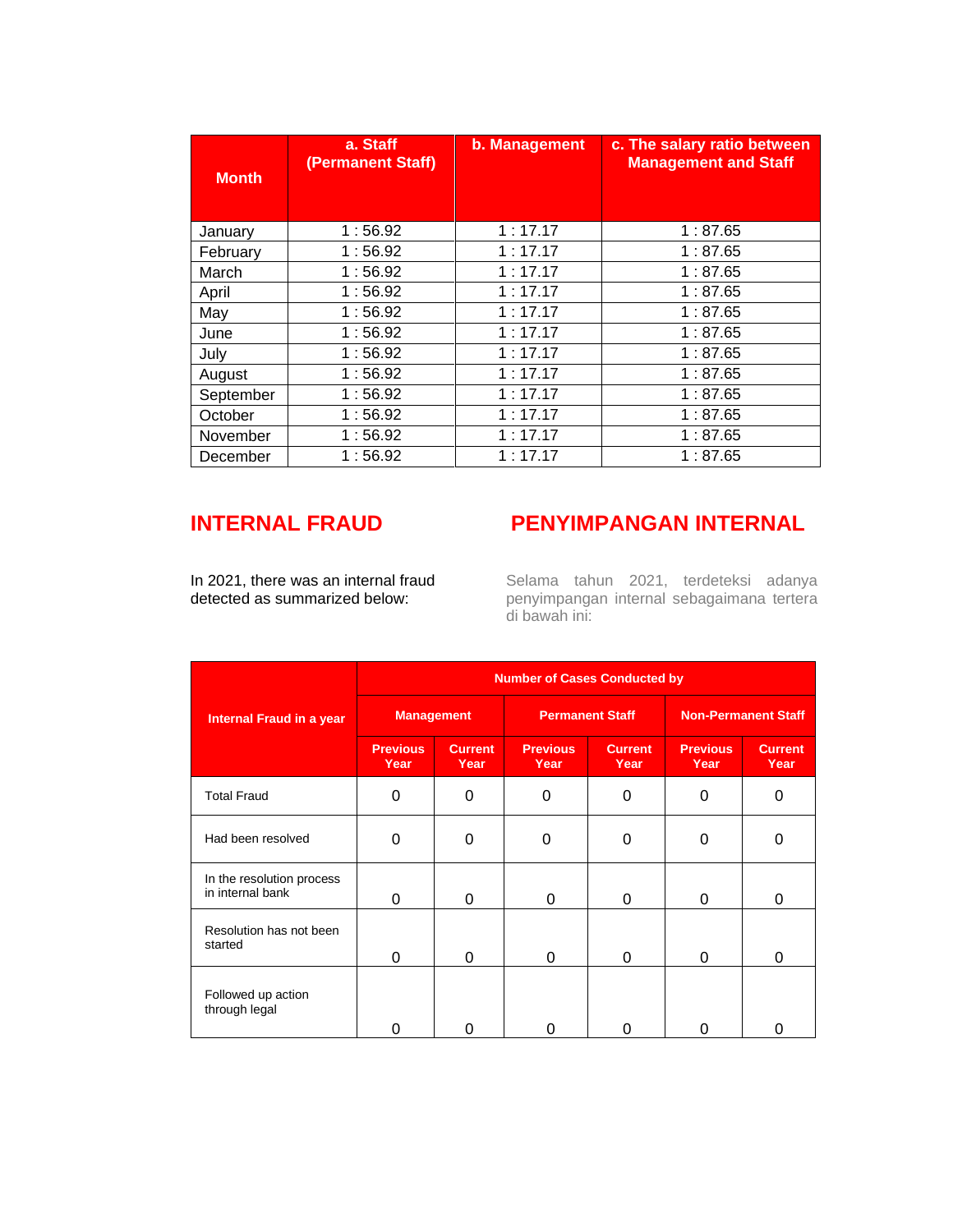# **NUMBER OF LEGAL PROBLEMS & BANK 'S RESOLUTION**

# **PERMASALAHAN HUKUM DAN PROSES PENYELESAIAN**

As per below table:

Sebagaimana tabel di bawah ini:

|                                                     | <b>Number of cases</b> |                 |  |  |
|-----------------------------------------------------|------------------------|-----------------|--|--|
| <b>Legal Problems</b>                               | <b>Civil</b>           | <b>Criminal</b> |  |  |
|                                                     | GCG:4                  | GCG:0           |  |  |
| Resolved as of 2021                                 | ICG : 0                | ICG : 0         |  |  |
|                                                     | CCB : 1                | CCB:0           |  |  |
|                                                     | GCG:18                 | GCG:2           |  |  |
| In the process of resolution<br>as of December 2021 | ICG : 2                | ICG : 0         |  |  |
|                                                     | CCB:0                  | CCB:0           |  |  |
|                                                     | GCG:18                 | GCG:2           |  |  |
| Total                                               | ICG : 2                | ICG : 0         |  |  |
|                                                     | CCB:0                  | CCB : 0         |  |  |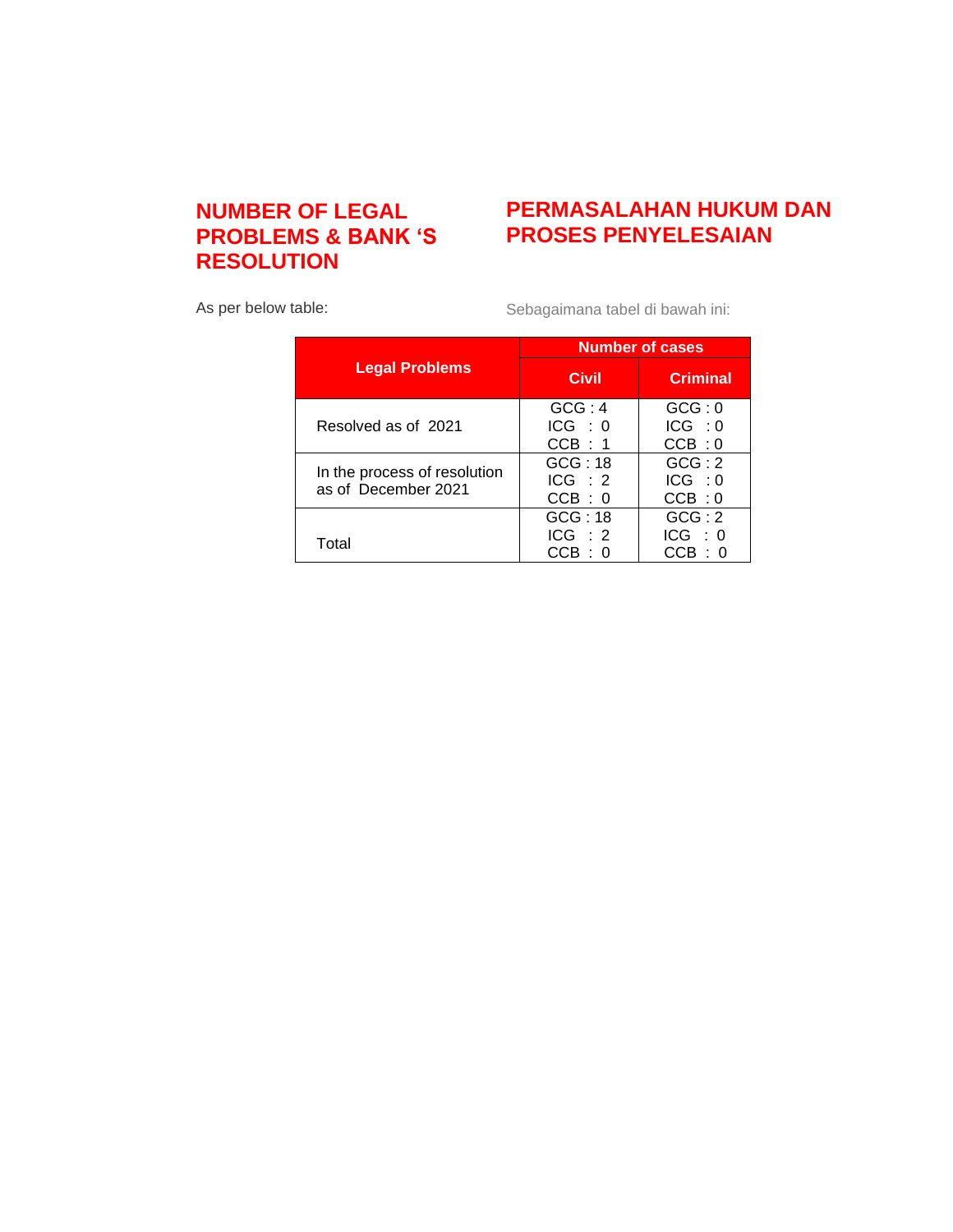# **PROVISION OF FUNDS FOR SOCIAL ACTIVITIES**

Corporate citizenship remains tightly linked to Citi business strategy. In Indonesia, we focus on areas where we can achieve the greatest impacts, both for business as well as the communities in which we operate. Our community programs and initiatives must also comply with the principles of responsible and ethical business governance. In addition, we also create positive shared value among Citi stakeholders. In Indonesia, all of our community programs falls under an umbrella theme of CitiPeka, which is mostly funded by Citi Foundation. The acronym "Peka" is taken from the words *Peduli* (Care) and *Berkarya* (creating something impactful). CitiPeka has focused its Corporate Social Responsibility (CSR) activities on three pillars, namely financial literacy & inclusion, youth empowerment, and gender equality.

Throughout 2021, programs being funded by Citi Foundation and channeled through CitiPeka focuses on the following areas:

- Entrepreneurship and employability for productive age youths in Indonesia
- Entrepreneurship and financial education for high school and vocational school students
- Economic empowerment for creative young entrepreneurs living around several World Heritage Sites in Indonesia according to UNESCO.

CitiPeka was launched in December 1998 and program activities commenced in February 1999. Unique from other community programs, CitiPeka does not only provide grant funds, but also involve active engagements of Citi employees as volunteers. Furthermore, each year, Citi offices around the world hold-Global Community Day. In 2021, all volunteering activities were shifted to be held virtually, due to COVID-19 pandemic. Citi

# **PEMBERIAN DANA UNTUK KEGIATAN SOSIAL**

Tanggung jawab kemasyarakatan merupakan prinsip yang menyatu dalam strategi bisnis Citi. Di Indonesia, kami memberikan perhatian khusus pada upaya-upaya yang dapat memberikan manfaat yang besar dan positif, tidak hanya pada bisnis kami tetapi juga pada komunitas di mana kami beroperasi. Program dan inisiatif komunitas kami juga harus sesuai dengan prinsip tata kelola usaha yang bertanggung jawab dan beretika. Selain itu, kami juga menciptakan nilai bersama yang positif di antara pemangku kepentingan Citi. Di Indonesia, seluruh kegiatan kemasyarakatan kami dijalankan di bawah payung program CitiPeka, di mana sebagian besarnya didanai oleh Citi Foundation. Kata "Peka" sendiri merupakan singkatan dari Peduli dan Berkarya. CitiPeka memfokuskan kegiatan kemasyarakatannya pada tiga pilar, yaitu literasi keuangan, pemberdayaan generasi muda, dan kesetaraan gender.

Selama tahun 2021, program-program yang didanai oleh *Citi Foundation* dan disalurkan melalui CitiPeka berfokus pada:

- Kewirausahaan dan peningkatan kemampuan tenaga kerja bagi generasi muda Indonesia yang berada dalam usia produktif
- Pendidikan kewirausahaan dan keuangan bagi anak-anak Sekolah Menengah Umum (SMU) dan Sekolah Menengah Kejuruan
- Pemberdayaan ekonomi untuk para wirausaha muda kreatif di sekitar situs warisan dunia versi UNESCO.

Citi Peka pertama kali diluncurkan pada Desember 1998 dengan kegiatan perdana yang dilaksanakan pada Februari 1999. Berbeda dengan program komunitas lainnya, Citi Peka tidak hanya memberikan dana hibah, namun juga melibatkan karyawan Citi sebagai sukarelawan. Selain itu setiap tahunnya Citi di seluruh dunia serentak melaksanakan kegiatan sosial melalui *Global Community Day.* Pada tahun 2021, seluruh kegiatan kerelawanan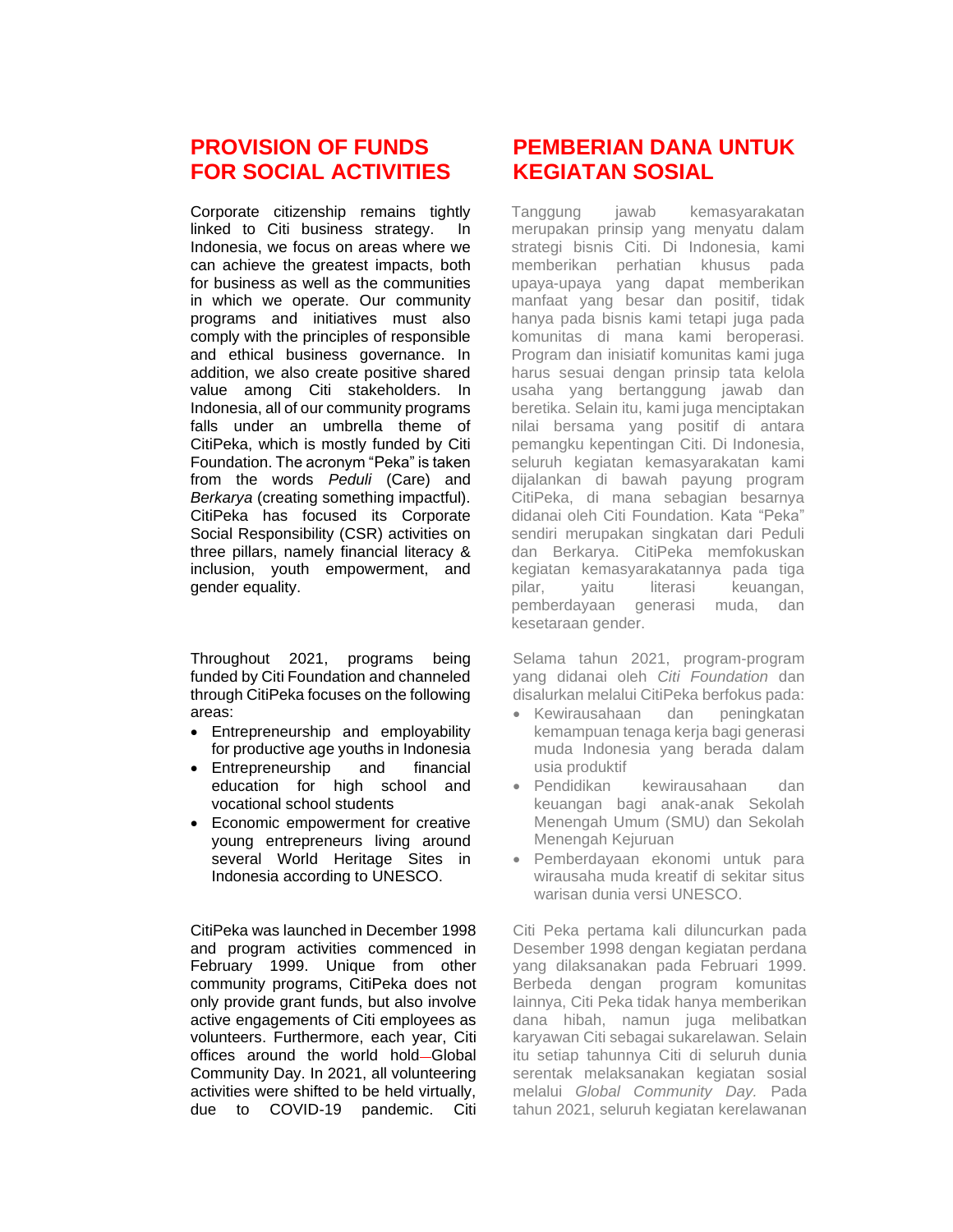Indonesia employees participated virtually in the event. Throughout the Global Community Day program, Citi Volunteers from Indonesia managed to collected 64 volunteering hours, most of whom participated in the mentoring entrepreneurship program for the young generations.

In 2021, Citi Indonesia disbursed a total fund of IDR 1,600,000,000 for various purposes, including:

- Yayasan Habitat Kemanusiaan Indonesia: Citi Indonesia donated ID R200,000,000 to provide shelter as a disaster relief response to the West Sulawesi earthquake.

Yayasan Wahana Visi Indonesia: Citi Indonesia donated IDR 200,000,000 to help farmers in East Nusa Tenggara, who had been hit by natural disasters by providing agricultural inputs.

- Yayasan Anak Bangsa Bisa: Citi Indonesia donated IDR 1,000,000,000 to establish a semi-permanent health facility called RUMAH, which was then equipped with oxygen supply equipment and beds for COVID-19 patients with moderate symptoms.

Yayasan Prestasi Junior Gemilang Indonesia: Citi Indonesia donated IDR 200,000,000 to equip Indonesian youths in Jakarta, Bandung, Semarang, Surabaya, and Denpasar with knowledge and insights on financial management. The donation was collected from the total proceeds of Citi Virtual Race 2021 ticket sales.

# **CitiPeka Community Center**

CitiPeka Community Center located in Jakarta furthers our commitment in corporate citizenship. It is a hub for communications, information and administration for all of Citi corporate

dilakukan secara virtual, akibat pandemi COVID-19 yang melanda dunia. Karyawan Citi Indonesia berpartisipasi secara daring dalam berbagai kegiatan kerelawanan. Selama berjalannya inisiatif Global Community Day tahun 2021, Citi Volunteers Indonesia telah menyisihkan waktu sebanyak 64 jam untuk kegiatan sukarela, yang sebagian besar berupa program bimbingan kewirausahaan untuk para generasi muda.

Pada tahun 2021, Citi Indonesia menyalurkan dana senilai Rp 1.600.000.000,00 untuk berbagai itikad, di antaranya sebagai berikut:

Yayasan Habitat Kemanusiaan Indonesia: Citi Indonesia menyalurkan dana sebesar Rp 200.000.000,00 yang digunakan untuk menyediakan tempat penampungan bagi korban bencana gempa Sulawesi Barat

Yayasan Wahana Visi Indonesia: Citi Indonesia menyalurkan dana sebesar Rp 200.000.000,00 untuk membantu para petani di Nusa Tenggara Timur yang dilanda bencana alam dengan menyediakan sarana pertanian.

- Yayasan Anak Bangsa Bisa: Citi Indonesia menyalurkan dana sebesar Rp 1.000.000.000,00 untuk mendirikan fasilitas kesehatan semi permanen, yang disebut RUMAH. Fasilitas tersebut akan menyediakan peralatan suplai oksigen dan tempat tidur untuk pasien COVID-19 dengan gejala sedang.

Yayasan Prestasi Junior Gemilang Indonesia: Citi Indonesia menyalurkan dana sebesar Rp 200.000.000,00 untuk membekali generasi muda Indonesia di Jakarta, Bandung, Semarang, Surabaya, dan Denpasar dengan pengetahuan dan wawasan mengenai pengelolaan keuangan. Donasi ini terkumpul dari total penjualan tiket Citi Virtual Race 2021.

## **Pusat Kegiatan Kemasyarakatan CitiPeka**

CitiPeka Community Center yang berlokasi di Jakarta memperkuat komitmen Citi terhadap program kemasyarakatan. Tempat ini berfungsi sebagai pusat komunikasi, informasi dan administrasi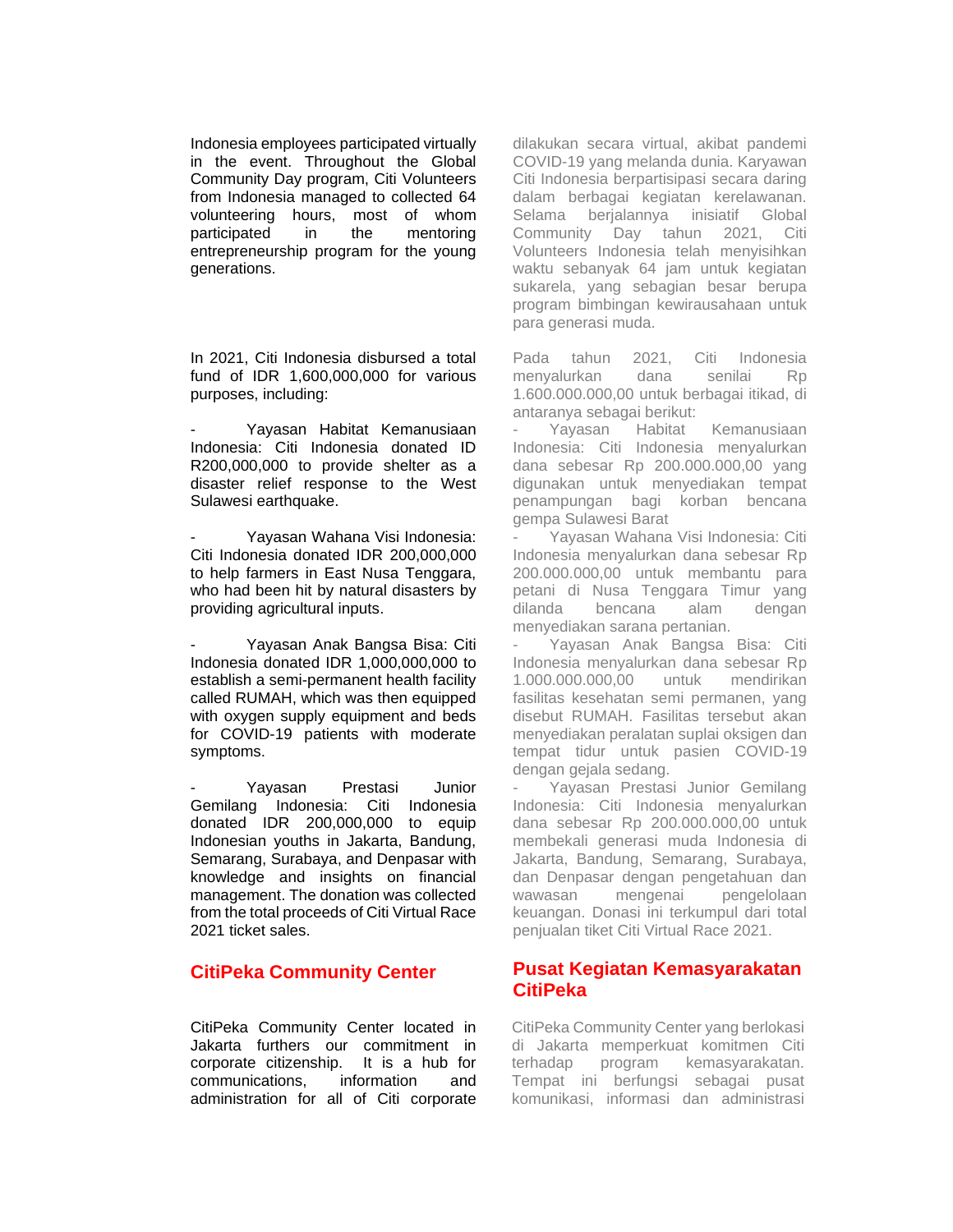citizenship efforts. Under the Corporate Affairs department, a dedicated CitiPeka officer manages the day-to-day operations of the corporate citizenship activities and volunteering activities. Selected Citi employees in Bandung, Semarang, Surabaya, Denpasar and Medan voluntarily become CitiPeka local coordinators.

dari seluruh kegiatan kemasyarakatan Citi. Di bawah naungan departemen Corporate Affairs, karyawan CitiPeka bertanggung jawab dalam pengelolaan harian program kemasyarakatan dan kesukarelawanan Citi Indonesia. Sejumlah karyawan di kantor cabang Citi di Bandung, Semarang, Surabaya, Denpasar dan Medan secara sukarela menjadi koordinator daerah bagi CitiPeka.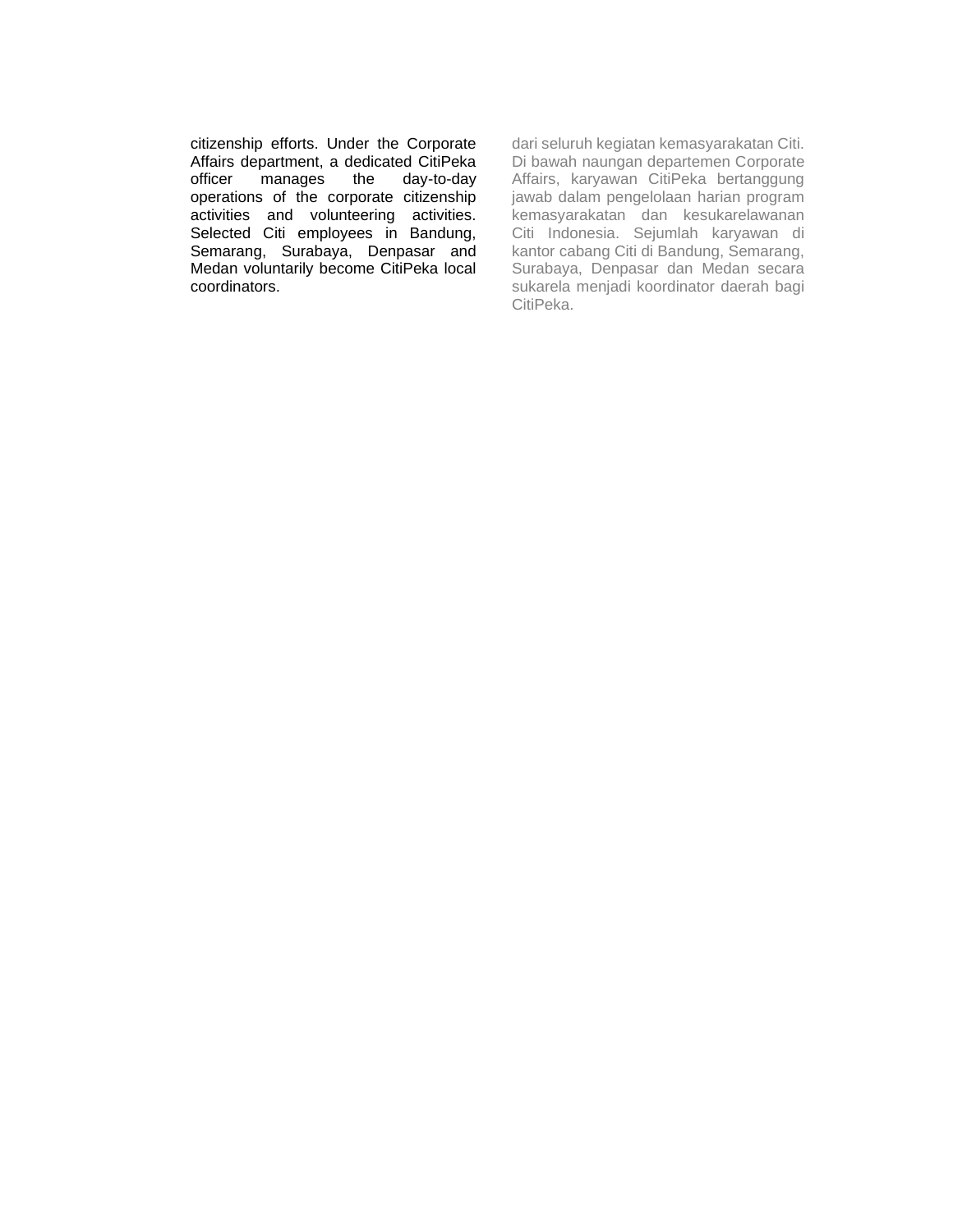| Dana Kegiatan Sosial CitiPeka 2021<br><b>Corporate Social Responsibility Funds for CitiPeka 2021</b> |                                                                                                                                                                                                                                                                           |                                                                                            |                      |                                                                                                        |  |  |
|------------------------------------------------------------------------------------------------------|---------------------------------------------------------------------------------------------------------------------------------------------------------------------------------------------------------------------------------------------------------------------------|--------------------------------------------------------------------------------------------|----------------------|--------------------------------------------------------------------------------------------------------|--|--|
| No.                                                                                                  | <b>Aktivitas/Activity</b>                                                                                                                                                                                                                                                 | <b>NGO</b>                                                                                 | <b>IDR</b>           | <b>USD</b>                                                                                             |  |  |
| $\mathbf{1}$                                                                                         | Inisiatif<br>Kewirausahaan<br>bagi<br>Generasi Muda melalui Pendekatan<br>Digital<br>(Youth<br>Entrepreneurship<br>through Digital Approach Initiative)                                                                                                                   | Prestasi Junior<br>Indonesia*                                                              | IDR 3,172,565,000*** | USD 220,000                                                                                            |  |  |
| $\overline{2}$                                                                                       | Program membangun<br>kapasitas<br>produktif bagi generasi muda di<br>wilayah kawasan industri (Skilled<br>Youth Program)                                                                                                                                                  | <b>Indonesia Business</b><br>Links*                                                        | IDR 2,884,150,000*** | USD 200,000                                                                                            |  |  |
| 3                                                                                                    | peningkatan<br>kapasitas<br>Program<br>serta kompetensi bagi generasi<br>muda yang bergerak di industri<br>kreatif di<br>situs warisan<br>dunia<br>Indonesia<br>destinasi<br>wisata<br>$\sqrt{2}$<br>(Creative<br>Youth<br>Indonesia<br>at<br>Indonesia's Heritage Sites) | United Nations,<br>Educational,<br>Scientific and<br>Cultural<br>Organization<br>(UNESCO)* | IDR 3,316,772,500*** | USD 230,000                                                                                            |  |  |
| $\overline{4}$                                                                                       | Pembekalan generasi muda untuk<br>peningkatan pengetahuan seputar<br>pengelolaan keuangan                                                                                                                                                                                 | Yayasan Prestasi<br>Junior Gemilang<br>Indonesia**                                         | IDR 200,000,000      | <b>USD 14,024</b><br>$USD 1 = IDR$<br>14.261 (sesuai<br>dengan kurs per<br>tanggal 22<br>Oktober 2021. |  |  |
| 5                                                                                                    | untuk korban<br>Bantuan<br>bencana<br>Sulawesi<br><b>Barat</b><br>berupa<br>gempa<br>tempat penampungan                                                                                                                                                                   | Yayasan Habitat<br>Kemanusiaan<br>Indonesia**                                              | IDR 200,000,000      | <b>USD 14,090</b><br>$USD 1 = IDR$<br>14.261 (sesuai<br>dengan kurs per<br>tanggal 23<br>Maret 2021.   |  |  |
| 6                                                                                                    | untuk<br>Nusa<br>Bantuan<br>perani<br>di<br>Timur<br>berupa<br>tenggara<br>sarana<br>pertanian                                                                                                                                                                            | Yayasan Wahana<br>Visi Indonesia**                                                         | IDR 200,000,000      | USD 13,994<br>$USD 1 = DDR$<br>14.292 (sesuai<br>dengan kurs per<br>tanggal 27 Mei<br>2021.            |  |  |
| $\overline{7}$                                                                                       | pasien Covid-19<br>untuk<br>Bantuan<br>berupa fasilitas<br>kesehatan semi<br>permanen                                                                                                                                                                                     | Yayasan Anak<br>Bangsa Bisa**                                                              | IDR 1,000,000,000    | <b>USD 68,738</b><br>$USD 1 = IDR$<br>14.548 (sesuai<br>dengan kurs per<br>tanggal 19<br>Agustus 2021. |  |  |
|                                                                                                      |                                                                                                                                                                                                                                                                           | <b>TOTAL</b>                                                                               | IDR 10,930,880,000   | <b>USD 760,950</b>                                                                                     |  |  |

\*Funding originate from Citi Foundation

\*\*Funding originate from Citi Indonesia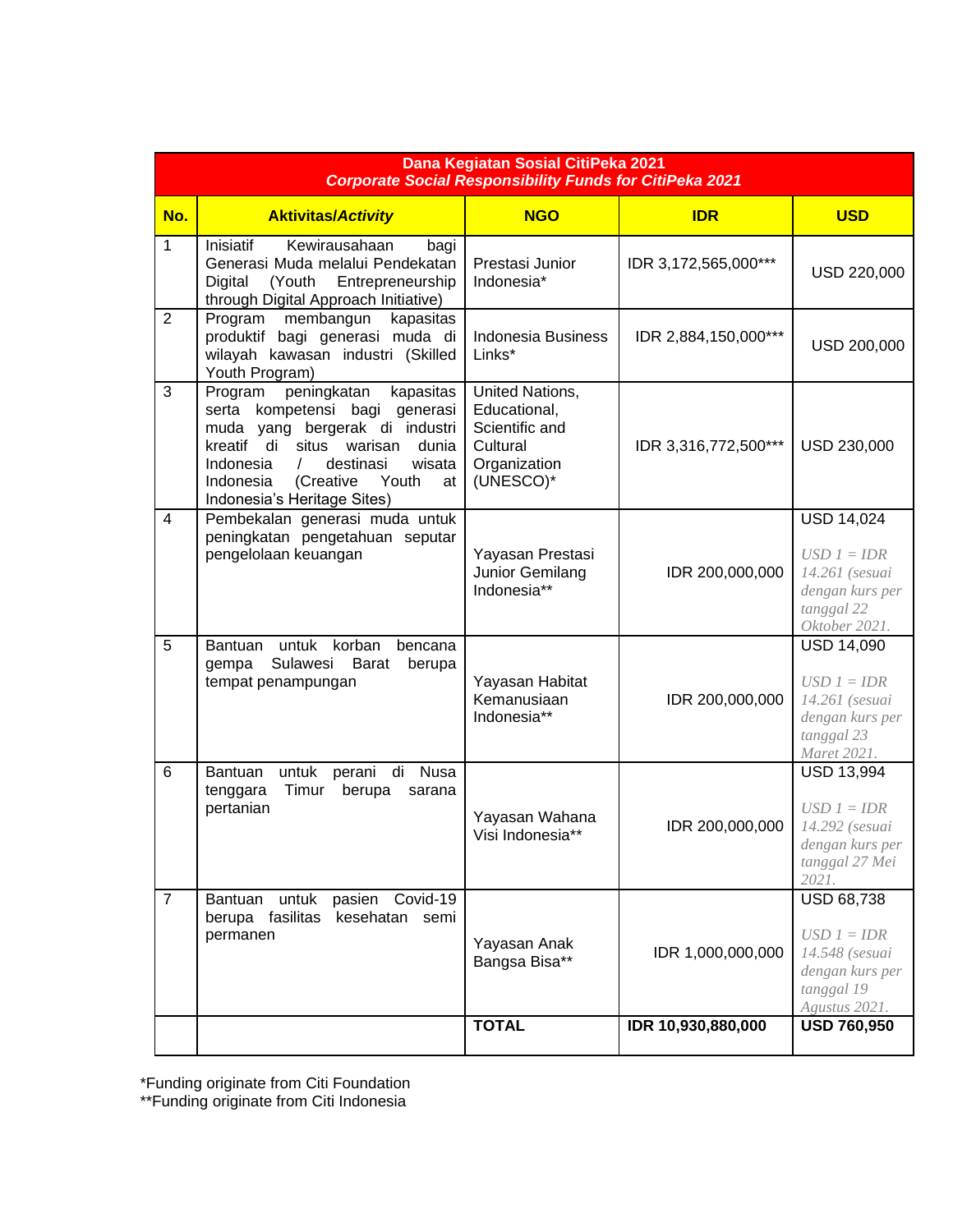\*\*Pembiayaan yang berasal dari Citi Foundation

\*\*Pembiayaan yang berasal dari Citi Indonesia

*\*\*\*USD 1 = 14,420.75 (sesuai dengan kurs Bank Indonesia per tanggal 18 April 2022)*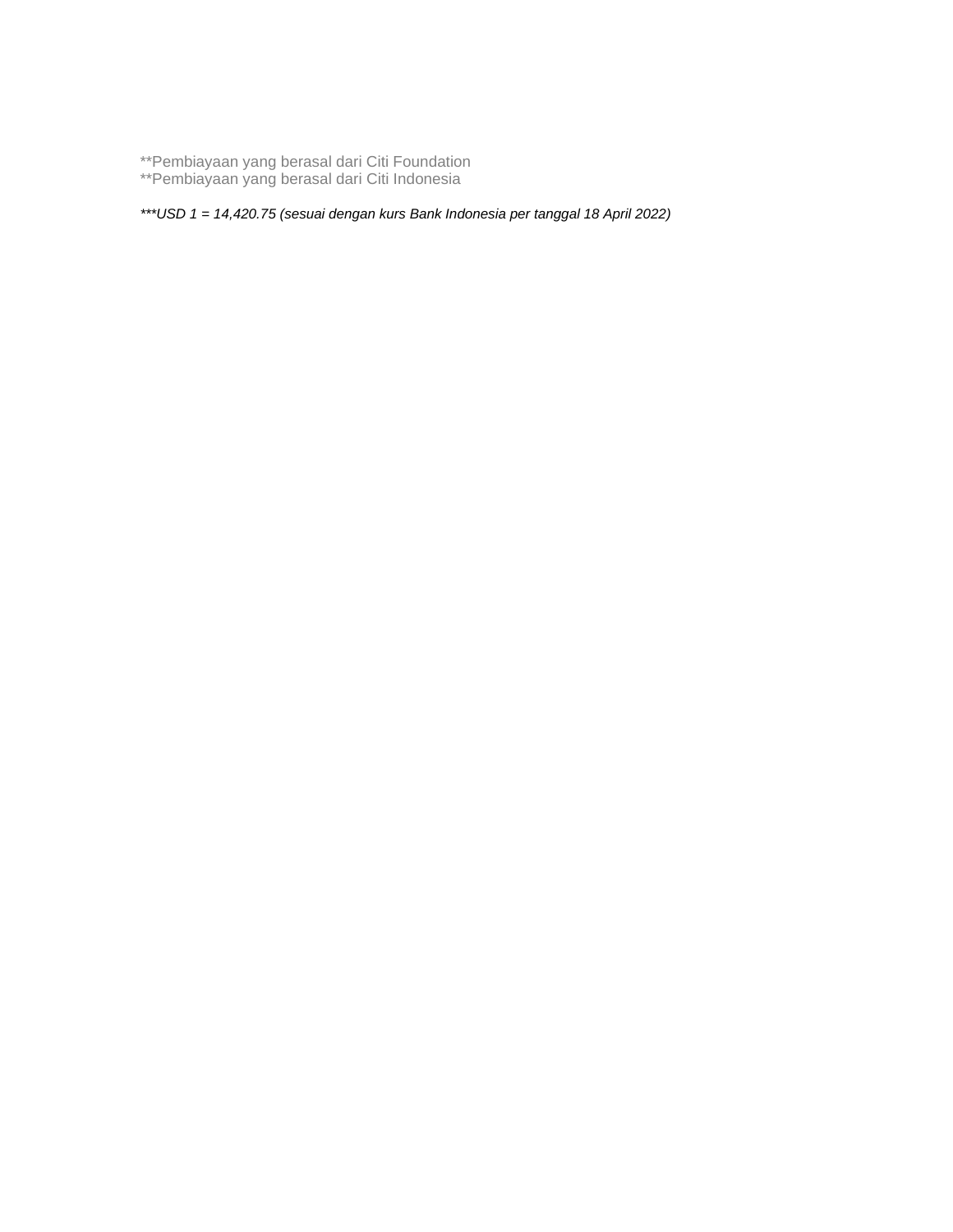## **LAMPIRAN III**

## **LAPORAN PENILAIAN SENDIRI (***SELF ASSESSMENT***) PELAKSANAAN TATA KELOLA TERINTEGRASI BAGI GRUP KEUANGAN**

Entitas Utama : Citibank, N.A., Indonesia Posisi : 31 Desember 2021

| Hasil Penilaian Sendiri (Self Assessment) Pelaksanaan Tata Kelola Terintegrasi              |                                                                                                                                                                                                                                                                                                                                                                                                                    |  |  |
|---------------------------------------------------------------------------------------------|--------------------------------------------------------------------------------------------------------------------------------------------------------------------------------------------------------------------------------------------------------------------------------------------------------------------------------------------------------------------------------------------------------------------|--|--|
| Peringkat                                                                                   | Definisi Peringkat                                                                                                                                                                                                                                                                                                                                                                                                 |  |  |
| 2                                                                                           | Grup Keuangan dinilai telah melakukan penerapan Tata Kelola Terintegrasi<br>yang secara umum baik. Hal ini tercermin dari pemenuhan yang memadai atas<br>penerapan prinsip Tata Kelola Terintegrasi. Apabila terdapat kelemahan dalam<br>penerapan Tata Kelola Terintegrasi, secara umum kelemahan tersebut kurang<br>signifikan dan dapat diselesaikan dengan tindakan normal oleh Entitas Utama<br>dan/atau LJK. |  |  |
| <b>Analisis</b>                                                                             |                                                                                                                                                                                                                                                                                                                                                                                                                    |  |  |
| Dain Keisensen Oiki kedangaia telah melakukan peli sesesampat atas pelaksangan Teta Kelala- |                                                                                                                                                                                                                                                                                                                                                                                                                    |  |  |

Grup Keuangan Citi Indonesia telah melakukan *self-assessment* atas pelaksanaan Tata Kelola Terintegrasi. Berdasarkan *self-assessment*, penerapan Tata Kelola Terintegrasi dinilai secara umum baik (peringkat 2). *Self-assessment* dilakukan berdasarkan data dan informasi yang relevan untuk menilai kecukupan pelaksanaan Tata Kelola Terintegrasi di Grup Keuangan Citi Indonesia per tanggal 31 Desember 2021.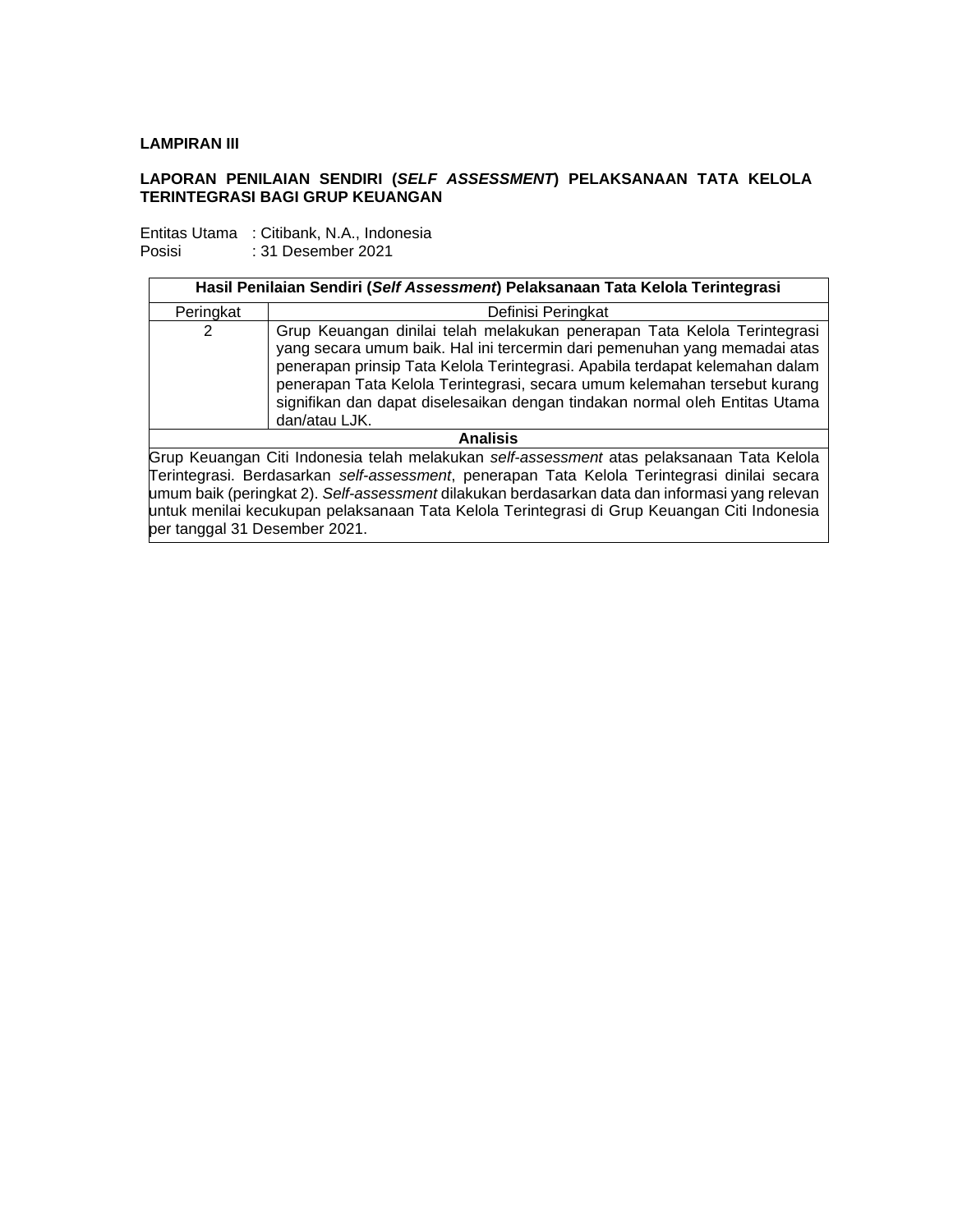## **LAMPIRAN IV SURAT EDARAN OTORITAS JASA KEUANGAN NOMOR 13/SEOJK.03/ 2017 TANGGAL 17 MARET 2017 PERIHAL PENERAPAN TATA KELOLA BAGI BANK UMUM**

## **LAPORAN PENILAIAN SENDIRI (***SELF ASSESSMENT***) PENERAPAN TATA KELOLA**

| Nama Bank | : Citibank, N.A., Indonesia |
|-----------|-----------------------------|
| Posisi    | : 31 Desember 2021          |

| Hasil Penilaian Sendiri (Self Assessment) Penerapan Tata Kelola |           |                    |  |  |
|-----------------------------------------------------------------|-----------|--------------------|--|--|
|                                                                 | Peringkat | Definisi Peringkat |  |  |
| <b>Individu</b>                                                 |           | <b>BAIK</b>        |  |  |
| Konsolidasi                                                     | N/A       | N/A                |  |  |
| <b>Analisis</b>                                                 |           |                    |  |  |

Uraian mengenai kesimpulan atas penilaian pelaksanaan Tata Kelola Bank dengan mempertimbangkan faktor-faktor penilaian Penerapan Tata Kelola secara komprehensif dan terstruktur, mencakup baik *governance structure, governance process dan governance outcome*. Dalam uraian ini paling kurang menjelaskan pula mengenai identifikasi permasalahan berupa kelemahan dan penyebabnya (*root caused*) dan kekuatan penerapan Tata Kelola.

Citibank, N.A., Indonesia telah melakukan *self-assessment* atas penerapan tata kelola perusahaan. Penilaian dilakukan berdasarkan tahapan sesuai dengan Surat Edaran Otoritas Jasa Keuangan No. 13/SEOJK.03/2017 tanggal 17 Maret 2017. Berdasarkan *self-assessment*, nilai komposit dari penerapan tata kelola perusahaan di Citibank, N.A., Indonesia adalah Baik dengan nilai komposit 2**.** 

*Self-assessment* dilakukan berdasarkan data dan informasi yang relevan untuk menilai kecukupan penerapan tata kelola perusahaan di Citibank, N.A., Indonesia per tanggal 31 Desember 2021.